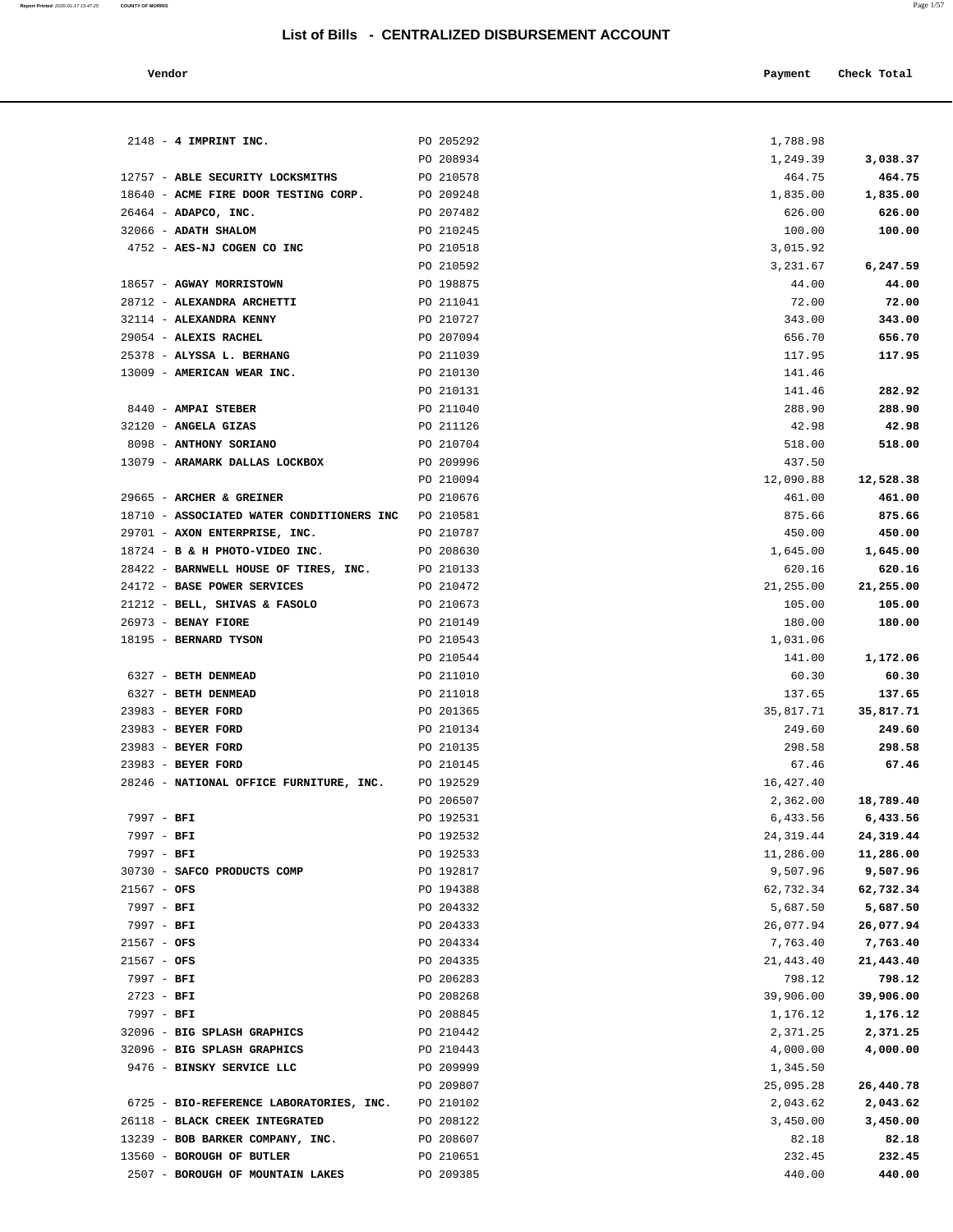| Vendor                                              |           | Payment    | Check Total |
|-----------------------------------------------------|-----------|------------|-------------|
| 31739 - BROOKE BAKER                                | PO 210550 | 197.63     | 197.63      |
| 24321 - BROWN HUNTERDON INTERNATIONAL               | PO 210147 | 23.08      | 23.08       |
| 24321 - BROWN HUNTERDON INTERNATIONAL               | PO 210337 | 110.60     | 110.60      |
| 24321 - BROWN HUNTERDON INTERNATIONAL               | PO 210338 | 110.60     | 110.60      |
| 11101 - BROWNELLS INC                               | PO 210051 | 1,047.24   | 1,047.24    |
| 30691 - BUY WISE AUTO PARTS                         | PO 210136 | 26.16      |             |
|                                                     | PO 210137 | 131.15     | 157.31      |
| 25478 - CAROUSEL INDUSTRIES                         | PO 209884 | 51,336.50  | 51,336.50   |
| 29822 - CASEY J O'CONNOR                            | PO 210781 | 55.13      | 55.13       |
| 10296 - CCG MARKETING SOLUTIONS                     | PO 209125 | 8,685.50   |             |
|                                                     | PO 209531 | 41,659.56  | 50,345.06   |
| 13708 - CDW GOVERNMENT LLC                          | PO 210159 | 234.05     | 234.05      |
| 20487 - CENTURYLINK                                 | PO 211012 | 47.80      | 47.80       |
| 24625 - CFCS - HOPE HOUSE                           | PO 210940 | 466.00     | 466.00      |
| 24625 - CFCS - HOPE HOUSE                           | PO 210941 | 3,768.00   | 3,768.00    |
| 24016 - CHA CONSULTING                              | PO 210345 | 1,900.00   | 1,900.00    |
| 31717 - CHAMPION ENERGY SERVICES, LLC               | PO 210517 | 28,970.65  |             |
|                                                     | PO 211313 | 29,460.03  | 58,430.68   |
| 1465 - CHARLES F. ROUFAEAL                          | PO 211042 | 144.00     | 144.00      |
| 29904 - CHARM-TEX, INC.                             | PO 209250 | 1,793.40   |             |
|                                                     | PO 209251 | 659.40     |             |
|                                                     | PO 209254 | 134.40     |             |
|                                                     | PO 209253 | 1,770.00   |             |
|                                                     | PO 210554 | 174.80     | 4,532.00    |
| 29506 - CHASAN, LAMPARELLO, MALLON                  | PO 210669 | 795.00     |             |
|                                                     | PO 210670 | 240.00     | 1,035.00    |
| 13788 - CHERRY WEBER & ASSOC. PC                    | PO 169124 | 3,017.85   |             |
|                                                     | PO 210695 | 8,419.21   |             |
|                                                     | PO 210696 | 1,003.80   | 12,440.86   |
| 12545 - CHRISTINE HELLYER                           | PO 211241 | 3.00       |             |
|                                                     | PO 211241 | 47.43      | 50.43       |
| 15854 - CHRISTOPHER P. LUONGO                       | PO 210723 | 645.00     | 645.00      |
| 28436 - CHRISTOPHER SCHELLHORN                      | PO 210778 | 295.00     |             |
|                                                     | PO 210791 | 175.00     | 470.00      |
| 26531 - CLARKE MOSQUITO CONTROL                     | PO 208527 | 6,760.00   | 6,760.00    |
| 13857 - CLIFFSIDE BODY CORP                         | PO 201359 | 59, 358.72 | 59,358.72   |
| 8549 - COMMERCIAL FURNITURE RESOURCE INC. PO 210179 |           | 995.00     | 995.00      |
| 4290 - CONTINENTAL FIRE & SAFETY INC.               | PO 210072 | 1,962.00   | 1,962.00    |
| 27936 - CONTINENTAL HARDWARE, INC.                  | PO 210470 | 10,440.00  | 10,440.00   |
| 8043 - CONTRACT PHARMACY SERVICES INC               | PO 209489 | 47,931.31  | 47,931.31   |
| 31760 - COOPERATIVE WASTE SERVICES, LLC             | PO 210642 | 4,200.00   | 4,200.00    |
| 28834 - COREY ROSTA                                 | PO 210968 | 90.00      | 90.00       |
| 14643 - CORNERSTONE FAMILY                          | PO 210998 | 26,913.84  | 26,913.84   |
| 14027 - COUNTY COLLEGE OF MORRIS                    | PO 211220 | 4,621.16   | 4,621.16    |
| 14022 - COUNTY COLLEGE OF MORRIS                    | PO 211281 | 568,256.74 | 568,256.74  |
| 14022 - COUNTY COLLEGE OF MORRIS                    | PO 211282 | 568,256.74 | 568,256.74  |
| 13 - COUNTY OF MORRIS                               | PO 211415 | 6,725.98   | 6,725.98    |
| 13 - COUNTY OF MORRIS                               | PO 211417 | 202.25     | 202.25      |
| 13 - COUNTY OF MORRIS                               | PO 211543 | 100,297.51 | 100,297.51  |
| 29891 - CRAIG MAY                                   | PO 210782 | 443.86     | 443.86      |
| 31252 - CRAIG MORRIS                                | PO 211240 | 90.00      | 90.00       |
| 12193 - CRIMESTOPPERS                               | PO 210161 | 225.00     | 225.00      |
| 5239 - CWDA                                         | PO 211061 | 160.00     | 160.00      |
| 12523 - D&B AUTO SUPPLY                             | PO 210138 | 297.86     | 297.86      |
| 5334 - DALA EKENEZAR                                | PO 211043 | 72.00      | 72.00       |
| 11434 - DAWN CENTER FOR INDEPENDENT                 | PO 210939 | 7,893.00   | 7,893.00    |
| 14228 - DELL MARKETING L.P.                         | PO 209985 | 2,398.30   |             |
|                                                     | PO 210085 | 6,294.48   |             |
|                                                     | PO 210169 | 4,354.18   | 13,046.96   |
| 28637 - DELTA DENTAL OF NEW JERSEY, INC.            | PO 210813 | 16,996.50  | 16,996.50   |

**Report Printed** 2020-01-17 15:47:25 **COUNTY OF MORRIS** Page 2/57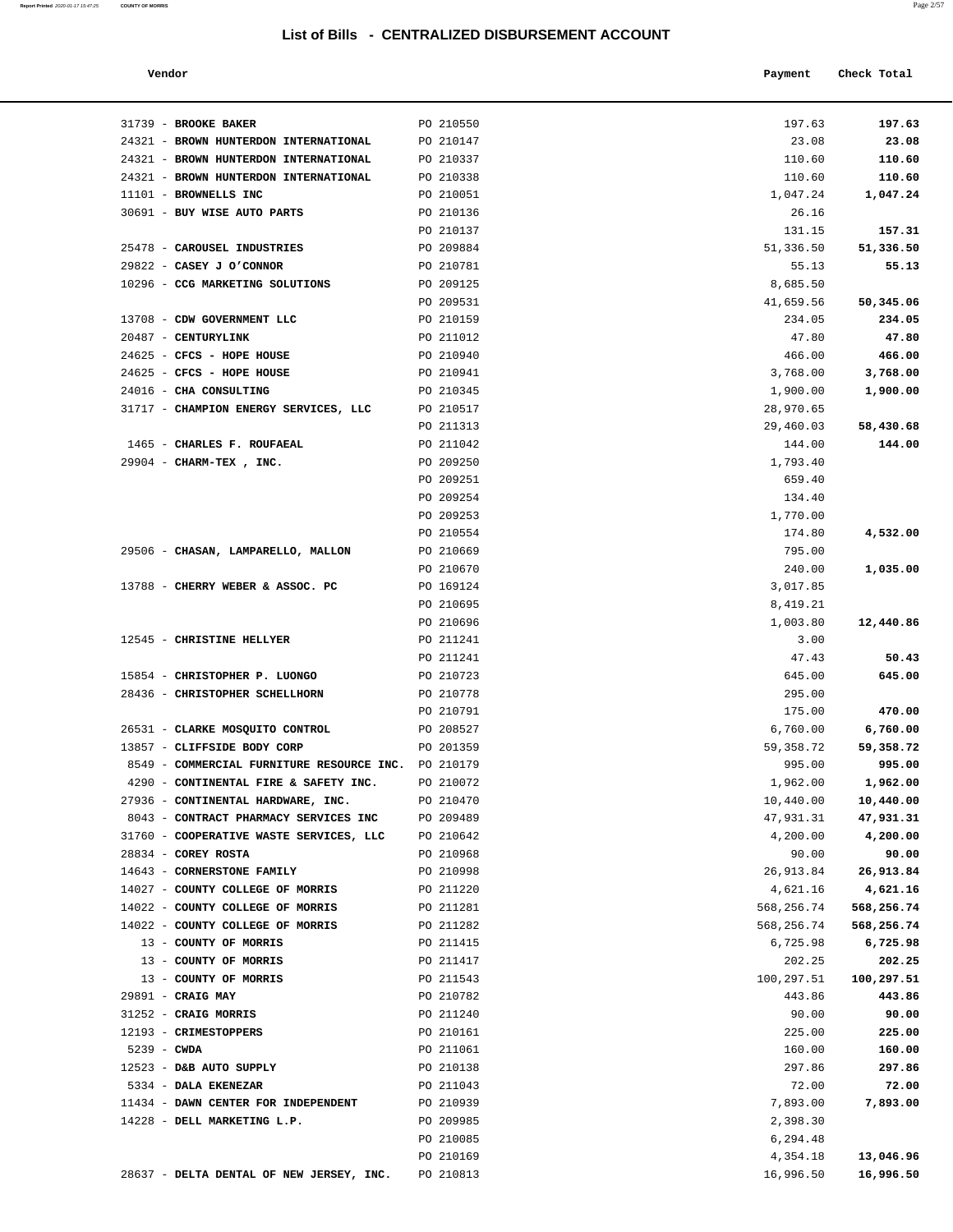| Report Printed 2020-01-17 15:47:25 COUNTY OF MORRIS |  |  | -----<br>Page 3/57 |
|-----------------------------------------------------|--|--|--------------------|
|                                                     |  |  |                    |

| Vendor<br>. | Payment | Check Total<br>. |
|-------------|---------|------------------|
|             |         |                  |
|             |         |                  |

| 1511 - DENES HEIDINGER                               | PO 211035 | 184.90     | 184.90     |
|------------------------------------------------------|-----------|------------|------------|
| 25169 - DENISE THORNTON                              | PO 211073 | 199.72     | 199.72     |
| 14265 - DENTRUST DENTAL INC.                         | PO 210004 | 5,061.00   | 5,061.00   |
| 3292 - DICK BLICK                                    | PO 205962 | 162.50     | 162.50     |
| 24349 - DIRECT ENERGY BUSINESS MARKETING PO 210574   |           | 23,667.99  | 23,667.99  |
| 24349 - DIRECT ENERGY BUSINESS MARKETING             | PO 210575 | 1,072.49   | 1,072.49   |
| 24349 - DIRECT ENERGY BUSINESS MARKETING             | PO 210576 | 1,968.93   | 1,968.93   |
| 24349 - DIRECT ENERGY BUSINESS MARKETING             | PO 210577 | 646.56     | 646.56     |
| 24349 - DIRECT ENERGY BUSINESS MARKETING             | PO 210981 | 42, 418.93 | 42,418.93  |
| 24349 - DIRECT ENERGY BUSINESS MARKETING             | PO 211178 | 3,292.83   | 3,292.83   |
| 24349 - DIRECT ENERGY BUSINESS MARKETING             | PO 211251 | 2,276.59   | 2,276.59   |
| 8735 - DIRECT TV INC                                 | PO 211027 | 45.26      | 45.26      |
| 24335 - DISCOVERY BENEFITS INC.                      | PO 209197 | 65.00      | 65.00      |
| 24335 - DISCOVERY BENEFITS INC.                      | PO 210303 | 734.00     | 734.00     |
| 13058 - DOSSIER SYSTEMS                              | PO 200916 | 814.81     | 814.81     |
| 3441 - DOVER AREA HISTORICAL SOCIETY PO 209380       |           | 858.00     | 858.00     |
| 14379 - DOVER BRAKE & CLUTCH CO INC PO 210139        |           | 755.48     |            |
|                                                      | PO 210140 | 109.54     | 865.02     |
| 14393 - DOVER WATER COMMISSIONERS                    | PO 210519 | 213.11     | 213.11     |
| 24925 - EAST COAST GANG                              | PO 210100 | 975.00     | 975.00     |
| 26312 - EASTERN CONCRETE MATERIALS, INC. PO 210655   |           | 375.59     | 375.59     |
| 1441 - EDILMA ACEVEDO                                | PO 211037 | 24.50      | 24.50      |
| 32032 - ELECTION SYSTEMS & SOFTWARE, LLC PO 210029   |           | 40,789.50  | 40,789.50  |
| 26516 - ELIZABETH HAKUCSA                            | PO 210819 | 2.25       | 2.25       |
| 14505 - ELIZABETHTOWN GAS COMPANY                    | PO 210573 | 559.93     |            |
|                                                      | PO 211273 | 683.89     | 1,243.82   |
| 11684 - ELVI CABRERA                                 | PO 210959 | 69.68      | 69.68      |
| 2047 - EMPLOYMENT HORIZONS ENTERPRISES INC PO 210297 |           | 67,170.00  |            |
|                                                      | PO 210563 | 67,170.00  | 134,340.00 |
| 28559 - ENGINEERING & LAND                           | PO 209923 | 201.27     | 201.27     |
| 30506 - EQUIPMENT REPAIR CENTER CORP                 | PO 210008 | 672.00     | 672.00     |
| 6689 - ERICA VALVANO                                 | PO 211074 | 542.69     | 542.69     |
| 12300 - EXPRESS FRAMES LLC                           | PO 208286 | 249.00     | 249.00     |
| 28966 - EXTRA PACKAGING CORP                         | PO 209568 | 3,645.00   | 3,645.00   |
| 3549 - EZ WHEELS DRIVING SCHOOL                      | PO 211106 | 1,652.92   |            |
|                                                      | PO 211107 | 1,066.40   |            |
|                                                      | PO 211108 | 1,546.28   |            |
|                                                      | PO 211109 | 2,194.92   |            |
|                                                      | PO 211110 | 2,079.48   |            |
|                                                      | PO 211111 | 1,079.73   |            |
|                                                      | PO 211112 | 1,599.60   |            |
|                                                      | PO 211113 | 1,599.60   | 12,818.93  |
| 3549 - EZ WHEELS DRIVING SCHOOL                      | PO 211114 | 1,226.36   |            |
|                                                      | PO 211115 | 2,079.48   |            |
|                                                      | PO 211157 | 1,066.40   | 4,372.24   |
| 12515 - FASTENAL COMPANY                             | PO 210446 | 413.42     | 413.42     |
| $5088 - FBI/LEEDA$                                   |           | 695.00     | 695.00     |
|                                                      | PO 210553 |            |            |
| $14668$ - FEDEX                                      | PO 210793 | 360.99     |            |
|                                                      | PO 211028 | 68.02      | 429.01     |
| 21677 - FIRE AND SECURITY TECHNOLOGIES               | PO 210342 | 1,395.00   | 1,395.00   |
| 3051 - LAZ PARKING                                   | PO 210514 | 3,316.92   |            |
|                                                      | PO 210515 | 4,405.86   | 7,722.78   |
| 14731 - FIVE TOWN REGIONAL DIAL-A-RIDE               | PO 211014 | 24, 414.49 | 24, 414.49 |
| 28666 - FLAGSHIP HEALTH SYSTEMS, INC.                | PO 211091 | 2,985.85   | 2,985.85   |
| 12151 - FLEMINGTON BUICK CHEVROLET                   | PO 210141 | 173.38     |            |
|                                                      | PO 210142 | 520.79     | 694.17     |
| 32060 - FLOORMAT MANAGEMENT, INC.                    | PO 209814 | 462.33     | 462.33     |
| 30461 - FOSTER & FREEMAN USA INC.                    | PO 210272 | 3, 112. 72 | 3,112.72   |
| 14772 - FOWLER EQUIP CO INC.                         | PO 210017 | 2,387.33   | 2,387.33   |

12325 - **FRANK BRODEEN OLC** PO 210640 22,940.00 **22,940.00**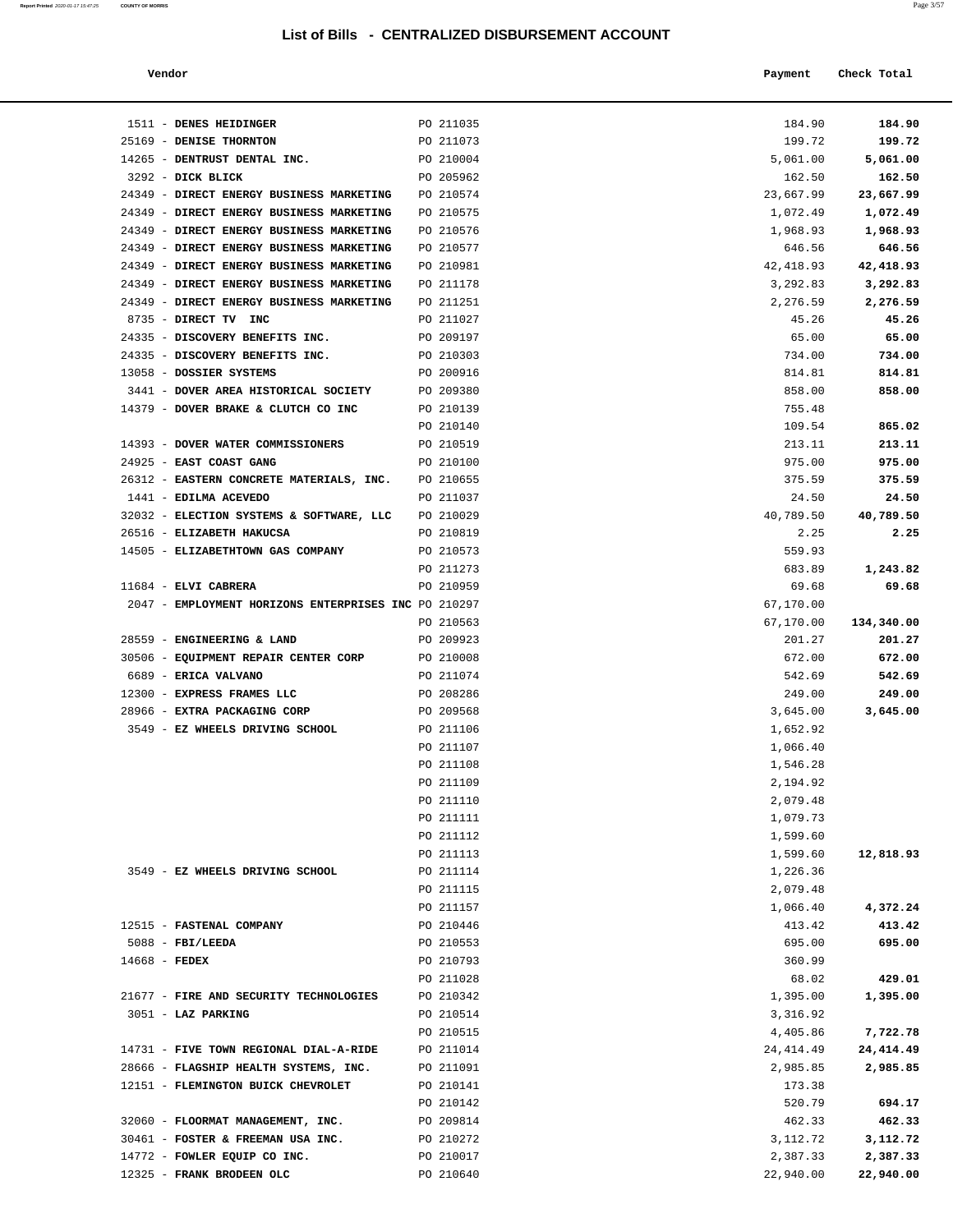#### **Report Printed** 2020-01-17 15:47:25 **COUNTY OF MORRIS** Page 4/57

| Vendor                                               |           | Payment    | Check Total |
|------------------------------------------------------|-----------|------------|-------------|
|                                                      |           |            |             |
| 14795 - FRENCH & PARRELLO ASSOCIATES                 | PO 196577 | 2,026.25   | 2,026.25    |
| 7515 - G.T.B.M INC                                   | PO 206545 | 20, 241.31 | 20,241.31   |
| $714$ - GALLS, LLC                                   | PO 205330 | 120.00     |             |
|                                                      | PO 206155 | 310.00     |             |
|                                                      | PO 208280 | 82.48      |             |
|                                                      | PO 209532 | 264.94     |             |
|                                                      | PO 209533 | 313.00     |             |
|                                                      | PO 209931 | 337.99     |             |
|                                                      | PO 210026 | 148.99     |             |
|                                                      | PO 210027 | 527.94     | 2,105.34    |
| $714$ - GALLS, LLC                                   | PO 210028 | 502.95     |             |
|                                                      | PO 210030 | 647.36     |             |
|                                                      | PO 210031 | 647.36     |             |
|                                                      | PO 210032 | 647.36     |             |
|                                                      | PO 210033 | 647.36     |             |
|                                                      | PO 210034 | 647.36     |             |
|                                                      | PO 210035 | 647.36     |             |
|                                                      | PO 210037 | 647.36     | 5,034.47    |
| $714$ - GALLS, LLC                                   | PO 210038 | 647.36     |             |
|                                                      | PO 210039 | 647.36     |             |
|                                                      | PO 210040 | 647.36     |             |
|                                                      | PO 210042 | 455.45     |             |
|                                                      | PO 210280 | 127.96     |             |
|                                                      | PO 210281 | 450.00     |             |
|                                                      | PO 210282 | 199.92     | 3,175.41    |
| 14123 - GANNETT NJ NEWSPAPERS                        | PO 210597 | 59.08      | 59.08       |
| 14123 - GANNETT NJ NEWSPAPERS                        | PO 210600 | 49.62      | 49.62       |
| 14123 - GANNETT NJ NEWSPAPERS                        | PO 210601 | 266.34     | 266.34      |
| 14123 - GANNETT NJ NEWSPAPERS                        | PO 210660 | 47.90      | 47.90       |
| 14123 - GANNETT NJ NEWSPAPERS                        | PO 211189 | 305.98     | 305.98      |
| 14726 - GEN-EL SAFETY & INDUSTRIAL                   | PO 208461 | 395.00     |             |
|                                                      | PO 209896 | 2,538.60   | 2,933.60    |
| 14887 - GENERAL PLUMBING SUPPLY INC.                 | PO 209875 | 389.76     | 389.76      |
| 14936 - GLOBAL KNOWLEDGE TRANING LLC                 | PO 204654 | 5,792.10   |             |
|                                                      | PO 208956 | 8,085.00   | 13,877.10   |
| $14983 -$ GRAINGER                                   | PO 209481 | 255.71     |             |
|                                                      | PO 209709 | 121.00     |             |
|                                                      | PO 210293 | 787.76     | 1,164.47    |
| 26326 - GREEN OUTLOOK LANDSCAPING &                  | PO 210646 | 102,937.00 | 102,937.00  |
| 26378 - HALLMARK KENNEL OPERATING CO., LLC PO 210076 |           | 524.00     | 524.00      |
| 27132 - HALO BRANDED SOLUTIONS, INC.                 | PO 209777 | 598.13     | 598.13      |
| 9668 - HANOVER POWER SPORTS                          | PO 204544 | 710.49     | 710.49      |
| 15081 - HANOVER SEWERAGE AUTHORITY                   | PO 210951 | 1,883.51   | 1,883.51    |
| 8685 - HENRY SCHEIN INC                              | PO 210104 | 597.20     |             |
|                                                      | PO 210124 | 1,463.07   | 2,060.27    |
| 28404 - HOME DEPOT CREDIT SERVICES                   | PO 210525 | 1,499.95   | 1,499.95    |
| 28404 - HOME DEPOT CREDIT SERVICES                   | PO 210526 | 1,926.36   | 1,926.36    |
| 28404 - HOME DEPOT CREDIT SERVICES                   | PO 211232 | 577.51     | 577.51      |
| 20737 - HOOVER TRUCK CENTERS INC                     | PO 209863 | 1,293.51   | 1,293.51    |
| 29998 - IDEAL BLASTING SUPPLY                        | PO 210274 | 325.49     | 325.49      |
| 29868 - IDEAL PRODUCTS INC.                          | PO 210043 | 2,000.00   | 2,000.00    |
| 28969 - IMPACT TECHNOLOGY SOLUTIONS LLC              | PO 210093 | 3,525.00   | 3,525.00    |
| 11944 - INFRARED SERVICES INC                        | PO 206466 | 995.00     | 995.00      |
| 28900 - INNOVATIVE CREDIT SOLUTIONS, INC.            | PO 210013 | 68.00      | 68.00       |
| 28242 - JAZMIN MUNOZ-FELDER                          | PO 210784 | 81.40      | 81.40       |
| 414 - JEANETTE MEDEL                                 | PO 211125 | 218.15     | 218.15      |
| 32111 - JENNIFER DESIMONE                            | PO 211048 | 122.20     | 122.20      |
| 960 - JERSEY CENTRAL POWER & LIGHT                   | PO 210520 | 297.91     | 297.91      |
| 960 - JERSEY CENTRAL POWER & LIGHT                   | PO 210521 | 13,460.74  | 13,460.74   |
| 960 - JERSEY CENTRAL POWER & LIGHT                   | PO 210522 | 8,451.20   | 8,451.20    |
|                                                      |           |            |             |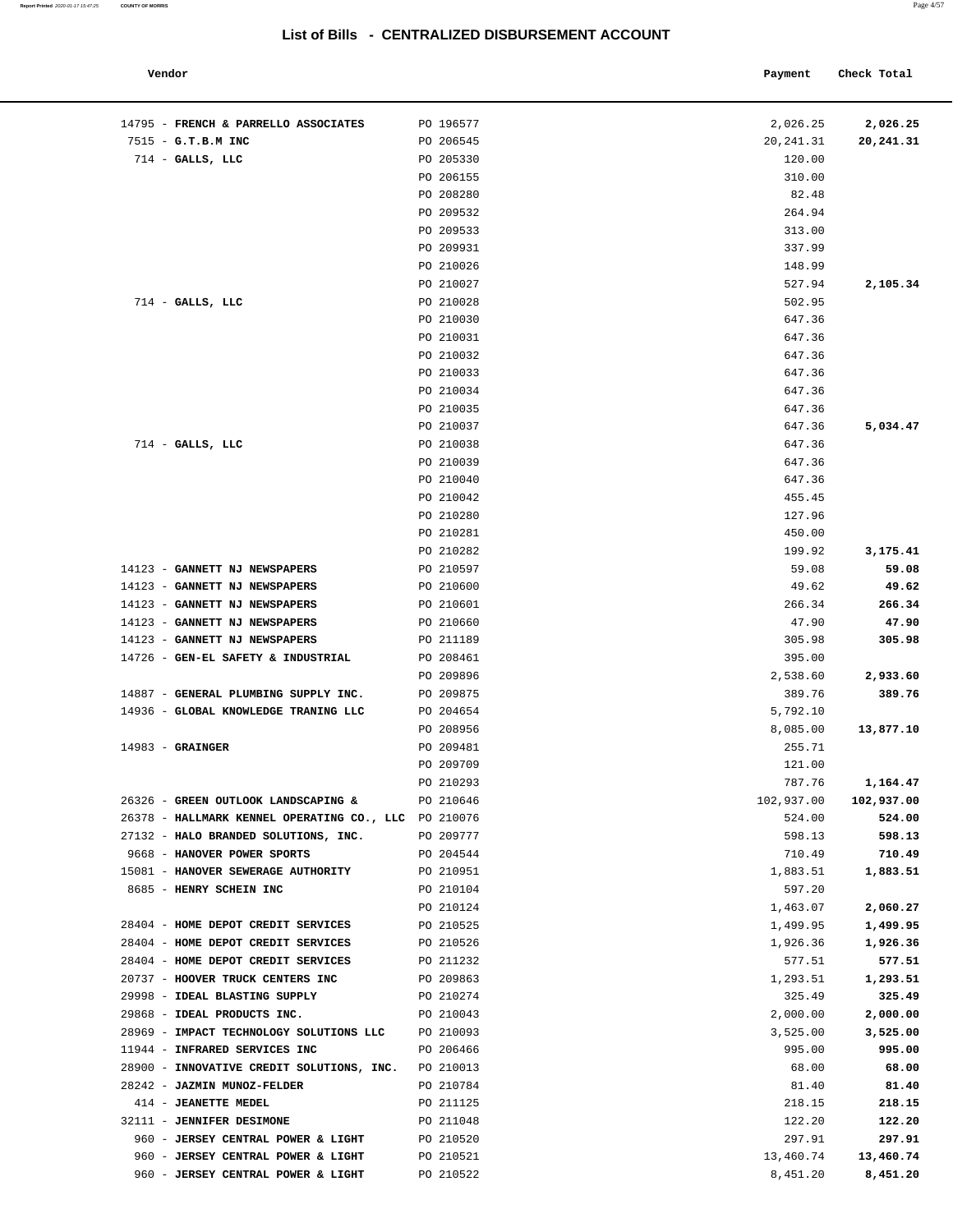| Vendor                                                       |                        | Payment              | Check Total           |
|--------------------------------------------------------------|------------------------|----------------------|-----------------------|
| 960 - JERSEY CENTRAL POWER & LIGHT                           | PO 210523              | 99.74                | 99.74                 |
| 960 - JERSEY CENTRAL POWER & LIGHT                           | PO 210524              | 33,889.56            | 33,889.56             |
| 960 - JERSEY CENTRAL POWER & LIGHT                           | PO 210527              | 61,583.69            | 61,583.69             |
| 960 - JERSEY CENTRAL POWER & LIGHT                           | PO 210529              | 21,818.64            | 21,818.64             |
| 960 - JERSEY CENTRAL POWER & LIGHT                           | PO 210532              | 201.39               | 201.39                |
| 960 - JERSEY CENTRAL POWER & LIGHT                           | PO 210533              | 2,853.18             | 2,853.18              |
| 960 - JERSEY CENTRAL POWER & LIGHT                           | PO 210749              | 591.33               | 591.33                |
| 960 - JERSEY CENTRAL POWER & LIGHT                           | PO 210750              | 245.12               | 245.12                |
| 960 - JERSEY CENTRAL POWER & LIGHT                           | PO 210751              | 37.01                | 37.01                 |
| 960 - JERSEY CENTRAL POWER & LIGHT                           | PO 210752              | 599.81               | 599.81                |
| 960 - JERSEY CENTRAL POWER & LIGHT                           | PO 210753              | 21.30                | 21.30                 |
| 960 - JERSEY CENTRAL POWER & LIGHT                           | PO 210754              | 22.75                | 22.75                 |
| 960 - JERSEY CENTRAL POWER & LIGHT                           | PO 210755              | 44.45                | 44.45                 |
| 960 - JERSEY CENTRAL POWER & LIGHT                           | PO 210756              | 33.05                | 33.05                 |
| 960 - JERSEY CENTRAL POWER & LIGHT                           | PO 210757              | 320.88               | 320.88                |
| 960 - JERSEY CENTRAL POWER & LIGHT                           | PO 210758              | 14.67                | 14.67                 |
| 960 - JERSEY CENTRAL POWER & LIGHT                           | PO 210759              | 60.78                | 60.78                 |
| 960 - JERSEY CENTRAL POWER & LIGHT                           | PO 210760              | 62.57                | 62.57                 |
| 960 - JERSEY CENTRAL POWER & LIGHT                           | PO 210921              | 3,229.33             | 3,229.33              |
| 960 - JERSEY CENTRAL POWER & LIGHT                           | PO 210922              | 63,244.80            | 63,244.80             |
| 960 - JERSEY CENTRAL POWER & LIGHT                           | PO 211139              | 654.97               | 654.97                |
| 960 - JERSEY CENTRAL POWER & LIGHT                           | PO 211250              | 375.43               | 375.43                |
| 1742 - JESSYKA THURDEKOOS                                    | PO 211044              | 144.00               | 144.00                |
| 26156 - JJS SERVICES, INC.                                   | PO 210510              | 87,034.50            | 87,034.50             |
| 26156 - JJS SERVICES, INC.                                   | PO 210511              | 90,125.75            | 90,125.75             |
| 26156 - JJS SERVICES, INC.                                   | PO 210638              | 148,688.26           | 148,688.26            |
| 21183 - JOANNE YOUNG                                         | PO 210938              | 72.00                | 72.00                 |
| 4667 - JOHN BELLARDINI                                       | PO 211072              | 89.52                | 89.52                 |
| 13008 - JOHN WILLS STUDIOS INC                               | PO 210007              | 261.92               | 261.92                |
| 12452 - JOHNSON & JOHNSON, ESQS                              | PO 210675              | 4,635.60             |                       |
|                                                              | PO 210810              | 2,287.40             |                       |
|                                                              | PO 211152<br>PO 209442 | 2,995.25<br>1,253.00 | 9,918.25              |
| 21515 - JOHNSON & TOWERS, INC.<br>21614 - JOHNSON MIRMIRAN & |                        |                      | 1,253.00<br>11,980.00 |
| 21614 - JOHNSON MIRMIRAN &                                   | PO 175734<br>PO 179564 | 11,980.00<br>250.00  | 250.00                |
| 21614 - JOHNSON MIRMIRAN &                                   | PO 210548              | 9,920.00             | 9,920.00              |
| 8131 - JOHNSTONE SUPPLY                                      | PO 210107              | 183.48               | 183.48                |
| 2695 - JOHNSTONE SUPPLY                                      | PO 210503              | 3,513.58             |                       |
|                                                              | PO 210505              | 3,825.29             |                       |
|                                                              | PO 210509              | 769.11               | 8,107.98              |
| 2695 - JOHNSTONE SUPPLY                                      | PO 211233              | 295.50               | 295.50                |
| 8797 - JORGE ROMERO                                          | PO 210956              | 90.00                | 90.00                 |
| 27017 - JOYCE KUSCHKE                                        | PO 202153              | 629.40               | 629.40                |
| 3778 - JULIE CICCHETTI                                       | PO 211046              | 8.75                 | 8.75                  |
| 677 - JULIO PORRAO                                           | PO 210937              | 87.40                | 87.40                 |
| 10129 - KATHY'S KREATIONS                                    | PO 209631              | 1,115.00             | 1,115.00              |
| 15565 - KELLER & KIRKPATRICK                                 | PO 197627              | 1,140.00             |                       |
|                                                              | PO 203456              | 455.00               |                       |
|                                                              | PO 210547              | 1,310.08             | 2,905.08              |
| 26521 - KRISTIAN MCMORLAND                                   | PO 210820              | 4.50                 | 4.50                  |
| 32064 - KRONICK RESOLUTIONS                                  | PO 209596              | 1,500.00             | 1,500.00              |
| 15682 - LANDMARK 1 APPRAISAL, LLC                            | PO 206375              | 3,600.00             | 3,600.00              |
| 12726 - LANGUAGE LINE SERVICES                               | PO 210010              | 292.65               | 292.65                |
| 30485 - LAURIE LITT                                          | PO 210014              | 650.00               | 650.00                |
| 25383 - LAW OFFICE OF ROBERT J. GREENBAUM PO 210677          |                        | 2,745.00             | 2,745.00              |
| 25383 - LAW OFFICE OF ROBERT J. GREENBAUM                    | PO 211272              | 1,635.00             | 1,635.00              |
| 15709 - LAWMEN SUPPLY CO OF NJ, INC.                         | PO 210066              | 2,610.00             | 2,610.00              |
| 15717 - LAWYERS DIARY AND MANUAL LLC                         | PO 200805              | 799.75               | 799.75                |
| 16637 - LAWYERS DIARY AND MANUAL LLC                         | PO 204868              | 243.50               | 243.50                |
| 15716 - LAWYERS DIARY AND MANUAL, LLC                        | PO 210662              | 228.50               | 228.50                |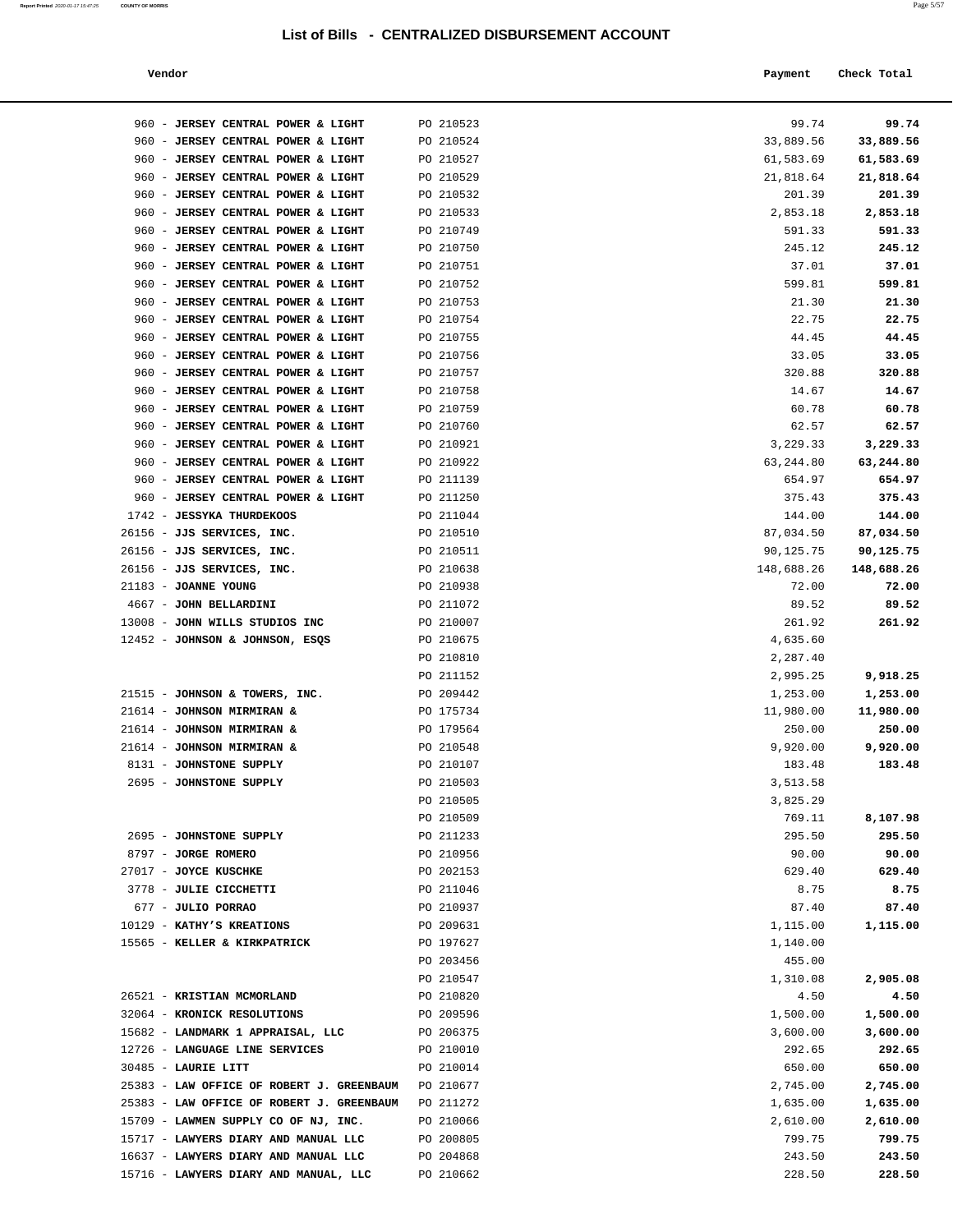| Vendor | Payment Check Total |
|--------|---------------------|
|        |                     |

| 5855 - LEXIS NEXIS                        | PO 209256 | 58.00           | 58.00    |
|-------------------------------------------|-----------|-----------------|----------|
| 15816 - LONGFELLOWS SANDWICH DELI         | PO 211007 | 333.39          | 333.39   |
| 53 - LOVEYS PIZZA & GRILL                 | PO 211179 | 148.75          | 148.75   |
| 29100 - LTC SCRIPTS INC.                  | PO 210539 | 242.76          |          |
|                                           | PO 210552 | 20.97           | 263.73   |
| $11004$ - LUCY D'ANNA                     | PO 211097 | 168.70          | 168.70   |
| 28665 - LYDIA NEGRON                      | PO 210783 | 461.54          | 461.54   |
| 2144 - M C POLICE CHIEF'S ASSOCIATION     | PO 210381 | 125.00          | 125.00   |
| 28911 - M-TEC CONSTRUCTION SERVICE LLC    | PO 210545 | 6,030.00        | 6,030.00 |
| 15907 - M.C. MUA-MT OLIVE                 | PO 210201 | 350.00          | 350.00   |
| 21026 - MAGGIE CALDERWOOD                 | PO 210776 | 175.00          | 175.00   |
| 28265 - MALACHY MECHANICAL                | PO 209487 | 144.00          | 144.00   |
| $27108$ - MARC GEORGE                     | PO 210652 | 90.00           | 90.00    |
| 32112 - MARIA FODALI                      | PO 211047 | 293.27          | 293.27   |
| 32058 - MARIA PILONE METZ                 |           |                 |          |
|                                           | PO 211023 | 14.80           | 14.80    |
| 31695 - MARIJEAN SPERRY                   | PO 211045 | 128.00          | 128.00   |
| 9483 - MARK CARMAN                        | PO 211229 | 90.00           | 90.00    |
| 3769 - MARTIN LUTHER KING                 | PO 211100 | 280.00          | 280.00   |
| 24354 - MARTYNA RUMINSKA                  | PO 210779 | 65.79           | 65.79    |
| 30729 - MATHEW CECERE                     | PO 211183 | 89.99           | 89.99    |
| 3110 - MCI COM                            | PO 210942 | 34.71           | 34.71    |
| 3110 - MCI COM                            | PO 210943 | 34.81           | 34.81    |
| 3110 - MCI COM                            | PO 210944 | 33.79           | 33.79    |
| 3110 - MCI COM                            | PO 210945 | 34.81           | 34.81    |
| 3110 - MCI COM                            | PO 210999 | 34.81           | 34.81    |
| 3110 - MCI COM                            | PO 211000 | 36.97           | 36.97    |
| 3110 - MCI COM                            | PO 211001 | 37.02           | 37.02    |
| 14264 - MCMANIMON, SCOTLAND & BAUMANN LLC | PO 211330 | 300.00          | 300.00   |
| 12460 - MEDIA SUPPLY, INC.                | PO 210322 | 2,340.00        | 2,340.00 |
| 30018 - MEDIC BATTERIES                   | PO 210271 | 59.59           | 59.59    |
| 11905 - MEG RODRIGUEZ                     | PO 210786 | 175.00          | 175.00   |
| 32059 - MELISSA ENSLEN                    | PO 210780 | 424.82          | 424.82   |
| 14544 - MICROSYSTEMS-NJ COM, LLC          | PO 210367 | 8,000.00        | 8,000.00 |
| 6953 - MOBILEX USA                        | PO 207308 | 136.00          | 136.00   |
| 12819 - MORRIS COUNTY MUA                 | PO 210593 | 7,222.63        | 7,222.63 |
| 12819 - MORRIS COUNTY MUA                 | PO 210973 | 7,734.39        | 7,734.39 |
| 19483 - MORRIS COUNTY MUNICIPAL           | PO 210595 | 222.12          | 222.12   |
| 19483 - MORRIS COUNTY MUNICIPAL           | PO 210596 | 4,788.46        | 4,788.46 |
| 1800 - MORRIS COUNTY PARK COMMISSION      | PO 210425 | 5,938.02        | 5,938.02 |
| 16306 - MORRIS VIEW HEALTHCARE CENTER     | PO 210117 | 7,849.36        | 7,849.36 |
| 19491 - MORRISTOWN INN                    | PO 210788 | 304.00          | 304.00   |
| 16321 - MORRISTOWN LUMBER &               | PO 209486 | 133.56          |          |
|                                           | PO 210232 | 72.98           |          |
|                                           | PO 210106 | 11.58           |          |
|                                           | PO 210120 | 29.87           | 247.99   |
| 17110 - MORRISTOWN, POSTMASTER            | PO 211346 | 945.00          | 945.00   |
| 21791 - MOTOROLA SOLUTIONS INC            | PO 209080 | 1,526.40        | 1,526.40 |
|                                           |           |                 |          |
| 19523 - N.J. NATURAL GAS COMPANY          | PO 210566 | 25.48<br>160.04 |          |
|                                           | PO 210567 |                 |          |
|                                           | PO 210568 | 443.72          |          |
|                                           | PO 210569 | 781.34          |          |
|                                           | PO 210570 | 130.65          |          |
|                                           | PO 210571 | 982.39          |          |
|                                           | PO 210572 | 256.16          |          |
|                                           | PO 210983 | 533.93          | 3,313.71 |
| 19523 - N.J. NATURAL GAS COMPANY          | PO 210984 | 41.43           |          |
|                                           | PO 210985 | 230.19          |          |
|                                           | PO 210986 | 242.08          |          |
|                                           | PO 210987 | 941.07          |          |
|                                           | PO 210988 | 1,633.26        | 3,088.03 |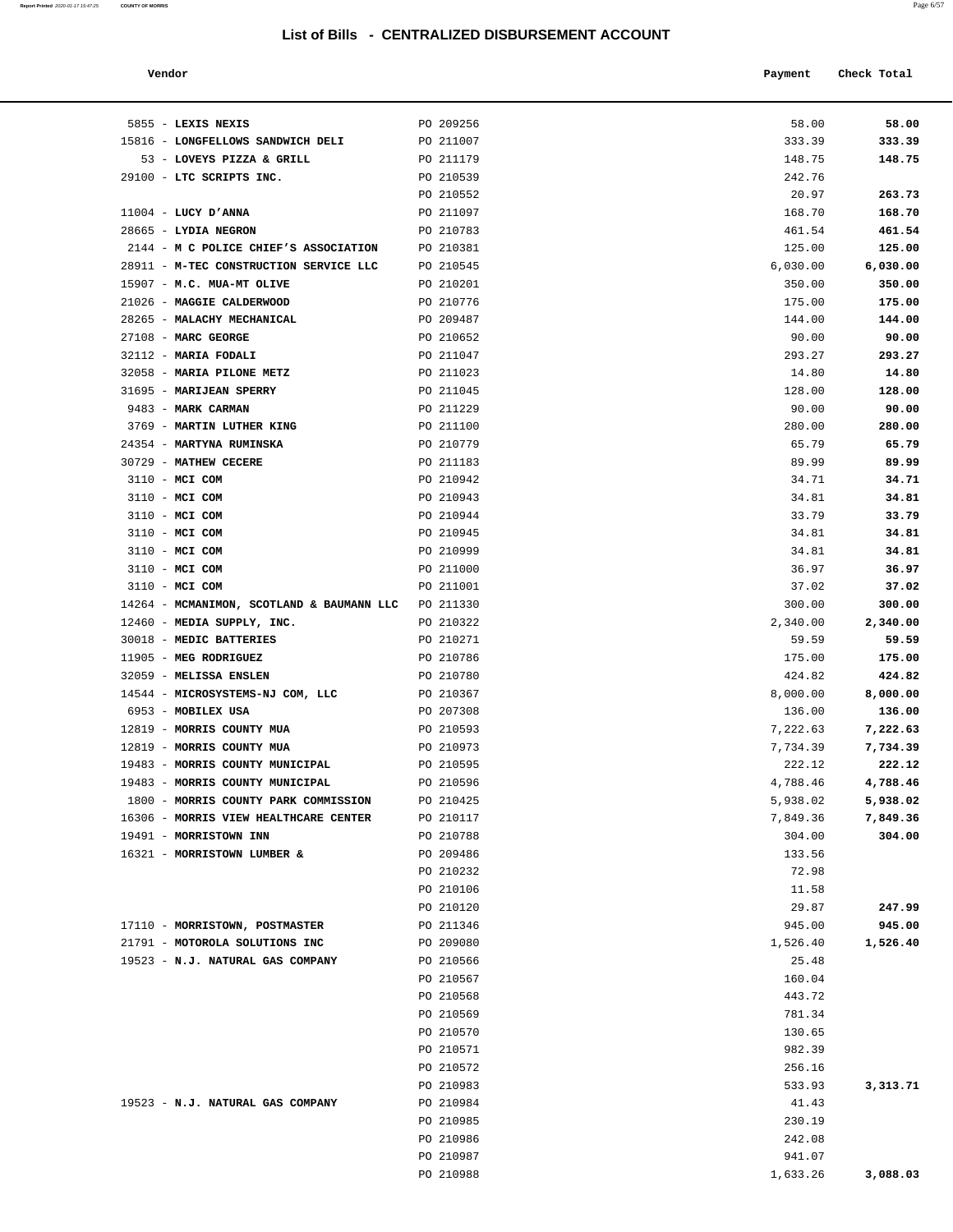#### **Vendor Payment Check Total**

| 28785 - NAPA OF ROCKAWAY                                                   | PO 210146              | 128.24          | 128.24          |
|----------------------------------------------------------------------------|------------------------|-----------------|-----------------|
| 28753 - NEKEMA WILFONG                                                     | PO 211036              | 119.05          | 119.05          |
| 9894 - NEOPOST USA INC.                                                    | PO 210229              | 3,510.00        | 3,510.00        |
| 16552 - NEWBRIDGE SERVICES INC                                             | PO 211004              | 2,755.00        |                 |
|                                                                            | PO 211105              | 2,325.00        |                 |
|                                                                            | PO 211104              | 1,395.00        | 6,475.00        |
| 23981 - NIELSEN DODGE - C-J-R                                              | PO 210143              | 15.56           | 15.56           |
| 28983 - NJ 211 PARTNERSHIP                                                 | PO 211013              | 1,500.00        | 1,500.00        |
| 26357 - NORTHEAST COMMUNICATIONS, INC.                                     | PO 201360              | 14,723.70       | 14,723.70       |
| 16764 - NU-WAY CONCESSIONAIRES INC                                         | PO 210502              | 3,184.10        |                 |
|                                                                            | PO 210561              | 4,529.89        |                 |
|                                                                            | PO 210549              | 2,636.90        | 10,350.89       |
| $10846 - ODB CO$                                                           | PO 209647              | 540.00          | 540.00          |
| 26726 - OFFICE CONCEPTS GROUP, INC.                                        | PO 208960              | 1,037.00        | 1,037.00        |
| 26726 - OFFICE CONCEPTS GROUP, INC.                                        | PO 209775              | 437.63          | 437.63          |
| 26726 - OFFICE CONCEPTS GROUP, INC.                                        | PO 209982              | 604.43          | 604.43          |
| 26726 - OFFICE CONCEPTS GROUP, INC.                                        | PO 210399              | 133.00          | 133.00          |
| 26726 - OFFICE CONCEPTS GROUP, INC.                                        | PO 210400              | 338.38          | 338.38          |
| 26726 - OFFICE CONCEPTS GROUP, INC.                                        | PO 210418              | 23.85           | 23.85           |
| 26726 - OFFICE CONCEPTS GROUP, INC.                                        | PO 210661              | 790.87          | 790.87          |
| 26726 - OFFICE CONCEPTS GROUP, INC.                                        | PO 210725              | 797.76          | 797.76          |
| 26726 - OFFICE CONCEPTS GROUP, INC.                                        | PO 211016              | 283.91          | 283.91          |
| 26726 - OFFICE CONCEPTS GROUP, INC.<br>26726 - OFFICE CONCEPTS GROUP, INC. | PO 211020<br>PO 211021 | 630.65          | 630.65<br>33.00 |
| 26726 - OFFICE CONCEPTS GROUP, INC.                                        | PO 211022              | 33.00<br>226.02 |                 |
|                                                                            | PO 211022              | 30.14           | 256.16          |
| 26726 - OFFICE CONCEPTS GROUP, INC.                                        | PO 211024              | 78.44           | 78.44           |
| 26726 - OFFICE CONCEPTS GROUP, INC.                                        | PO 211184              | 156.10          | 156.10          |
| 21363 - OLDCASTLE PRECAST, INC.                                            | PO 203256              | 16,240.00       | 16,240.00       |
| $13856 - OPTIMUM$                                                          | PO 210653              | 738.96          | 738.96          |
| $20526$ - OPTIMUM                                                          | PO 210805              | 557.30          | 557.30          |
| $20526$ - OPTIMUM                                                          | PO 210806              | 456.10          | 456.10          |
| 20526 - OPTIMUM                                                            | PO 211170              | 423.62          | 423.62          |
| $20526$ - OPTIMUM                                                          | PO 211171              | 413.90          | 413.90          |
| 20526 - OPTIMUM                                                            | PO 211172              | 246.28          | 246.28          |
| 10287 - PANCIELLO CONSTRUCTION LLC                                         | PO 210513              | 4,480.00        | 4,480.00        |
| 25411 - PATRICIA W. GIBBONS                                                | PO 211008              | 451.29          | 451.29          |
| 29544 - PAUL J. BRANDLEY                                                   | PO 210777              | 810.76          | 810.76          |
| 32030 - PENN CARE, INC.                                                    | PO 208850              | 5,794.00        |                 |
|                                                                            | PO 209839              | 1,620.00        | 7,414.00        |
| 9849 - PETER LIMONE JR                                                     | PO 211002              | 100.00          |                 |
|                                                                            | PO 211003              | 100.00          |                 |
|                                                                            | PO 211005              | 100.00          |                 |
|                                                                            | PO 211006              | 100.00          | 400.00          |
| 12398 - POP-A-LOCK OF NORTHERN NJ                                          | PO 209809              | 55.00           | 55.00           |
| 5120 - POSTER COMPLIANCE CENTER                                            | PO 210015              | 69.95           | 69.95           |
| 27133 - POWER ONE, INC.                                                    | PO 209556              | 3,750.00        |                 |
|                                                                            | PO 210162              | 3,449.00        | 7,199.00        |
| 17189 - PSE&G CO                                                           | PO 210564              | 30,918.05       | 30,918.05       |
| 17189 - PSE&G CO                                                           | PO 210565              | 1,598.46        | 1,598.46        |
| $264$ - R & J CONTROL, INC.                                                | PO 209997              | 155.00          |                 |
|                                                                            | PO 209998              | 800.00          | 955.00          |
| 12473 - R.D. SALES DOOR & HARDWARE LLC                                     | PO 210009              | 345.00          | 345.00          |
| 17259 - RAY ALLEN MANUFACTURING LLC                                        | PO 210049              | 697.96          | 697.96          |
| 29571 - RED HAWK FIRE & SECURITY LLC                                       | PO 210343              | 2,050.00        | 2,050.00        |
| 1578 - REED SYSTEMS, LTD.                                                  | PO 210650              | 13,681.56       | 13,681.56       |
| 29466 - RICCIARDI BROTHERS, INC                                            | PO 209551              | 217.21          |                 |
|                                                                            | PO 209756              | 47.56           | 264.77          |
| 19765 - RICOH AMERICAS CORPORATION                                         | PO 210534              | 897.53          |                 |
|                                                                            | PO 211017              | 1,191.87        |                 |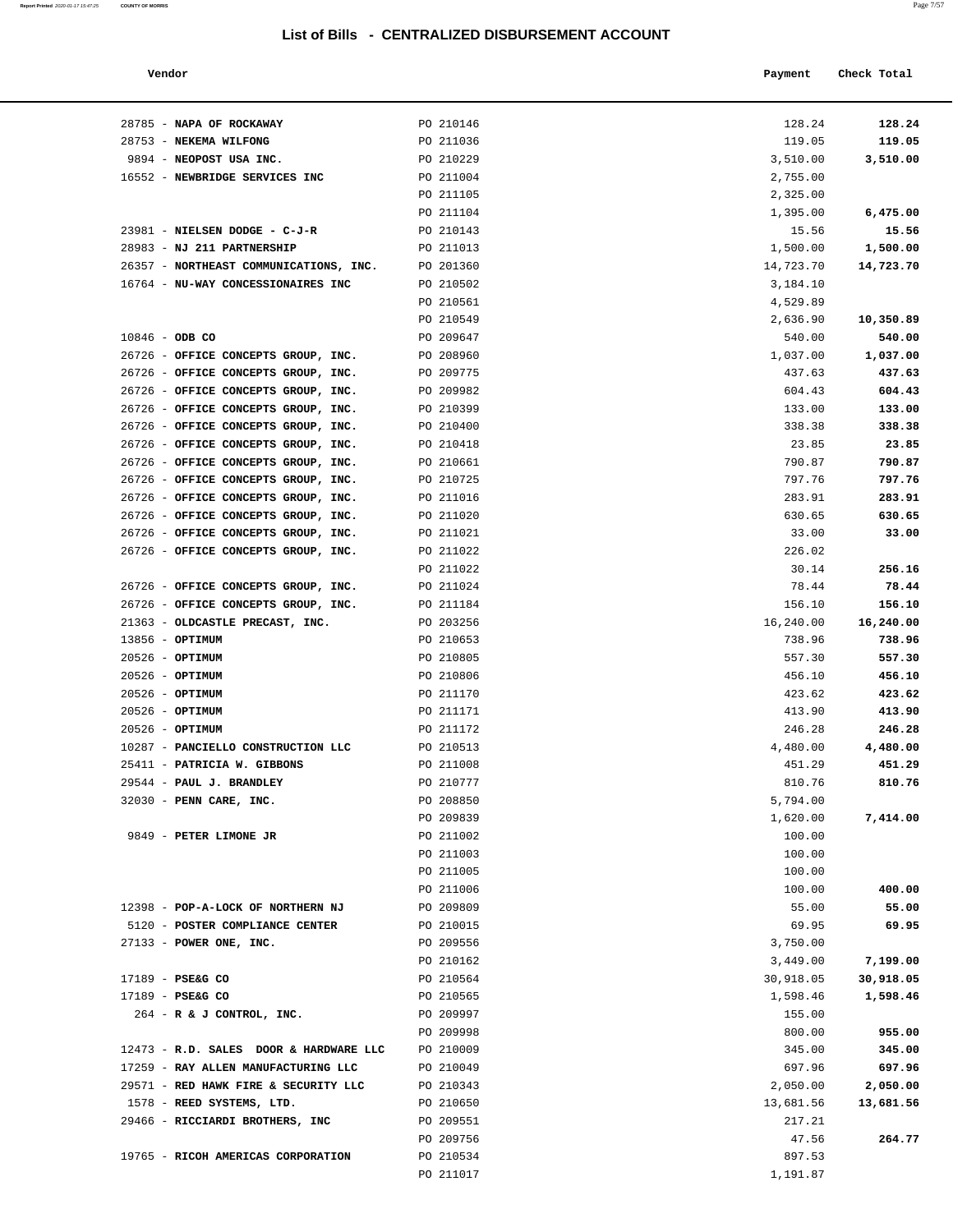**Vendor Payment Check Total**

|                                                       | PO 210811 | 919.91    |           |
|-------------------------------------------------------|-----------|-----------|-----------|
|                                                       | PO 211247 | 961.77    | 3,971.08  |
| 28741 - RICOH USA, INC.                               | PO 210421 | 62.00     | 62.00     |
| 28741 - RICOH USA, INC.                               | PO 210501 | 949.08    | 949.08    |
| 28741 - RICOH USA, INC.                               | PO 210598 | 197.92    | 197.92    |
| $28741$ - RICOH USA, INC.                             | PO 210599 | 512.43    | 512.43    |
| 28741 - RICOH USA, INC.                               | PO 210608 | 684.40    | 684.40    |
| 28741 - RICOH USA, INC.                               | PO 210740 | 964.53    | 964.53    |
| 28741 - RICOH USA, INC.                               | PO 210809 | 919.91    | 919.91    |
| 28741 - RICOH USA, INC.                               | PO 211131 | 173.54    | 173.54    |
| 28741 - RICOH USA, INC.                               | PO 211133 | 347.07    | 347.07    |
| 10337 - RIKER, DANZIG, SCHERER, HYLAND &              | PO 210674 | 30.00     | 30.00     |
| 29395 - ROCKY MOUNTAIN UNMANNED                       | PO 208868 | 4,420.00  | 4,420.00  |
| 24824 - ROXBURY TOWNSHIP                              | PO 209388 | 640.00    | 640.00    |
| 7480 - RUSSELL REID WASTE HAULING &                   | PO 210001 | 554.86    | 554.86    |
| 27044 - RUTGERS, THE STATE UNIVERSITY                 | PO 211098 | 800.00    | 800.00    |
| 29062 - SALMON BROS. INC.                             | PO 210996 | 9,129.68  | 9,129.68  |
| 3032 - SCIENTIFIC BOILER WATER                        | PO 210012 | 243.00    | 243.00    |
| 25331 - SHAWNNA BAILEY                                | PO 211025 | 55.75     | 55.75     |
| 19858 - SHERWIN WILLIAMS                              | PO 209490 | 548.64    | 548.64    |
| 17726 - SHI INTERNATIONAL CORP                        | PO 209889 | 50,000.00 | 50,000.00 |
| 17726 - SHI INTERNATIONAL CORP                        | PO 210203 | 5,354.47  | 5,354.47  |
| 17726 - SHI INTERNATIONAL CORP                        | PO 211312 | 28,973.90 | 28,973.90 |
| 6981 - SODEXO INC & AFFILIATES                        | PO 210512 | 53,134.00 | 53,134.00 |
| 29877 - SOUND METER SOURCE LLC                        | PO 210054 | 897.60    | 897.60    |
| 17755 - SOUTHEAST MORRIS COUNTY                       | PO 210583 | 4,473.50  | 4,473.50  |
| 17755 - SOUTHEAST MORRIS COUNTY                       | PO 210584 | 11,306.57 | 11,306.57 |
| 17755 - SOUTHEAST MORRIS COUNTY                       | PO 210585 | 7,054.34  | 7,054.34  |
| 17755 - SOUTHEAST MORRIS COUNTY                       | PO 210588 | 6,098.62  | 6,098.62  |
| 17755 - SOUTHEAST MORRIS COUNTY                       | PO 210589 | 2,400.86  | 2,400.86  |
| 17755 - SOUTHEAST MORRIS COUNTY                       | PO 210590 | 10,645.65 | 10,645.65 |
| 17755 - SOUTHEAST MORRIS COUNTY                       | PO 210591 | 775.88    | 775.88    |
| 27957 - SPENCE OSAIGBOVO                              | PO 210785 | 94.01     | 94.01     |
| 25836 - STATE OF NJ CIVIL SERVICE COMMISSIO PO 203192 |           | 558.00    | 558.00    |
| 16675 - STATE TOXICOLOGY LABORATORY                   | PO 210103 | 495.00    | 495.00    |
| 702 - STEVEN A. TOTH                                  | PO 210935 | 72.00     | 72.00     |
| 26016 - STONEFIELD ENGINEERING                        | PO 194909 | 1,300.00  | 1,300.00  |
| 28733 - SULLIVAN AND GRABER                           | PO 210671 | 675.00    |           |
|                                                       | PO 210672 | 300.00    | 975.00    |
| 29540 - U.S. BANK OPERATIONS CENTER                   | PO 210530 | 7,745.54  |           |
|                                                       | PO 210920 | 3,436.11  | 11,181.65 |
| 17937 - SUSSEX COUNTY COMMUNITY COLLEGE               | PO 211218 | 299.25    | 299.25    |
| 4953 - T.P.S. PLUMBING & HEATING SUPP                 | PO 210003 | 202.96    |           |
|                                                       | PO 210099 | 188.80    | 391.76    |
| 31618 - TANYA LEHNERT                                 | PO 211011 | 24.28     | 24.28     |
| 20436 - TELE-COMMUNICATION, INC                       | PO 210467 | 7,646.54  | 7,646.54  |
| 17990 - TELESEARCH INC                                | PO 210254 | 209.88    |           |
|                                                       | PO 210936 | 419.76    |           |
|                                                       | PO 211009 | 314.82    |           |
|                                                       | PO 211019 | 1,224.30  | 2,168.76  |
| 26513 - TERESA DUCKWORTH                              | PO 210821 | 3.00      | 3.00      |
| 26513 - TERESA DUCKWORTH                              | PO 210823 | 43.39     | 43.39     |
| 30653 - TERRESTRIAL IMAGING LLC                       | PO 209401 | 2,175.00  |           |
|                                                       | PO 210385 | 5,415.00  | 7,590.00  |
| 21294 - TETRA TECH INC                                | PO 211308 | 32,576.01 | 32,576.01 |
| 27366 - THE GODFATHER OF MORRISTOWN                   | PO 210916 | 410.38    | 410.38    |
| 27366 - THE GODFATHER OF MORRISTOWN                   | PO 210917 | 194.74    | 194.74    |
| 18437 - THOMSON REUTERS-WEST                          | PO 209319 | 2,924.00  | 2,924.00  |
| 10812 - THOMSON REUTER-WEST                           | PO 209729 | 421.90    | 421.90    |
| 21479 - TIOGA SOLAR MORRIS COUNTY 1 LLC               | PO 209046 | 1,335.27  | 1,335.27  |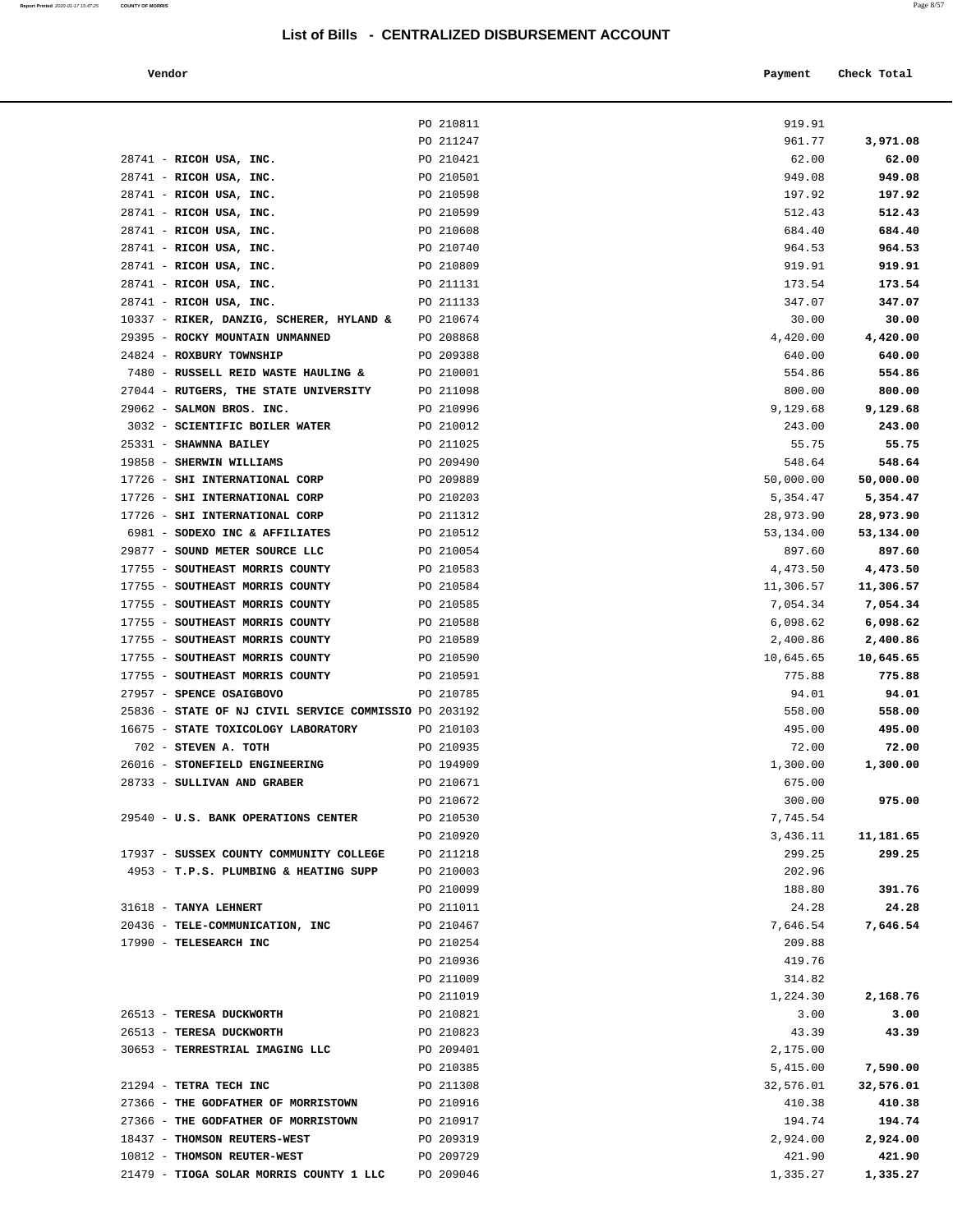| Vendor                                                 |           | Payment    | Check Total |
|--------------------------------------------------------|-----------|------------|-------------|
| 21479 - TIOGA SOLAR MORRIS COUNTY 1 LLC                | PO 210531 | 1,115.19   | 1,115.19    |
| 18067 - TJ'S SPORTWIDE TROPHY                          | PO 210005 | 36.00      |             |
|                                                        | PO 210312 | 115.05     | 151.05      |
| 281 - TOMAR INDUSTRIES INC                             | PO 209236 | 273.00     | 273.00      |
| 11350 - TOMCO CONSTRUCTION                             | PO 211319 | 18,995.69  | 18,995.69   |
| 27159 - TREASURER STATE OF NEW JERSEY                  | PO 210132 | 80.00      | 80.00       |
| 11781 - TREASURER. ST OF NJ                            | PO 210151 | 5,261.63   | 5,261.63    |
| 19995 - TREASURER-STATE OF NEW JERSEY                  | PO 210095 | 1,032.00   | 1,032.00    |
| 18144 - TREE KING INC                                  | PO 210535 | 115,233.49 | 115,233.49  |
| 18144 - TREE KING INC                                  | PO 210644 | 34,402.50  | 34,402.50   |
| 18144 - TREE KING INC                                  | PO 210648 | 930.00     | 930.00      |
| 28045 - TROY GROUP, INC.                               | PO 208794 | 2,010.00   | 2,010.00    |
| 30877 - TUNSTEAD LANDSCAPE SERVICES                    | PO 210929 | 17,754.47  |             |
|                                                        | PO 211279 | 425.00     | 18,179.47   |
| 25209 - TURN OUT UNIFORMS, INC.                        | PO 206591 | 292.96     | 292.96      |
| 25209 - TURN OUT UNIFORMS, INC.                        | PO 208397 | 190.00     | 190.00      |
| 25209 - TURN OUT UNIFORMS, INC.                        | PO 209255 | 1,781.72   | 1,781.72    |
| 25209 - TURN OUT UNIFORMS, INC.                        | PO 209848 | 700.00     | 700.00      |
| 25209 - TURN OUT UNIFORMS, INC.                        | PO 210115 | 3,287.00   | 3,287.00    |
| 31713 - UNITED SITE SERVICES NORTHEAST, INC. PO 210451 |           | 125.00     | 125.00      |
| 446 - UNITRONIX DATA SYSTEMS INC                       | PO 200854 | 10,000.00  |             |
|                                                        | PO 210152 | 20,980.00  | 30,980.00   |
| 24863 - UPSTATE K-9                                    | PO 210317 |            | 8,500.00    |
|                                                        |           | 8,500.00   |             |
| $20042$ - V.E. RALPH & SON INC.                        | PO 208739 | 2,993.33   |             |
|                                                        | PO 209279 | 3,075.54   |             |
|                                                        | PO 209282 | 198.00     |             |
|                                                        | PO 209281 | 3,237.10   |             |
|                                                        | PO 209280 | 1,149.53   |             |
|                                                        | PO 209396 | 2,301.00   |             |
|                                                        | PO 209402 | 75.36      |             |
|                                                        | PO 209752 | 110.76     | 13,140.62   |
| $20042$ - V.E. RALPH & SON INC.                        | PO 210360 | 3,400.00   | 3,400.00    |
| 18285 - VAN CLEEF ENGINEERING ASSOC                    | PO 210694 | 3,957.31   |             |
|                                                        | PO 210992 | 4,036.70   |             |
|                                                        | PO 210812 | 10,716.00  | 18,710.01   |
| 10158 - VERIZON                                        | PO 211015 | 817.71     | 817.71      |
| 1286 - VERIZON                                         | PO 211166 | 335.14     | 335.14      |
| 1348 - VERIZON WIRELESS                                | PO 210795 | 11,763.67  | 11,763.67   |
| 7037 - VILLAGE SUPER MARKET, INC.                      | PO 210296 | 158.36     |             |
|                                                        | PO 210429 | 159.31     |             |
|                                                        | PO 210914 | 16.16      |             |
|                                                        | PO 210659 | 87.41      | 421.24      |
| 11197 - VIRGINIA MICHELIN                              | PO 210699 | 7.00       | 7.00        |
| 32056 - VISUAL IMPACT PROMOTIONS                       | PO 210047 | 4,602.37   | 4,602.37    |
| 6146 - W.B. MASON COMPANY INC                          | PO 193899 | 625.63     | 625.63      |
| 6146 - W.B. MASON COMPANY INC                          | PO 206210 | 2,118.44   |             |
|                                                        | PO 209115 | 773.16     |             |
|                                                        | PO 209464 | 754.67     |             |
|                                                        | PO 210002 | 635.33     | 4,281.60    |
| 6146 - W.B. MASON COMPANY INC                          | PO 209679 | 81.52      |             |
|                                                        | PO 209791 | 7.05       |             |
|                                                        | PO 210163 | 230.16     |             |
|                                                        | PO 210321 | 660.14     |             |
|                                                        | PO 210055 | 1,689.63   |             |
|                                                        | PO 210126 | 943.15     |             |
|                                                        | PO 210127 | 1,240.48   |             |
|                                                        | PO 210088 | 235.87     | 5,088.00    |
| 6146 - W.B. MASON COMPANY INC                          | PO 210091 | 663.50     |             |
|                                                        | PO 210307 | 1,427.98   |             |
|                                                        | PO 210422 | 44.70      |             |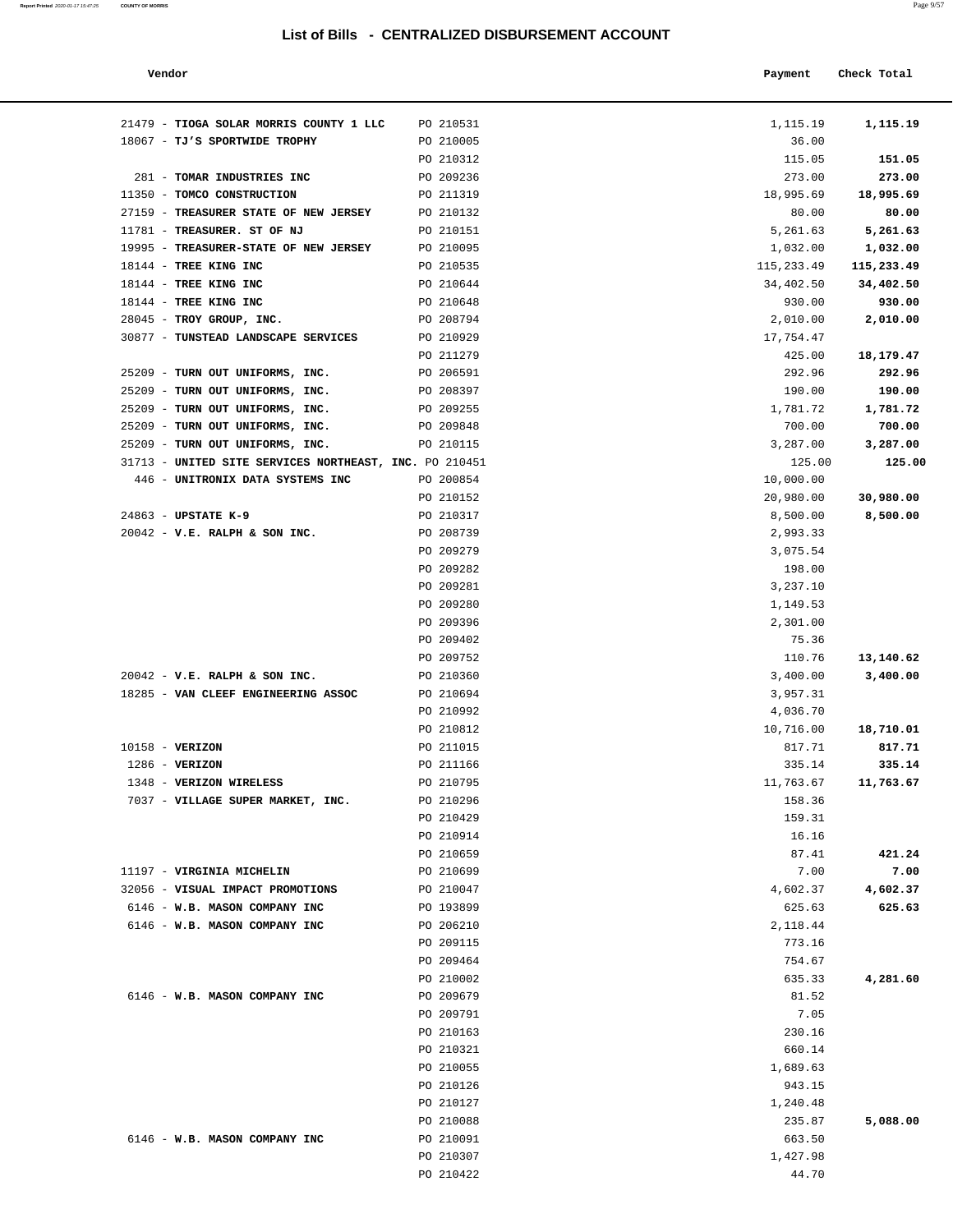| Vendor                                                                               |                        | Payment            | Check Total        |
|--------------------------------------------------------------------------------------|------------------------|--------------------|--------------------|
|                                                                                      |                        |                    |                    |
|                                                                                      | PO 210423              | 0.95               |                    |
|                                                                                      | PO 210448              | 107.07             |                    |
|                                                                                      | PO 210458              | 1,096.16           |                    |
|                                                                                      | PO 210473              | 21.60              |                    |
|                                                                                      | PO 210469              | 100.19             | 3,462.15           |
| 6146 - W.B. MASON COMPANY INC                                                        | PO 210541              | 69.90              |                    |
|                                                                                      | PO 210542              | 430.81             |                    |
|                                                                                      | PO 210556<br>PO 210558 | 90.35<br>1.90      |                    |
|                                                                                      | PO 210559              | 206.26             |                    |
|                                                                                      | PO 210536              | 134.10             |                    |
|                                                                                      | PO 210719              | 53.64              |                    |
|                                                                                      | PO 210797              | 691.79             | 1,678.75           |
| 6146 - W.B. MASON COMPANY INC                                                        | PO 210733              | 238.58             |                    |
|                                                                                      | PO 210734              | 425.19             | 663.77             |
| 6146 - W.B. MASON COMPANY INC                                                        | PO 210741              | 5.42               |                    |
|                                                                                      | PO 210724              | 317.93             |                    |
|                                                                                      | PO 210726              | 184.32             |                    |
|                                                                                      | PO 210728              | 63.87              |                    |
|                                                                                      | PO 210729              | 504.89             |                    |
|                                                                                      | PO 210730              | 197.63             |                    |
|                                                                                      | PO 210731<br>PO 210732 | 102.18<br>41.73    | 1,417.97           |
| 6146 - W.B. MASON COMPANY INC                                                        | PO 210949              | 5.70               |                    |
|                                                                                      | PO 210950              | 107.28             |                    |
|                                                                                      | PO 210736              | 76.94              |                    |
|                                                                                      | PO 210737              | 54.59              |                    |
|                                                                                      | PO 210738              | 45.65              |                    |
|                                                                                      | PO 210744              | 2.85               | 293.01             |
| 6146 - W.B. MASON COMPANY INC                                                        | PO 211119              | 0.95               |                    |
|                                                                                      | PO 211124              | 45.65              |                    |
|                                                                                      | PO 211123              | 45.65              |                    |
|                                                                                      | PO 211122              | 0.95               |                    |
|                                                                                      | PO 210824<br>PO 210745 | 1.90<br>1.90       | 97.00              |
| 27401 - WALLKILL GROUP INC                                                           | PO 210528              | 287,360.75         | 287,360.75         |
| 20080 - WASHINGTON TOWNSHIP M.U.A.                                                   | PO 211274              | 411.55             | 411.55             |
| 24231 - WATERS, MCPHERSON, MCNEILL, P.C.                                             | PO 210668              | 1,110.00           | 1,110.00           |
| 24231 - WATERS, MCPHERSON, MCNEILL, P.C.                                             | PO 210678              | 1,864.00           | 1,864.00           |
| 24231 - WATERS, MCPHERSON, MCNEILL, P.C.                                             | PO 210679              | 244.12             | 244.12             |
| 24231 - WATERS, MCPHERSON, MCNEILL, P.C.                                             | PO 210680              | 1,680.00           | 1,680.00           |
| 24231 - WATERS, MCPHERSON, MCNEILL, P.C.                                             | PO 210681              | 330.00             | 330.00             |
| 24231 - WATERS, MCPHERSON, MCNEILL, P.C.                                             | PO 210682              | 1,483.08           | 1,483.08           |
| 24231 - WATERS, MCPHERSON, MCNEILL, P.C.                                             | PO 210683              | 905.89             | 905.89             |
| 24231 - WATERS, MCPHERSON, MCNEILL, P.C.                                             | PO 210684              | 150.00             | 150.00             |
| 24231 - WATERS, MCPHERSON, MCNEILL, P.C.                                             | PO 210685              | 135.00             | 135.00             |
| 24231 - WATERS, MCPHERSON, MCNEILL, P.C.                                             | PO 210686              | 810.00             | 810.00             |
| 24231 - WATERS, MCPHERSON, MCNEILL, P.C.<br>24231 - WATERS, MCPHERSON, MCNEILL, P.C. | PO 210687<br>PO 210688 | 1,680.00<br>619.12 | 1,680.00<br>619.12 |
| 24231 - WATERS, MCPHERSON, MCNEILL, P.C.                                             | PO 210689              | 165.00             | 165.00             |
| 24231 - WATERS, MCPHERSON, MCNEILL, P.C.                                             | PO 210690              | 429.10             | 429.10             |
| 24231 - WATERS, MCPHERSON, MCNEILL, P.C.                                             | PO 210691              | 45.00              | 45.00              |
| 24231 - WATERS, MCPHERSON, MCNEILL, P.C.                                             | PO 210692              | 538.65             | 538.65             |
| 24231 - WATERS, MCPHERSON, MCNEILL, P.C.                                             | PO 210693              | 1,538.61           | 1,538.61           |
| 26353 - WHITE IRON LLC                                                               | PO 210923              | 3,750.00           | 3,750.00           |
| 13246 - WILLIAM F. BARNISH                                                           | PO 210954              | 9,153.55           |                    |
|                                                                                      | PO 210955              | 2,852.69           | 12,006.24          |
| 3793 - WOODRUFF ENERGY                                                               | PO 210579              | 21,666.57          | 21,666.57          |
| 29685 - WURTH USA INC.                                                               | PO 210144              | 148.94             | 148.94             |

--------------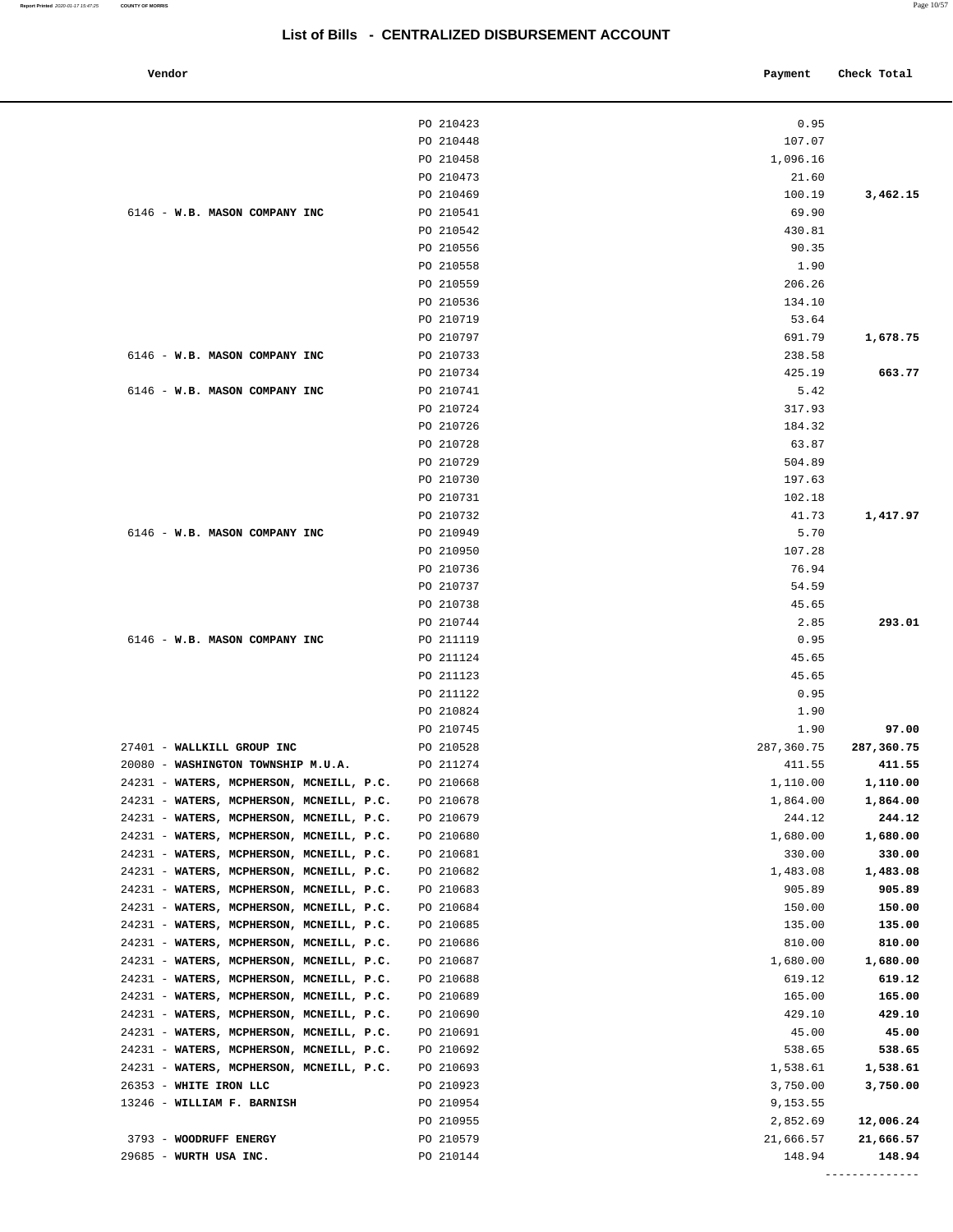**Vendor Payment Check Total**

TOTAL **4,252,618.54**

|  |  |  |  |                                               | 4,252,618.54 |  |
|--|--|--|--|-----------------------------------------------|--------------|--|
|  |  |  |  | Total to be paid from Fund 13 Dedicated Trust | 319,050.42   |  |
|  |  |  |  | Total to be paid from Fund 04 County Capital  | 768,543.55   |  |
|  |  |  |  | Total to be paid from Fund 02 Grant Fund      | 143,770.31   |  |
|  |  |  |  | Total to be paid from Fund 01 Current Fund    | 3,021,254.26 |  |
|  |  |  |  |                                               |              |  |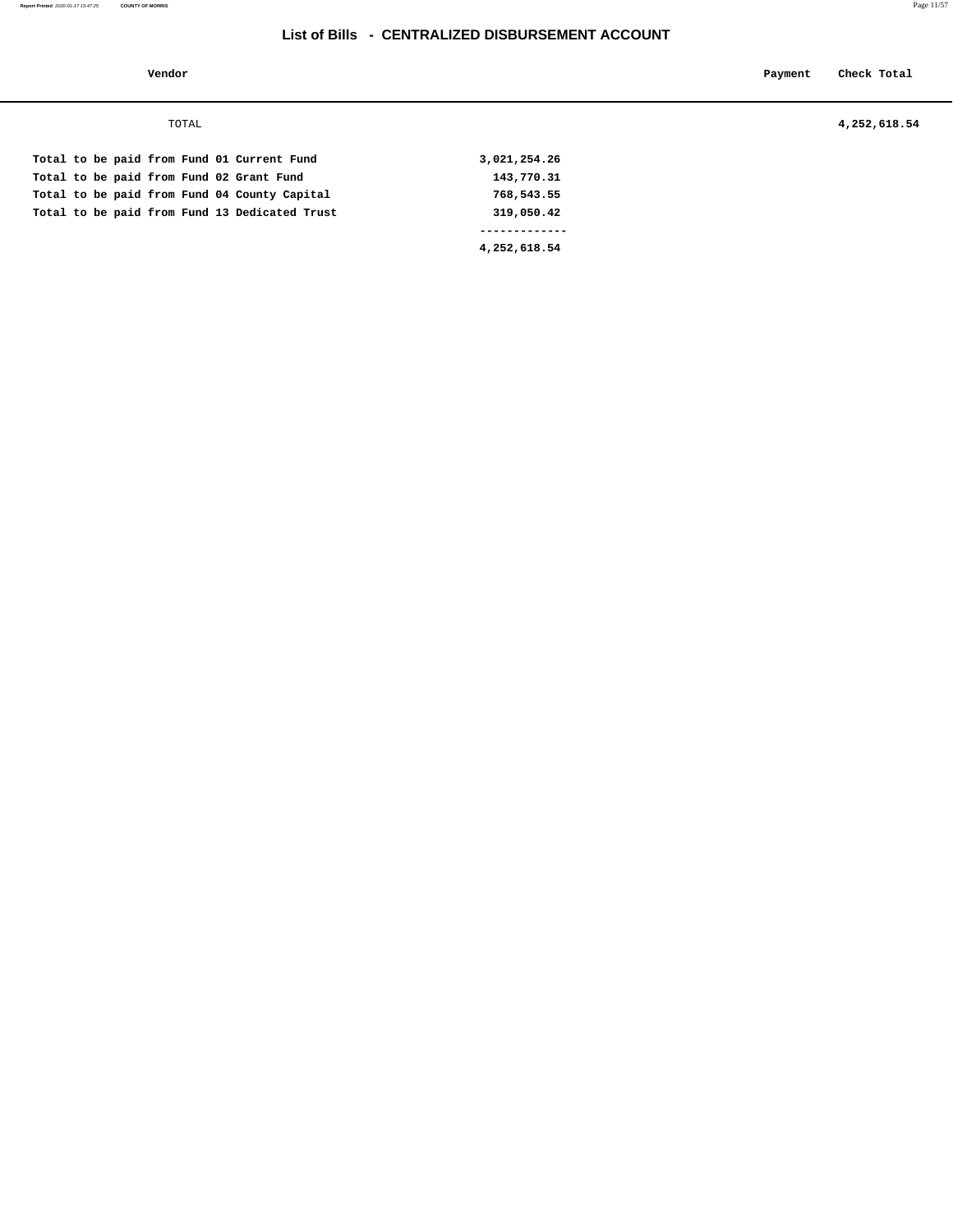**Report Printed** 2020-01-17 15:47:34 **COUNTY OF MORRIS** Page 12/57

# **List of Bills (Department/Account Detail) - CENTRALIZED DISBURSEMENT ACCOUNT**

| Account | P0 # | Vendor | Description | Payment | Account Total |
|---------|------|--------|-------------|---------|---------------|
|         |      |        |             |         |               |

### **Current Fund**

# **County Administrator**

|                      | 210661 OFFICE CONCEPTS GROUP, INC.  |                   | 269.09     |              |
|----------------------|-------------------------------------|-------------------|------------|--------------|
| 01-201-20-100100-058 | Office Supplies & Stationery        | TOTAL FOR ACCOUNT |            | 269.09       |
|                      | 211415 COUNTY OF MORRIS             |                   | 83.75      |              |
| 01-201-20-100100-068 | Postage & Metered Mail              | TOTAL FOR ACCOUNT |            | 83.75        |
|                      | 211312 SHI INTERNATIONAL CORP       |                   | 28, 252.90 |              |
|                      | 211312 SHI INTERNATIONAL CORP       |                   | 721.00     |              |
| 01-201-20-100100-070 | Publication & Subscriptions         | TOTAL FOR ACCOUNT |            | 28,973.90    |
|                      | 210661 OFFICE CONCEPTS GROUP, INC.  |                   | 495.14     |              |
|                      | 210661 OFFICE CONCEPTS GROUP, INC.  |                   | 11.75      |              |
|                      | 210661 OFFICE CONCEPTS GROUP, INC.  |                   | 14.89      |              |
| 01-203-20-100100-058 | (2019) Office Supplies & Stationery | TOTAL FOR ACCOUNT |            | 521.78       |
|                      | 209596 KRONICK RESOLUTIONS          |                   | 1,500.00   |              |
|                      | 210660 GANNETT NJ NEWSPAPERS        |                   | 47.90      |              |
| 01-203-20-100100-084 | (2019) Other Outside Services       | TOTAL FOR ACCOUNT |            | 1,547.90     |
|                      |                                     |                   |            | ============ |
|                      | TOTAL for County Administrator      |                   |            | 31,396.42    |
|                      |                                     |                   |            |              |

#### **Personnel**

| 211415 COUNTY OF MORRIS<br>Postage & Metered Mail<br>01-201-20-105100-068                | TOTAL FOR ACCOUNT | 92.15<br>92.15   |
|------------------------------------------------------------------------------------------|-------------------|------------------|
| 210296 VILLAGE SUPER MARKET, INC.<br>(2019) Social Service Costs<br>01-203-20-105100-077 | TOTAL FOR ACCOUNT | 158.36<br>158.36 |
| TOTAL for Personnel                                                                      |                   | 250.51           |

#### **Board of Chosen Freeholders**

| 211415 COUNTY OF MORRIS                                        | 77.25             |        |
|----------------------------------------------------------------|-------------------|--------|
| 211415 COUNTY OF MORRIS                                        | 151.21            |        |
| 01-201-20-110100-068<br>Postage & Metered Mail                 | TOTAL FOR ACCOUNT | 228.46 |
|                                                                |                   |        |
| 211179 LOVEYS PIZZA & GRILL                                    | 128.75            |        |
| 211179 LOVEYS PIZZA & GRILL                                    | 20.00             |        |
| Special Projects<br>01-201-20-110100-079                       | TOTAL FOR ACCOUNT | 148.75 |
| 211247 RICOH AMERICAS CORPORATION                              | 961.77            |        |
| 01-201-20-110100-164<br><i><b>Office Machines - Rental</b></i> | TOTAL FOR ACCOUNT | 961.77 |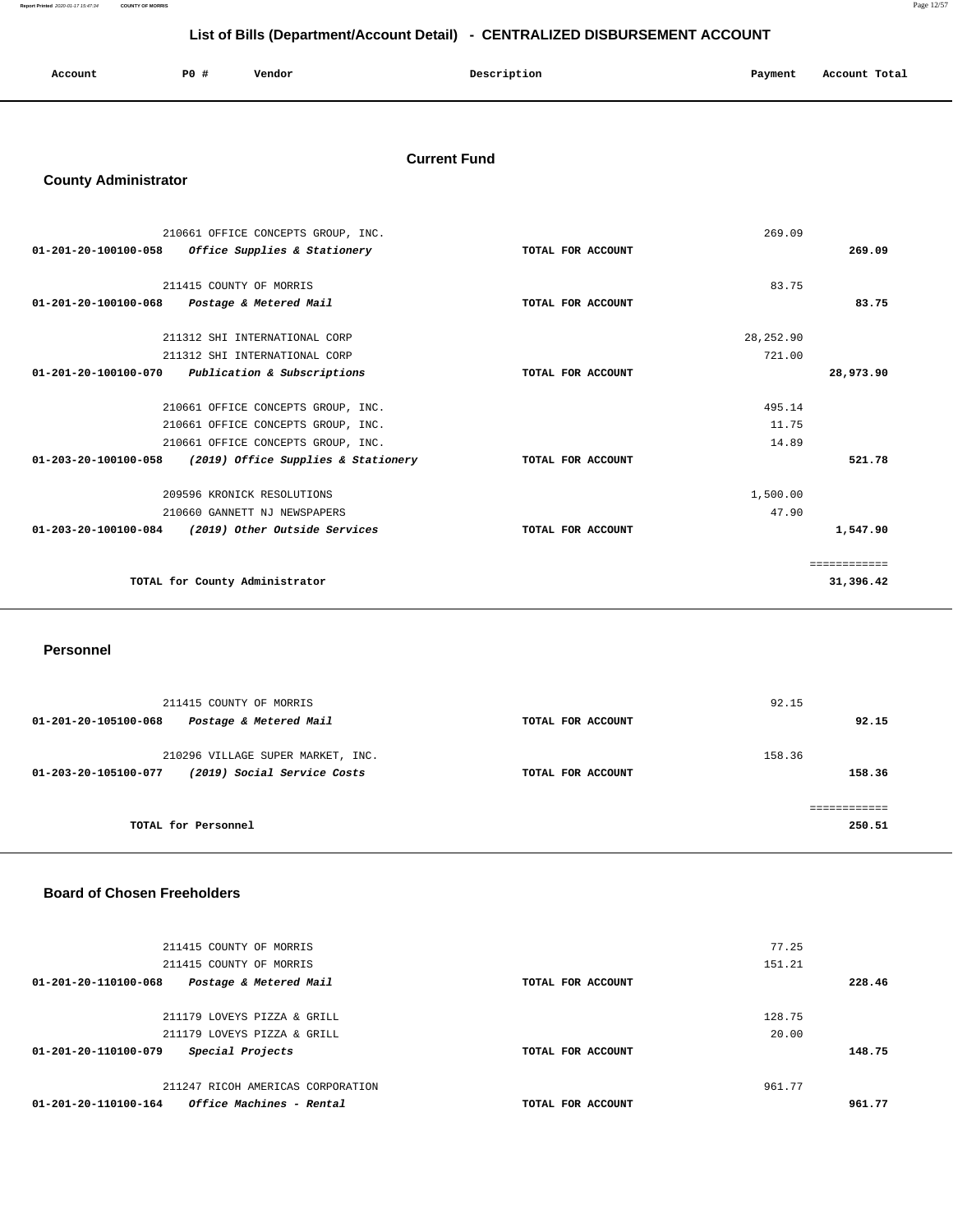**Report Printed** 2020-01-17 15:47:34 **COUNTY OF MORRIS** Page 13/57

# **List of Bills (Department/Account Detail) - CENTRALIZED DISBURSEMENT ACCOUNT**

| Account                            | PO# | Vendor                                                       | Description       | Account Total<br>Payment |
|------------------------------------|-----|--------------------------------------------------------------|-------------------|--------------------------|
| <b>Board of Chosen Freeholders</b> |     |                                                              |                   |                          |
| 01-203-20-110100-079               |     | 210659 VILLAGE SUPER MARKET, INC.<br>(2019) Special Projects | TOTAL FOR ACCOUNT | 87.41<br>246.72          |
|                                    |     | TOTAL for Board of Chosen Freeholders                        |                   | eessessesses<br>1,585.70 |

#### **Clerk of the Board**

| 211189 GANNETT NJ NEWSPAPERS<br>211189 GANNETT NJ NEWSPAPERS |                   | 90.04<br>73.27         |
|--------------------------------------------------------------|-------------------|------------------------|
| 211189 GANNETT NJ NEWSPAPERS                                 |                   | 76.28                  |
| 211189 GANNETT NJ NEWSPAPERS                                 |                   | 66.39                  |
| (2019) Advertising<br>01-203-20-110105-022                   | TOTAL FOR ACCOUNT | 305.98                 |
| TOTAL for Clerk of the Board                                 |                   | ============<br>305.98 |

# **County Clerk**

| 211415 COUNTY OF MORRIS                                  |                   | 1,790.25  |              |
|----------------------------------------------------------|-------------------|-----------|--------------|
| $01 - 201 - 20 - 120100 - 068$<br>Postage & Metered Mail | TOTAL FOR ACCOUNT |           | 1,790.25     |
|                                                          |                   |           |              |
| 200805 LAWYERS DIARY AND MANUAL LLC                      |                   | 799.75    |              |
| 209319 THOMSON REUTERS-WEST                              |                   | 648.00    |              |
| 209319 THOMSON REUTERS-WEST                              |                   | 2,276.00  |              |
| (2019) Books & Periodicals<br>01-203-20-120100-028       | TOTAL FOR ACCOUNT |           | 3,723.75     |
|                                                          |                   |           |              |
| 210307 W.B. MASON COMPANY INC                            |                   | 1,427.98  |              |
| 209631 KATHY'S KREATIONS                                 |                   | 1,080.00  |              |
| 209631 KATHY'S KREATIONS                                 |                   | 35.00     |              |
| 193899 W.B. MASON COMPANY INC                            |                   | 293.72    |              |
| 193899 W.B. MASON COMPANY INC                            |                   | $-257.13$ |              |
| 193899 W.B. MASON COMPANY INC                            |                   | 589.04    |              |
| 01-203-20-120100-069<br>(2019) Printing                  | TOTAL FOR ACCOUNT |           | 3,168.61     |
|                                                          |                   |           |              |
|                                                          |                   |           | ============ |
| TOTAL for County Clerk                                   |                   |           | 8,682.61     |

# **County Board of Elections**

| 211415 COUNTY OF MORRIS                                        |                   | 26.45  |
|----------------------------------------------------------------|-------------------|--------|
| Postage & Metered Mail<br>01-201-20-121100-068                 | TOTAL FOR ACCOUNT | 26.45  |
| 210608 RICOH USA, INC.                                         |                   | 684.40 |
| <i><b>Office Machines - Rental</b></i><br>01-201-20-121100-164 | TOTAL FOR ACCOUNT | 684.40 |
| 210600 GANNETT NJ NEWSPAPERS                                   |                   | 14.62  |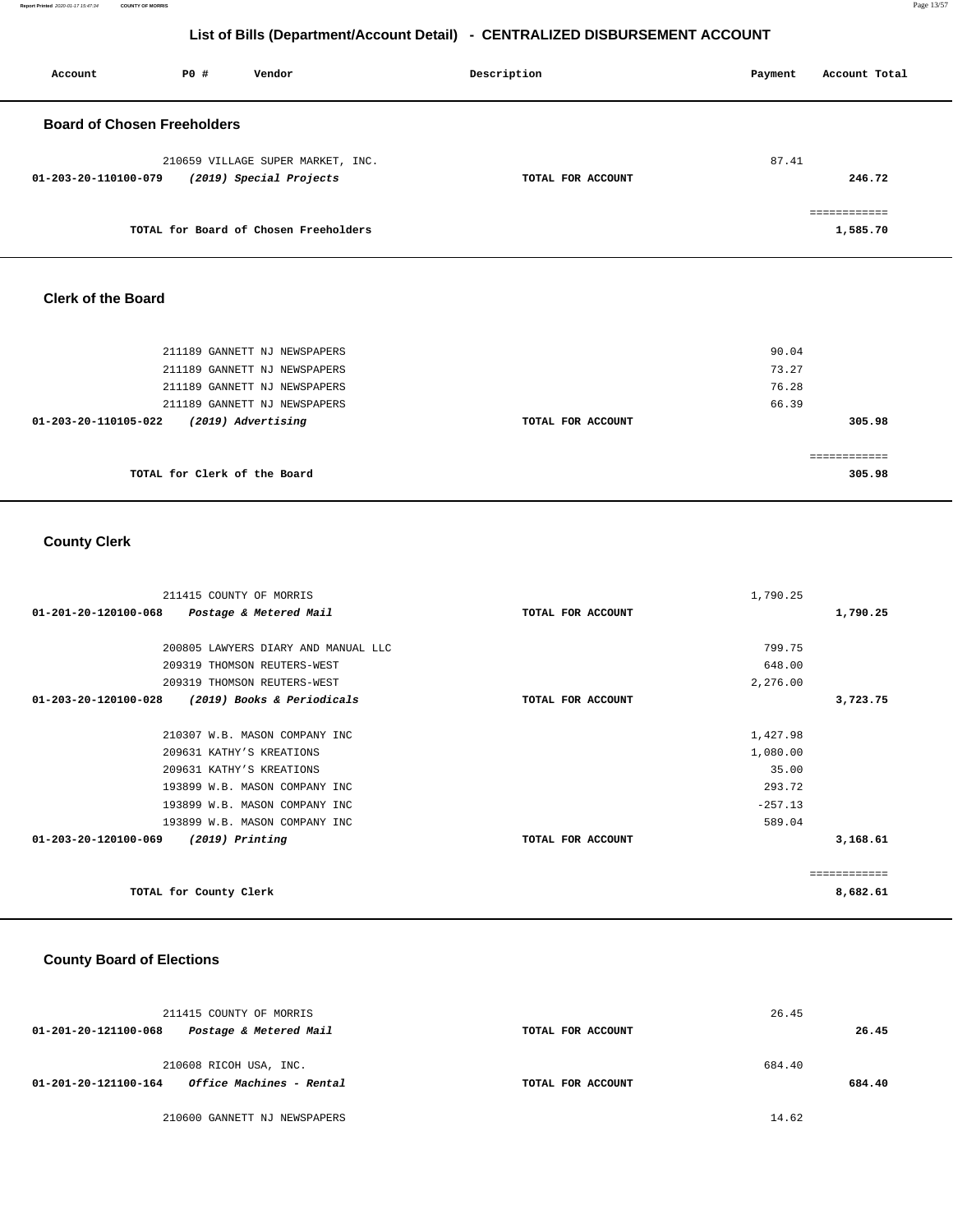| Account                          | PO#                 | Vendor                              | Description       | Account Total<br>Payment |
|----------------------------------|---------------------|-------------------------------------|-------------------|--------------------------|
| <b>County Board of Elections</b> |                     |                                     |                   |                          |
|                                  |                     | 210601 GANNETT NJ NEWSPAPERS        |                   | 231.34                   |
| 210601 GANNETT NJ NEWSPAPERS     |                     |                                     | 35.00             |                          |
| 01-203-20-121100-022             |                     | (2019) Advertising                  | TOTAL FOR ACCOUNT | 315.96                   |
|                                  | 210245 ADATH SHALOM |                                     |                   | 100.00                   |
| 01-203-20-121100-067             |                     | (2019) Polling Place Rental         | TOTAL FOR ACCOUNT | 100.00                   |
|                                  |                     |                                     |                   | ============             |
|                                  |                     | TOTAL for County Board of Elections |                   | 1,126.81                 |

# **Superintendent of Elections**

| 210599 RICOH USA, INC.                                     | 512.43            |              |
|------------------------------------------------------------|-------------------|--------------|
| National Voter Registration<br>01-201-20-121105-057        | TOTAL FOR ACCOUNT | 512.43       |
| 211415 COUNTY OF MORRIS                                    | 1.45              |              |
| Postage & Metered Mail<br>$01 - 201 - 20 - 121105 - 068$   | TOTAL FOR ACCOUNT | 1.45         |
| 210744 W.B. MASON COMPANY INC                              | 0.95              |              |
| 210744 W.B. MASON COMPANY INC                              | 0.95              |              |
| 01-201-20-121105-095<br>Other Administrative Supplies      | TOTAL FOR ACCOUNT | 1.90         |
| 210598 RICOH USA, INC.                                     | 197.92            |              |
| 01-201-20-121105-104 Electronic Voting Machine             | TOTAL FOR ACCOUNT | 197.92       |
| 209531 CCG MARKETING SOLUTIONS                             | 41,659.56         |              |
| 01-203-20-121105-026<br>(2019) Ballot Addressing           | TOTAL FOR ACCOUNT | 41,659.56    |
| 209125 CCG MARKETING SOLUTIONS                             | 8,685.50          |              |
| (2019) National Voter Registration<br>01-203-20-121105-057 | TOTAL FOR ACCOUNT | 8,685.50     |
| 210597 GANNETT NJ NEWSPAPERS                               | 24.08             |              |
| 210597 GANNETT NJ NEWSPAPERS                               | 35.00             |              |
| (2019) School Board Elections<br>01-203-20-121105-076      | TOTAL FOR ACCOUNT | 59.08        |
| 210744 W.B. MASON COMPANY INC                              | 0.95              |              |
| 210741 W.B. MASON COMPANY INC                              | 4.47              |              |
| 210741 W.B. MASON COMPANY INC                              | 0.95              |              |
| 210745 W.B. MASON COMPANY INC                              | 0.95              |              |
| 210745 W.B. MASON COMPANY INC                              | 0.95              |              |
| 01-203-20-121105-095 (2019) Other Administrative Supplies  | TOTAL FOR ACCOUNT | 8.27         |
|                                                            |                   | ============ |
| TOTAL for Superintendent of Elections                      |                   | 51,126.11    |

**County Elections (Cty Clerk)**

| Postage & Metered Mail<br>01-201-20-121110-068 | TOTAL FOR ACCOUNT | 1,770.10 |
|------------------------------------------------|-------------------|----------|
| 211346 MORRISTOWN, POSTMASTER                  |                   | 710.00   |
| 211346 MORRISTOWN, POSTMASTER                  |                   | 235.00   |
| 211415 COUNTY OF MORRIS                        |                   | 825.10   |
|                                                |                   |          |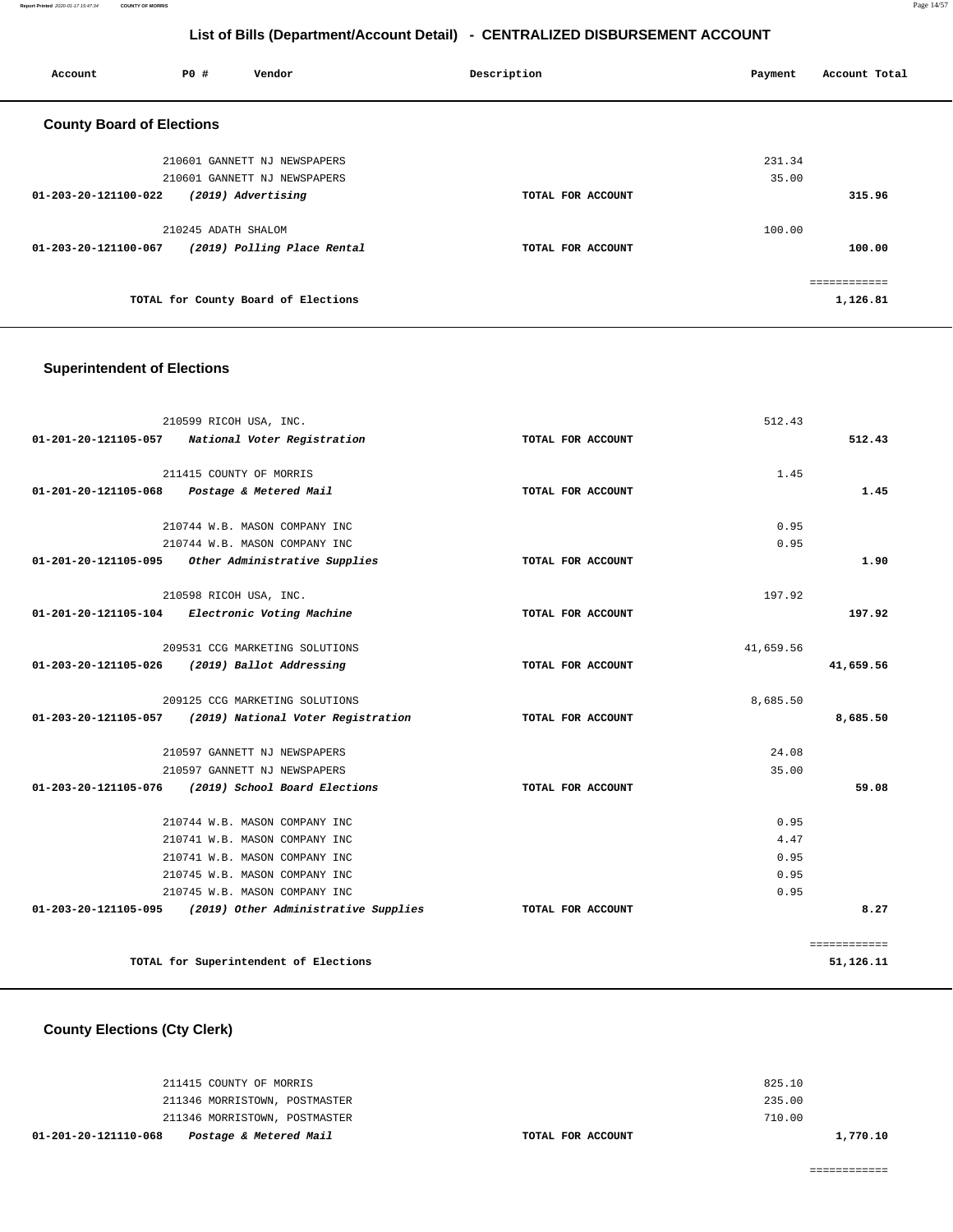| Account                             | <b>PO #</b> | Vendor | Description | Payment | Account Total |
|-------------------------------------|-------------|--------|-------------|---------|---------------|
| <b>County Elections (Cty Clerk)</b> |             |        |             |         |               |

**TOTAL for County Elections (Cty Clerk) 1,770.10** 

### **County Treasurer**

| 211415 COUNTY OF MORRIS                                     |                   | 45.35    |              |
|-------------------------------------------------------------|-------------------|----------|--------------|
| 01-201-20-130100-068<br>Postage & Metered Mail              | TOTAL FOR ACCOUNT |          | 45.35        |
| 208794 TROY GROUP, INC.                                     |                   | 2,010.00 |              |
| 01-203-20-130100-044<br>(2019) Equipment Service Agreements | TOTAL FOR ACCOUNT |          | 2,010.00     |
| 210469 W.B. MASON COMPANY INC                               |                   | 100.19   |              |
| 01-203-20-130100-058<br>(2019) Office Supplies & Stationery | TOTAL FOR ACCOUNT |          | 100.19       |
| 211330 MCMANIMON, SCOTLAND & BAUMANN LLC                    |                   | 300.00   |              |
| (2019) Other Outside Services<br>01-203-20-130100-084       | TOTAL FOR ACCOUNT |          | 300.00       |
|                                                             |                   |          | ============ |
| TOTAL for County Treasurer                                  |                   |          | 2,455.54     |

### **Purchasing Division**

| 211415 COUNTY OF MORRIS                                     |                   | 158.20 |
|-------------------------------------------------------------|-------------------|--------|
| Postage & Metered Mail<br>01-201-20-130105-068              | TOTAL FOR ACCOUNT | 158.20 |
| 211184 OFFICE CONCEPTS GROUP, INC.                          |                   | 20.80  |
| 211184 OFFICE CONCEPTS GROUP, INC.                          |                   | 43.80  |
| 211184 OFFICE CONCEPTS GROUP, INC.                          |                   | 91.50  |
| (2019) Office Supplies & Stationery<br>01-203-20-130105-058 | TOTAL FOR ACCOUNT | 156.10 |
|                                                             |                   |        |
|                                                             |                   |        |
| TOTAL for Purchasing Division                               |                   | 314.30 |

#### **Office Services**

|                      | 210229 NEOPOST USA INC.         |                   | 3,510.00 |
|----------------------|---------------------------------|-------------------|----------|
| 01-203-20-130110-164 | (2019) Office Machines - Rental | TOTAL FOR ACCOUNT | 3,510.00 |
|                      |                                 |                   |          |
|                      |                                 |                   |          |
|                      | TOTAL for Office Services       |                   | 3,510.00 |

# **Information Technology Div**

|                      | 211415 COUNTY OF MORRIS |                   |      |
|----------------------|-------------------------|-------------------|------|
| 01-201-20-140100-068 | Postage & Metered Mail  | TOTAL FOR ACCOUNT | 0.50 |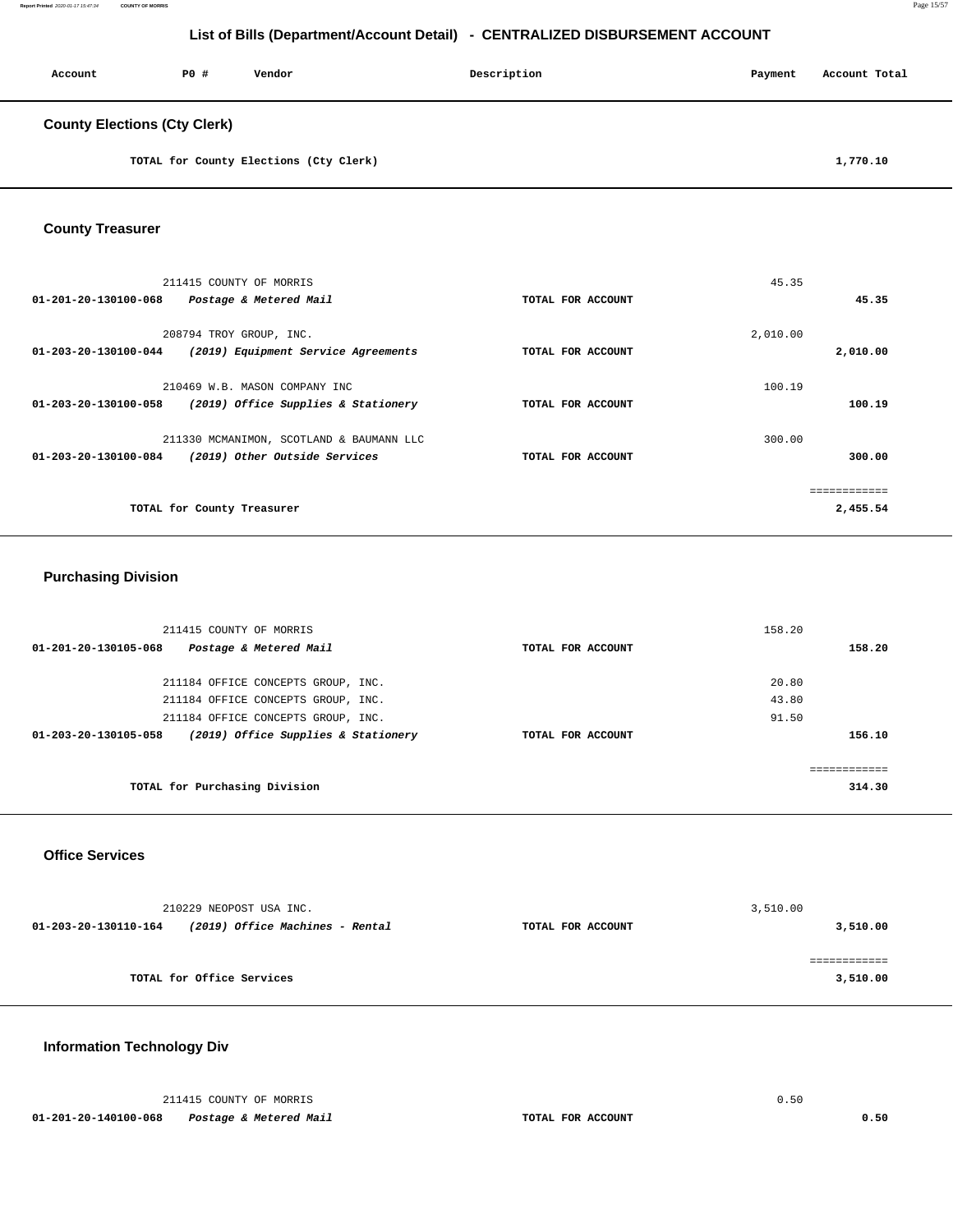| Account                           | PO# | Vendor                                                         | Description       | Payment        | Account Total |
|-----------------------------------|-----|----------------------------------------------------------------|-------------------|----------------|---------------|
| <b>Information Technology Div</b> |     |                                                                |                   |                |               |
|                                   |     | 208956 GLOBAL KNOWLEDGE TRANING LLC                            |                   | 2,321.25       |               |
|                                   |     | 208956 GLOBAL KNOWLEDGE TRANING LLC                            |                   | 2,246.25       |               |
|                                   |     | 208956 GLOBAL KNOWLEDGE TRANING LLC                            |                   | 1,946.25       |               |
|                                   |     | 204654 GLOBAL KNOWLEDGE TRANING LLC                            |                   | 2,933.71       |               |
|                                   |     | 204654 GLOBAL KNOWLEDGE TRANING LLC                            |                   | 2,858.39       |               |
| 01-203-20-140100-039              |     | (2019) Education Schools & Training                            | TOTAL FOR ACCOUNT |                | 13,877.10     |
|                                   |     | 206210 W.B. MASON COMPANY INC                                  |                   | 24.54          |               |
|                                   |     | 206210 W.B. MASON COMPANY INC                                  |                   | 7.08           |               |
|                                   |     | 206210 W.B. MASON COMPANY INC                                  |                   | 49.96          |               |
|                                   |     | 206210 W.B. MASON COMPANY INC                                  |                   | 10.44          |               |
|                                   |     | 206210 W.B. MASON COMPANY INC                                  |                   | 15.58          |               |
|                                   |     | 206210 W.B. MASON COMPANY INC                                  |                   | 12.44          |               |
|                                   |     | 206210 W.B. MASON COMPANY INC                                  |                   | 4.64           |               |
|                                   |     | 206210 W.B. MASON COMPANY INC                                  |                   | 10.68          |               |
|                                   |     | 206210 W.B. MASON COMPANY INC                                  |                   | 13.62<br>17.65 |               |
|                                   |     | 206210 W.B. MASON COMPANY INC<br>206210 W.B. MASON COMPANY INC |                   | 6.30           |               |
|                                   |     | 206210 W.B. MASON COMPANY INC                                  |                   | 3.78           |               |
|                                   |     | 206210 W.B. MASON COMPANY INC                                  |                   | 44.23          |               |
|                                   |     | 206210 W.B. MASON COMPANY INC                                  |                   | 44.23          |               |
|                                   |     | 206210 W.B. MASON COMPANY INC                                  |                   | 87.17          |               |
|                                   |     | 206210 W.B. MASON COMPANY INC                                  |                   | 100.56         |               |
|                                   |     | 206210 W.B. MASON COMPANY INC                                  |                   | 1,456.92       |               |
|                                   |     | 206210 W.B. MASON COMPANY INC                                  |                   | 30.68          |               |
|                                   |     | 206210 W.B. MASON COMPANY INC                                  |                   | 172.00         |               |
|                                   |     | 206210 W.B. MASON COMPANY INC                                  |                   | 5.94           |               |
|                                   |     | 208960 OFFICE CONCEPTS GROUP, INC.                             |                   | 35.00          |               |
|                                   |     | 208960 OFFICE CONCEPTS GROUP, INC.                             |                   | 129.00         |               |
|                                   |     | 208960 OFFICE CONCEPTS GROUP, INC.                             |                   | 199.00         |               |
|                                   |     | 208960 OFFICE CONCEPTS GROUP, INC.                             |                   | 674.00         |               |
| 01-203-20-140100-058              |     | (2019) Office Supplies & Stationery                            | TOTAL FOR ACCOUNT |                | 3,155.44      |
|                                   |     | 209985 DELL MARKETING L.P.                                     |                   | 1,867.77       |               |
|                                   |     | 209985 DELL MARKETING L.P.                                     |                   | 441.74         |               |
|                                   |     | 209985 DELL MARKETING L.P.                                     |                   | 88.79          |               |
| 01-203-20-140100-084              |     | (2019) Other Outside Services                                  | TOTAL FOR ACCOUNT |                | 2,398.30      |
|                                   |     | 209982 OFFICE CONCEPTS GROUP, INC.                             |                   | 31.85          |               |
|                                   |     | 209982 OFFICE CONCEPTS GROUP, INC.                             |                   | 241.24         |               |
|                                   |     | 209982 OFFICE CONCEPTS GROUP, INC.                             |                   | 19.26          |               |
|                                   |     | 209982 OFFICE CONCEPTS GROUP, INC.                             |                   | 9.90           |               |
|                                   |     | 209982 OFFICE CONCEPTS GROUP, INC.                             |                   | 42.92          |               |
|                                   |     | 209982 OFFICE CONCEPTS GROUP, INC.                             |                   | 45.88          |               |
|                                   |     | 209982 OFFICE CONCEPTS GROUP, INC.                             |                   | 56.38          |               |
|                                   |     | 209982 OFFICE CONCEPTS GROUP, INC.                             |                   | 106.06         |               |
|                                   |     | 209982 OFFICE CONCEPTS GROUP, INC.                             |                   | 16.14          |               |
|                                   |     | 209982 OFFICE CONCEPTS GROUP, INC.                             |                   | 34.80          |               |
| 01-203-20-140100-098              |     | (2019) Other Operating&Repair Supply                           | TOTAL FOR ACCOUNT |                | 604.43        |
|                                   |     |                                                                |                   |                | ============  |
|                                   |     | TOTAL for Information Technology Div                           |                   |                | 20,035.77     |

**Report Printed** 2020-01-17 15:47:34 **COUNTY OF MORRIS** Page 16/57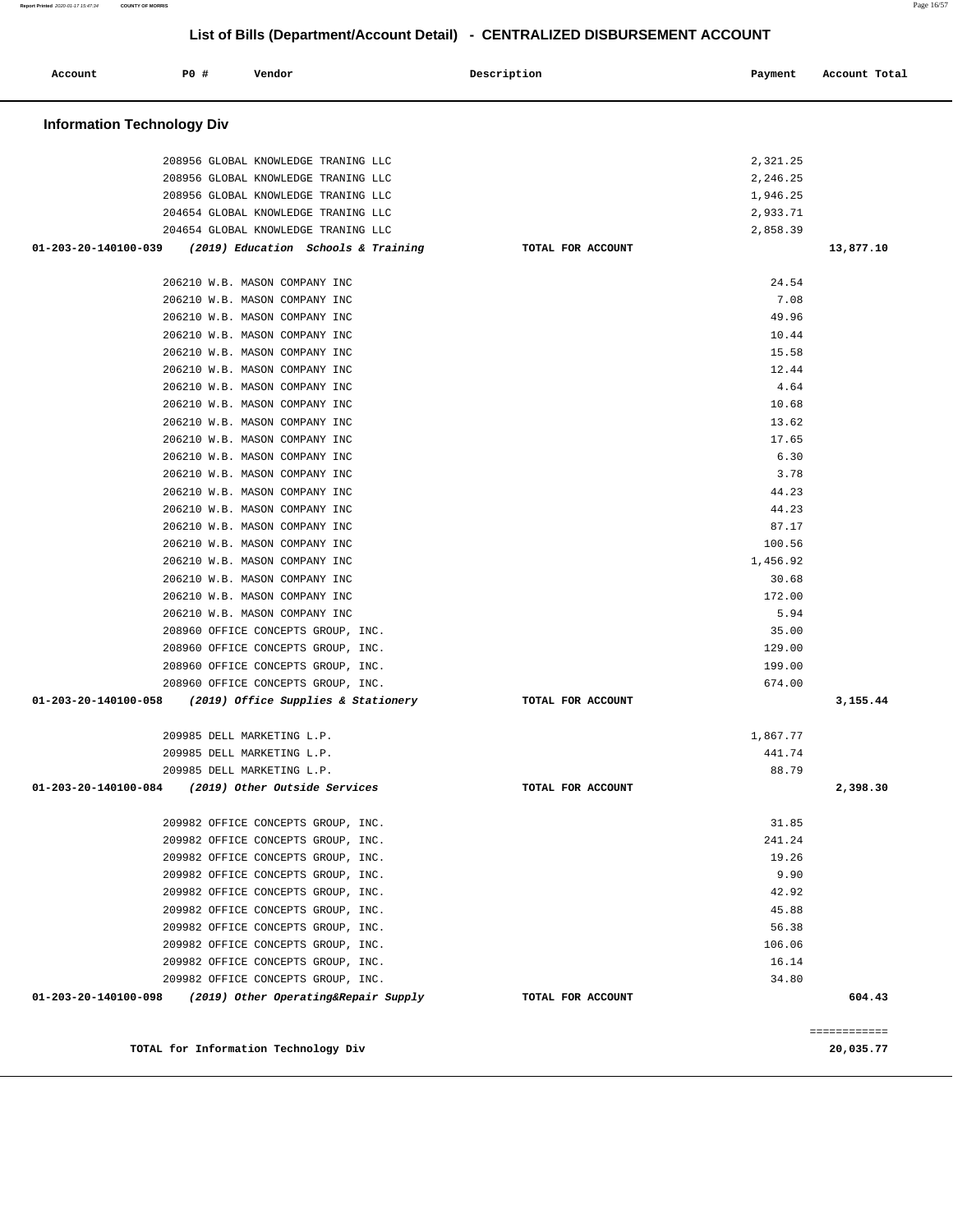| Account              | P0 # | Vendor                             | Description       | Account Total<br>Payment |
|----------------------|------|------------------------------------|-------------------|--------------------------|
|                      |      |                                    |                   |                          |
|                      |      | 211415 COUNTY OF MORRIS            |                   | 86.25                    |
| 01-201-20-150100-068 |      | Postage & Metered Mail             | TOTAL FOR ACCOUNT | 86.25                    |
|                      |      | 210367 MICROSYSTEMS-NJ COM, LLC    |                   | 8,000.00                 |
| 01-203-20-150100-040 |      | (2019) Electronic Data Processing  | TOTAL FOR ACCOUNT | 8,000.00                 |
|                      |      |                                    |                   | ============             |
|                      |      | TOTAL for County Board of Taxation |                   | 8,086.25                 |
|                      |      |                                    |                   |                          |

### **County Counsel**

|                                       | 211415 COUNTY OF MORRIS                                |                   | 63.10    |              |
|---------------------------------------|--------------------------------------------------------|-------------------|----------|--------------|
|                                       | 01-201-20-155100-068 Postage & Metered Mail            | TOTAL FOR ACCOUNT |          | 63.10        |
|                                       | 210811 RICOH AMERICAS CORPORATION                      |                   | 613.28   |              |
| 01-201-20-155100-163 Office Machines  |                                                        | TOTAL FOR ACCOUNT |          | 613.28       |
|                                       | 210809 RICOH USA, INC.                                 |                   | 613.28   |              |
|                                       | $01-201-20-155100-164$ Office Machines - Rental        | TOTAL FOR ACCOUNT |          | 613.28       |
|                                       | 210662 LAWYERS DIARY AND MANUAL, LLC                   |                   | 228.50   |              |
| 01-203-20-155100-050 (2019) Law Books |                                                        | TOTAL FOR ACCOUNT |          | 228.50       |
|                                       | 210677 LAW OFFICE OF ROBERT J. GREENBAUM               |                   | 375.00   |              |
|                                       | 210677 LAW OFFICE OF ROBERT J. GREENBAUM               |                   | 945.00   |              |
|                                       | 210677 LAW OFFICE OF ROBERT J. GREENBAUM               |                   | 1,425.00 |              |
|                                       | 210676 ARCHER & GREINER                                |                   | 461.00   |              |
|                                       | 210675 JOHNSON & JOHNSON, ESOS                         |                   | 180.00   |              |
|                                       | 210675 JOHNSON & JOHNSON, ESQS                         |                   | 4,455.60 |              |
|                                       | 210674 RIKER, DANZIG, SCHERER, HYLAND &                |                   | 30.00    |              |
|                                       | 210673 BELL, SHIVAS & FASOLO                           |                   | 105.00   |              |
|                                       | 210672 SULLIVAN AND GRABER                             |                   | 300.00   |              |
|                                       | 210670 CHASAN, LAMPARELLO, MALLON                      |                   | 240.00   |              |
|                                       | 210671 SULLIVAN AND GRABER                             |                   | 675.00   |              |
|                                       | 210669 CHASAN, LAMPARELLO, MALLON                      |                   | 795.00   |              |
|                                       | 210810 JOHNSON & JOHNSON, ESOS                         |                   | 630.00   |              |
|                                       | 210810 JOHNSON & JOHNSON, ESQS                         |                   | 1,657.40 |              |
|                                       | 211272 LAW OFFICE OF ROBERT J. GREENBAUM               |                   | 120.00   |              |
|                                       | 211272 LAW OFFICE OF ROBERT J. GREENBAUM               |                   | 1,515.00 |              |
| 01-203-20-155100-051 (2019) Legal     |                                                        | TOTAL FOR ACCOUNT |          | 13,909.00    |
|                                       | 210811 RICOH AMERICAS CORPORATION                      |                   | 306.63   |              |
|                                       | 01-203-20-155100-163 (2019) Office Machines            | TOTAL FOR ACCOUNT |          | 306.63       |
|                                       | 210809 RICOH USA, INC.                                 |                   | 306.63   |              |
|                                       | $01-203-20-155100-164$ (2019) Office Machines - Rental | TOTAL FOR ACCOUNT |          | 306.63       |
|                                       |                                                        |                   |          | ============ |
|                                       | TOTAL for County Counsel                               |                   |          | 16,040.42    |
|                                       |                                                        |                   |          |              |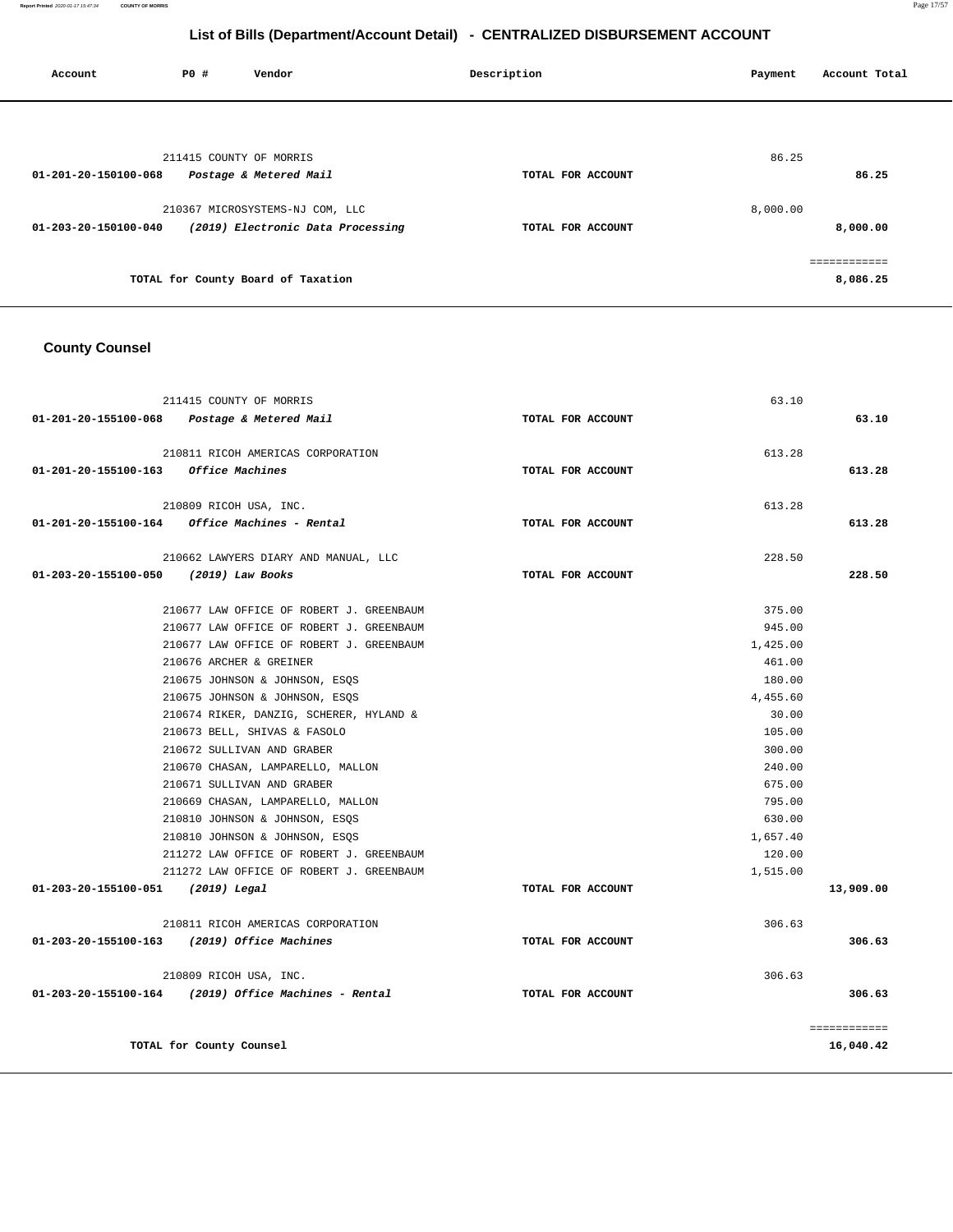| Account                                     | PO#                                                            | Vendor                                                   | Description       | Payment       | Account Total |
|---------------------------------------------|----------------------------------------------------------------|----------------------------------------------------------|-------------------|---------------|---------------|
|                                             |                                                                |                                                          |                   |               |               |
|                                             | 211415 COUNTY OF MORRIS                                        |                                                          |                   | 253.20        |               |
| 01-201-20-160100-068 Postage & Metered Mail |                                                                |                                                          | TOTAL FOR ACCOUNT |               | 253.20        |
|                                             | 210740 RICOH USA, INC.                                         |                                                          |                   | 964.53        |               |
| 01-201-20-160100-164                        | Office Machines - Rental                                       |                                                          | TOTAL FOR ACCOUNT |               | 964.53        |
|                                             | 210723 CHRISTOPHER P. LUONGO                                   |                                                          |                   | 645.00        |               |
|                                             | 210727 ALEXANDRA KENNY                                         |                                                          |                   | 55.00         |               |
|                                             | 210727 ALEXANDRA KENNY                                         |                                                          |                   | 288.00        |               |
|                                             |                                                                | 01-203-20-160100-039 (2019) Education Schools & Training | TOTAL FOR ACCOUNT |               | 988.00        |
|                                             |                                                                |                                                          |                   |               |               |
|                                             | 210736 W.B. MASON COMPANY INC                                  |                                                          |                   | 44.70<br>8.94 |               |
|                                             | 210736 W.B. MASON COMPANY INC<br>210736 W.B. MASON COMPANY INC |                                                          |                   | 22.35         |               |
|                                             | 210736 W.B. MASON COMPANY INC                                  |                                                          |                   | 0.95          |               |
|                                             | 210737 W.B. MASON COMPANY INC                                  |                                                          |                   | 44.70         |               |
|                                             | 210737 W.B. MASON COMPANY INC                                  |                                                          |                   | 8.94          |               |
|                                             | 210737 W.B. MASON COMPANY INC                                  |                                                          |                   | 0.95          |               |
|                                             | 210738 W.B. MASON COMPANY INC                                  |                                                          |                   | 44.70         |               |
|                                             | 210738 W.B. MASON COMPANY INC                                  |                                                          |                   | 0.95          |               |
|                                             | 210734 W.B. MASON COMPANY INC                                  |                                                          |                   | 425.19        |               |
|                                             | 210733 W.B. MASON COMPANY INC                                  |                                                          |                   | 238.58        |               |
|                                             | 210731 W.B. MASON COMPANY INC                                  |                                                          |                   | 102.18        |               |
|                                             | 210730 W.B. MASON COMPANY INC                                  |                                                          |                   | 197.63        |               |
|                                             | 210732 W.B. MASON COMPANY INC                                  |                                                          |                   | 41.73         |               |
|                                             | 210729 W.B. MASON COMPANY INC                                  |                                                          |                   | 504.89        |               |
|                                             | 210728 W.B. MASON COMPANY INC                                  |                                                          |                   | 63.87         |               |
|                                             | 210726 W.B. MASON COMPANY INC                                  |                                                          |                   | 184.32        |               |
|                                             | 210724 W.B. MASON COMPANY INC                                  |                                                          |                   | 317.93        |               |
|                                             |                                                                | 210725 OFFICE CONCEPTS GROUP, INC.                       |                   | 797.76        |               |
|                                             |                                                                | 01-203-20-160100-058 (2019) Office Supplies & Stationery | TOTAL FOR ACCOUNT |               | 3,051.26      |
|                                             |                                                                |                                                          |                   |               | ============  |
|                                             | TOTAL for County Surrogate                                     |                                                          |                   |               | 5,256.99      |

# **Engineering**

| 211415 COUNTY OF MORRIS<br>211415 COUNTY OF MORRIS |                   | 16.05<br>8.30 |
|----------------------------------------------------|-------------------|---------------|
| Postage & Metered Mail<br>01-201-20-165100-068     | TOTAL FOR ACCOUNT | 24.35         |
| TOTAL for Engineering                              |                   | 24.35         |

# **Heritage Commission**

| 211415 COUNTY OF MORRIS                         |                   | 1.75   |  |  |
|-------------------------------------------------|-------------------|--------|--|--|
| Postage & Metered Mail<br>01-201-20-175100-068  | TOTAL FOR ACCOUNT | 1.75   |  |  |
|                                                 |                   |        |  |  |
| 205962 DICK BLICK                               |                   | 81.25  |  |  |
| 205962 DICK BLICK                               |                   | 81.25  |  |  |
| (2019) Special Projects<br>01-203-20-175100-079 | TOTAL FOR ACCOUNT | 162.50 |  |  |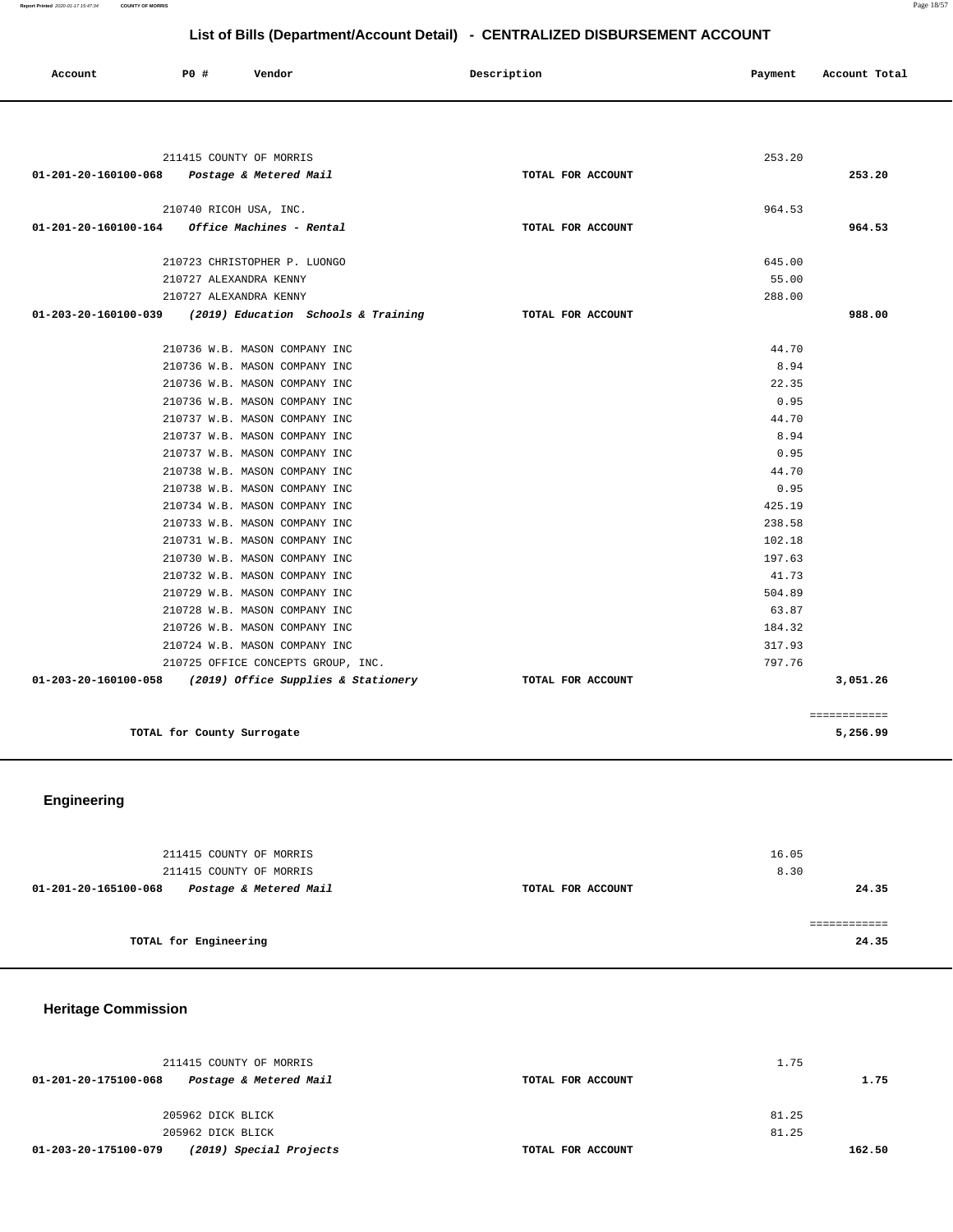| Account                    | PO#                           | Vendor | Description | Payment | Account Total |
|----------------------------|-------------------------------|--------|-------------|---------|---------------|
| <b>Heritage Commission</b> |                               |        |             |         |               |
|                            |                               |        |             |         |               |
|                            | TOTAL for Heritage Commission |        |             |         | 164.25        |

# **Planning Board**

| 210704 ANTHONY SORIANO<br>Associations and Memberships<br>01-201-20-180100-023                                                | TOTAL FOR ACCOUNT | 518.00<br>518.00        |
|-------------------------------------------------------------------------------------------------------------------------------|-------------------|-------------------------|
| 211415 COUNTY OF MORRIS<br>01-201-20-180100-068<br>Postage & Metered Mail                                                     | TOTAL FOR ACCOUNT | 33.40<br>33.40          |
| 209679 W.B. MASON COMPANY INC<br>209679 W.B. MASON COMPANY INC<br>01-203-20-180100-058<br>(2019) Office Supplies & Stationery | TOTAL FOR ACCOUNT | 67.05<br>14.47<br>81.52 |
| 210699 VIRGINIA MICHELIN<br>01-203-20-180100-082<br>(2019) Travel Expense                                                     | TOTAL FOR ACCOUNT | 7.00<br>7.00            |
| TOTAL for Planning Board                                                                                                      |                   | 639.92                  |

# **County Weights & Measures**

| 211415 COUNTY OF MORRIS                               |                   | 43.20        |
|-------------------------------------------------------|-------------------|--------------|
| 01-201-22-201100-068 Postage & Metered Mail           | TOTAL FOR ACCOUNT | 43.20        |
|                                                       |                   |              |
| 210201 M.C. MUA-MT OLIVE                              |                   | 350.00       |
| 210719 W.B. MASON COMPANY INC                         |                   | 53.64        |
| 01-203-22-201100-084 (2019) Other Outside Services    | TOTAL FOR ACCOUNT | 403.64       |
| 210524 JERSEY CENTRAL POWER & LIGHT                   |                   | 822.78       |
| 01-203-22-201100-137<br>(2019) Electricity            | TOTAL FOR ACCOUNT | 822.78       |
| 210574 DIRECT ENERGY BUSINESS MARKETING               |                   | 455.59       |
| 210564 PSE&G CO                                       |                   | 502.96       |
| 210981 DIRECT ENERGY BUSINESS MARKETING               |                   | 954.45       |
| 01-203-22-201100-141 (2019) Natural Gas               | TOTAL FOR ACCOUNT | 1,913.00     |
| 209709 GRAINGER                                       |                   | 121.00       |
| 209756 RICCIARDI BROTHERS, INC                        |                   | 47.56        |
| 01-203-22-201100-262 (2019) Machinery Repairs & Parts | TOTAL FOR ACCOUNT | 168.56       |
|                                                       |                   | ============ |
| TOTAL for County Weights & Measures                   |                   | 3,351.18     |
|                                                       |                   |              |

**Employee Group Insurance**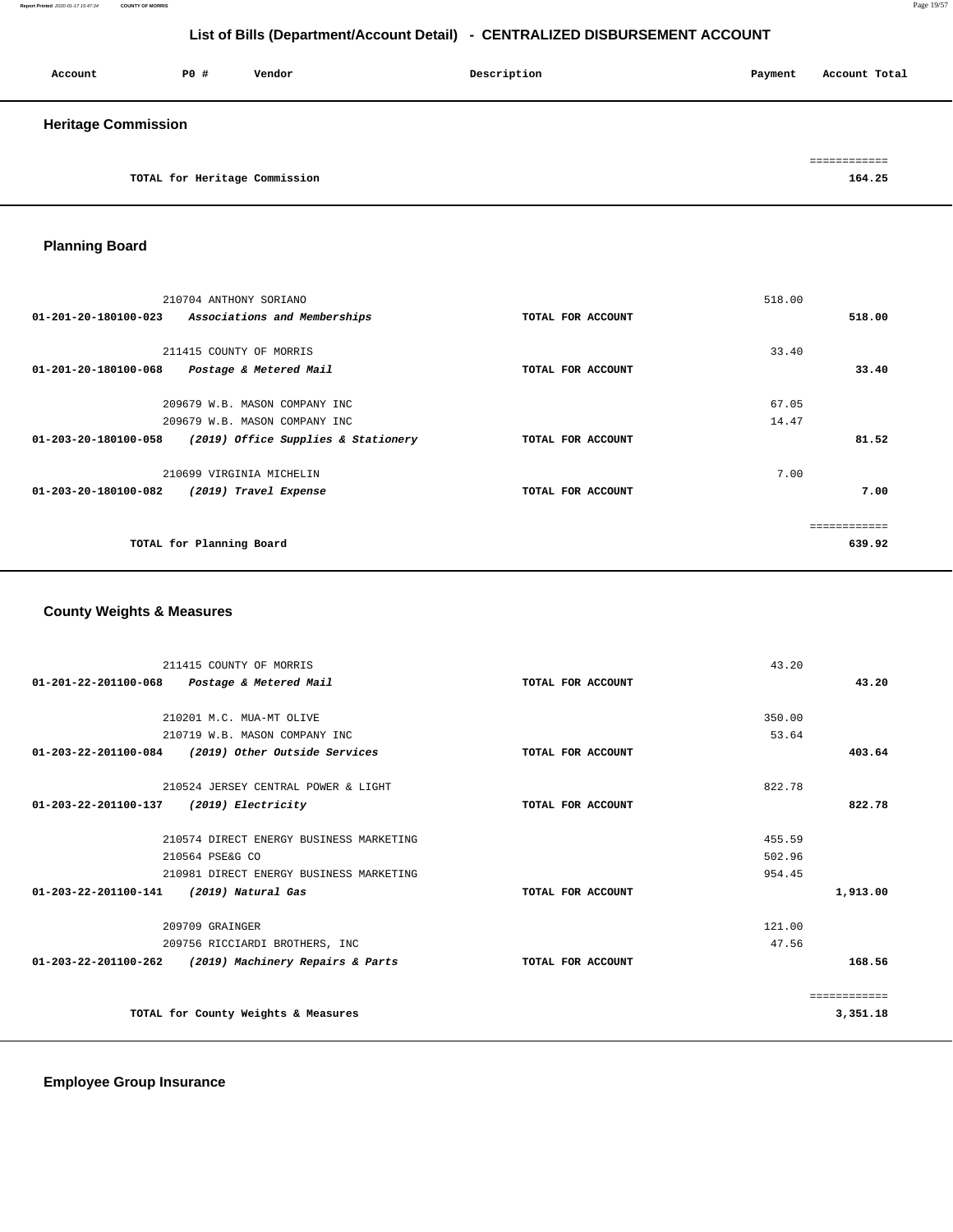**Report Printed** 2020-01-17 15:47:34 **COUNTY OF MORRIS** Page 20/57

# **List of Bills (Department/Account Detail) - CENTRALIZED DISBURSEMENT ACCOUNT**

| PO#<br>Account                  | Vendor                                   | Description       | Payment   | Account Total |
|---------------------------------|------------------------------------------|-------------------|-----------|---------------|
| <b>Employee Group Insurance</b> |                                          |                   |           |               |
|                                 | 210303 DISCOVERY BENEFITS INC.           |                   | 734.00    |               |
|                                 | 210813 DELTA DENTAL OF NEW JERSEY, INC.  |                   | 11,491.80 |               |
|                                 | 210813 DELTA DENTAL OF NEW JERSEY, INC.  |                   | 321.00    |               |
|                                 | 210813 DELTA DENTAL OF NEW JERSEY, INC.  |                   | 4,837.32  |               |
|                                 | 210813 DELTA DENTAL OF NEW JERSEY, INC.  |                   | 89.58     |               |
|                                 | 210813 DELTA DENTAL OF NEW JERSEY, INC.  |                   | 256.80    |               |
|                                 | 211091 FLAGSHIP HEALTH SYSTEMS, INC.     |                   | 2,922.99  |               |
|                                 | 211091 FLAGSHIP HEALTH SYSTEMS, INC.     |                   | 31.43     |               |
|                                 | 211091 FLAGSHIP HEALTH SYSTEMS, INC.     |                   | 31.43     |               |
| $01 - 203 - 23 - 220100 - 090$  | (2019) Employee Group Insurance Expendit | TOTAL FOR ACCOUNT |           | 21,345.75     |
|                                 |                                          |                   |           | ============  |
|                                 | TOTAL for Employee Group Insurance       |                   |           | 21,345.75     |

# **Office of Emergency Management**

| 211415 COUNTY OF MORRIS                                    |                   | 1.50         |
|------------------------------------------------------------|-------------------|--------------|
| 211415 COUNTY OF MORRIS                                    |                   | 2.00         |
| 01-201-25-252100-068 Postage & Metered Mail                | TOTAL FOR ACCOUNT | 3.50         |
| 210448 W.B. MASON COMPANY INC                              |                   | 107.07       |
| 210088 W.B. MASON COMPANY INC                              |                   | 235.87       |
| $01-203-25-252100-058$ (2019) Office Supplies & Stationery | TOTAL FOR ACCOUNT | 342.94       |
| 210451 UNITED SITE SERVICES NORTHEAST, INC.                |                   | 125.00       |
| 209896 GEN-EL SAFETY & INDUSTRIAL                          |                   | 2,538.60     |
| 210385 TERRESTRIAL IMAGING LLC                             |                   | 5,700.00     |
| 210385 TERRESTRIAL IMAGING LLC                             |                   | $-285.00$    |
| 209848 TURN OUT UNIFORMS, INC.                             |                   | 700.00       |
| 209401 TERRESTRIAL IMAGING LLC                             |                   | 2,175.00     |
| 208868 ROCKY MOUNTAIN UNMANNED                             |                   | 4,420.00     |
| 211027 DIRECT TV INC                                       |                   | 45.26        |
| 01-203-25-252100-059 (2019) Other General Expenses         | TOTAL FOR ACCOUNT | 15,418.86    |
| 209839 PENN CARE, INC.                                     |                   | 1,620.00     |
| 208850 PENN CARE, INC.                                     |                   | 5,794.00     |
| 209752 V.E. RALPH & SON INC.                               |                   | 110.76       |
| 209282 V.E. RALPH & SON INC.                               |                   | 198.00       |
| 209279 V.E. RALPH & SON INC.                               |                   | 3,075.54     |
| 209402 V.E. RALPH & SON INC.                               |                   | 75.36        |
| 01-203-25-252100-090 (2019) Program Expenditures           | TOTAL FOR ACCOUNT | 10,873.66    |
|                                                            |                   | ============ |
| TOTAL for Office of Emergency Management                   |                   | 26,638.96    |

### **Communications Center**

|  | 210203 SHI INTERNATIONAL CORP | 1,630.82  |
|--|-------------------------------|-----------|
|  | 210203 SHI INTERNATIONAL CORP | 3,723.65  |
|  | 209889 SHI INTERNATIONAL CORP | 50,000.00 |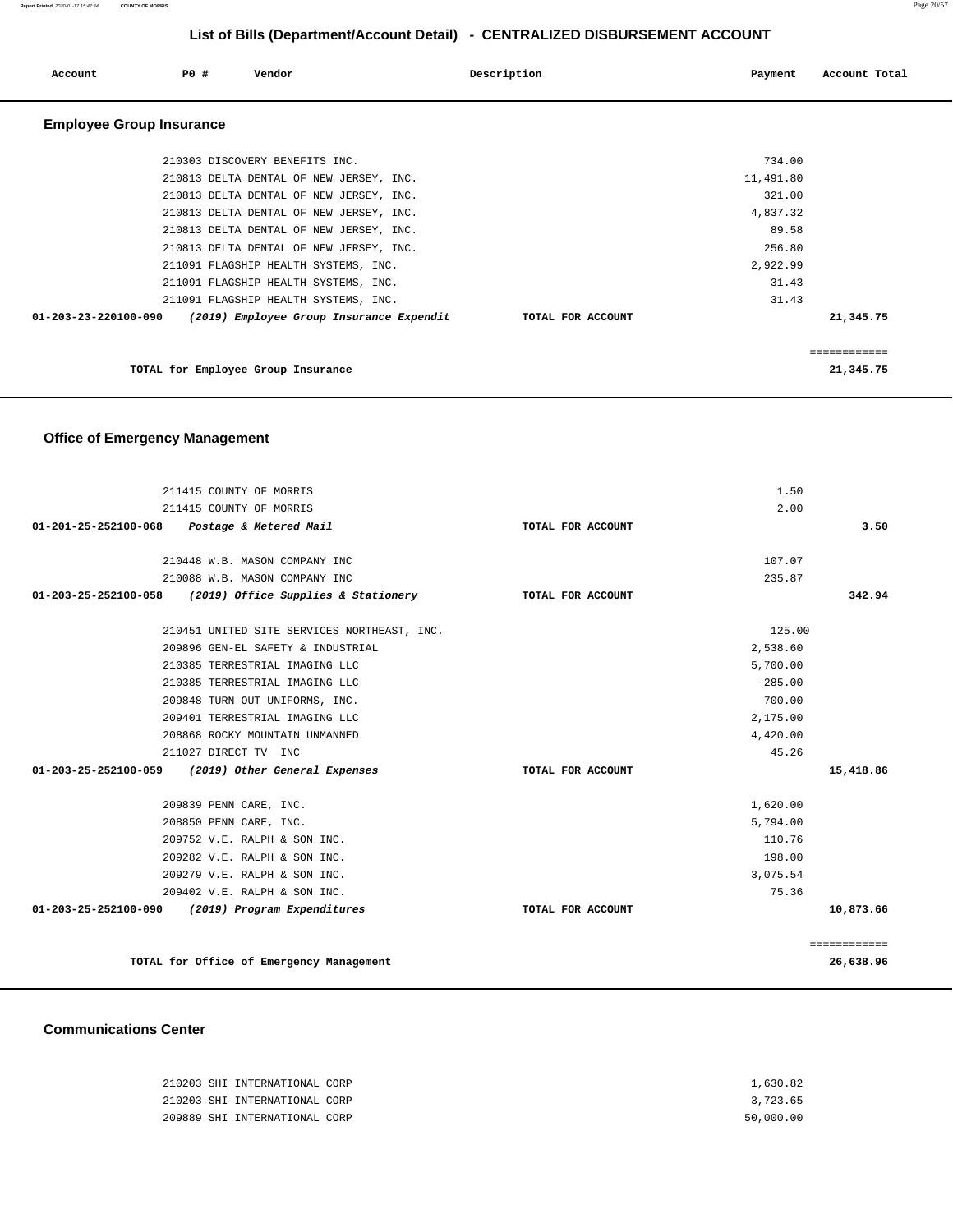**Report Printed** 2020-01-17 15:47:34 **COUNTY OF MORRIS** Page 21/57

# **List of Bills (Department/Account Detail) - CENTRALIZED DISBURSEMENT ACCOUNT**

| Account                        | PO# | Vendor                          | Description       | Payment  | Account Total |
|--------------------------------|-----|---------------------------------|-------------------|----------|---------------|
| <b>Communications Center</b>   |     |                                 |                   |          |               |
| 01-203-25-252105-078           |     | (2019) Software Maintenance     | TOTAL FOR ACCOUNT |          | 106,690.97    |
|                                |     | 210467 TELE-COMMUNICATION, INC  |                   | 7,646.54 |               |
| $01 - 203 - 25 - 252105 - 258$ |     | $(2019)$ Equipment              | TOTAL FOR ACCOUNT |          | 7,646.54      |
|                                |     |                                 |                   |          | eeeeeeeeee    |
|                                |     | TOTAL for Communications Center |                   |          | 114,337.51    |
|                                |     |                                 |                   |          |               |

### **County Medical Examiner Office**

| 211415 COUNTY OF MORRIS<br>$01 - 201 - 25 - 254100 - 068$<br>Postage & Metered Mail                                                                                                                             | TOTAL FOR ACCOUNT | 8.80<br>8.80                                                   |
|-----------------------------------------------------------------------------------------------------------------------------------------------------------------------------------------------------------------|-------------------|----------------------------------------------------------------|
| 210091 W.B. MASON COMPANY INC<br>01-203-25-254100-058<br>(2019) Office Supplies & Stationery                                                                                                                    | TOTAL FOR ACCOUNT | 663.50<br>663.50                                               |
| 211028 FEDEX<br>01-203-25-254100-068<br>(2019) Postage & Metered Mail                                                                                                                                           | TOTAL FOR ACCOUNT | 68.02<br>68.02                                                 |
| 209568 EXTRA PACKAGING CORP<br>209568 EXTRA PACKAGING CORP<br>210085 DELL MARKETING L.P.<br>210085 DELL MARKETING L.P.<br>210085 DELL MARKETING L.P.<br>01-203-25-254100-203<br>(2019) X-Ray & Medical Supplies | TOTAL FOR ACCOUNT | 3,180.00<br>465.00<br>5,956.95<br>137.31<br>200.22<br>9,939.48 |
| TOTAL for County Medical Examiner Office                                                                                                                                                                        |                   | ============<br>10,679.80                                      |

# **County Sheriff's Department**

| 210553 FBI/LEEDA<br>$01-201-25-270100-039$ Education Schools & Training | TOTAL FOR ACCOUNT | 695.00 | 695.00 |
|-------------------------------------------------------------------------|-------------------|--------|--------|
| 211415 COUNTY OF MORRIS<br>01-201-25-270100-068 Postage & Metered Mail  | TOTAL FOR ACCOUNT | 364.55 | 364.55 |
| 204868 LAWYERS DIARY AND MANUAL LLC                                     |                   | 228.50 |        |
| 204868 LAWYERS DIARY AND MANUAL LLC                                     |                   | 15.00  |        |
| (2019) Books & Periodicals<br>$01 - 203 - 25 - 270100 - 028$            | TOTAL FOR ACCOUNT |        | 243.50 |
| 210049 RAY ALLEN MANUFACTURING LLC                                      |                   | 459.98 |        |
| 210049 RAY ALLEN MANUFACTURING LLC                                      |                   | 229.99 |        |
| 210049 RAY ALLEN MANUFACTURING LLC                                      |                   | 7.99   |        |
| 210473 W.B. MASON COMPANY INC                                           |                   | 21.60  |        |
| 210381 M C POLICE CHIEF'S ASSOCIATION                                   |                   | 125.00 |        |
| 208286 EXPRESS FRAMES LLC                                               |                   | 249.00 |        |
| 210076 HALLMARK KENNEL OPERATING CO., LLC                               |                   | 180.00 |        |
| 210076 HALLMARK KENNEL OPERATING CO., LLC                               |                   | 210.00 |        |
| 210076 HALLMARK KENNEL OPERATING CO., LLC                               |                   | 120.00 |        |
|                                                                         |                   |        |        |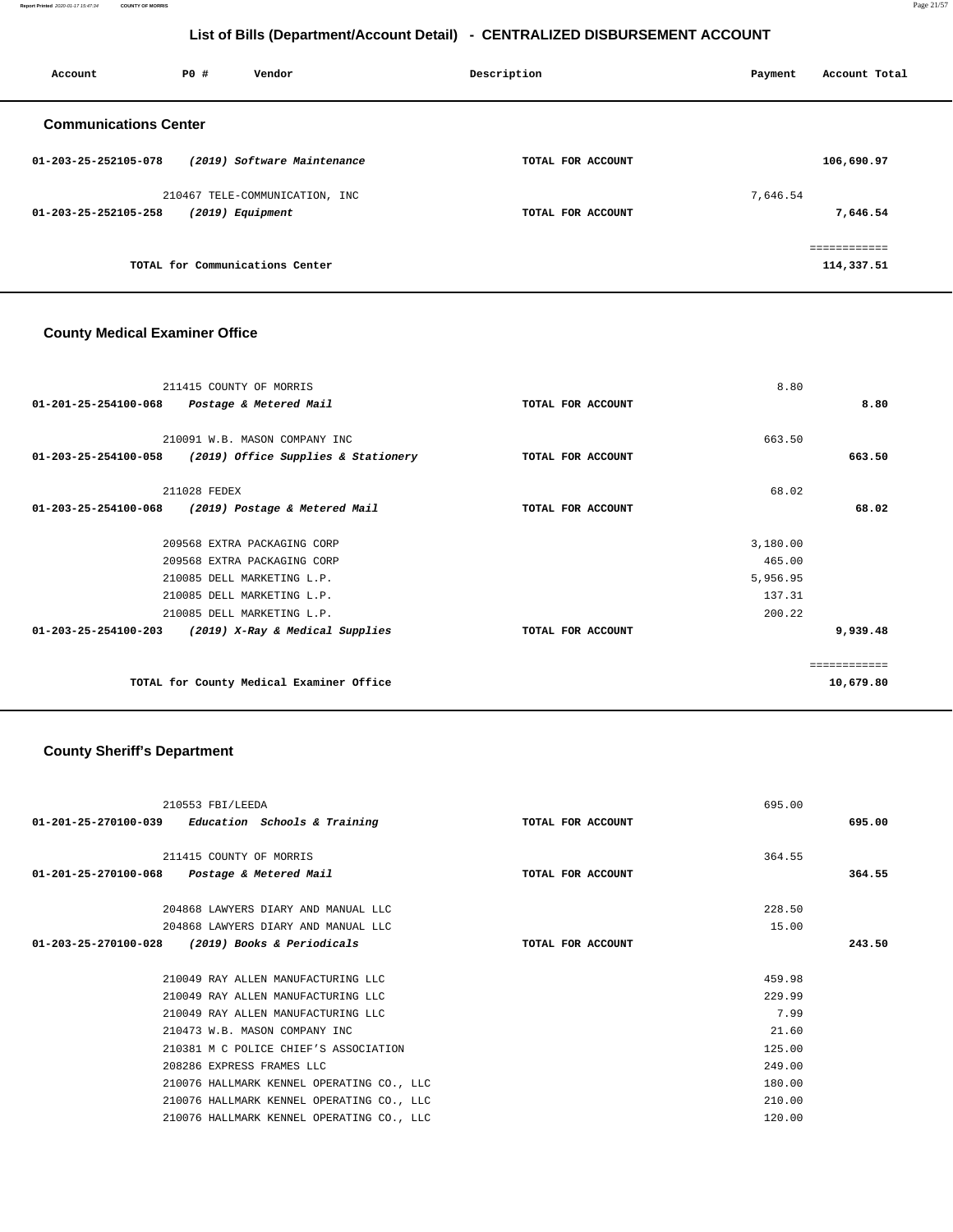| Account                                            | P0 #                                   | Vendor                              | Description       | Payment          | Account Total |
|----------------------------------------------------|----------------------------------------|-------------------------------------|-------------------|------------------|---------------|
| <b>County Sheriff's Department</b>                 |                                        |                                     |                   |                  |               |
|                                                    | 210317 UPSTATE K-9                     |                                     |                   | 8,500.00         |               |
| 01-203-25-270100-059 (2019) Other General Expenses |                                        |                                     | TOTAL FOR ACCOUNT |                  | 10,117.56     |
|                                                    |                                        | 210458 W.B. MASON COMPANY INC       |                   | 960.56           |               |
|                                                    |                                        | 210458 W.B. MASON COMPANY INC       |                   | 135.60           |               |
|                                                    |                                        | 210055 W.B. MASON COMPANY INC       |                   | 1,689.63         |               |
| 01-203-25-270100-064 (2019) Photographic Suppies   |                                        |                                     | TOTAL FOR ACCOUNT |                  | 2,785.79      |
|                                                    |                                        | 211074 ERICA VALVANO                |                   | 542.69           |               |
|                                                    |                                        | 211073 DENISE THORNTON              |                   | 199.72           |               |
| 01-203-25-270100-082 (2019) Travel Expense         |                                        |                                     | TOTAL FOR ACCOUNT |                  | 742.41        |
|                                                    |                                        | 210066 LAWMEN SUPPLY CO OF NJ, INC. |                   | 2,610.00         |               |
| 01-203-25-270100-115 (2019) Ammunition             |                                        |                                     | TOTAL FOR ACCOUNT |                  | 2,610.00      |
|                                                    |                                        |                                     |                   |                  |               |
|                                                    | 208280 GALLS, LLC<br>205330 GALLS, LLC |                                     |                   | 82.48<br>120.00  |               |
|                                                    | 210280 GALLS, LLC                      |                                     |                   | 63.98            |               |
|                                                    | 210280 GALLS, LLC                      |                                     |                   | 63.98            |               |
|                                                    | 210032 GALLS, LLC                      |                                     |                   | 189.95           |               |
|                                                    | 210032 GALLS, LLC                      |                                     |                   | 24.99            |               |
|                                                    | 210032 GALLS, LLC                      |                                     |                   | 189.00           |               |
|                                                    | 210032 GALLS, LLC                      |                                     |                   | 72.19            |               |
|                                                    | 210032 GALLS, LLC                      |                                     |                   | 124.00<br>41.24  |               |
|                                                    | 210032 GALLS, LLC<br>210032 GALLS, LLC |                                     |                   | 5.99             |               |
|                                                    | 210033 GALLS, LLC                      |                                     |                   | 189.95           |               |
|                                                    | 210033 GALLS, LLC                      |                                     |                   | 24.99            |               |
|                                                    | 210033 GALLS, LLC                      |                                     |                   | 189.00           |               |
|                                                    | 210033 GALLS, LLC                      |                                     |                   | 72.19            |               |
|                                                    | 210033 GALLS, LLC                      |                                     |                   | 124.00           |               |
|                                                    | 210033 GALLS, LLC                      |                                     |                   | 41.24            |               |
|                                                    | 210033 GALLS, LLC<br>210034 GALLS, LLC |                                     |                   | 5.99<br>189.95   |               |
|                                                    | 210034 GALLS, LLC                      |                                     |                   | 24.99            |               |
|                                                    | 210034 GALLS, LLC                      |                                     |                   | 189.00           |               |
|                                                    | 210034 GALLS, LLC                      |                                     |                   | 72.19            |               |
|                                                    | 210034 GALLS, LLC                      |                                     |                   | 124.00           |               |
|                                                    | 210034 GALLS, LLC                      |                                     |                   | 41.24            |               |
|                                                    | 210034 GALLS, LLC                      |                                     |                   | 5.99             |               |
|                                                    | 210040 GALLS, LLC<br>210040 GALLS, LLC |                                     |                   | 189.95<br>24.99  |               |
|                                                    | 210040 GALLS, LLC                      |                                     |                   | 189.00           |               |
|                                                    | 210040 GALLS, LLC                      |                                     |                   | 72.19            |               |
|                                                    | 210040 GALLS, LLC                      |                                     |                   | 124.00           |               |
|                                                    | 210040 GALLS, LLC                      |                                     |                   | 41.24            |               |
|                                                    | 210040 GALLS, LLC                      |                                     |                   | 5.99             |               |
|                                                    | 209931 GALLS, LLC                      |                                     |                   | 24.99            |               |
|                                                    | 209931 GALLS, LLC<br>209931 GALLS, LLC |                                     |                   | 189.00<br>124.00 |               |
|                                                    | 210026 GALLS, LLC                      |                                     |                   | 24.99            |               |
|                                                    | 210026 GALLS, LLC                      |                                     |                   | 124.00           |               |
|                                                    | 210027 GALLS, LLC                      |                                     |                   | 189.95           |               |
|                                                    | 210027 GALLS, LLC                      |                                     |                   | 24.99            |               |
|                                                    | 210027 GALLS, LLC                      |                                     |                   | 189.00           |               |
|                                                    | 210027 GALLS, LLC                      |                                     |                   | 124.00           |               |
|                                                    |                                        |                                     |                   |                  |               |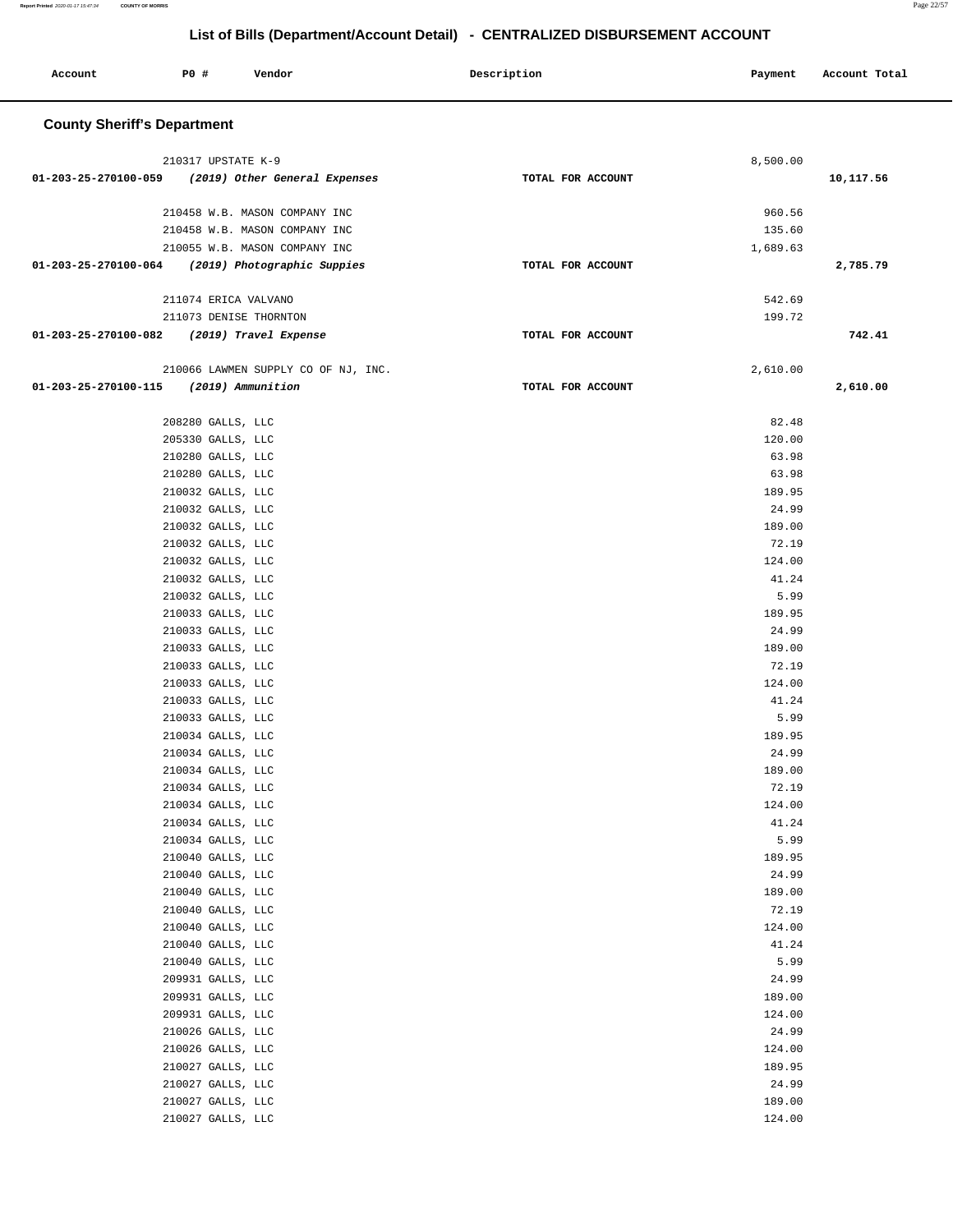| Account | P0 # | Vendor | Description | Payment<br>$\sim$ $\sim$ | Account Total<br>. |
|---------|------|--------|-------------|--------------------------|--------------------|
|         |      |        |             |                          |                    |

### **County Sheriff's Department**

| 01-203-25-270100-202<br>(2019) Uniform And Accessories | TOTAL FOR ACCOUNT | 10,315.22 |
|--------------------------------------------------------|-------------------|-----------|
| 210282 GALLS, LLC                                      | 74.97             |           |
| 210282 GALLS, LLC                                      | 124.95            |           |
| 209533 GALLS, LLC                                      | 124.00            |           |
| 209533 GALLS, LLC                                      | 189.00            |           |
| 209532 GALLS, LLC                                      | 74.99             |           |
| 209532 GALLS, LLC                                      | 189.95            |           |
| 210039 GALLS, LLC                                      | 5.99              |           |
| 210039 GALLS, LLC                                      | 41.24             |           |
| 210039 GALLS, LLC<br>210039 GALLS, LLC                 | 72.19<br>124.00   |           |
| 210039 GALLS, LLC                                      | 189.00            |           |
| 210039 GALLS, LLC                                      | 24.99             |           |
| 210039 GALLS, LLC                                      | 189.95            |           |
| 210035 GALLS, LLC                                      | 5.99              |           |
| 210035 GALLS, LLC                                      | 41.24             |           |
| 210035 GALLS, LLC                                      | 124.00            |           |
| 210035 GALLS, LLC                                      | 72.19             |           |
| 210035 GALLS, LLC                                      | 189.00            |           |
| 210035 GALLS, LLC                                      | 24.99             |           |
| 210035 GALLS, LLC                                      | 189.95            |           |
| 210037 GALLS, LLC                                      | 5.99              |           |
| 210037 GALLS, LLC                                      | 41.24             |           |
| 210037 GALLS, LLC                                      | 124.00            |           |
| 210037 GALLS, LLC                                      | 72.19             |           |
| 210037 GALLS, LLC                                      | 189.00            |           |
| 210037 GALLS, LLC                                      | 24.99             |           |
| 210037 GALLS, LLC                                      | 189.95            |           |
| 210038 GALLS, LLC                                      | 5.99              |           |
| 210038 GALLS, LLC                                      | 41.24             |           |
| 210038 GALLS, LLC                                      | 124.00            |           |
| 210038 GALLS, LLC                                      | 72.19             |           |
| 210038 GALLS, LLC                                      | 189.00            |           |
| 210038 GALLS, LLC                                      | 24.99             |           |
| 210038 GALLS, LLC                                      | 189.95            |           |
| 210030 GALLS, LLC                                      | 5.99              |           |
| 210030 GALLS, LLC                                      | 41.24             |           |
| 210030 GALLS, LLC                                      | 124.00            |           |
| 210030 GALLS, LLC                                      | 72.19             |           |
| 210030 GALLS, LLC<br>210030 GALLS, LLC                 | 189.00            |           |
|                                                        | 24.99             |           |
| 210030 GALLS, LLC                                      | 189.95            |           |
| 210031 GALLS, LLC                                      | 5.99              |           |
| 210031 GALLS, LLC                                      | 41.24             |           |
| 210031 GALLS, LLC                                      | 124.00            |           |
| 210031 GALLS, LLC                                      | 72.19             |           |
| 210031 GALLS, LLC                                      | 189.00            |           |
| 210031 GALLS, LLC                                      | 24.99             |           |
| 210281 GALLS, LLC<br>210031 GALLS, LLC                 | 189.95            |           |
|                                                        | 450.00            |           |
| 210028 GALLS, LLC<br>206155 GALLS, LLC                 | 124.00<br>310.00  |           |
| 210028 GALLS, LLC                                      | 189.00            |           |
| 210028 GALLS, LLC                                      | 189.95            |           |
| 210042 GALLS, LLC                                      | 141.69            |           |
| 210042 GALLS, LLC                                      | 76.19             |           |
|                                                        |                   |           |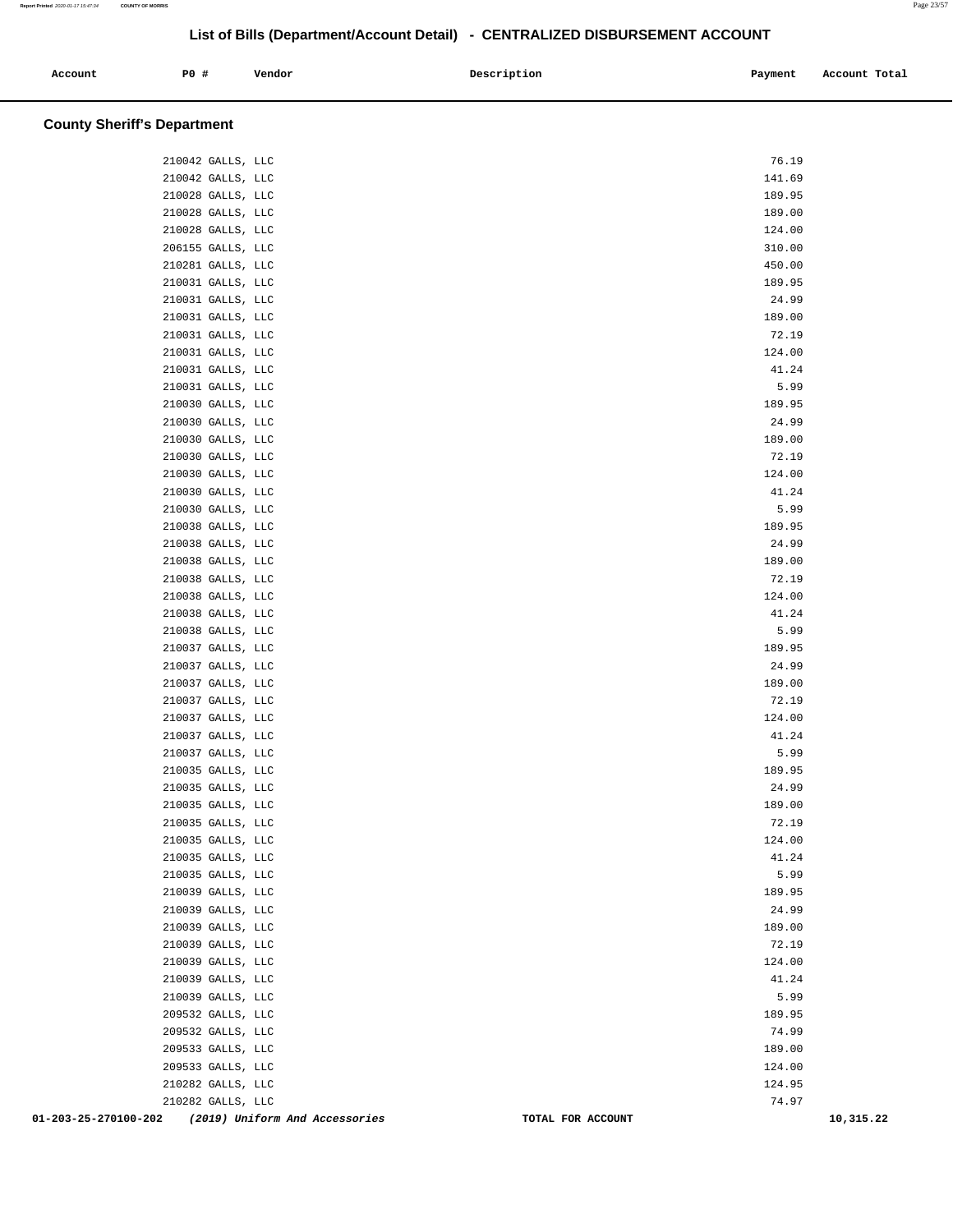| Account                            | P0#                    | Vendor                                | Description       | Payment  | Account Total |
|------------------------------------|------------------------|---------------------------------------|-------------------|----------|---------------|
| <b>County Sheriff's Department</b> |                        |                                       |                   |          |               |
|                                    |                        | 210274 IDEAL BLASTING SUPPLY          |                   | 10.89    |               |
| 01-203-25-270100-239               |                        | (2019) Small Tools                    | TOTAL FOR ACCOUNT |          | 325.49        |
|                                    | 210293 GRAINGER        |                                       |                   | 210.00   |               |
|                                    | 210293 GRAINGER        |                                       |                   | 46.58    |               |
|                                    | 210293 GRAINGER        |                                       |                   | 21.98    |               |
|                                    | 210293 GRAINGER        |                                       |                   | 17.70    |               |
|                                    | 210293 GRAINGER        |                                       |                   | 139.34   |               |
|                                    | 210293 GRAINGER        |                                       |                   | 234.12   |               |
|                                    | 210293 GRAINGER        |                                       |                   | 48.00    |               |
|                                    | 210293 GRAINGER        |                                       |                   | 70.04    |               |
| 01-203-25-270100-246               |                        | $(2019)$ Tools - Others               | TOTAL FOR ACCOUNT |          | 787.76        |
|                                    |                        | 210446 FASTENAL COMPANY               |                   | 413.42   |               |
|                                    | 210271 MEDIC BATTERIES |                                       |                   | 54.60    |               |
|                                    | 210271 MEDIC BATTERIES |                                       |                   | 4.99     |               |
|                                    |                        | 210072 CONTINENTAL FIRE & SAFETY INC. |                   | 1,962.00 |               |
|                                    |                        | 210047 VISUAL IMPACT PROMOTIONS       |                   | 4,200.00 |               |
|                                    |                        | 210047 VISUAL IMPACT PROMOTIONS       |                   | 80.00    |               |
|                                    |                        | 210047 VISUAL IMPACT PROMOTIONS       |                   | $-40.00$ |               |
|                                    |                        | 210047 VISUAL IMPACT PROMOTIONS       |                   | 362.37   |               |
|                                    |                        | 210054 SOUND METER SOURCE LLC         |                   | 897.60   |               |
|                                    | 210051 BROWNELLS INC   |                                       |                   | 1,047.24 |               |
|                                    |                        | 210272 FOSTER & FREEMAN USA INC.      |                   | 3,067.72 |               |
|                                    |                        | 210272 FOSTER & FREEMAN USA INC.      |                   | 45.00    |               |
| 01-203-25-270100-258               |                        | (2019) Equipment                      | TOTAL FOR ACCOUNT |          | 12,094.94     |
|                                    |                        | 210442 BIG SPLASH GRAPHICS            |                   | 2,146.25 |               |
|                                    |                        | 210442 BIG SPLASH GRAPHICS            |                   | 225.00   |               |
|                                    |                        | 210443 BIG SPLASH GRAPHICS            |                   | 3,700.00 |               |
|                                    |                        | 210443 BIG SPLASH GRAPHICS            |                   | 300.00   |               |
| 01-203-25-270100-291               |                        | (2019) Vehicle Repairs                | TOTAL FOR ACCOUNT |          | 6,371.25      |
|                                    |                        |                                       |                   |          | eeeeeeeeee    |
|                                    |                        | TOTAL for County Sheriff's Department |                   |          | 47,453.47     |

# **County Prosecutor's Office**

| 210786 MEG RODRIGUEZ<br>210791 CHRISTOPHER SCHELLHORN                             |                   | 175.00<br>175.00 |
|-----------------------------------------------------------------------------------|-------------------|------------------|
| Associations and Memberships<br>01-201-25-275100-023                              | TOTAL FOR ACCOUNT | 350.00           |
| 211100 MARTIN LUTHER KING<br>01-201-25-275100-039<br>Education Schools & Training | TOTAL FOR ACCOUNT | 280.00<br>280.00 |
| 211415 COUNTY OF MORRIS<br>01-201-25-275100-068<br>Postage & Metered Mail         | TOTAL FOR ACCOUNT | 857.40<br>857.40 |
| 210806 OPTIMUM                                                                    |                   | 228.05           |
| 210805 OPTIMUM                                                                    |                   | 278.65           |
| 211172 OPTIMUM                                                                    |                   | 123.14           |
| 211170 OPTIMUM                                                                    |                   | 211.81           |
| 211171 OPTIMUM                                                                    |                   | 206.95           |
| 01-201-25-275100-118<br>Investigation Expense                                     | TOTAL FOR ACCOUNT | 1,048.60         |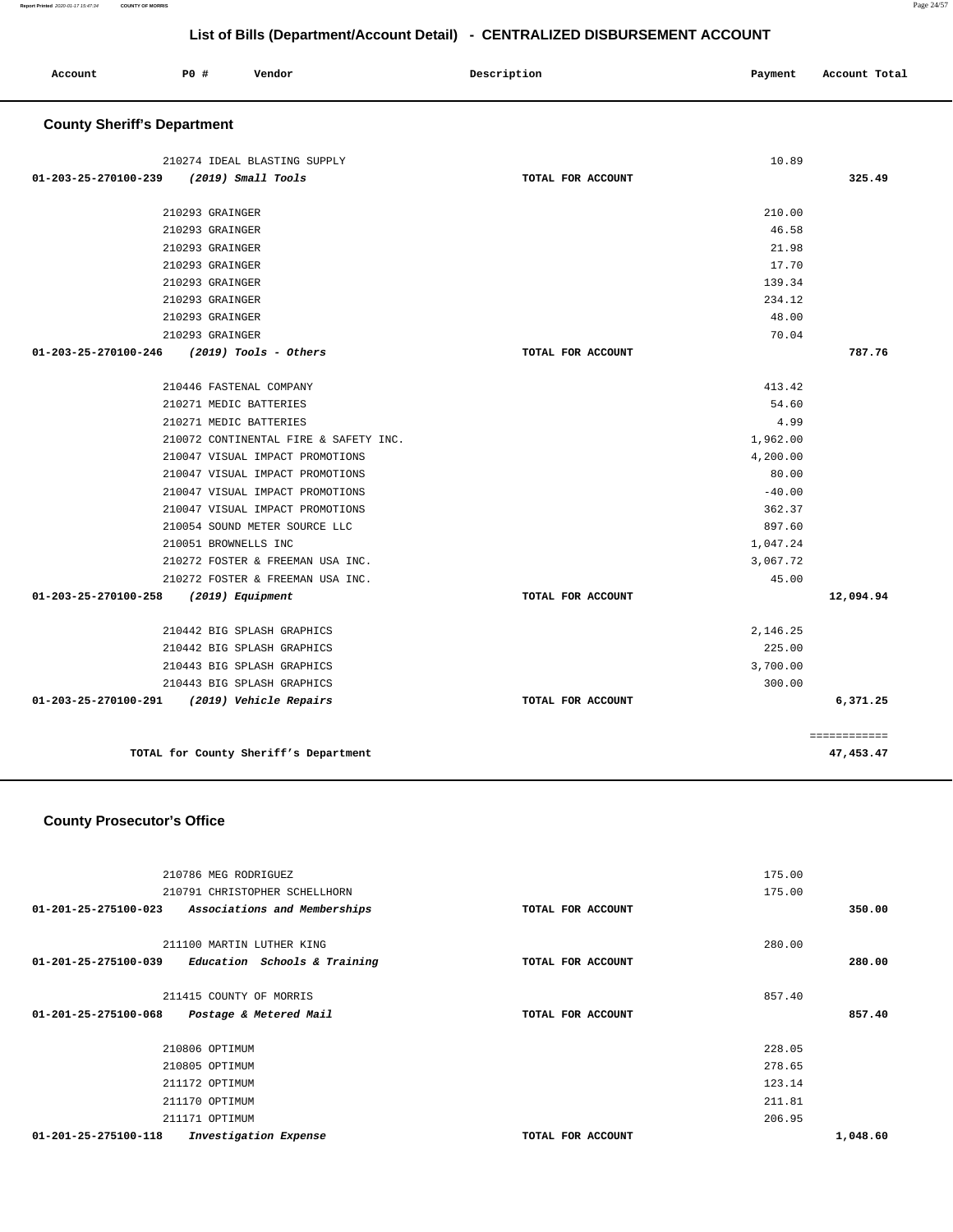| Account                                                    | <b>PO #</b>                      | Vendor                                           |  | Description       |  | Payment            | Account Total |  |
|------------------------------------------------------------|----------------------------------|--------------------------------------------------|--|-------------------|--|--------------------|---------------|--|
| <b>County Prosecutor's Office</b>                          |                                  |                                                  |  |                   |  |                    |               |  |
|                                                            | 207094 ALEXIS RACHEL             |                                                  |  |                   |  | 79.50              |               |  |
|                                                            | 207094 ALEXIS RACHEL             |                                                  |  |                   |  | 450.00             |               |  |
| 01-203-25-275100-016 (2019) Outside Salaries & Wages       |                                  |                                                  |  | TOTAL FOR ACCOUNT |  |                    | 656.70        |  |
|                                                            |                                  | 210776 MAGGIE CALDERWOOD                         |  |                   |  | 175.00             |               |  |
| $01-203-25-275100-023$ (2019) Associations and Memberships |                                  |                                                  |  | TOTAL FOR ACCOUNT |  |                    | 175.00        |  |
|                                                            |                                  |                                                  |  |                   |  |                    |               |  |
| 01-203-25-275100-031 (2019) Cellular Phones/Pagers         |                                  | 210795 VERIZON WIRELESS                          |  | TOTAL FOR ACCOUNT |  | 11,763.67          | 11,763.67     |  |
|                                                            |                                  |                                                  |  |                   |  |                    |               |  |
|                                                            |                                  | 210169 DELL MARKETING L.P.                       |  |                   |  | 4,354.18           |               |  |
|                                                            |                                  | 210159 CDW GOVERNMENT LLC                        |  |                   |  | 234.05             |               |  |
| 01-203-25-275100-037 (2019) Data Processing Supplies       |                                  |                                                  |  | TOTAL FOR ACCOUNT |  |                    | 4,588.23      |  |
|                                                            |                                  | 210778 CHRISTOPHER SCHELLHORN                    |  |                   |  | 295.00             |               |  |
| 01-203-25-275100-039 (2019) Education Schools & Training   |                                  |                                                  |  | TOTAL FOR ACCOUNT |  |                    | 295.00        |  |
|                                                            |                                  | 210321 W.B. MASON COMPANY INC                    |  |                   |  | 651.19             |               |  |
|                                                            |                                  | 210321 W.B. MASON COMPANY INC                    |  |                   |  | 8.95               |               |  |
|                                                            |                                  | 210163 W.B. MASON COMPANY INC                    |  |                   |  | 230.16             |               |  |
|                                                            |                                  | 210312 TJ'S SPORTWIDE TROPHY                     |  |                   |  | 115.05             |               |  |
|                                                            |                                  | 209115 W.B. MASON COMPANY INC                    |  |                   |  | 696.48             |               |  |
| 01-203-25-275100-058 (2019) Office Supplies & Stationery   |                                  |                                                  |  | TOTAL FOR ACCOUNT |  |                    | 1,701.83      |  |
|                                                            | 210793 FEDEX                     |                                                  |  |                   |  | 199.08             |               |  |
|                                                            | 210793 FEDEX                     |                                                  |  |                   |  | 65.78              |               |  |
|                                                            | 210793 FEDEX                     |                                                  |  |                   |  | 96.13              |               |  |
| 01-203-25-275100-068 (2019) Postage & Metered Mail         |                                  |                                                  |  | TOTAL FOR ACCOUNT |  |                    | 360.99        |  |
|                                                            |                                  | 210785 SPENCE OSAIGBOVO                          |  |                   |  | 94.01              |               |  |
|                                                            |                                  | 210784 JAZMIN MUNOZ-FELDER                       |  |                   |  | 81.40              |               |  |
|                                                            | 210783 LYDIA NEGRON              |                                                  |  |                   |  | 436.44             |               |  |
|                                                            | 210782 CRAIG MAY                 |                                                  |  |                   |  | 443.86             |               |  |
|                                                            |                                  | 210781 CASEY J O'CONNOR                          |  |                   |  | 55.13              |               |  |
|                                                            |                                  | 210780 MELISSA ENSLEN                            |  |                   |  | 424.82             |               |  |
|                                                            |                                  | 210779 MARTYNA RUMINSKA                          |  |                   |  | 65.79              |               |  |
| 01-203-25-275100-082 (2019) Travel Expense                 |                                  |                                                  |  | TOTAL FOR ACCOUNT |  |                    | 1,601.45      |  |
|                                                            |                                  | 210161 CRIMESTOPPERS                             |  |                   |  | 225.00             |               |  |
|                                                            |                                  | 210162 POWER ONE, INC.                           |  |                   |  | 1,050.00           |               |  |
|                                                            |                                  | 210162 POWER ONE, INC.                           |  |                   |  | 30.00              |               |  |
|                                                            |                                  | 210162 POWER ONE, INC.                           |  |                   |  | 990.00             |               |  |
|                                                            |                                  | 210162 POWER ONE, INC.                           |  |                   |  | 30.00              |               |  |
|                                                            |                                  | 210162 POWER ONE, INC.                           |  |                   |  | 1,110.00           |               |  |
|                                                            |                                  | 210162 POWER ONE, INC.<br>209556 POWER ONE, INC. |  |                   |  | 239.00<br>1,550.00 |               |  |
|                                                            |                                  | 209556 POWER ONE, INC.                           |  |                   |  | 30.00              |               |  |
|                                                            |                                  | 209556 POWER ONE, INC.                           |  |                   |  | 1,270.00           |               |  |
|                                                            |                                  | 209556 POWER ONE, INC.                           |  |                   |  | 30.00              |               |  |
|                                                            |                                  | 209556 POWER ONE, INC.                           |  |                   |  | 590.00             |               |  |
|                                                            |                                  | 209556 POWER ONE, INC.                           |  |                   |  | 30.00              |               |  |
|                                                            |                                  | 209556 POWER ONE, INC.                           |  |                   |  | 250.00             |               |  |
|                                                            |                                  | 210787 AXON ENTERPRISE, INC.                     |  |                   |  | 150.00             |               |  |
|                                                            |                                  | 210787 AXON ENTERPRISE, INC.                     |  |                   |  | 300.00             |               |  |
|                                                            | 211166 VERIZON<br>211166 VERIZON |                                                  |  |                   |  | 36.90<br>298.24    |               |  |
|                                                            |                                  |                                                  |  |                   |  |                    |               |  |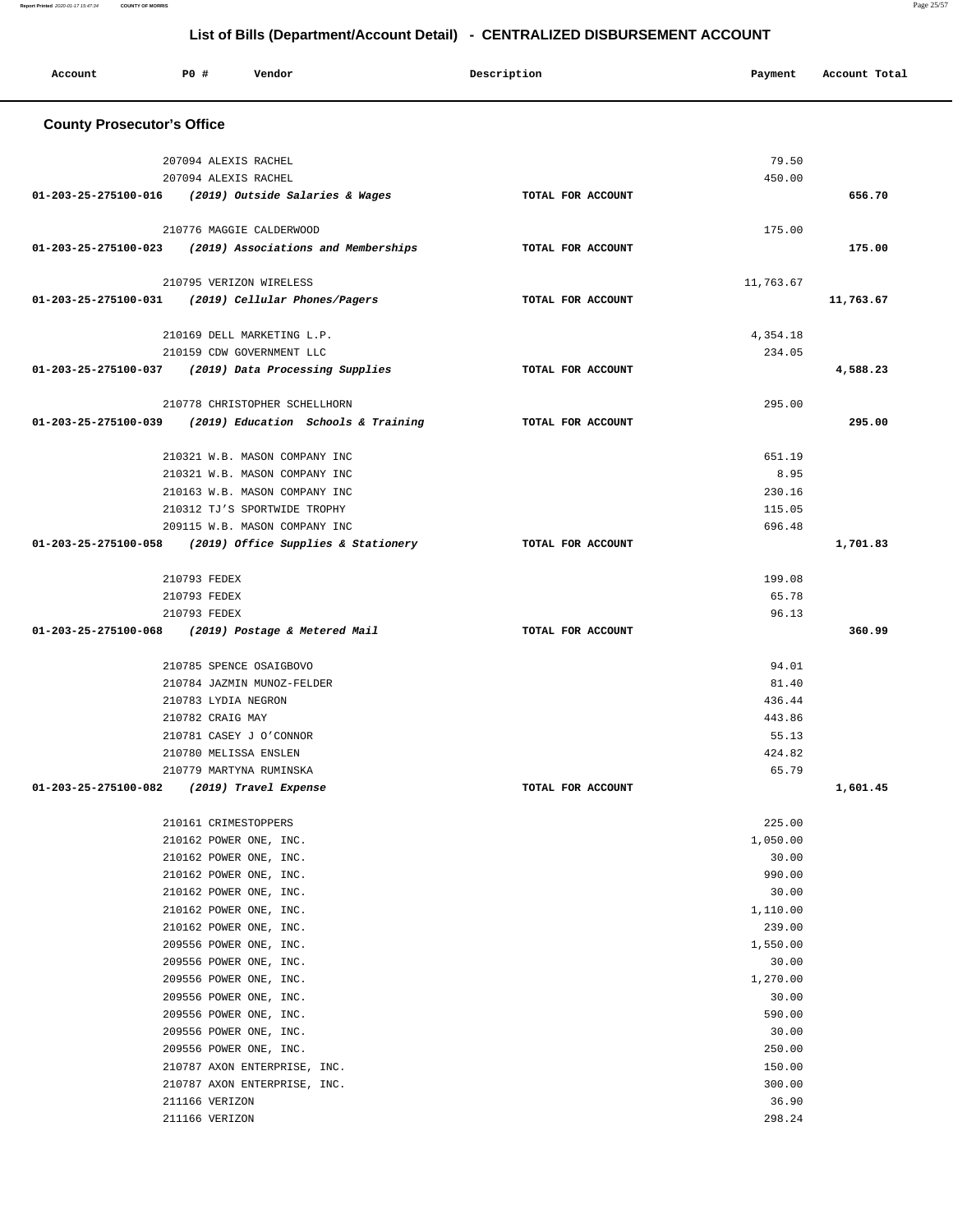| Account                           | PO#                   | Vendor                               | Description       | Payment  | Account Total |
|-----------------------------------|-----------------------|--------------------------------------|-------------------|----------|---------------|
| <b>County Prosecutor's Office</b> |                       |                                      |                   |          |               |
|                                   | 210805 OPTIMUM        |                                      |                   | 278.65   |               |
|                                   | 211172 OPTIMUM        |                                      |                   | 123.14   |               |
|                                   | 211170 OPTIMUM        |                                      |                   | 211.81   |               |
|                                   | 211171 OPTIMUM        |                                      |                   | 206.95   |               |
| 01-203-25-275100-118              |                       | (2019) Investigation Expense         | TOTAL FOR ACCOUNT |          | 9,257.74      |
|                                   | 210788 MORRISTOWN INN |                                      |                   | 304.00   |               |
| $01 - 203 - 25 - 275100 - 121$    |                       | (2019) Witness Fees And Mileage      | TOTAL FOR ACCOUNT |          | 304.00        |
|                                   | 210783 LYDIA NEGRON   |                                      |                   | 25.10    |               |
|                                   |                       | 210322 MEDIA SUPPLY, INC.            |                   | 1,020.00 |               |
|                                   |                       | 210322 MEDIA SUPPLY, INC.            |                   | 1,080.00 |               |
|                                   |                       | 210322 MEDIA SUPPLY, INC.            |                   | 240.00   |               |
|                                   |                       | 210777 PAUL J. BRANDLEY              |                   | 810.76   |               |
| 01-203-25-275100-126              |                       | (2019) Court Expenses-Extradition    | TOTAL FOR ACCOUNT |          | 3,175.86      |
|                                   |                       | 210797 W.B. MASON COMPANY INC        |                   | 71.52    |               |
|                                   |                       | 210797 W.B. MASON COMPANY INC        |                   | 1.90     |               |
|                                   |                       | 210797 W.B. MASON COMPANY INC        |                   | 71.52    |               |
|                                   |                       | 210797 W.B. MASON COMPANY INC        |                   | 0.95     |               |
|                                   |                       | 210797 W.B. MASON COMPANY INC        |                   | 268.20   |               |
|                                   |                       | 210797 W.B. MASON COMPANY INC        |                   | 1.90     |               |
|                                   |                       | 210797 W.B. MASON COMPANY INC        |                   | 6.65     |               |
|                                   |                       | 210797 W.B. MASON COMPANY INC        |                   | 268.20   |               |
|                                   |                       | 210797 W.B. MASON COMPANY INC        |                   | 0.95     |               |
| 01-203-25-275100-147              | (2019) Water          |                                      | TOTAL FOR ACCOUNT |          | 691.79        |
|                                   |                       | 209115 W.B. MASON COMPANY INC        |                   | 76.68    |               |
| 01-203-25-275100-258              | (2019) Equipment      |                                      | TOTAL FOR ACCOUNT |          | 76.68         |
|                                   |                       |                                      |                   |          | ============  |
|                                   |                       | TOTAL for County Prosecutor's Office |                   |          | 37,184.94     |

# **County Jail**

| 211415 COUNTY OF MORRIS                                     | 39.60             |          |
|-------------------------------------------------------------|-------------------|----------|
| 01-201-25-280100-068<br>Postage & Metered Mail              | TOTAL FOR ACCOUNT | 39.60    |
|                                                             |                   |          |
| 210100 EAST COAST GANG                                      | 975.00            |          |
| 01-203-25-280100-039 (2019) Education Schools & Training    | TOTAL FOR ACCOUNT | 975.00   |
|                                                             |                   |          |
| 210012 SCIENTIFIC BOILER WATER                              | 243.00            |          |
| 01-203-25-280100-044<br>(2019) Equipment Service Agreements | TOTAL FOR ACCOUNT | 243.00   |
|                                                             |                   |          |
| 208630 B & H PHOTO-VIDEO INC.                               | 1,645.00          |          |
| 209464 W.B. MASON COMPANY INC                               | 754.67            |          |
| 210002 W.B. MASON COMPANY INC                               | 635.33            |          |
| 210126 W.B. MASON COMPANY INC                               | 23.59             |          |
| 210126 W.B. MASON COMPANY INC                               | 919.56            |          |
| 01-203-25-280100-058<br>(2019) Office Supplies & Stationery | TOTAL FOR ACCOUNT | 3,978.15 |
| 210015 POSTER COMPLIANCE CENTER                             | 69.95             |          |
| 210013 INNOVATIVE CREDIT SOLUTIONS, INC.                    | 68.00             |          |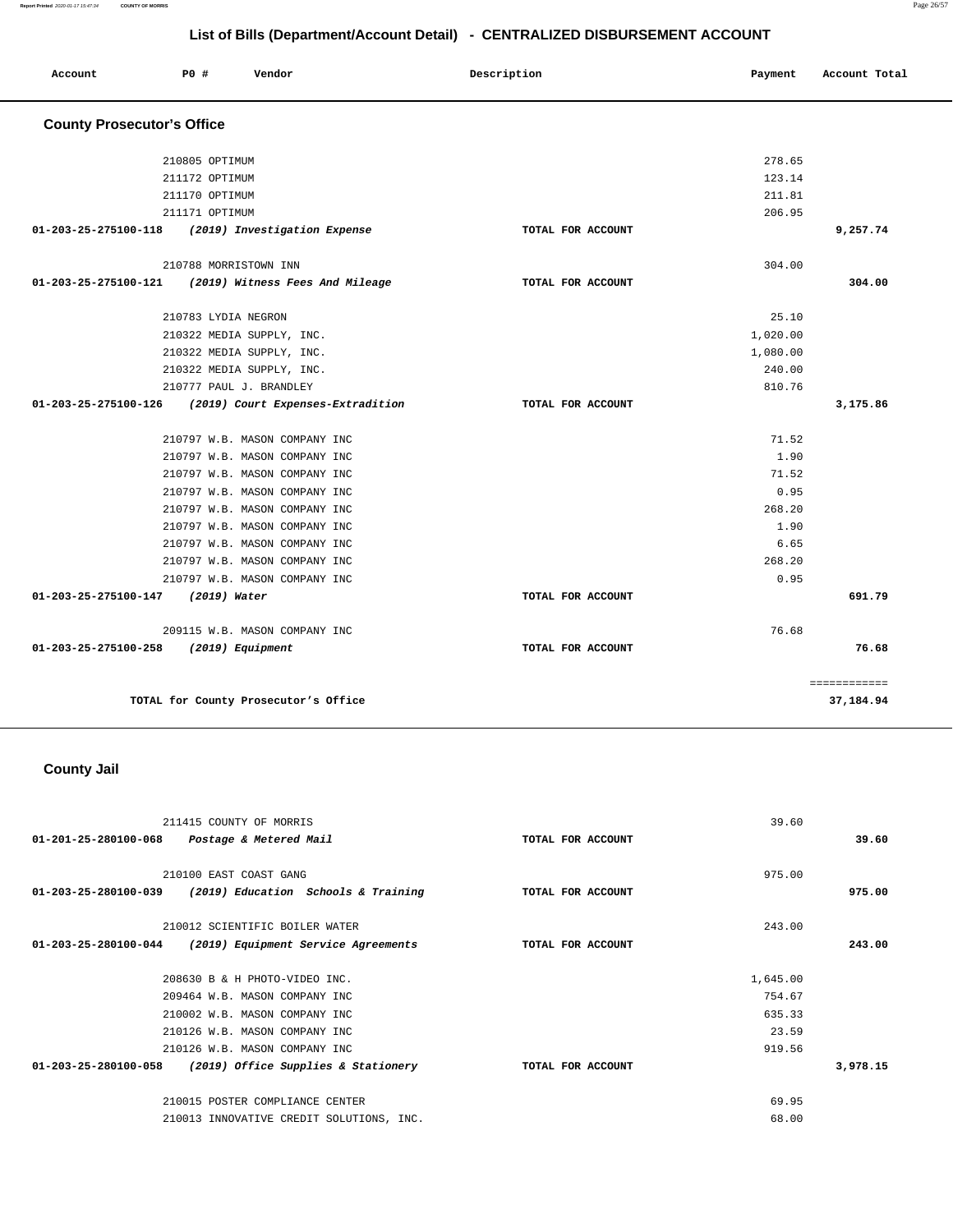| Account              | P0 # | Vendor                                  | Description       | Payment   | Account Total |
|----------------------|------|-----------------------------------------|-------------------|-----------|---------------|
| <b>County Jail</b>   |      |                                         |                   |           |               |
|                      |      | 198875 AGWAY MORRISTOWN                 |                   | 44.00     |               |
|                      |      | 209256 LEXIS NEXIS                      |                   | 58.00     |               |
|                      |      | 209250 CHARM-TEX, INC.                  |                   | 1,251.60  |               |
|                      |      | 209250 CHARM-TEX, INC.                  |                   | 541.80    |               |
|                      |      | 209254 CHARM-TEX, INC.                  |                   | 134.40    |               |
|                      |      | 209253 CHARM-TEX, INC.                  |                   | 1,770.00  |               |
|                      |      | 208934 4 IMPRINT INC.                   |                   | 1,249.39  |               |
| 01-203-25-280100-059 |      | (2019) Other General Expenses           | TOTAL FOR ACCOUNT |           | 5,479.79      |
|                      |      | 210103 STATE TOXICOLOGY LABORATORY      |                   | 495.00    |               |
|                      |      | 210095 TREASURER-STATE OF NEW JERSEY    |                   | 1,032.00  |               |
|                      |      | 210008 EQUIPMENT REPAIR CENTER CORP     |                   | 672.00    |               |
|                      |      | 210001 RUSSELL REID WASTE HAULING &     |                   | 554.86    |               |
|                      |      | 209999 BINSKY SERVICE LLC               |                   | 1,345.50  |               |
|                      |      | 210005 TJ'S SPORTWIDE TROPHY            |                   | 18.00     |               |
|                      |      | 210005 TJ'S SPORTWIDE TROPHY            |                   | 18.00     |               |
|                      |      | 210007 JOHN WILLS STUDIOS INC           |                   | 261.92    |               |
|                      |      | 210014 LAURIE LITT                      |                   | 650.00    |               |
|                      |      | 209487 MALACHY MECHANICAL               |                   | 144.00    |               |
|                      |      | 209248 ACME FIRE DOOR TESTING CORP.     |                   | 1,835.00  |               |
|                      |      | 208122 BLACK CREEK INTEGRATED           |                   | 3,450.00  |               |
| 01-203-25-280100-084 |      | (2019) Other Outside Services           | TOTAL FOR ACCOUNT |           | 10,476.28     |
|                      |      | 210093 IMPACT TECHNOLOGY SOLUTIONS LLC  |                   | 3,525.00  |               |
| 01-203-25-280100-161 |      | (2019) Communications Equipment         | TOTAL FOR ACCOUNT |           | 3,525.00      |
|                      |      | 210094 ARAMARK DALLAS LOCKBOX           |                   | 125.00    |               |
|                      |      | 210094 ARAMARK DALLAS LOCKBOX           |                   | 125.00    |               |
|                      |      | 210094 ARAMARK DALLAS LOCKBOX           |                   | 23.00     |               |
|                      |      | 210094 ARAMARK DALLAS LOCKBOX           |                   | 23.00     |               |
|                      |      | 210094 ARAMARK DALLAS LOCKBOX           |                   | 899.25    |               |
|                      |      | 210094 ARAMARK DALLAS LOCKBOX           |                   | 10,895.63 |               |
|                      |      | 209996 ARAMARK DALLAS LOCKBOX           |                   | 250.00    |               |
|                      |      | 209996 ARAMARK DALLAS LOCKBOX           |                   | 93.75     |               |
|                      |      | 209996 ARAMARK DALLAS LOCKBOX           |                   | 93.75     |               |
| 01-203-25-280100-185 |      | (2019) Food                             | TOTAL FOR ACCOUNT |           | 12,528.38     |
|                      |      | 210124 HENRY SCHEIN INC                 |                   | 1,463.07  |               |
|                      |      | 210104 HENRY SCHEIN INC                 |                   | 479.80    |               |
|                      |      | 210104 HENRY SCHEIN INC                 |                   | 117.40    |               |
|                      |      | 210004 DENTRUST DENTAL INC.             |                   | 5,061.00  |               |
|                      |      | 209489 CONTRACT PHARMACY SERVICES INC   |                   | 47,931.31 |               |
|                      |      | 207308 MOBILEX USA                      |                   | 136.00    |               |
|                      |      | 210102 BIO-REFERENCE LABORATORIES, INC. |                   | 2,043.62  |               |
|                      |      | 210117 MORRIS VIEW HEALTHCARE CENTER    |                   | 7,849.36  |               |
| 01-203-25-280100-189 |      | (2019) Medical                          | TOTAL FOR ACCOUNT |           | 65,081.56     |
|                      |      | 210115 TURN OUT UNIFORMS, INC.          |                   | 99.99     |               |
|                      |      | 210115 TURN OUT UNIFORMS, INC.          |                   | 304.80    |               |
|                      |      | 210115 TURN OUT UNIFORMS, INC.          |                   | 69.00     |               |
|                      |      | 210115 TURN OUT UNIFORMS, INC.          |                   | 64.99     |               |
|                      |      | 210115 TURN OUT UNIFORMS, INC.          |                   | 149.98    |               |
|                      |      | 210115 TURN OUT UNIFORMS, INC.          |                   | $-11.98$  |               |
|                      |      | 210115 TURN OUT UNIFORMS, INC.          |                   | 59.99     |               |
|                      |      | 210115 TURN OUT UNIFORMS, INC.          |                   | 138.00    |               |
|                      |      | 210115 TURN OUT UNIFORMS, INC.          |                   | 212.95    |               |

**Report Printed** 2020-01-17 15:47:34 **COUNTY OF MORRIS** Page 27/57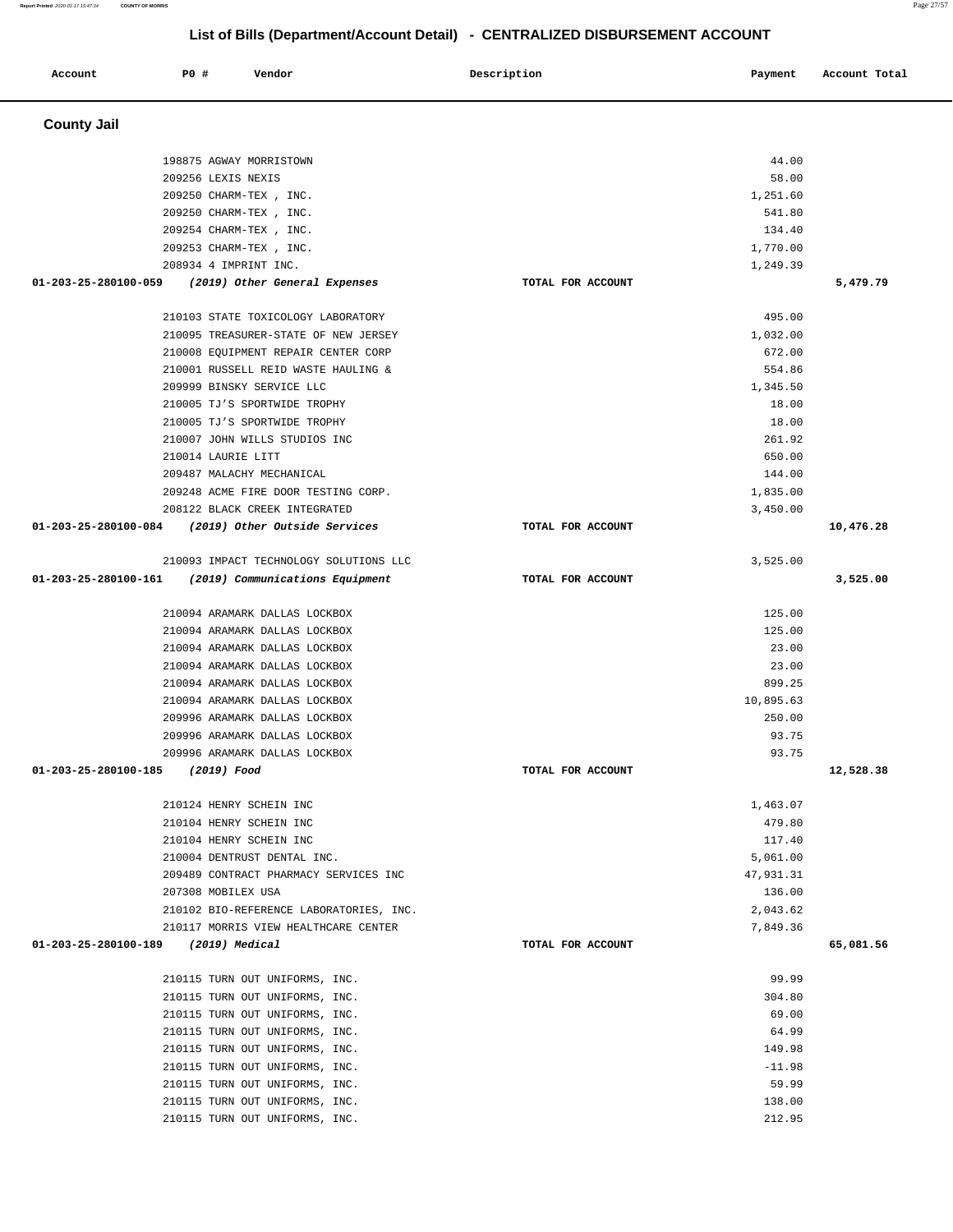| Account | PO# | Vendor | Description | Payment | Account Total |
|---------|-----|--------|-------------|---------|---------------|
|         |     |        |             |         |               |

# **County Jail**

| 210115 TURN OUT UNIFORMS, INC.                                                        |                   | 406.92   |              |
|---------------------------------------------------------------------------------------|-------------------|----------|--------------|
| 210115 TURN OUT UNIFORMS, INC.                                                        |                   | 59.99    |              |
| 210115 TURN OUT UNIFORMS, INC.                                                        |                   | 287.26   |              |
| 210115 TURN OUT UNIFORMS, INC.                                                        |                   | 20.00    |              |
| 210115 TURN OUT UNIFORMS, INC.                                                        |                   | 20.00    |              |
| 210115 TURN OUT UNIFORMS, INC.                                                        |                   | 242.65   |              |
| 210115 TURN OUT UNIFORMS, INC.                                                        |                   | 137.97   |              |
| 210115 TURN OUT UNIFORMS, INC.                                                        |                   | 269.50   |              |
| 210115 TURN OUT UNIFORMS, INC.                                                        |                   | 650.00   |              |
| 209255 TURN OUT UNIFORMS, INC.                                                        |                   | 87.99    |              |
| 209255 TURN OUT UNIFORMS, INC.                                                        |                   | 419.88   |              |
| 209255 TURN OUT UNIFORMS, INC.                                                        |                   | 69.00    |              |
| 209255 TURN OUT UNIFORMS, INC.                                                        |                   | 99.99    |              |
| 209255 TURN OUT UNIFORMS, INC.                                                        |                   | 401.93   |              |
| 209255 TURN OUT UNIFORMS, INC.                                                        |                   | 55.99    |              |
| 209255 TURN OUT UNIFORMS, INC.                                                        |                   | 61.99    |              |
| 209255 TURN OUT UNIFORMS, INC.                                                        |                   | 165.00   |              |
| 209255 TURN OUT UNIFORMS, INC.                                                        |                   | 119.98   |              |
| 209255 TURN OUT UNIFORMS, INC.                                                        |                   | 119.98   |              |
| 209255 TURN OUT UNIFORMS, INC.                                                        |                   | 69.00    |              |
| 209255 TURN OUT UNIFORMS, INC.                                                        |                   | 110.99   |              |
| 01-203-25-280100-202 (2019) Uniform And Accessories                                   | TOTAL FOR ACCOUNT |          | 5,068.72     |
|                                                                                       |                   |          |              |
| 210009 R.D. SALES DOOR & HARDWARE LLC<br>01-203-25-280100-223 (2019) Building Repairs | TOTAL FOR ACCOUNT | 345.00   | 345.00       |
|                                                                                       |                   |          |              |
| 210107 JOHNSTONE SUPPLY                                                               |                   | 183.48   |              |
| 209490 SHERWIN WILLIAMS                                                               |                   | 548.64   |              |
| 209486 MORRISTOWN LUMBER &                                                            |                   | 29.38    |              |
| 209486 MORRISTOWN LUMBER &                                                            |                   | 28.98    |              |
| 209486 MORRISTOWN LUMBER &                                                            |                   | 75.20    |              |
| 210232 MORRISTOWN LUMBER &                                                            |                   | 41.00    |              |
| 210232 MORRISTOWN LUMBER &                                                            |                   | 31.98    |              |
| 210003 T.P.S. PLUMBING & HEATING SUPP                                                 |                   | 39.56    |              |
| 210003 T.P.S. PLUMBING & HEATING SUPP                                                 |                   | 163.40   |              |
| 210099 T.P.S. PLUMBING & HEATING SUPP                                                 |                   | 188.80   |              |
| 210106 MORRISTOWN LUMBER &                                                            |                   | 11.58    |              |
| 210120 MORRISTOWN LUMBER &                                                            |                   | 29.87    |              |
| 209481 GRAINGER                                                                       |                   | 47.90    |              |
| 209481 GRAINGER                                                                       |                   | 207.81   |              |
| 01-203-25-280100-249<br>(2019) Bldg Maintenance Supplies                              | TOTAL FOR ACCOUNT |          | 1,627.58     |
|                                                                                       |                   |          |              |
| 209251 CHARM-TEX, INC.                                                                |                   | 659.40   |              |
| 210127 W.B. MASON COMPANY INC                                                         |                   | 979.60   |              |
| 210127 W.B. MASON COMPANY INC                                                         |                   | 218.16   |              |
| 210127 W.B. MASON COMPANY INC<br>(2019) Janitorial Supplies                           |                   | 42.72    |              |
| 01-203-25-280100-252                                                                  | TOTAL FOR ACCOUNT |          | 1,899.88     |
| 209998 R & J CONTROL, INC.                                                            |                   | 800.00   |              |
| 209997 R & J CONTROL, INC.                                                            |                   | 155.00   |              |
| 210017 FOWLER EQUIP CO INC.                                                           |                   | 2,387.33 |              |
| (2019) Machinery Repairs & Parts<br>01-203-25-280100-262                              | TOTAL FOR ACCOUNT |          | 3,342.33     |
|                                                                                       |                   |          |              |
|                                                                                       |                   |          | ============ |
| TOTAL for County Jail                                                                 |                   |          | 114,610.27   |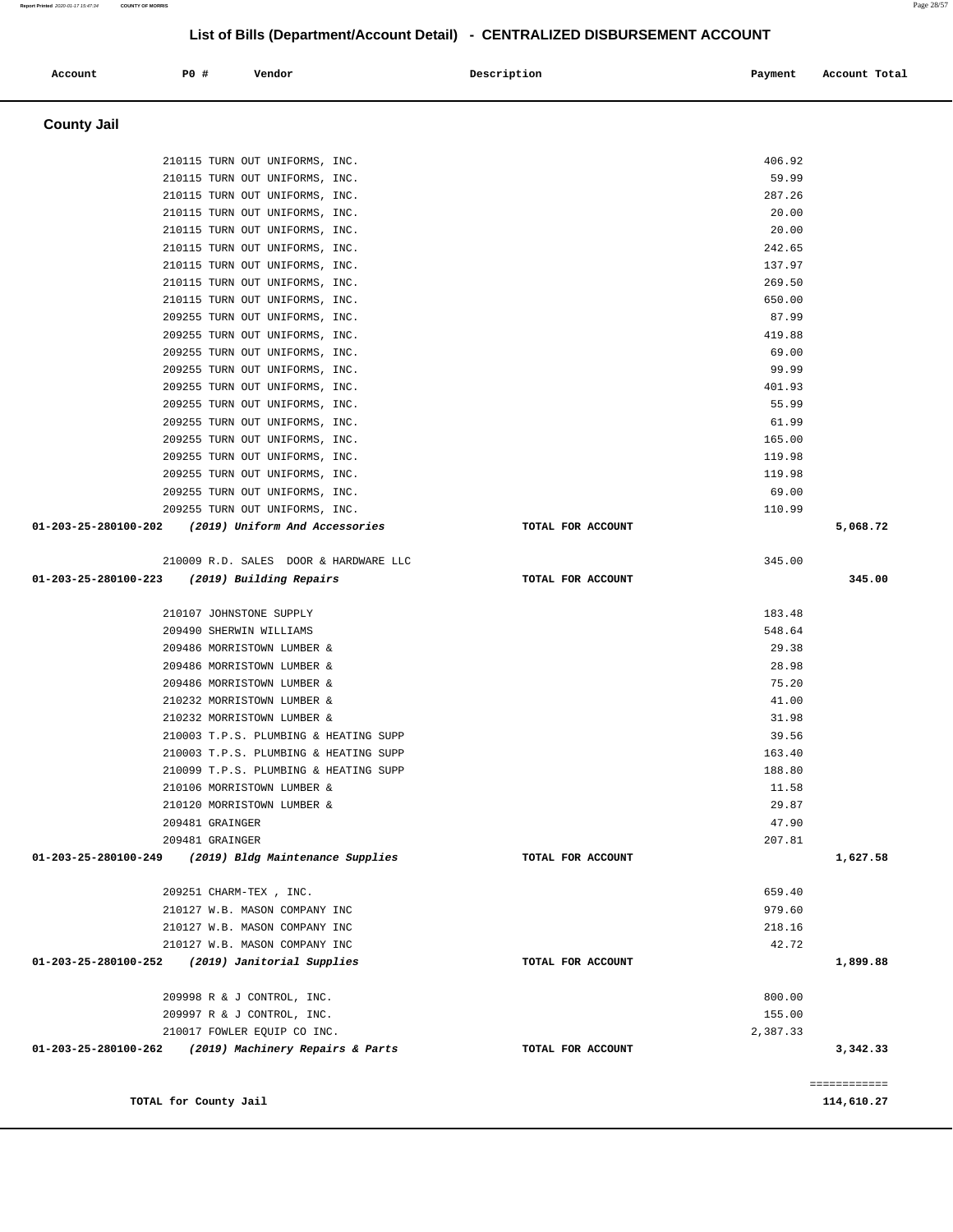| Account | P0 | Vendor<br>. | Description<br>. | Payment | Account Total<br>.<br>. |
|---------|----|-------------|------------------|---------|-------------------------|
|         |    |             |                  |         |                         |

| 211415 COUNTY OF MORRIS                               |                   | 27.20    |              |
|-------------------------------------------------------|-------------------|----------|--------------|
| Postage & Metered Mail<br>01-201-25-281100-068        | TOTAL FOR ACCOUNT |          | 27.20        |
|                                                       |                   |          |              |
| 210559 W.B. MASON COMPANY INC                         |                   | 68.50    |              |
| 210559 W.B. MASON COMPANY INC                         |                   | 25.58    |              |
| 210559 W.B. MASON COMPANY INC                         |                   | 112.18   |              |
| 208607 BOB BARKER COMPANY, INC.                       |                   | 67.76    |              |
| 208607 BOB BARKER COMPANY, INC.                       |                   | 14.42    |              |
| 01-203-25-281100-059<br>(2019) Other General Expenses | TOTAL FOR ACCOUNT |          | 288.44       |
| 210556 W.B. MASON COMPANY INC                         |                   | 0.95     |              |
| 210556 W.B. MASON COMPANY INC                         |                   | 49.17    |              |
| 210556 W.B. MASON COMPANY INC                         |                   | 49.17    |              |
| 210556 W.B. MASON COMPANY INC                         |                   | $-8.94$  |              |
| 210561 NU-WAY CONCESSIONAIRES INC                     |                   | 2,713.20 |              |
| 210561 NU-WAY CONCESSIONAIRES INC                     |                   | 352.39   |              |
| 210561 NU-WAY CONCESSIONAIRES INC                     |                   | 49.56    |              |
| 210561 NU-WAY CONCESSIONAIRES INC                     |                   | 392.54   |              |
| 210561 NU-WAY CONCESSIONAIRES INC.                    |                   | 645.69   |              |
| 210561 NU-WAY CONCESSIONAIRES INC                     |                   | 376.51   |              |
| 01-203-25-281100-185 (2019) Food                      | TOTAL FOR ACCOUNT |          | 4,620.24     |
| 210552 LTC SCRIPTS INC.                               |                   | 20.97    |              |
| 01-203-25-281100-189<br>(2019) Medical                | TOTAL FOR ACCOUNT |          | 20.97        |
| 210550 BROOKE BAKER                                   |                   | 197.63   |              |
| 01-203-25-281100-202 (2019) Uniform And Accessories   | TOTAL FOR ACCOUNT |          | 197.63       |
| 210554 CHARM-TEX , INC.                               |                   | 115.90   |              |
| 210554 CHARM-TEX, INC.                                |                   | 58.90    |              |
| 01-203-25-281100-258 (2019) Equipment                 | TOTAL FOR ACCOUNT |          | 174.80       |
|                                                       |                   |          | ============ |
| TOTAL for County Youth Detention Facilit              |                   |          | 5,329.28     |

# **Road Repairs**

|                                | 211133 RICOH USA, INC.              |                   | 347.07 |        |
|--------------------------------|-------------------------------------|-------------------|--------|--------|
| 01-201-26-290100-058           | Office Supplies & Stationery        | TOTAL FOR ACCOUNT |        | 347.07 |
|                                |                                     |                   |        |        |
|                                | 211415 COUNTY OF MORRIS             |                   | 5.40   |        |
| 01-201-26-290100-068           | Postage & Metered Mail              | TOTAL FOR ACCOUNT |        | 5.40   |
|                                |                                     |                   |        |        |
|                                | 211229 MARK CARMAN                  |                   | 90.00  |        |
|                                | 211240 CRAIG MORRIS                 |                   | 90.00  |        |
| 01-201-26-290100-207           | Uniform & Clothing Allowance        | TOTAL FOR ACCOUNT |        | 180.00 |
|                                |                                     |                   |        |        |
|                                | 210653 OPTIMUM                      |                   | 738.96 |        |
| $01 - 201 - 26 - 290100 - 266$ | Safety Items                        | TOTAL FOR ACCOUNT |        | 738.96 |
|                                |                                     |                   |        |        |
|                                | 211131 RICOH USA, INC.              |                   | 173.54 |        |
| 01-203-26-290100-058           | (2019) Office Supplies & Stationery | TOTAL FOR ACCOUNT |        | 173.54 |
|                                |                                     |                   |        |        |
|                                | 210652 MARC GEORGE                  |                   | 90.00  |        |
| 01-203-26-290100-207           | (2019) Uniform & Clothing Allowance | TOTAL FOR ACCOUNT |        | 90.00  |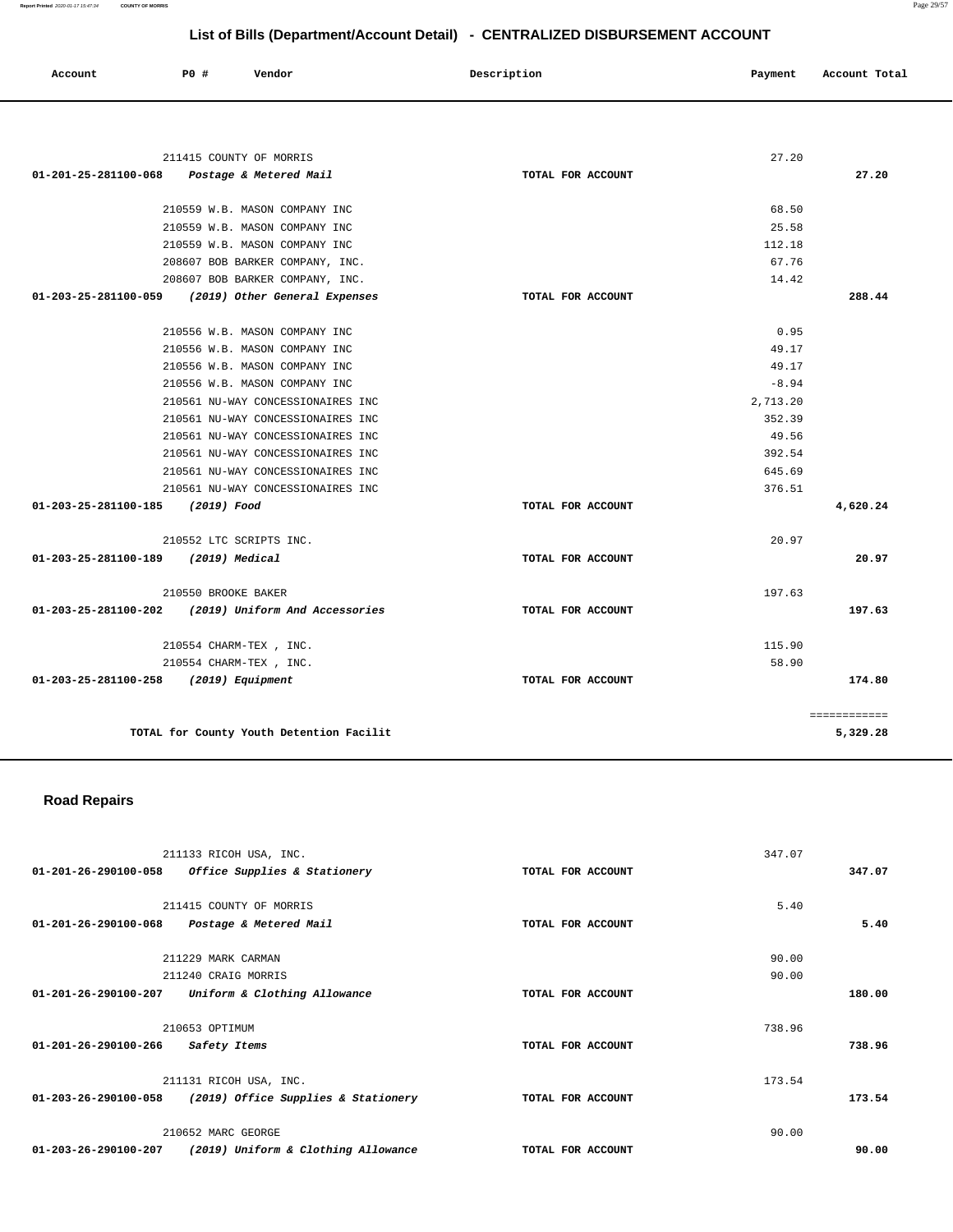| Account | P0 # | Vendor | Description | Payment | Account Total |
|---------|------|--------|-------------|---------|---------------|
|         |      |        |             |         |               |

### **Road Repairs**

| 210640 FRANK BRODEEN OLC               | 5,500.00  |
|----------------------------------------|-----------|
| 210640 FRANK BRODEEN OLC               | 12,560.00 |
| 210640 FRANK BRODEEN OLC               | 1,520.00  |
| 210640 FRANK BRODEEN OLC               | 3,360.00  |
| 210644 TREE KING INC                   | 17,257.50 |
| 210644 TREE KING INC                   | 5,250.00  |
| 210644 TREE KING INC                   | 3,705.00  |
| 210644 TREE KING INC                   | 8,190.00  |
| 210638 JJS SERVICES, INC.              | 2,000.00  |
| 210638 JJS SERVICES, INC.              | 10,234.00 |
| 210638 JJS SERVICES, INC.              | 8,245.00  |
| 210638 JJS SERVICES, INC.              | 8,245.00  |
| 210638 JJS SERVICES, INC.              | 3,675.00  |
| 210638 JJS SERVICES, INC.              | 7,614.00  |
| 210638 JJS SERVICES, INC.              | 2,350.00  |
| 210638 JJS SERVICES, INC.              | 2,350.00  |
| 210638 JJS SERVICES, INC.              | 6,970.00  |
| 210638 JJS SERVICES, INC.              | 6,970.00  |
| 210638 JJS SERVICES, INC.              | 2,988.00  |
| 210638 JJS SERVICES, INC.              | 3,408.00  |
| 210638 JJS SERVICES, INC.              | 3,408.00  |
| 210638 JJS SERVICES, INC.              | 8,840.00  |
| 210638 JJS SERVICES, INC.              | 2,062.38  |
| 210638 JJS SERVICES, INC.              | 1,979.88  |
| 210638 JJS SERVICES, INC.              | 7,607.50  |
| 210638 JJS SERVICES, INC.              | 3,125.00  |
| 210638 JJS SERVICES, INC.              | 3,125.00  |
| 210638 JJS SERVICES, INC.              | 3,726.00  |
| 210638 JJS SERVICES, INC.              | 3,726.00  |
| 210638 JJS SERVICES, INC.              | 2,261.00  |
| 210638 JJS SERVICES, INC.              | 1,843.00  |
| 210638 JJS SERVICES, INC.              | 1,843.00  |
| 210638 JJS SERVICES, INC.              | 1,786.00  |
| 210638 JJS SERVICES, INC.              | 1,558.00  |
| 210638 JJS SERVICES, INC.              | 1,558.00  |
| 210638 JJS SERVICES, INC.              | 1,768.00  |
| 210638 JJS SERVICES, INC.              | 1,700.50  |
| 210638 JJS SERVICES, INC.              | 4,879.00  |
| 210638 JJS SERVICES, INC.              | 4,074.00  |
| 210638 JJS SERVICES, INC.              | 4,074.00  |
| 210638 JJS SERVICES, INC.              | 3,948.00  |
| 210638 JJS SERVICES, INC.              | 3,362.00  |
| 210638 JJS SERVICES, INC.              | 3,362.00  |
| 210638 JJS SERVICES, INC.              | 4,264.00  |
| 210638 JJS SERVICES, INC.              | 3,759.00  |
| 210642 COOPERATIVE WASTE SERVICES, LLC | 4,200.00  |
| 210646 GREEN OUTLOOK LANDSCAPING &     | 2,000.00  |
| 210646 GREEN OUTLOOK LANDSCAPING &     | 5,522.50  |
| 210646 GREEN OUTLOOK LANDSCAPING &     | 5,880.00  |
| 210646 GREEN OUTLOOK LANDSCAPING &     | 6,125.00  |
| 210646 GREEN OUTLOOK LANDSCAPING &     | 10,625.00 |
| 210646 GREEN OUTLOOK LANDSCAPING &     | 5,875.00  |
| 210646 GREEN OUTLOOK LANDSCAPING &     | 2,572.50  |
| 210646 GREEN OUTLOOK LANDSCAPING &     | 9,540.00  |
| 210646 GREEN OUTLOOK LANDSCAPING &     | 16,915.00 |
| 210646 GREEN OUTLOOK LANDSCAPING &     | 8,385.00  |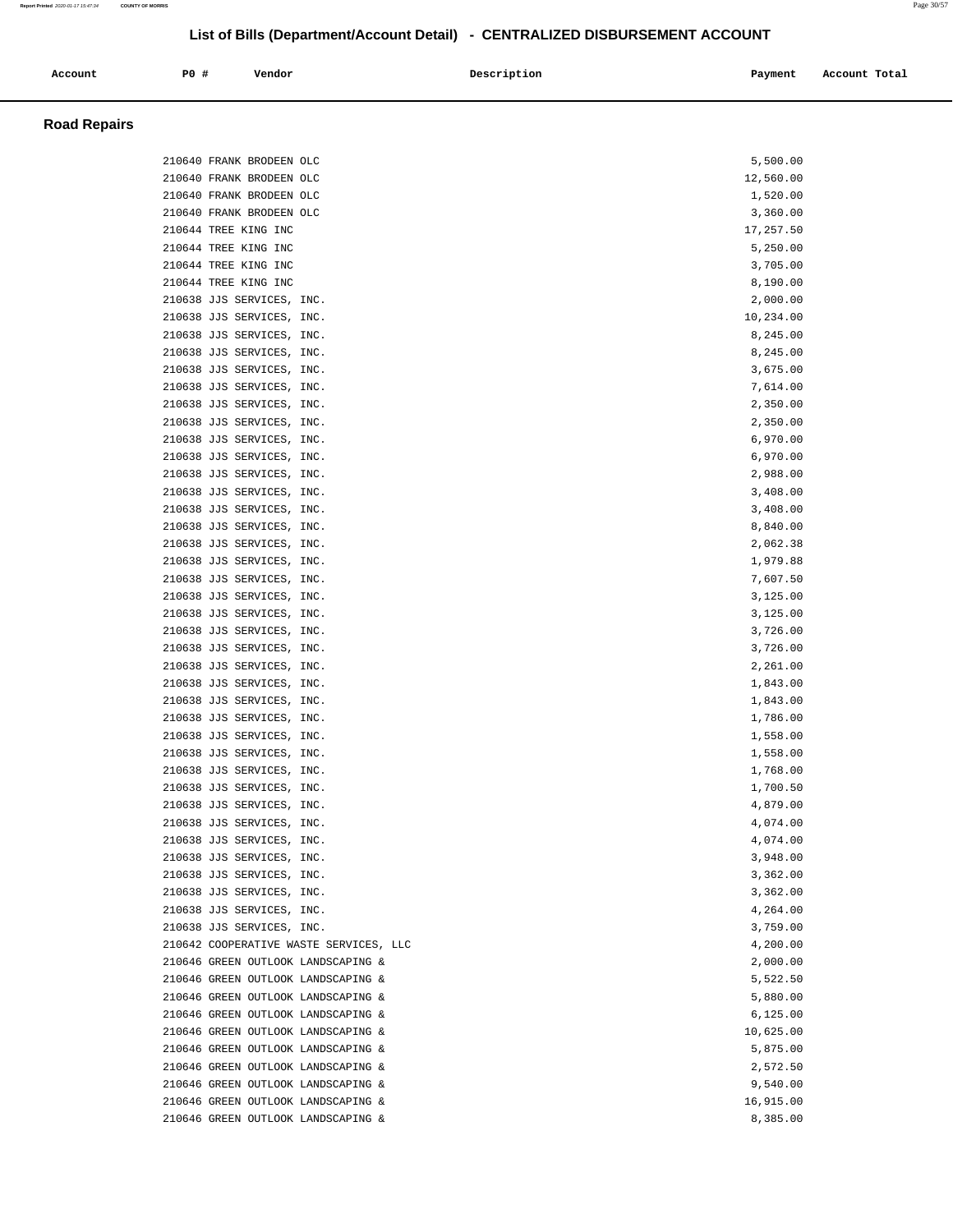**Report Printed** 2020-01-17 15:47:34 **COUNTY OF MORRIS** Page 31/57

# **List of Bills (Department/Account Detail) - CENTRALIZED DISBURSEMENT ACCOUNT**

| Account              | PO#                    | Vendor                                  | Description       | Payment  | Account Total |
|----------------------|------------------------|-----------------------------------------|-------------------|----------|---------------|
| <b>Road Repairs</b>  |                        |                                         |                   |          |               |
|                      |                        | 210646 GREEN OUTLOOK LANDSCAPING &      |                   | 2,375.00 |               |
|                      |                        | 210646 GREEN OUTLOOK LANDSCAPING &      |                   | 3,781.00 |               |
|                      |                        | 210646 GREEN OUTLOOK LANDSCAPING &      |                   | 1,852.50 |               |
|                      |                        | 210646 GREEN OUTLOOK LANDSCAPING &      |                   | 5,250.00 |               |
|                      |                        | 210646 GREEN OUTLOOK LANDSCAPING &      |                   | 8,258.50 |               |
|                      |                        | 210646 GREEN OUTLOOK LANDSCAPING &      |                   | 4,095.00 |               |
| 01-203-26-290100-228 |                        | (2019) Contracted Snow/Ice Removal      | TOTAL FOR ACCOUNT |          | 313,167.76    |
|                      |                        | 210650 REED SYSTEMS, LTD.               |                   | 4,280.86 |               |
|                      |                        | 210650 REED SYSTEMS, LTD.               |                   | 4,923.07 |               |
|                      |                        | 210650 REED SYSTEMS, LTD.               |                   | 4,477.63 |               |
| 01-203-26-290100-242 |                        | (2019) Snow Removal & Ice Control       | TOTAL FOR ACCOUNT |          | 13,681.56     |
|                      |                        | 210655 EASTERN CONCRETE MATERIALS, INC. |                   | 375.59   |               |
| 01-203-26-290100-244 | (2019) Stone           |                                         | TOTAL FOR ACCOUNT |          | 375.59        |
|                      |                        | 211123 W.B. MASON COMPANY INC           |                   | 0.95     |               |
|                      |                        | 211123 W.B. MASON COMPANY INC           |                   | 44.70    |               |
|                      |                        | 211119 W.B. MASON COMPANY INC           |                   | 0.95     |               |
|                      |                        | 211119 W.B. MASON COMPANY INC           |                   | 44.70    |               |
|                      |                        | 211119 W.B. MASON COMPANY INC           |                   | $-44.70$ |               |
|                      |                        | 211124 W.B. MASON COMPANY INC           |                   | 0.95     |               |
|                      |                        | 211124 W.B. MASON COMPANY INC           |                   | 44.70    |               |
| 01-203-26-290100-266 |                        | (2019) Safety Items                     | TOTAL FOR ACCOUNT |          | 92.25         |
|                      |                        |                                         |                   |          | ============  |
|                      | TOTAL for Road Repairs |                                         |                   |          | 328,852.13    |
|                      |                        |                                         |                   |          |               |

# **Bridges and Culverts**

| 211415 COUNTY OF MORRIS                        |                   | 3.30 |
|------------------------------------------------|-------------------|------|
| 01-201-26-292100-068<br>Postage & Metered Mail | TOTAL FOR ACCOUNT | 3.30 |
|                                                |                   |      |
|                                                |                   |      |
| TOTAL for Bridges and Culverts                 |                   | 3.30 |

# **Shade Tree Commission**

| eeeeeeeeee<br>116,164.44 |             |                   | TOTAL for Shade Tree Commission      |                      |
|--------------------------|-------------|-------------------|--------------------------------------|----------------------|
| 0.95                     |             | TOTAL FOR ACCOUNT | (2019) Other Operating&Repair Supply | 01-203-26-300100-098 |
|                          | $-58.11$    |                   | 211122 W.B. MASON COMPANY INC        |                      |
|                          | 58.11       |                   | 211122 W.B. MASON COMPANY INC        |                      |
|                          | 0.95        |                   | 211122 W.B. MASON COMPANY INC        |                      |
| 116,163.49               |             | TOTAL FOR ACCOUNT | (2019) Special Projects              | 01-203-26-300100-079 |
|                          | 930.00      |                   | 210648 TREE KING INC                 |                      |
|                          | 115, 233.49 |                   | 210535 TREE KING INC                 |                      |
|                          |             |                   |                                      |                      |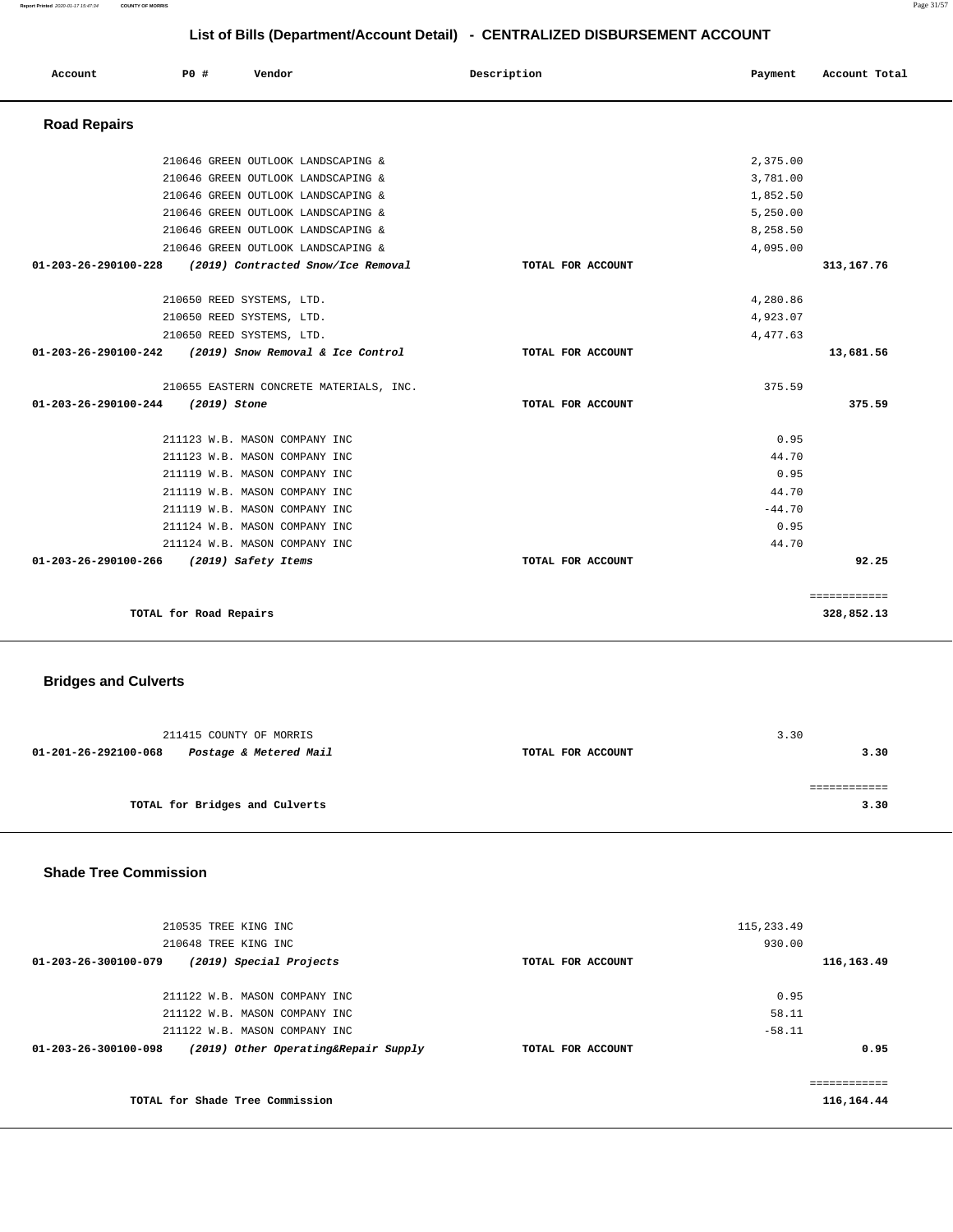| Account              | <b>PO #</b><br>Vendor                                                | Description       | Payment          | Account Total |
|----------------------|----------------------------------------------------------------------|-------------------|------------------|---------------|
|                      |                                                                      |                   |                  |               |
|                      | 210954 WILLIAM F. BARNISH                                            |                   | 9,153.55         |               |
|                      | 210955 WILLIAM F. BARNISH                                            |                   | 2,852.69         |               |
| 01-201-26-310100-029 | Building Rental                                                      | TOTAL FOR ACCOUNT |                  | 12,006.24     |
|                      | 211279 TUNSTEAD LANDSCAPE SERVICES                                   |                   | 425.00           |               |
| 01-201-26-310100-084 | Other Outside Services                                               | TOTAL FOR ACCOUNT |                  | 425.00        |
|                      | 211232 HOME DEPOT CREDIT SERVICES                                    |                   | 236.94           |               |
| 01-201-26-310100-095 | Other Administrative Supplies                                        | TOTAL FOR ACCOUNT |                  | 236.94        |
|                      | 210956 JORGE ROMERO                                                  |                   | 90.00            |               |
| 01-201-26-310100-207 | Uniform & Clothing Allowance                                         | TOTAL FOR ACCOUNT |                  | 90.00         |
|                      | 211232 HOME DEPOT CREDIT SERVICES                                    |                   | 38.91            |               |
| 01-201-26-310100-249 | Bldg Maintenance Supplies                                            | TOTAL FOR ACCOUNT |                  | 38.91         |
|                      | 211233 JOHNSTONE SUPPLY                                              |                   | 87.58            |               |
|                      | 211233 JOHNSTONE SUPPLY                                              |                   | 207.92           |               |
| 01-201-26-310100-264 | Heat & $A/C$                                                         | TOTAL FOR ACCOUNT |                  | 295.50        |
|                      | 211232 HOME DEPOT CREDIT SERVICES                                    |                   | 301.66           |               |
| 01-201-26-310100-265 | Electrical                                                           | TOTAL FOR ACCOUNT |                  | 301.66        |
|                      | 210581 ASSOCIATED WATER CONDITIONERS INC                             |                   | 370.33           |               |
|                      | 210581 ASSOCIATED WATER CONDITIONERS INC                             |                   | 135.00           |               |
|                      | 210581 ASSOCIATED WATER CONDITIONERS INC                             |                   | 370.33           |               |
| 01-203-26-310100-044 | (2019) Equipment Service Agreements                                  | TOTAL FOR ACCOUNT |                  | 875.66        |
|                      | 209791 W.B. MASON COMPANY INC                                        |                   | 73.04            |               |
|                      | 209791 W.B. MASON COMPANY INC                                        |                   | $-65.99$         |               |
| 01-203-26-310100-058 | (2019) Office Supplies & Stationery                                  | TOTAL FOR ACCOUNT |                  | 7.05          |
|                      | 210515 LAZ PARKING                                                   |                   | 4,405.86         |               |
| 01-203-26-310100-062 | 210514 LAZ PARKING<br>(2019) Parking Lot Rental                      | TOTAL FOR ACCOUNT | 3,316.92         | 7,722.78      |
|                      |                                                                      |                   |                  |               |
|                      | 210297 EMPLOYMENT HORIZONS ENTERPRISES INC                           |                   | 67,170.00        |               |
|                      | 209814 FLOORMAT MANAGEMENT, INC.<br>209814 FLOORMAT MANAGEMENT, INC. |                   | 354.00<br>108.33 |               |
|                      | 206466 INFRARED SERVICES INC                                         |                   | 995.00           |               |
|                      | 210916 THE GODFATHER OF MORRISTOWN                                   |                   | 410.38           |               |
|                      | 210929 TUNSTEAD LANDSCAPE SERVICES                                   |                   | 17.754.47        |               |
|                      | 210917 THE GODFATHER OF MORRISTOWN                                   |                   | 194.74           |               |
|                      | 210563 EMPLOYMENT HORIZONS ENTERPRISES INC                           |                   | 67,170.00        |               |
|                      | 01-203-26-310100-084 (2019) Other Outside Services                   | TOTAL FOR ACCOUNT |                  | 154,156.92    |
|                      | 210950 W.B. MASON COMPANY INC                                        |                   | 22.35            |               |
|                      | 210950 W.B. MASON COMPANY INC                                        |                   | 44.70            |               |
|                      | 210950 W.B. MASON COMPANY INC                                        |                   | 31.29            |               |
|                      | 210950 W.B. MASON COMPANY INC                                        |                   | 17.88            |               |
|                      | 210950 W.B. MASON COMPANY INC                                        |                   | 67.05            |               |
|                      | 210950 W.B. MASON COMPANY INC                                        |                   | 8.94             |               |
|                      | 210950 W.B. MASON COMPANY INC                                        |                   | $-17.88$         |               |
|                      | 210950 W.B. MASON COMPANY INC                                        |                   | $-67.05$         |               |
|                      | $01-203-26-310100-095$ (2019) Other Administrative Supplies          | TOTAL FOR ACCOUNT |                  | 107.28        |
|                      | 210949 W.B. MASON COMPANY INC                                        |                   | 0.95             |               |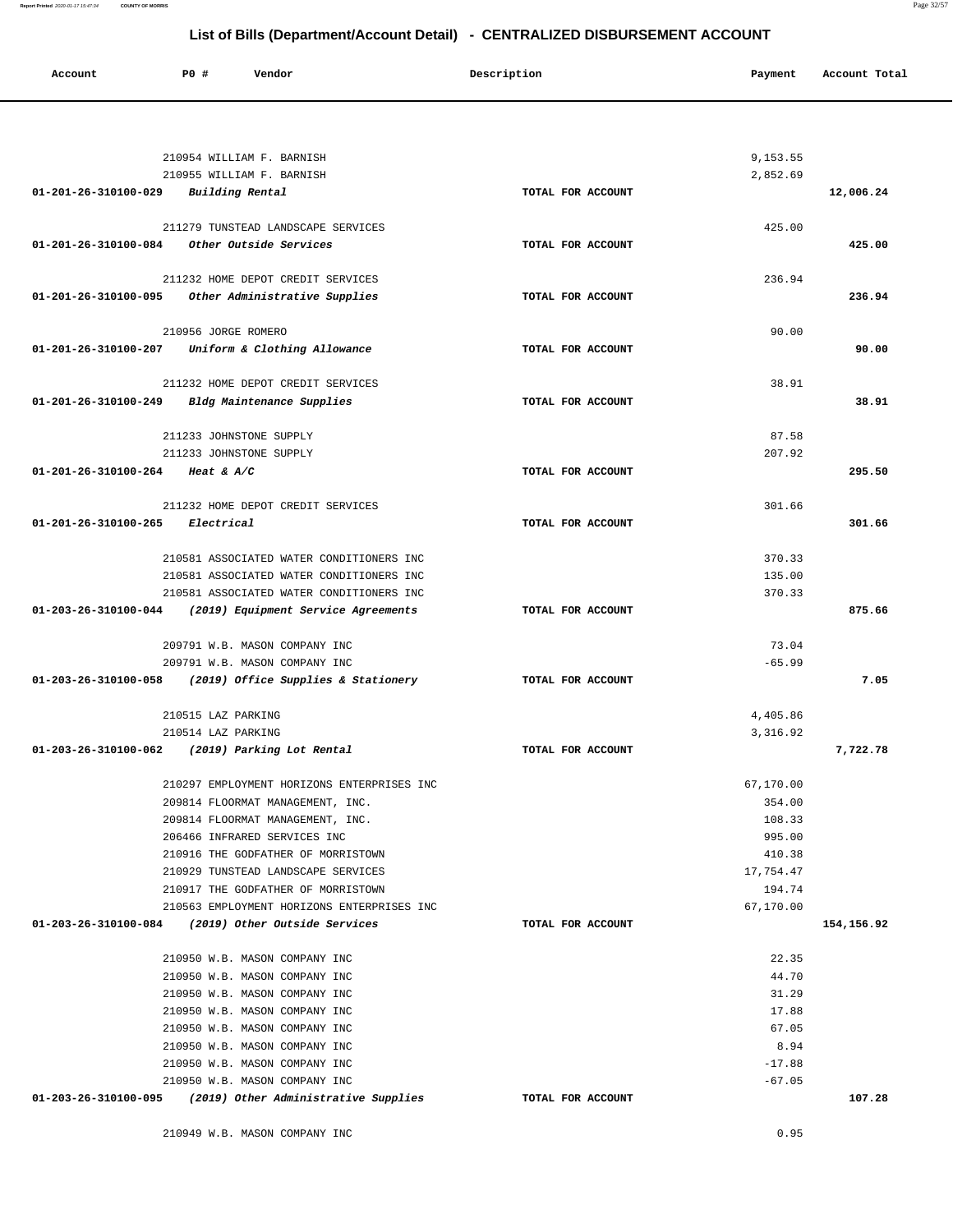| Account                                      | <b>PO #</b>                                        | Vendor                                                                 | Description       | Payment                  | Account Total |
|----------------------------------------------|----------------------------------------------------|------------------------------------------------------------------------|-------------------|--------------------------|---------------|
|                                              |                                                    | 210949 W.B. MASON COMPANY INC                                          |                   | 0.95                     |               |
|                                              |                                                    | 210949 W.B. MASON COMPANY INC                                          |                   | 0.95                     |               |
|                                              |                                                    | 210949 W.B. MASON COMPANY INC                                          |                   | 0.95                     |               |
|                                              |                                                    | 210949 W.B. MASON COMPANY INC                                          |                   | 0.95                     |               |
|                                              |                                                    | 01-203-26-310100-098 (2019) Other Operating&Repair Supply              | TOTAL FOR ACCOUNT |                          | 5.70          |
|                                              |                                                    | 210595 MORRIS COUNTY MUNICIPAL                                         |                   | 222.12                   |               |
|                                              | 210593 MORRIS COUNTY MUA                           |                                                                        |                   | 6,002.45                 |               |
|                                              | 210593 MORRIS COUNTY MUA                           |                                                                        |                   | 1,220.18                 |               |
|                                              | 210973 MORRIS COUNTY MUA                           |                                                                        |                   | 6,002.45                 |               |
|                                              | 210973 MORRIS COUNTY MUA                           | 01-203-26-310100-143 (2019) Rubbish & Trash Removal                    | TOTAL FOR ACCOUNT | 1,731.94                 | 15,179.14     |
|                                              |                                                    |                                                                        |                   |                          |               |
|                                              | 210968 COREY ROSTA                                 |                                                                        |                   | 90.00                    |               |
|                                              | 210959 ELVI CABRERA                                |                                                                        |                   | 69.68                    |               |
|                                              |                                                    | 01-203-26-310100-207 (2019) Uniform & Clothing Allowance               | TOTAL FOR ACCOUNT |                          | 159.68        |
|                                              |                                                    | 210525 HOME DEPOT CREDIT SERVICES                                      |                   | 232.56                   |               |
|                                              |                                                    | 209551 RICCIARDI BROTHERS, INC                                         |                   | 35.88                    |               |
|                                              |                                                    | 209551 RICCIARDI BROTHERS, INC                                         |                   | 181.33                   |               |
| $01-203-26-310100-234$ (2019) Paint          |                                                    |                                                                        | TOTAL FOR ACCOUNT |                          | 449.77        |
|                                              |                                                    | 210525 HOME DEPOT CREDIT SERVICES                                      |                   | 382.64                   |               |
| $01-203-26-310100-235$ (2019) Pipes - Others |                                                    |                                                                        | TOTAL FOR ACCOUNT |                          | 382.64        |
|                                              |                                                    | 210525 HOME DEPOT CREDIT SERVICES                                      |                   | 126.43                   |               |
|                                              |                                                    | 210526 HOME DEPOT CREDIT SERVICES                                      |                   | 1,276.86                 |               |
|                                              |                                                    | 210526 HOME DEPOT CREDIT SERVICES                                      |                   | 275.04                   |               |
|                                              |                                                    | 210526 HOME DEPOT CREDIT SERVICES                                      |                   | 317.64                   |               |
|                                              |                                                    | 210526 HOME DEPOT CREDIT SERVICES                                      |                   | 236.00                   |               |
|                                              |                                                    | 210526 HOME DEPOT CREDIT SERVICES                                      |                   | 1,409.96                 |               |
|                                              |                                                    | 210526 HOME DEPOT CREDIT SERVICES<br>210526 HOME DEPOT CREDIT SERVICES |                   | $-1,409.96$<br>$-336.94$ |               |
|                                              |                                                    | 209809 POP-A-LOCK OF NORTHERN NJ                                       |                   | 55.00                    |               |
|                                              |                                                    | 210578 ABLE SECURITY LOCKSMITHS                                        |                   | 425.25                   |               |
|                                              |                                                    | 210578 ABLE SECURITY LOCKSMITHS                                        |                   | 39.50                    |               |
|                                              |                                                    | 01-203-26-310100-249 (2019) Bldg Maintenance Supplies                  | TOTAL FOR ACCOUNT |                          | 2,414.78      |
|                                              | 210509 JOHNSTONE SUPPLY                            |                                                                        |                   | 41.16                    |               |
|                                              | 210509 JOHNSTONE SUPPLY                            |                                                                        |                   | 4.79                     |               |
|                                              | 210509 JOHNSTONE SUPPLY                            |                                                                        |                   | 47.84                    |               |
|                                              | 210509 JOHNSTONE SUPPLY                            |                                                                        |                   | 146.19                   |               |
|                                              | 210509 JOHNSTONE SUPPLY                            |                                                                        |                   | 83.84                    |               |
|                                              | 210509 JOHNSTONE SUPPLY                            |                                                                        |                   | 152.84                   |               |
|                                              | 210509 JOHNSTONE SUPPLY<br>210509 JOHNSTONE SUPPLY |                                                                        |                   | 39.72<br>493.05          |               |
|                                              | 210509 JOHNSTONE SUPPLY                            |                                                                        |                   | $-42.48$                 |               |
|                                              | 210509 JOHNSTONE SUPPLY                            |                                                                        |                   | $-164.60$                |               |
|                                              | 210509 JOHNSTONE SUPPLY                            |                                                                        |                   | $-33.24$                 |               |
|                                              | 210503 JOHNSTONE SUPPLY                            |                                                                        |                   | 3,096.44                 |               |
|                                              | 210503 JOHNSTONE SUPPLY                            |                                                                        |                   | 65.58                    |               |
|                                              | 210503 JOHNSTONE SUPPLY                            |                                                                        |                   | 43.72                    |               |
|                                              | 210503 JOHNSTONE SUPPLY                            |                                                                        |                   | 101.18                   |               |
|                                              | 210503 JOHNSTONE SUPPLY<br>210503 JOHNSTONE SUPPLY |                                                                        |                   | 85.46<br>121.20          |               |
|                                              | 210505 JOHNSTONE SUPPLY                            |                                                                        |                   | 37.10                    |               |
|                                              | 210505 JOHNSTONE SUPPLY                            |                                                                        |                   | 292.92                   |               |
|                                              | 210505 JOHNSTONE SUPPLY                            |                                                                        |                   | 247.20                   |               |
|                                              | 210505 JOHNSTONE SUPPLY                            |                                                                        |                   | 165.90                   |               |

**Report Printed** 2020-01-17 15:47:34 **COUNTY OF MORRIS** Page 33/57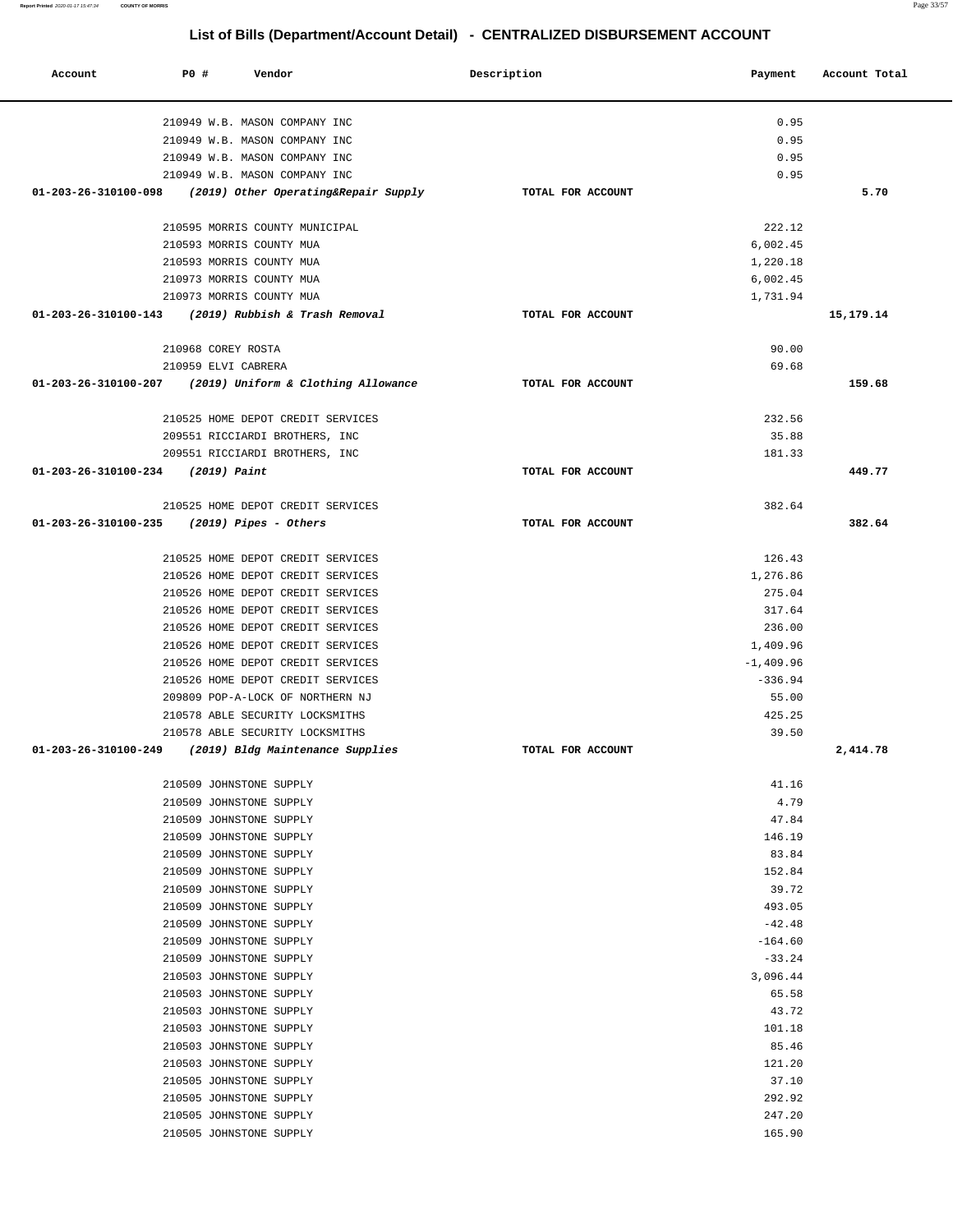| Account                        | PO# |                                   | Vendor | Description       | Payment   | Account Total |
|--------------------------------|-----|-----------------------------------|--------|-------------------|-----------|---------------|
|                                |     | 210505 JOHNSTONE SUPPLY           |        |                   | 38.98     |               |
|                                |     | 210505 JOHNSTONE SUPPLY           |        |                   | 1,230.47  |               |
|                                |     | 210525 HOME DEPOT CREDIT SERVICES |        |                   | 29.68     |               |
|                                |     | 210526 HOME DEPOT CREDIT SERVICES |        |                   | 7.94      |               |
|                                |     | 209807 BINSKY SERVICE LLC         |        |                   | 20,056.00 |               |
|                                |     | 209807 BINSKY SERVICE LLC         |        |                   | 5,039.28  |               |
| 01-203-26-310100-264           |     | $(2019)$ Heat & A/C               |        | TOTAL FOR ACCOUNT |           | 33,240.88     |
|                                |     | 210525 HOME DEPOT CREDIT SERVICES |        |                   | 280.73    |               |
|                                |     | 210525 HOME DEPOT CREDIT SERVICES |        |                   | 198.21    |               |
|                                |     | 210525 HOME DEPOT CREDIT SERVICES |        |                   | 249.70    |               |
|                                |     | 210526 HOME DEPOT CREDIT SERVICES |        |                   | 149.82    |               |
| $01 - 203 - 26 - 310100 - 265$ |     | (2019) Electrical                 |        | TOTAL FOR ACCOUNT |           | 878.46        |
|                                |     |                                   |        |                   |           | ============  |
|                                |     | TOTAL for Buildings & Grounds     |        |                   |           | 228,974.99    |

#### **Motor Services Center**

| 211072 JOHN BELLARDINI                                       |                   | 44.76    |          |
|--------------------------------------------------------------|-------------------|----------|----------|
| 211072 JOHN BELLARDINI                                       |                   | 44.76    |          |
| 211183 MATHEW CECERE                                         |                   | 89.99    |          |
| 01-201-26-315100-207 Uniform & Clothing Allowance            | TOTAL FOR ACCOUNT |          | 179.51   |
|                                                              |                   |          |          |
| 210144 WURTH USA INC.                                        |                   | 36.50    |          |
| 210144 WURTH USA INC.                                        |                   | 4.85     |          |
| 210144 WURTH USA INC.                                        |                   | 15.70    |          |
| 210144 WURTH USA INC.                                        |                   | 3.70     |          |
| 210144 WURTH USA INC.                                        |                   | 10.90    |          |
| 210144 WURTH USA INC.                                        |                   | 77.29    |          |
| 200916 DOSSIER SYSTEMS                                       |                   | 814.81   |          |
| 209442 JOHNSON & TOWERS, INC.                                |                   | 328.00   |          |
| 209442 JOHNSON & TOWERS, INC.                                |                   | 75.00    |          |
| 209442 JOHNSON & TOWERS, INC.                                |                   | 250.00   |          |
| 209442 JOHNSON & TOWERS, INC.                                |                   | 275.00   |          |
| 209442 JOHNSON & TOWERS, INC.                                |                   | 75.00    |          |
| 209442 JOHNSON & TOWERS, INC.                                |                   | 250.00   |          |
| $01-203-26-315100-098$ (2019) Other Operating& Repair Supply | TOTAL FOR ACCOUNT |          | 2,216.75 |
|                                                              |                   |          |          |
|                                                              |                   |          |          |
| 210133 BARNWELL HOUSE OF TIRES, INC.                         |                   | 620.16   |          |
| 01-203-26-315100-245 (2019) Tires                            | TOTAL FOR ACCOUNT |          | 620.16   |
|                                                              |                   |          |          |
| 209647 ODB CO                                                |                   | 540.00   |          |
| 210146 NAPA OF ROCKAWAY                                      |                   | 24.08    |          |
| 210146 NAPA OF ROCKAWAY                                      |                   | 86.16    |          |
| 210146 NAPA OF ROCKAWAY                                      |                   | 18.00    |          |
| 209863 HOOVER TRUCK CENTERS INC                              |                   | 1,042.89 |          |
| 209863 HOOVER TRUCK CENTERS INC                              |                   | 103.74   |          |
| 209863 HOOVER TRUCK CENTERS INC                              |                   | 146.88   |          |
| 209875 GENERAL PLUMBING SUPPLY INC.                          |                   | 21.00    |          |
| 209875 GENERAL PLUMBING SUPPLY INC.                          |                   | 30.00    |          |
| 209875 GENERAL PLUMBING SUPPLY INC.                          |                   | 140.00   |          |
| 209875 GENERAL PLUMBING SUPPLY INC.                          |                   | 9.13     |          |
| 209875 GENERAL PLUMBING SUPPLY INC.                          |                   | 189.63   |          |
| 210140 DOVER BRAKE & CLUTCH CO INC                           |                   | 13.06    |          |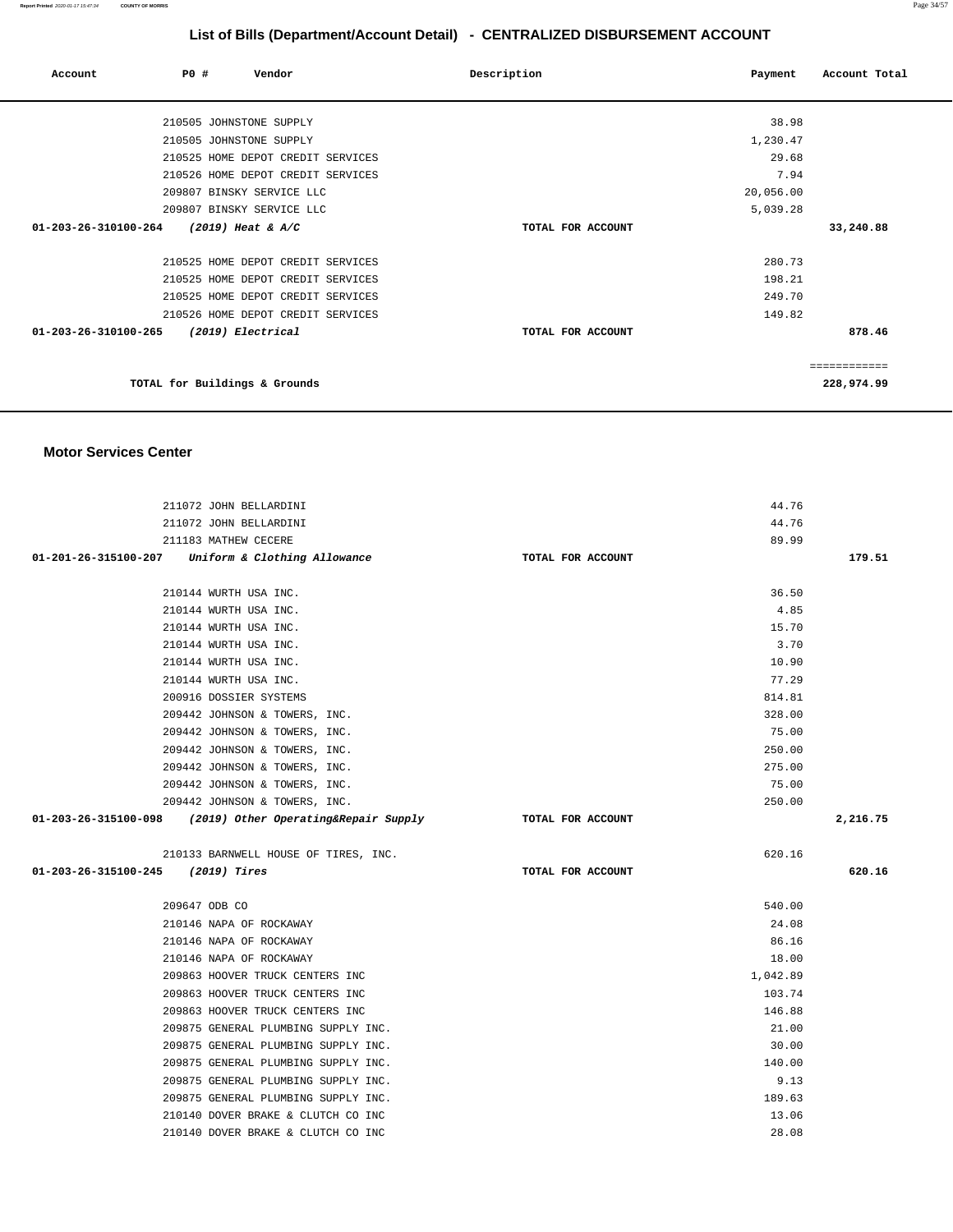| Account              | P0 #<br>Vendor                         |                                  | Description       | Payment       | Account Total |  |  |  |
|----------------------|----------------------------------------|----------------------------------|-------------------|---------------|---------------|--|--|--|
|                      | <b>Motor Services Center</b>           |                                  |                   |               |               |  |  |  |
|                      | 210140 DOVER BRAKE & CLUTCH CO INC     |                                  |                   | 30.32         |               |  |  |  |
|                      | 210140 DOVER BRAKE & CLUTCH CO INC     |                                  |                   | 18.08         |               |  |  |  |
|                      | 210139 DOVER BRAKE & CLUTCH CO INC     |                                  |                   | 134.60        |               |  |  |  |
|                      | 210139 DOVER BRAKE & CLUTCH CO INC     |                                  |                   | 134.60        |               |  |  |  |
|                      | 210139 DOVER BRAKE & CLUTCH CO INC     |                                  |                   | 486.28        |               |  |  |  |
|                      | 210147 BROWN HUNTERDON INTERNATIONAL   |                                  |                   | 23.08         |               |  |  |  |
|                      | 210338 BROWN HUNTERDON INTERNATIONAL   |                                  |                   | 110.60        |               |  |  |  |
|                      | 210337 BROWN HUNTERDON INTERNATIONAL   |                                  |                   | 110.60        |               |  |  |  |
| 01-203-26-315100-261 |                                        | (2019) Spare Parts for Equipment | TOTAL FOR ACCOUNT |               | 3,460.81      |  |  |  |
|                      | 210143 NIELSEN DODGE - C-J-R           |                                  |                   | 15.56         |               |  |  |  |
|                      | 210141 FLEMINGTON BUICK CHEVROLET      |                                  |                   | 94.17         |               |  |  |  |
|                      | 210141 FLEMINGTON BUICK CHEVROLET      |                                  |                   | 11.19         |               |  |  |  |
|                      | 210141 FLEMINGTON BUICK CHEVROLET      |                                  |                   | 50.86         |               |  |  |  |
|                      | 210141 FLEMINGTON BUICK CHEVROLET      |                                  |                   | 13.14         |               |  |  |  |
|                      | 210141 FLEMINGTON BUICK CHEVROLET      |                                  |                   | 4.02          |               |  |  |  |
|                      | 210142 FLEMINGTON BUICK CHEVROLET      |                                  |                   | 488.83        |               |  |  |  |
|                      | 210142 FLEMINGTON BUICK CHEVROLET      |                                  |                   | 11.00         |               |  |  |  |
|                      | 210142 FLEMINGTON BUICK CHEVROLET      |                                  |                   | 20.96         |               |  |  |  |
|                      | 210138 D&B AUTO SUPPLY                 |                                  |                   | 31.23         |               |  |  |  |
|                      | 210138 D&B AUTO SUPPLY                 |                                  |                   | 89.26         |               |  |  |  |
|                      | 210138 D&B AUTO SUPPLY                 |                                  |                   | 69.70         |               |  |  |  |
|                      | 210138 D&B AUTO SUPPLY                 |                                  |                   | 38.40         |               |  |  |  |
|                      | 210138 D&B AUTO SUPPLY                 |                                  |                   | 30.78         |               |  |  |  |
|                      | 210138 D&B AUTO SUPPLY                 |                                  |                   | 11.44         |               |  |  |  |
|                      | 210138 D&B AUTO SUPPLY                 |                                  |                   | 11.56         |               |  |  |  |
|                      | 210138 D&B AUTO SUPPLY                 |                                  |                   | 15.49         |               |  |  |  |
|                      | 210137 BUY WISE AUTO PARTS             |                                  |                   | 18.42         |               |  |  |  |
|                      | 210137 BUY WISE AUTO PARTS             |                                  |                   | 36.36         |               |  |  |  |
|                      | 210137 BUY WISE AUTO PARTS             |                                  |                   | 28.68         |               |  |  |  |
|                      | 210137 BUY WISE AUTO PARTS             |                                  |                   | 7.77          |               |  |  |  |
|                      | 210137 BUY WISE AUTO PARTS             |                                  |                   | 29.94         |               |  |  |  |
|                      | 210137 BUY WISE AUTO PARTS             |                                  |                   | 9.98          |               |  |  |  |
|                      | 210136 BUY WISE AUTO PARTS             |                                  |                   | 26.16         |               |  |  |  |
|                      | 210134 BEYER FORD                      |                                  |                   | 249.60        |               |  |  |  |
|                      | 210145 BEYER FORD                      |                                  |                   | 33.73         |               |  |  |  |
|                      | 210145 BEYER FORD                      |                                  |                   | 33.73         |               |  |  |  |
|                      | 210135 BEYER FORD                      |                                  |                   | 48.88         |               |  |  |  |
|                      | 210135 BEYER FORD                      |                                  |                   | 23.06         |               |  |  |  |
|                      | 210135 BEYER FORD                      |                                  |                   | 44.32         |               |  |  |  |
|                      | 210135 BEYER FORD                      |                                  |                   | 23.90         |               |  |  |  |
|                      | 210135 BEYER FORD                      |                                  |                   | 45.98         |               |  |  |  |
|                      | 210135 BEYER FORD                      |                                  |                   | 28.85         |               |  |  |  |
|                      | 210135 BEYER FORD                      |                                  |                   | 18.40         |               |  |  |  |
|                      | 210135 BEYER FORD<br>210135 BEYER FORD |                                  |                   | 60.72<br>4.47 |               |  |  |  |
| 01-203-26-315100-291 | (2019) Vehicle Repairs                 |                                  | TOTAL FOR ACCOUNT |               | 1,780.54      |  |  |  |
|                      |                                        |                                  |                   |               |               |  |  |  |
|                      |                                        |                                  |                   |               | ============  |  |  |  |
|                      | TOTAL for Motor Services Center        |                                  |                   |               | 8,257.77      |  |  |  |

**Mosquito Extermination**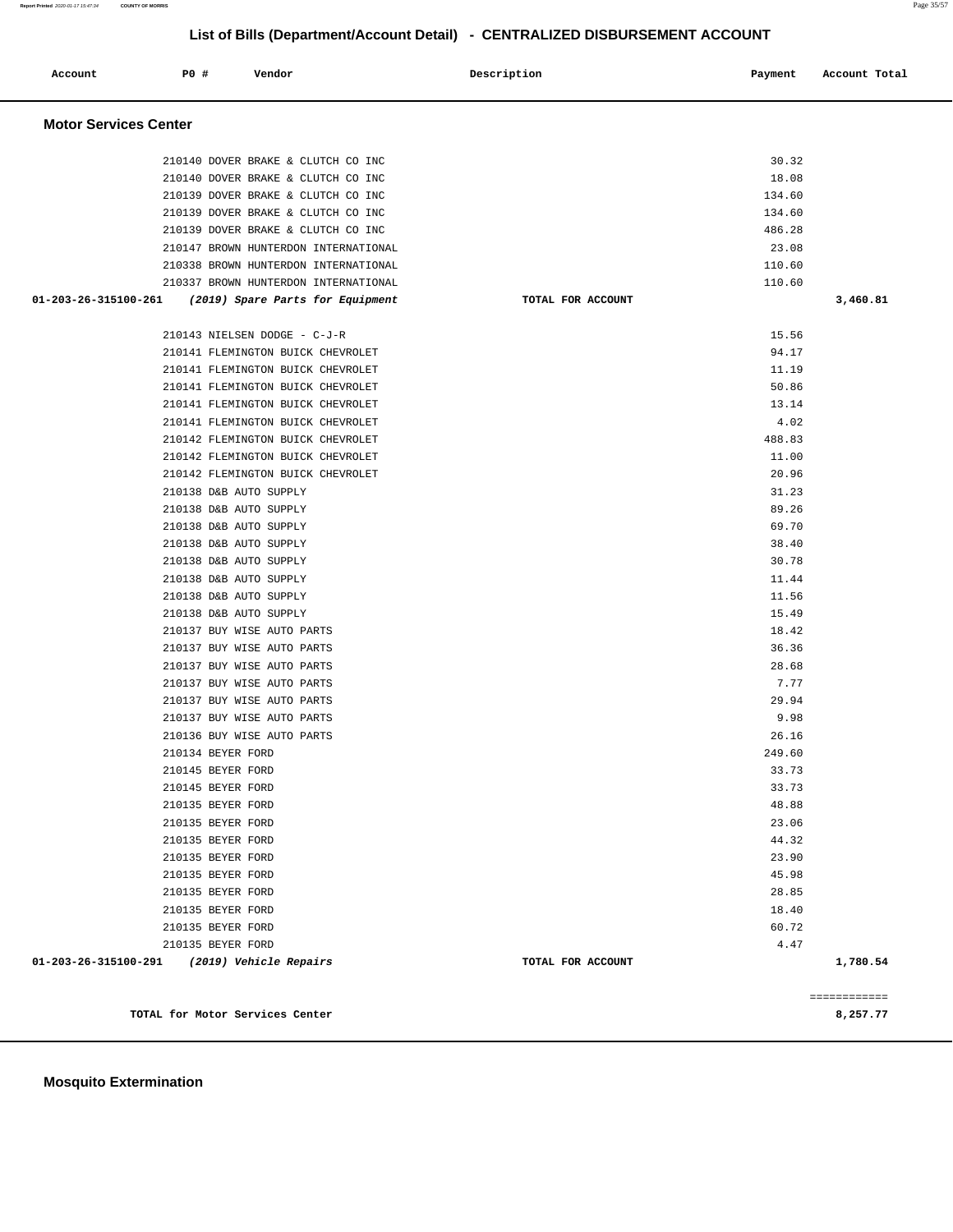| Account                        | PO# | Vendor                                                    | Description       | Payment           | Account Total |
|--------------------------------|-----|-----------------------------------------------------------|-------------------|-------------------|---------------|
| <b>Mosquito Extermination</b>  |     |                                                           |                   |                   |               |
|                                |     | 210820 KRISTIAN MCMORLAND                                 |                   | 1.50              |               |
| 01-203-26-320100-021           |     | (2019) Administrative Services                            | TOTAL FOR ACCOUNT |                   | 4.50          |
|                                |     |                                                           |                   |                   |               |
|                                |     | 210823 TERESA DUCKWORTH                                   |                   | 25.51             |               |
|                                |     | 210823 TERESA DUCKWORTH                                   |                   | 3.83              |               |
|                                |     | 210823 TERESA DUCKWORTH                                   |                   | 14.05             |               |
|                                |     | 210821 TERESA DUCKWORTH                                   |                   | 3.00              |               |
| 01-203-26-320100-039           |     | (2019) Education Schools & Training                       | TOTAL FOR ACCOUNT |                   | 46.39         |
|                                |     | 210819 ELIZABETH HAKUCSA                                  |                   | 2.25              |               |
|                                |     | 210824 W.B. MASON COMPANY INC                             |                   | 1.90              |               |
| 01-203-26-320100-058           |     | (2019) Office Supplies & Stationery                       | TOTAL FOR ACCOUNT |                   | 4.15          |
|                                |     |                                                           |                   |                   |               |
|                                |     | 210132 TREASURER STATE OF NEW JERSEY                      |                   | 80.00             |               |
|                                |     | 210536 W.B. MASON COMPANY INC                             |                   | 134.10            |               |
|                                |     | 210558 W.B. MASON COMPANY INC                             |                   | 1.90              |               |
|                                |     | 01-203-26-320100-095 (2019) Other Administrative Supplies | TOTAL FOR ACCOUNT |                   | 216.00        |
|                                |     | 210534 RICOH AMERICAS CORPORATION                         |                   | 897.53            |               |
| $01 - 203 - 26 - 320100 - 163$ |     | (2019) Office Machines                                    | TOTAL FOR ACCOUNT |                   | 897.53        |
|                                |     |                                                           |                   |                   |               |
|                                |     | 207482 ADAPCO, INC.                                       |                   | 596.00            |               |
|                                |     | 207482 ADAPCO, INC.<br>208527 CLARKE MOSQUITO CONTROL     |                   | 30.00<br>2,366.00 |               |
|                                |     | 01-203-26-320100-225 (2019) Chemicals & Sprays            | TOTAL FOR ACCOUNT |                   | 2,992.00      |
|                                |     |                                                           |                   |                   |               |
|                                |     | 210130 AMERICAN WEAR INC.                                 |                   | 70.73             |               |
|                                |     | 210130 AMERICAN WEAR INC.                                 |                   | 70.73             |               |
|                                |     | 210131 AMERICAN WEAR INC.                                 |                   | 70.73             |               |
|                                |     | 210131 AMERICAN WEAR INC.                                 |                   | 70.73             |               |
|                                |     | 208527 CLARKE MOSQUITO CONTROL                            |                   | 4,394.00          |               |
|                                |     | 01-203-26-320100-251 (2019) Ground Maintenance Supplies   | TOTAL FOR ACCOUNT |                   | 4,676.92      |
|                                |     | 209236 TOMAR INDUSTRIES INC                               |                   | 29.00             |               |
|                                |     | 209236 TOMAR INDUSTRIES INC                               |                   | 66.00             |               |
|                                |     | 209236 TOMAR INDUSTRIES INC                               |                   | 55.00             |               |
|                                |     | 209236 TOMAR INDUSTRIES INC                               |                   | 25.00             |               |
|                                |     | 209236 TOMAR INDUSTRIES INC                               |                   | 98.00             |               |
| 01-203-26-320100-258           |     | (2019) Equipment                                          | TOTAL FOR ACCOUNT |                   | 273.00        |
|                                |     | 204544 HANOVER POWER SPORTS                               |                   | 55.00             |               |
|                                |     | 204544 HANOVER POWER SPORTS                               |                   | 150.32            |               |
|                                |     | 204544 HANOVER POWER SPORTS                               |                   | 38.50             |               |
|                                |     | 204544 HANOVER POWER SPORTS                               |                   | 424.08            |               |
|                                |     | 204544 HANOVER POWER SPORTS                               |                   | 42.59             |               |
| 01-203-26-320100-291           |     | (2019) Vehicle Repairs                                    | TOTAL FOR ACCOUNT |                   | 710.49        |
|                                |     |                                                           |                   |                   | ============  |
|                                |     | TOTAL for Mosquito Extermination                          |                   |                   | 9,820.98      |
|                                |     |                                                           |                   |                   |               |

**Health Management** 

 211415 COUNTY OF MORRIS 45.55  **01-201-27-330100-210 Environmental Compliance TOTAL FOR ACCOUNT 45.55**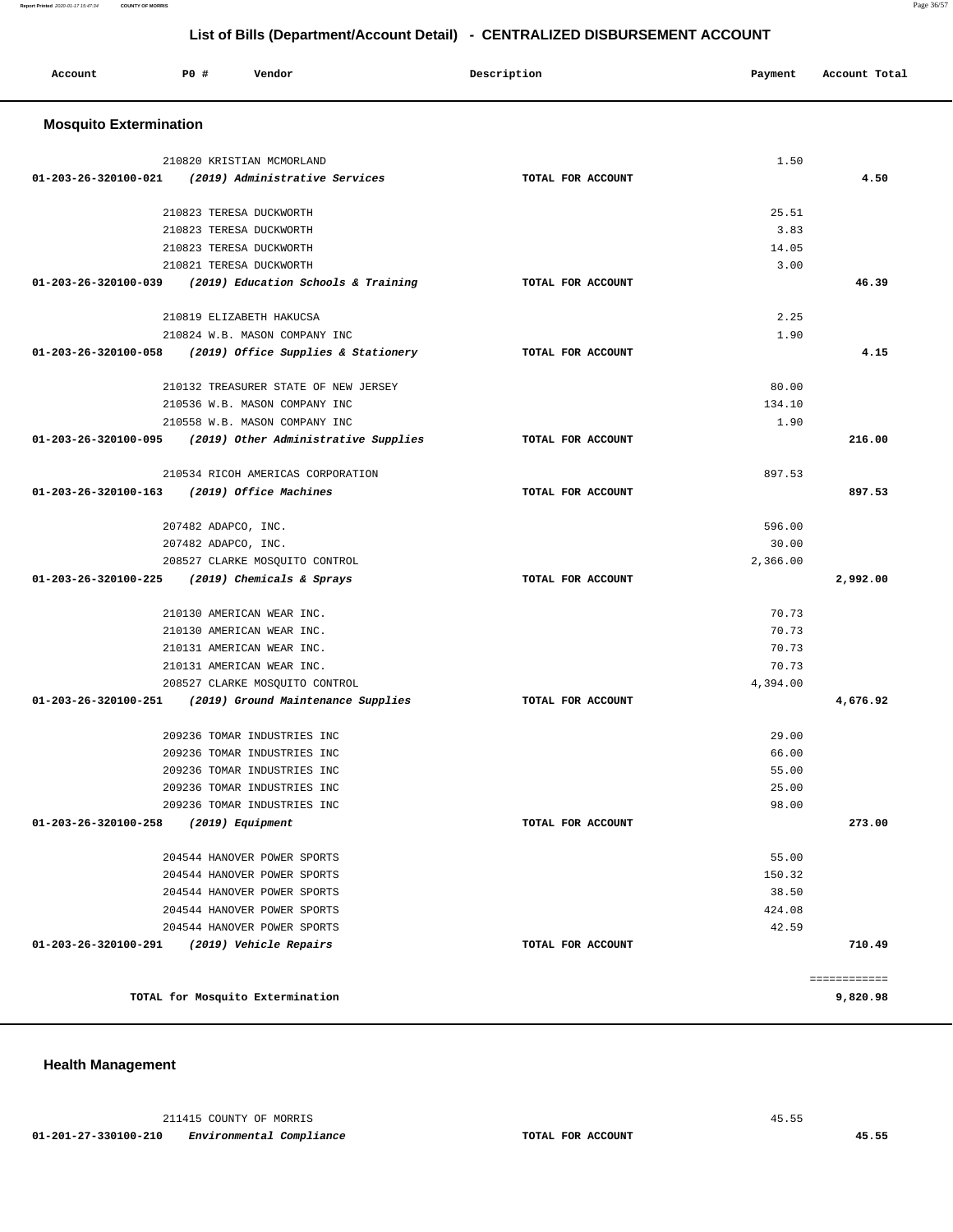#### **Report Printed** 2020-01-17 15:47:34 **COUNTY OF MORRIS** Page 37/57

# **List of Bills (Department/Account Detail) - CENTRALIZED DISBURSEMENT ACCOUNT**

| Account                  | PO#                         | Vendor                            | Description       | Account Total<br>Payment |
|--------------------------|-----------------------------|-----------------------------------|-------------------|--------------------------|
| <b>Health Management</b> |                             |                                   |                   |                          |
|                          |                             | 210360 V.E. RALPH & SON INC.      |                   | 3,400.00                 |
| 01-203-27-330100-084     |                             | (2019) Other Outside Services     | TOTAL FOR ACCOUNT | 3,692.96                 |
|                          |                             | 208397 TURN OUT UNIFORMS, INC.    |                   | 190.00                   |
|                          |                             | 208461 GEN-EL SAFETY & INDUSTRIAL |                   | 108.00                   |
|                          |                             | 208461 GEN-EL SAFETY & INDUSTRIAL |                   | 287.00                   |
| 01-203-27-330100-210     |                             | (2019) Environmental Compliance   | TOTAL FOR ACCOUNT | 585.00                   |
|                          |                             |                                   |                   | .                        |
|                          | TOTAL for Health Management |                                   |                   | 4,323.51                 |

#### **Human Services**

| 211415 COUNTY OF MORRIS                                     |                   | 33.75  |
|-------------------------------------------------------------|-------------------|--------|
| 01-201-27-331100-068<br>Postage & Metered Mail              | TOTAL FOR ACCOUNT | 33.75  |
|                                                             |                   |        |
| 210400 OFFICE CONCEPTS GROUP, INC.                          |                   | 338.38 |
| 210399 OFFICE CONCEPTS GROUP, INC.                          |                   | 133.00 |
| 210418 OFFICE CONCEPTS GROUP, INC.                          |                   | 23.85  |
| 01-203-27-331100-058<br>(2019) Office Supplies & Stationery | TOTAL FOR ACCOUNT | 495.23 |
|                                                             |                   |        |
| 210421 RICOH USA, INC.                                      |                   | 62.00  |
| 210423 W.B. MASON COMPANY INC                               |                   | 0.95   |
| 210422 W.B. MASON COMPANY INC                               |                   | 44.70  |
| 01-203-27-331100-059<br>(2019) Other General Expenses       | TOTAL FOR ACCOUNT | 107.65 |
|                                                             |                   |        |
|                                                             |                   |        |
| TOTAL for Human Services                                    |                   | 636.63 |

#### **Youth Shelter**

| 211415 COUNTY OF MORRIS                                  |                   | 12.00  |       |
|----------------------------------------------------------|-------------------|--------|-------|
| 01-201-27-331110-068 Postage and Metered Mail            | TOTAL FOR ACCOUNT |        | 12.00 |
|                                                          |                   |        |       |
| 210542 W.B. MASON COMPANY INC                            |                   | 181.30 |       |
| 210542 W.B. MASON COMPANY INC                            |                   | 21.53  |       |
| 210542 W.B. MASON COMPANY INC                            |                   | 16.98  |       |
| 210542 W.B. MASON COMPANY INC                            |                   | 11.56  |       |
| 210542 W.B. MASON COMPANY INC                            |                   | 17.10  |       |
| 210542 W.B. MASON COMPANY INC                            |                   | 9.72   |       |
| 210542 W.B. MASON COMPANY INC                            |                   | 172.62 |       |
| 01-203-27-331110-058 (2019) Office Supplies & Stationery | TOTAL FOR ACCOUNT | 430.81 |       |
|                                                          |                   |        |       |
| 210501 RICOH USA, INC.                                   |                   | 949.08 |       |
| $01-203-27-331110-164$ (2019) Office Machines - Rental   | TOTAL FOR ACCOUNT | 949.08 |       |
|                                                          |                   |        |       |
| 210541 W.B. MASON COMPANY INC                            |                   | 0.95   |       |
| 210541 W.B. MASON COMPANY INC                            |                   | 0.95   |       |
| 210541 W.B. MASON COMPANY INC                            |                   | 0.95   |       |
| 210541 W.B. MASON COMPANY INC                            |                   | 67.05  |       |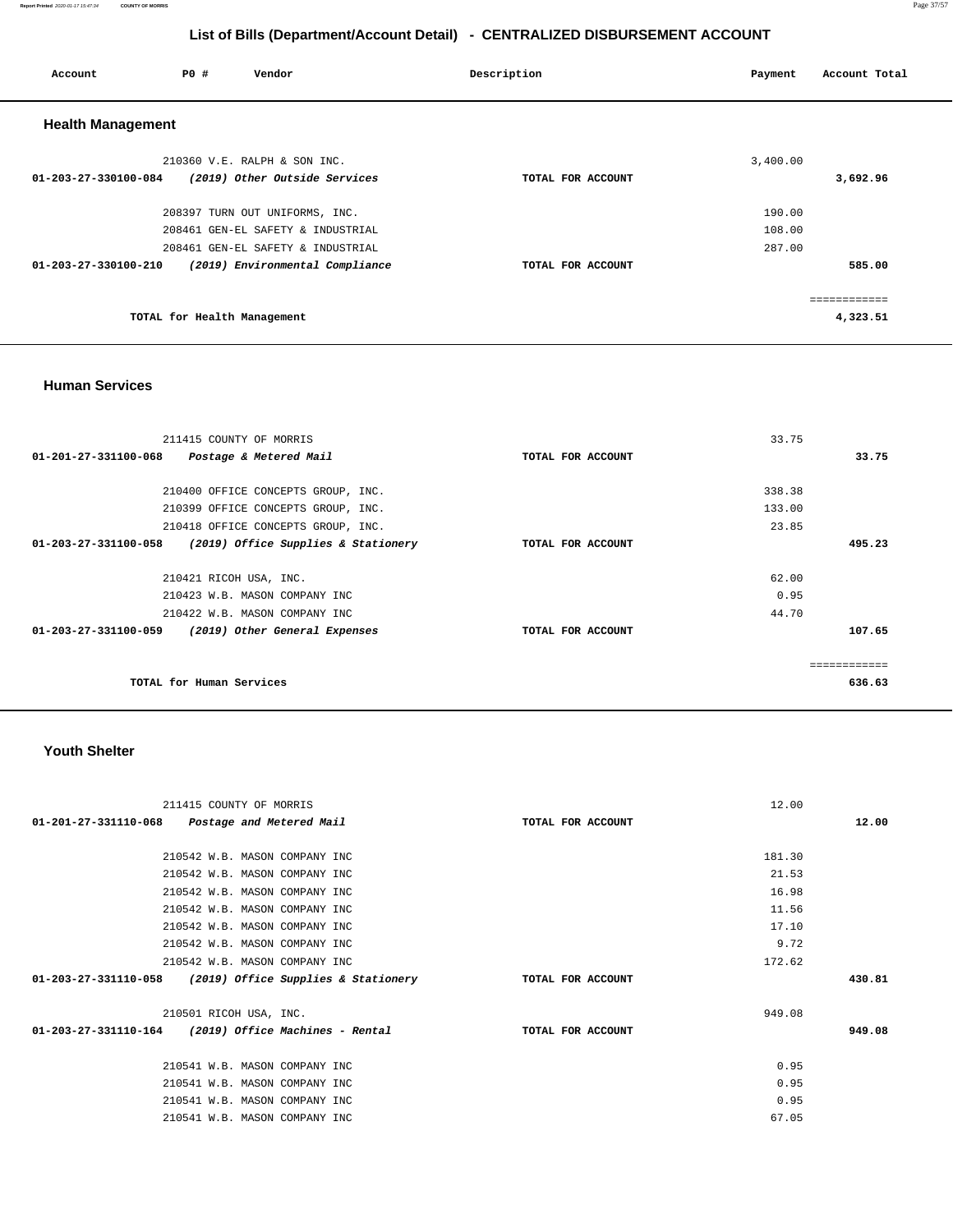| Account                                     | PO# | Vendor | Description | Payment | Account Total |
|---------------------------------------------|-----|--------|-------------|---------|---------------|
| $\mathbf{r}$ . The contract of $\mathbf{r}$ |     |        |             |         |               |

# **Youth Shelter**

| TOTAL for Youth Shelter             |                                   |                   |        | 7,525.55     |
|-------------------------------------|-----------------------------------|-------------------|--------|--------------|
|                                     |                                   |                   |        | ============ |
| 01-203-27-331110-189 (2019) Medical |                                   | TOTAL FOR ACCOUNT |        | 242.76       |
| 210539 LTC SCRIPTS INC.             |                                   |                   | 115.16 |              |
| 210539 LTC SCRIPTS INC.             |                                   |                   | 40.64  |              |
| 210539 LTC SCRIPTS INC.             |                                   |                   | 86.96  |              |
| 01-203-27-331110-185<br>(2019) Food |                                   | TOTAL FOR ACCOUNT |        | 5,890.90     |
|                                     | 210549 NU-WAY CONCESSIONAIRES INC |                   | 192.65 |              |
|                                     | 210549 NU-WAY CONCESSIONAIRES INC |                   | 370.43 |              |
|                                     | 210549 NU-WAY CONCESSIONAIRES INC |                   | 589.16 |              |
|                                     | 210549 NU-WAY CONCESSIONAIRES INC |                   | 120.77 |              |
|                                     | 210549 NU-WAY CONCESSIONAIRES INC |                   | 257.19 |              |
|                                     | 210549 NU-WAY CONCESSIONAIRES INC |                   | 154.70 |              |
|                                     | 210549 NU-WAY CONCESSIONAIRES INC |                   | 113.05 |              |
|                                     | 210549 NU-WAY CONCESSIONAIRES INC |                   | 434.35 |              |
|                                     | 210549 NU-WAY CONCESSIONAIRES INC |                   | 404.60 |              |
|                                     | 210502 NU-WAY CONCESSIONAIRES INC |                   | 357.56 |              |
|                                     | 210502 NU-WAY CONCESSIONAIRES INC |                   | 122.18 |              |
|                                     | 210502 NU-WAY CONCESSIONAIRES INC |                   | 387.30 |              |
|                                     | 210502 NU-WAY CONCESSIONAIRES INC |                   | 416.63 |              |
|                                     | 210502 NU-WAY CONCESSIONAIRES INC |                   | 121.38 |              |
|                                     | 210502 NU-WAY CONCESSIONAIRES INC |                   | 321.30 |              |
|                                     | 210502 NU-WAY CONCESSIONAIRES INC |                   | 220.15 |              |
|                                     | 210502 NU-WAY CONCESSIONAIRES INC |                   | 612.85 |              |
|                                     |                                   |                   |        |              |

# **Office on Aging**

|                      | 211415 COUNTY OF MORRIS                                  |                   | 66.60  |        |
|----------------------|----------------------------------------------------------|-------------------|--------|--------|
|                      | 01-201-27-333100-068 Postage & Metered Mail              | TOTAL FOR ACCOUNT |        | 66.60  |
|                      | 211017 RICOH AMERICAS CORPORATION                        |                   | 646.81 |        |
|                      | $01-201-27-333100-164$ Office Machines - Rental          | TOTAL FOR ACCOUNT |        | 646.81 |
|                      | 211025 SHAWNNA BAILEY                                    |                   | 12.00  |        |
|                      |                                                          |                   |        |        |
|                      | 211023 MARIA PILONE METZ                                 |                   | 12.00  |        |
|                      | 211018 BETH DENMEAD                                      |                   | 12.00  |        |
|                      | 211010 BETH DENMEAD                                      |                   | 12.00  |        |
| 01-203-27-333100-048 | (2019) Insurance                                         | TOTAL FOR ACCOUNT |        | 48.00  |
|                      |                                                          |                   |        |        |
|                      | 211021 OFFICE CONCEPTS GROUP, INC.                       |                   | 11.12  |        |
|                      | 211021 OFFICE CONCEPTS GROUP, INC.                       |                   | 21.88  |        |
|                      | 211022 OFFICE CONCEPTS GROUP, INC.                       |                   | 59.85  |        |
|                      | 211022 OFFICE CONCEPTS GROUP, INC.                       |                   | 40.18  |        |
|                      | 211022 OFFICE CONCEPTS GROUP, INC.                       |                   | 62.40  |        |
|                      | 01-203-27-333100-058 (2019) Office Supplies & Stationery | TOTAL FOR ACCOUNT |        | 195.43 |
|                      |                                                          |                   |        |        |
|                      | 210914 VILLAGE SUPER MARKET, INC.                        |                   | 4.19   |        |
|                      | 210914 VILLAGE SUPER MARKET, INC.                        |                   | 4.99   |        |
|                      | 01-203-27-333100-059 (2019) Other General Expenses       | TOTAL FOR ACCOUNT |        | 9.18   |
|                      | 211025 SHAWNNA BAILEY                                    |                   | 43.75  |        |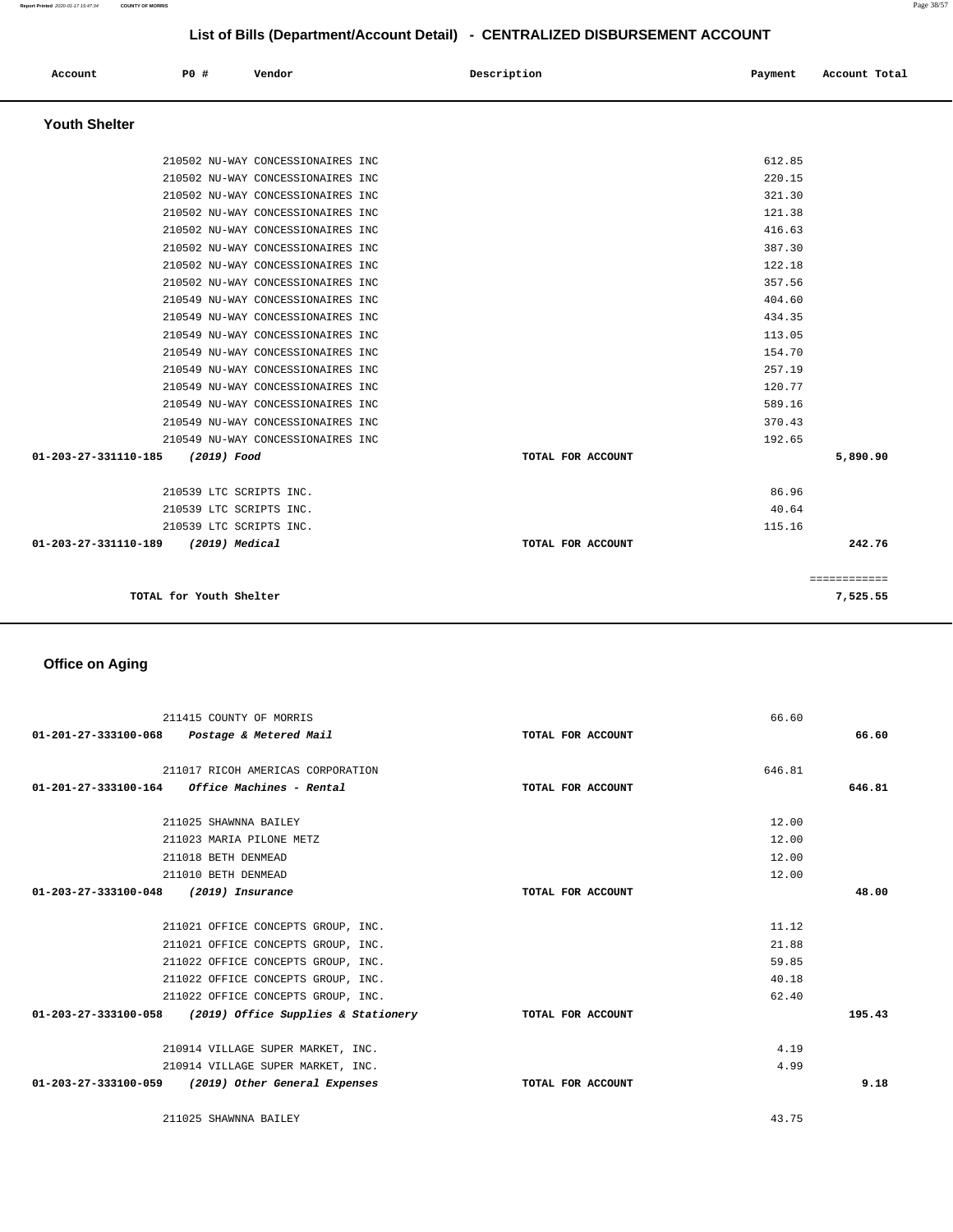| Account                | <b>PO #</b>               | Vendor                            | Description       | Payment  | Account Total |
|------------------------|---------------------------|-----------------------------------|-------------------|----------|---------------|
| <b>Office on Aging</b> |                           |                                   |                   |          |               |
|                        |                           | 211023 MARIA PILONE METZ          |                   | 2.80     |               |
|                        | 211018 BETH DENMEAD       |                                   |                   | 125.65   |               |
|                        | 211010 BETH DENMEAD       |                                   |                   | 48.30    |               |
| 01-203-27-333100-082   |                           | (2019) Travel Expense             | TOTAL FOR ACCOUNT |          | 223.50        |
|                        |                           |                                   |                   |          |               |
|                        | 211009 TELESEARCH INC     |                                   |                   | 314.82   |               |
|                        |                           | 211013 NJ 211 PARTNERSHIP         |                   | 1,500.00 |               |
|                        | 210936 TELESEARCH INC     |                                   |                   | 419.76   |               |
|                        | 210254 TELESEARCH INC     |                                   |                   | 209.88   |               |
|                        | 211019 TELESEARCH INC     |                                   |                   | 314.82   |               |
|                        | 211019 TELESEARCH INC     |                                   |                   | 489.72   |               |
|                        | 211019 TELESEARCH INC     |                                   |                   | 419.76   |               |
| 01-203-27-333100-084   |                           | (2019) Other Outside Services     | TOTAL FOR ACCOUNT |          | 3,668.76      |
|                        |                           | 211017 RICOH AMERICAS CORPORATION |                   | 323.40   |               |
| 01-203-27-333100-164   |                           | (2019) Office Machines - Rental   | TOTAL FOR ACCOUNT |          | 323.40        |
|                        |                           |                                   |                   |          | ============  |
|                        | TOTAL for Office on Aging |                                   |                   |          | 5,181.68      |

### **NJEASE Phase II**

| 211004 NEWBRIDGE SERVICES INC<br>211004 NEWBRIDGE SERVICES INC |                   | 1,710.00<br>1,045.00 |
|----------------------------------------------------------------|-------------------|----------------------|
| (2019) NJEASE Phase II Expenditures<br>01-203-27-333105-090    | TOTAL FOR ACCOUNT | 2,755.00             |
|                                                                |                   |                      |
| TOTAL for NJEASE Phase II                                      |                   | 2,755.00             |

#### **Grant in Aid**

| 210939 DAWN CENTER FOR INDEPENDENT<br>210941 CFCS - HOPE HOUSE                        | 7,893.00<br>3,768.00 |
|---------------------------------------------------------------------------------------|----------------------|
| (2019) Grant in Aid: Program Expenditure<br>01-203-27-342000-090<br>TOTAL FOR ACCOUNT | 11,661.00            |
|                                                                                       |                      |
| TOTAL for Grant in Aid                                                                | 11,661.00            |

# **Seniors, Disabled & Veterans**

|                      | 210998 CORNERSTONE FAMILY<br>210998 CORNERSTONE FAMILY |                   | 23,979.84<br>2,934.00 |           |
|----------------------|--------------------------------------------------------|-------------------|-----------------------|-----------|
| 01-203-27-343100-036 | (2019) Contracted Services - Adult Day C               | TOTAL FOR ACCOUNT |                       | 26,913.84 |
|                      | 211020 OFFICE CONCEPTS GROUP, INC.                     |                   | 237.78                |           |
| 01-203-27-343100-058 | (2019) Office Supplies & Stationery                    | TOTAL FOR ACCOUNT |                       | 237.78    |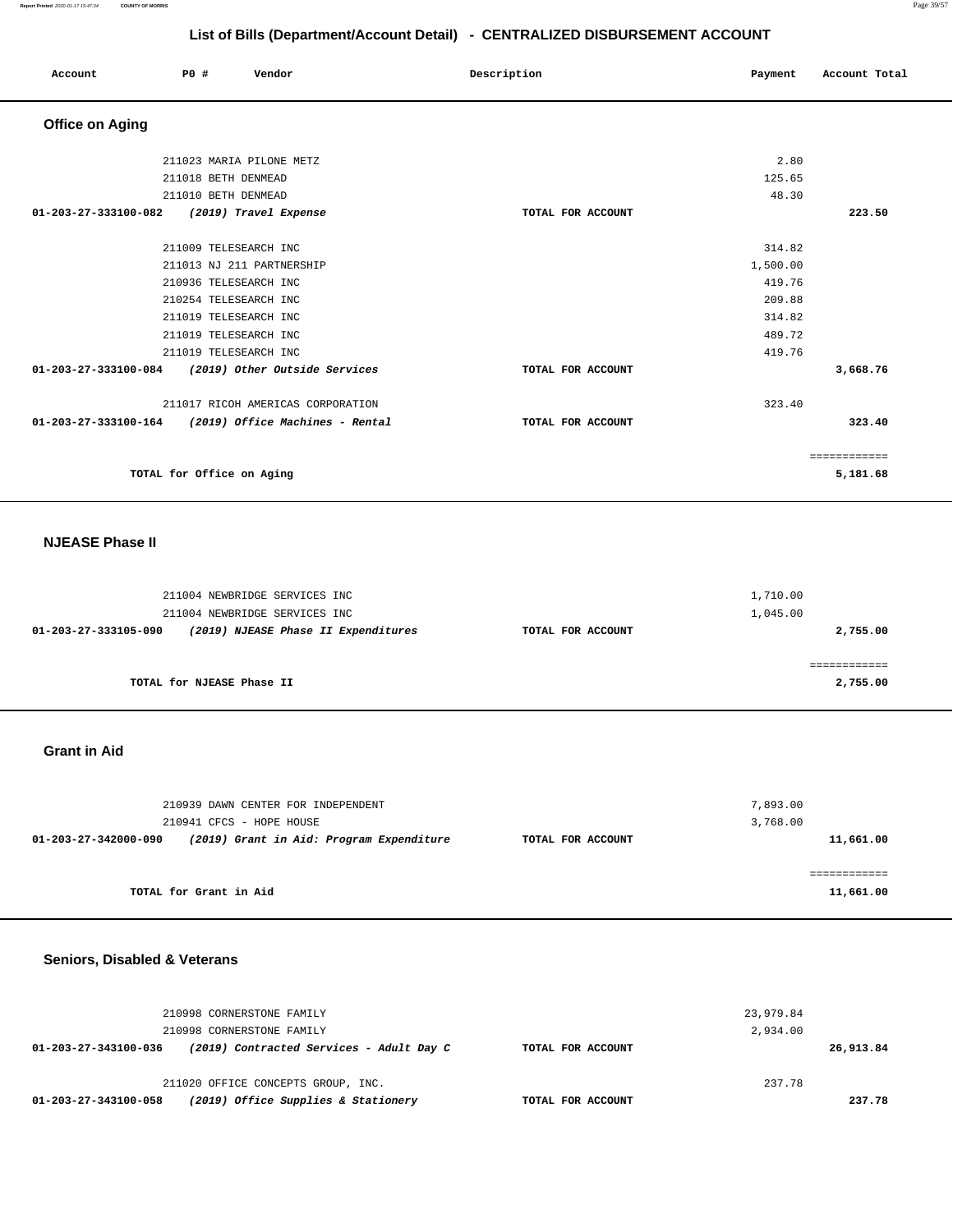| Account                                 | PO# | Vendor                                                                  | Description       | Account Total<br>Payment |
|-----------------------------------------|-----|-------------------------------------------------------------------------|-------------------|--------------------------|
| <b>Seniors, Disabled &amp; Veterans</b> |     |                                                                         |                   |                          |
|                                         |     | 211020 OFFICE CONCEPTS GROUP, INC.<br>210914 VILLAGE SUPER MARKET, INC. |                   | 392.87<br>6.98           |
| 01-203-27-343100-059                    |     | (2019) Other General Expenses                                           | TOTAL FOR ACCOUNT | 683.76                   |
|                                         |     | TOTAL for Seniors, Disabled & Veterans                                  |                   | 27,835.38                |

# **County Board of Social Service**

| 211125 JEANETTE MEDEL                                      |                   | 90.00           |             |
|------------------------------------------------------------|-------------------|-----------------|-------------|
| 210935 STEVEN A. TOTH                                      |                   | 72.00           |             |
| 210937 JULIO PORRAO                                        |                   | 72.00           |             |
| 210938 JOANNE YOUNG                                        |                   | 72.00           |             |
| 211047 MARIA FODALI                                        |                   | 72.00           |             |
| 01-201-27-345100-333 Other Allowances                      | TOTAL FOR ACCOUNT |                 | 378.00      |
| 211061 CWDA                                                |                   | 160.00          |             |
| $01-203-27-345100-023$ (2019) Associations and Memberships | TOTAL FOR ACCOUNT |                 | 160.00      |
| 203192 STATE OF NJ CIVIL SERVICE COMMISSIO                 |                   | 279.00          |             |
| 203192 STATE OF NJ CIVIL SERVICE COMMISSIO                 |                   | 279.00          |             |
| 01-203-27-345100-039 (2019) Education, Schools & Training  | TOTAL FOR ACCOUNT |                 | 558.00      |
| 205292 4 IMPRINT INC.                                      |                   | 283.50          |             |
| 205292 4 IMPRINT INC.                                      |                   | 112.50          |             |
| 205292 4 IMPRINT INC.                                      |                   | 135.00          |             |
| 205292 4 IMPRINT INC.                                      |                   | 174.00          |             |
| 205292 4 IMPRINT INC.                                      |                   | 272.50          |             |
| 205292 4 IMPRINT INC.                                      |                   | 266.00          |             |
| 205292 4 IMPRINT INC.                                      |                   | 50.00           |             |
| 205292 4 IMPRINT INC.                                      |                   | 145.00          |             |
| 205292 4 IMPRINT INC.                                      |                   | 240.00          |             |
| 205292 4 IMPRINT INC.                                      |                   | 110.48          |             |
|                                                            |                   |                 |             |
| 01-203-27-345100-058 (2019) Office Supplies & Stationery   | TOTAL FOR ACCOUNT |                 | 1,788.98    |
| 209729 THOMSON REUTER-WEST                                 |                   | 421.90          |             |
| 01-203-27-345100-059 (2019) Other General Expenses         | TOTAL FOR ACCOUNT |                 | 421.90      |
| 211152 JOHNSON & JOHNSON, ESOS                             |                   | 2,445.00        |             |
| 211152 JOHNSON & JOHNSON, ESQS                             |                   | 550.25          |             |
| 200854 UNITRONIX DATA SYSTEMS INC                          |                   | 10,000.00       |             |
| 210149 BENAY FIORE                                         |                   | 160.00          |             |
| 210149 BENAY FIORE                                         |                   | 20.00           |             |
| 210152 UNITRONIX DATA SYSTEMS INC                          |                   | 12,848.00       |             |
| 210152 UNITRONIX DATA SYSTEMS INC                          |                   | 5,632.00        |             |
| 210152 UNITRONIX DATA SYSTEMS INC                          |                   | 2,500.00        |             |
| 01-203-27-345100-325 (2019) Special Services               | TOTAL FOR ACCOUNT |                 | 34, 155. 25 |
| 209197 DISCOVERY BENEFITS INC.                             |                   | 65.00           |             |
| 01-203-27-345100-329<br>(2019) Hospital Insurance Premiums | TOTAL FOR ACCOUNT |                 | 65.00       |
| 211040 AMPAI STEBER<br>211037 EDILMA ACEVEDO               |                   | 144.90<br>24.50 |             |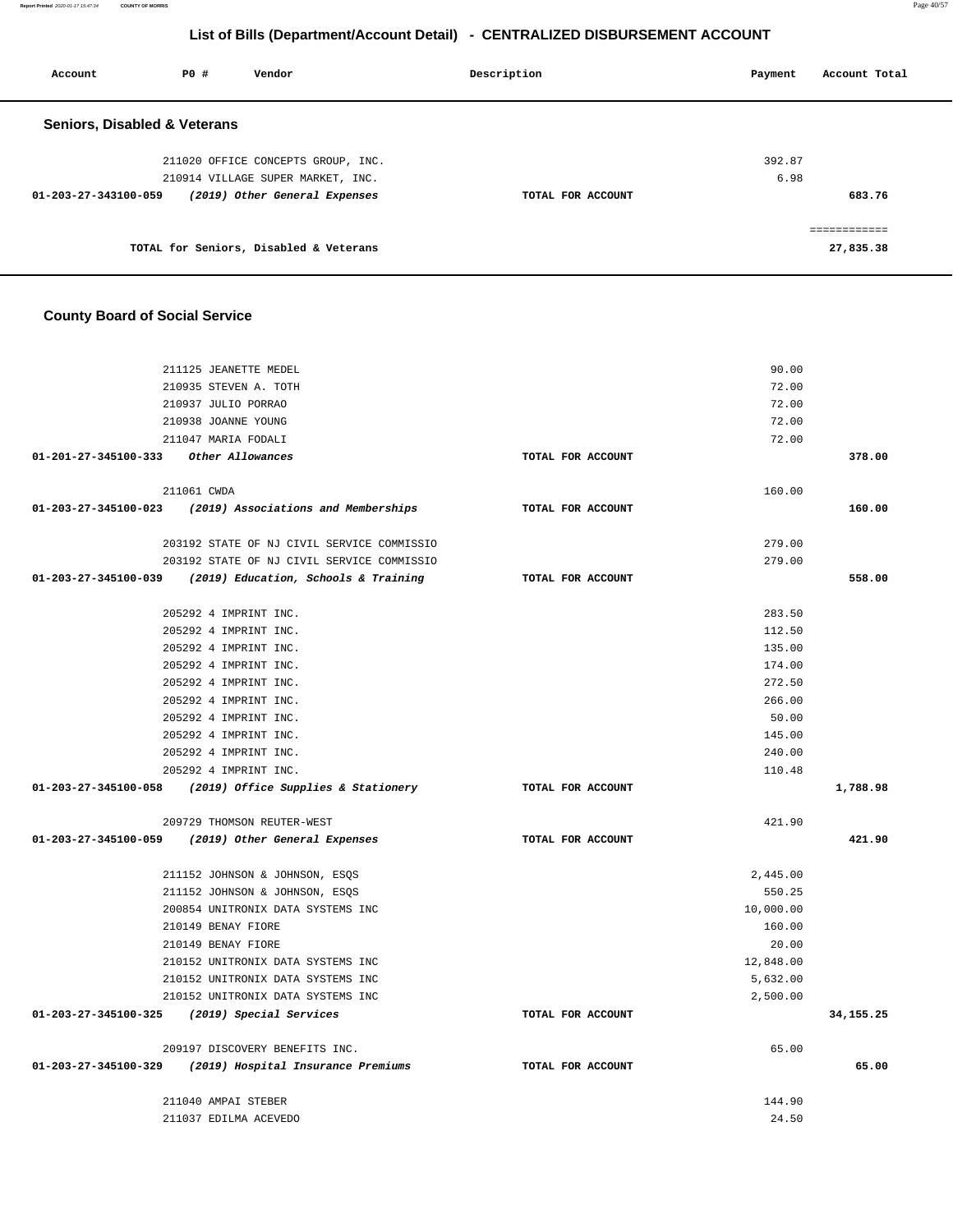|                                       |                        |                            | List of Bills (Department/Account Detail) - CENTRALIZED DISBURSEMENT ACCOUNT |                          |  |
|---------------------------------------|------------------------|----------------------------|------------------------------------------------------------------------------|--------------------------|--|
| Account                               | P0 #                   | Vendor                     | Description                                                                  | Account Total<br>Payment |  |
| <b>County Board of Social Service</b> |                        |                            |                                                                              |                          |  |
|                                       | 211125 JEANETTE MEDEL  |                            |                                                                              | 38.15                    |  |
|                                       | 210937 JULIO PORRAO    |                            |                                                                              | 15.40                    |  |
|                                       | 211036 NEKEMA WILFONG  |                            |                                                                              | 29.05                    |  |
|                                       |                        | 211039 ALYSSA L. BERHANG   |                                                                              | 117.95                   |  |
|                                       |                        | 211048 JENNIFER DESIMONE   |                                                                              | 74.20                    |  |
|                                       | 211047 MARIA FODALI    |                            |                                                                              | 221.27                   |  |
|                                       | 211046 JULIE CICCHETTI |                            |                                                                              | 8.75                     |  |
|                                       | 211035 DENES HEIDINGER |                            |                                                                              | 4.90                     |  |
| 01-203-27-345100-332                  | (2019) Mileage         |                            | TOTAL FOR ACCOUNT                                                            | 722.05                   |  |
|                                       |                        |                            |                                                                              |                          |  |
|                                       | 211043 DALA EKENEZAR   |                            |                                                                              | 72.00                    |  |
|                                       |                        | 211041 ALEXANDRA ARCHETTI  |                                                                              | 72.00                    |  |
|                                       | 211040 AMPAI STEBER    |                            |                                                                              | 144.00                   |  |
|                                       | 211125 JEANETTE MEDEL  |                            |                                                                              | 90.00                    |  |
|                                       | 211036 NEKEMA WILFONG  |                            |                                                                              | 90.00                    |  |
|                                       |                        | 211044 JESSYKA THURDEKOOS  |                                                                              | 144.00                   |  |
|                                       |                        | 211048 JENNIFER DESIMONE   |                                                                              | 48.00                    |  |
|                                       | 211097 LUCY D'ANNA     |                            |                                                                              | 168.70                   |  |
|                                       | 211045 MARIJEAN SPERRY |                            |                                                                              | 72.00                    |  |
|                                       | 211045 MARIJEAN SPERRY |                            |                                                                              | 56.00                    |  |
|                                       | 211035 DENES HEIDINGER |                            |                                                                              | 180.00                   |  |
|                                       |                        | 211042 CHARLES F. ROUFAEAL |                                                                              | 144.00                   |  |
| 01-203-27-345100-333                  |                        | (2019) Other Allowances    | TOTAL FOR ACCOUNT                                                            | 1,280.70                 |  |
|                                       |                        |                            |                                                                              |                          |  |

|           | 5,191.63 |                   | 210151 TREASURER. ST OF NJ               |                      |
|-----------|----------|-------------------|------------------------------------------|----------------------|
|           | 70.00    |                   | 210151 TREASURER. ST OF NJ               |                      |
| 5,261.63  |          | TOTAL FOR ACCOUNT | (2019) Collection Service Fees           | 01-203-27-345100-353 |
|           |          |                   |                                          |                      |
|           |          |                   |                                          |                      |
| 44,791.51 |          |                   | TOTAL for County Board of Social Service |                      |
|           |          |                   |                                          |                      |

### **MV:Administration**

| 211415 COUNTY OF MORRIS                                                              |                   | 7.80                   |
|--------------------------------------------------------------------------------------|-------------------|------------------------|
| Postage & Metered Mail<br>01-201-27-350100-068                                       | TOTAL FOR ACCOUNT | 7.80                   |
| 210512 SODEXO INC & AFFILIATES<br>(2019) Contracted Services<br>01-203-27-350100-036 | TOTAL FOR ACCOUNT | 53,134.00<br>53,134.00 |
| TOTAL for MV:Administration                                                          |                   | 53,141.80              |

**County Adjuster** 

| 211415 COUNTY OF MORRIS                        |                   | 651.50 |
|------------------------------------------------|-------------------|--------|
| 01-201-27-357100-068<br>Postage & Metered Mail | TOTAL FOR ACCOUNT | 651.50 |
|                                                |                   |        |
|                                                |                   |        |
| TOTAL for County Adjuster                      |                   | 651.50 |
|                                                |                   |        |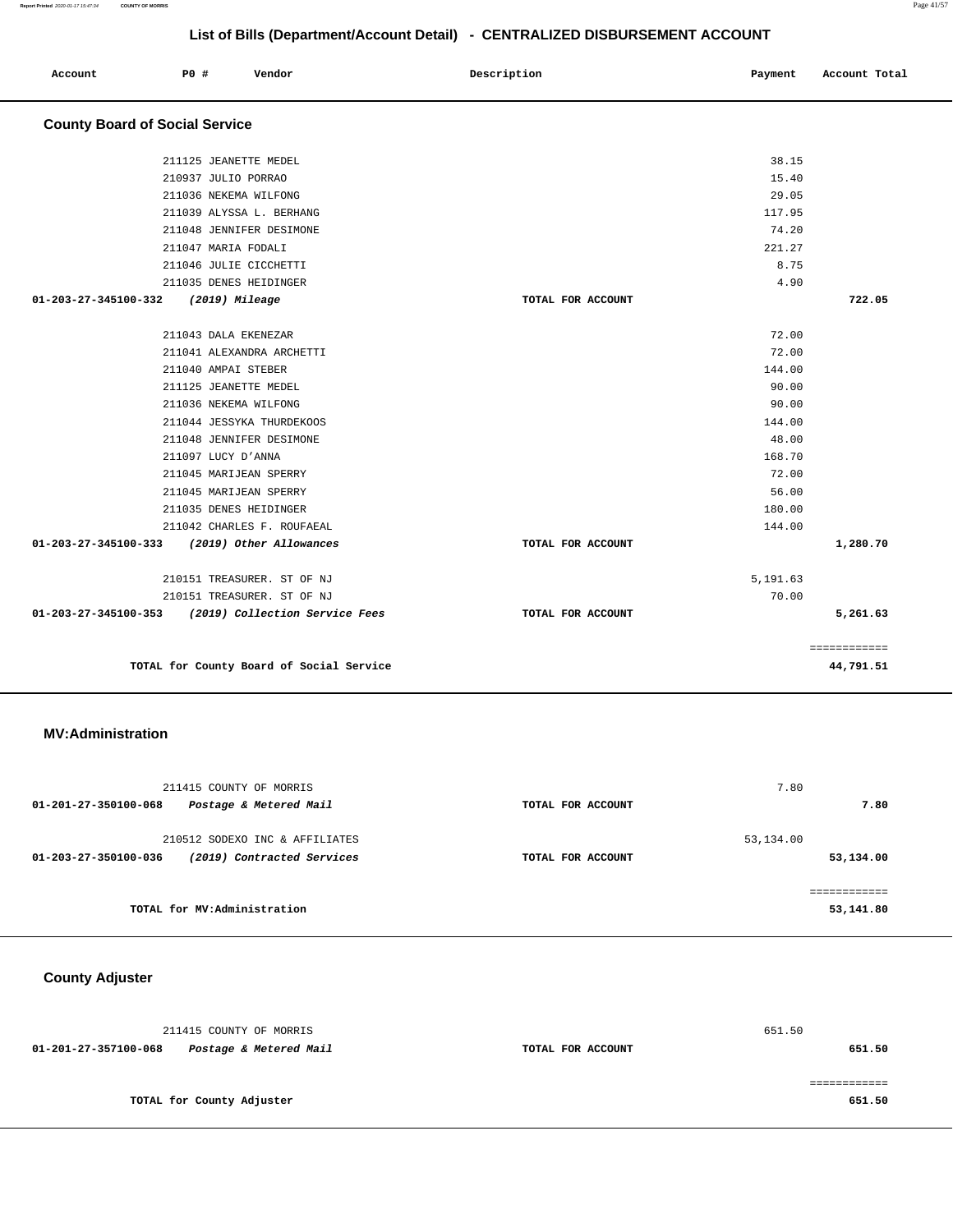| P0 #<br>Vendor<br>Account                                                                                  | Description       | Payment<br>Account Total                   |
|------------------------------------------------------------------------------------------------------------|-------------------|--------------------------------------------|
| 211415 COUNTY OF MORRIS<br>01-201-29-390100-068<br>Postage & Metered Mail<br>TOTAL for County Library      | TOTAL FOR ACCOUNT | 705.62<br>705.62<br>============<br>705.62 |
| <b>County Superintendent of Schoo</b>                                                                      |                   |                                            |
| 211415 COUNTY OF MORRIS<br>01-201-29-392100-068<br>Postage & Metered Mail                                  | TOTAL FOR ACCOUNT | 65.90<br>65.90<br>============             |
| TOTAL for County Superintendent of Schoo                                                                   |                   | 65.90                                      |
| <b>Contribution to County College</b>                                                                      |                   |                                            |
| 211282 COUNTY COLLEGE OF MORRIS<br>211281 COUNTY COLLEGE OF MORRIS<br>01-201-29-395100-090<br>Expenditures | TOTAL FOR ACCOUNT | 568, 256.74<br>568, 256.74<br>1,136,513.48 |
| TOTAL for Contribution to County College                                                                   |                   | ============<br>1,136,513.48               |
| <b>Rutgers Extension Service</b>                                                                           |                   |                                            |
| 211415 COUNTY OF MORRIS<br>01-201-29-396100-068<br>Postage & Metered Mail                                  | TOTAL FOR ACCOUNT | 5.65<br>5.65                               |
| TOTAL for Rutgers Extension Service                                                                        |                   | ============<br>5.65                       |
| Rmb Out of Cty Two Yr Coll                                                                                 |                   |                                            |
| 211218 SUSSEX COUNTY COMMUNITY COLLEGE<br>01-203-29-397100-090<br>(2019) Rmb Out of Cty Two Yr Coll Expend | TOTAL FOR ACCOUNT | 299.25<br>299.25                           |
| TOTAL for Rmb Out of Cty Two Yr Coll                                                                       |                   | ============<br>299.25                     |

### **Fire and Police Academy**

211415 COUNTY OF MORRIS 64.95

 **01-201-29-407100-068 Postage & Metered Mail TOTAL FOR ACCOUNT 64.95**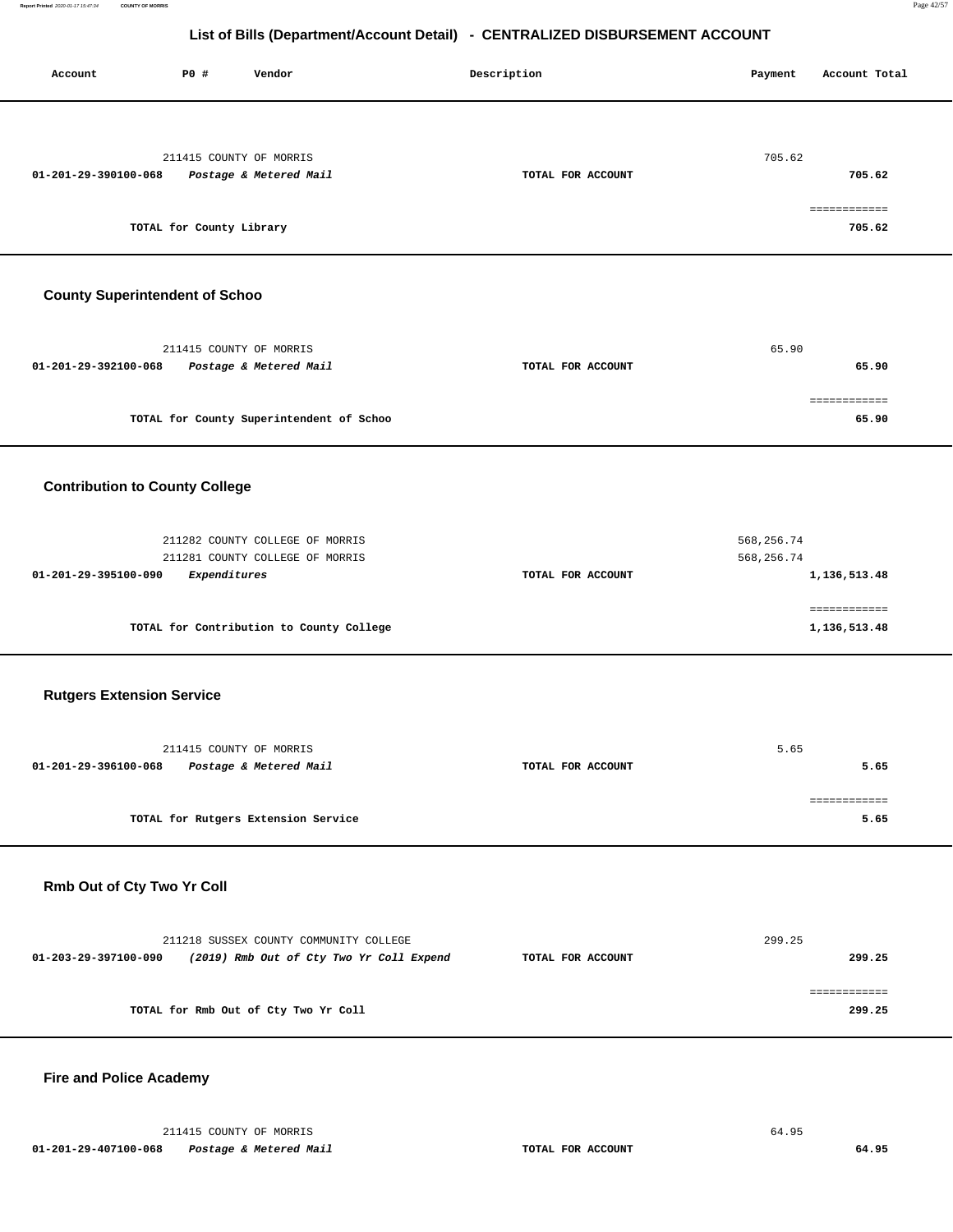**Report Printed** 2020-01-17 15:47:34 **COUNTY OF MORRIS** Page 43/57

# **List of Bills (Department/Account Detail) - CENTRALIZED DISBURSEMENT ACCOUNT**

| Account                        | PO# | Vendor                            | Description       | Account Total<br>Payment |  |
|--------------------------------|-----|-----------------------------------|-------------------|--------------------------|--|
| <b>Fire and Police Academy</b> |     |                                   |                   |                          |  |
|                                |     | 210472 BASE POWER SERVICES        |                   | 21,255.00                |  |
| $01 - 203 - 29 - 407100 - 262$ |     | (2019) Machinery Repairs & Parts  | TOTAL FOR ACCOUNT | 21,255.00                |  |
|                                |     |                                   |                   | ------------             |  |
|                                |     | TOTAL for Fire and Police Academy |                   | 21,319.95                |  |

### **Utilities**

| 210951 HANOVER SEWERAGE AUTHORITY      | 812.34            |          |
|----------------------------------------|-------------------|----------|
| 210951 HANOVER SEWERAGE AUTHORITY      | 180.18            |          |
| 210951 HANOVER SEWERAGE AUTHORITY      | 68.35             |          |
| 210951 HANOVER SEWERAGE AUTHORITY      | 822.64            |          |
| 01-201-31-430100-144<br>Sewer          | TOTAL FOR ACCOUNT | 1,883.51 |
|                                        |                   |          |
| 210517 CHAMPION ENERGY SERVICES, LLC   | 28,970.65         |          |
| 210529 JERSEY CENTRAL POWER & LIGHT    | 11, 455.55        |          |
| 210529 JERSEY CENTRAL POWER & LIGHT    | 10,363.09         |          |
| 210523 JERSEY CENTRAL POWER & LIGHT    | 99.74             |          |
| 210524 JERSEY CENTRAL POWER & LIGHT    | 33,066.78         |          |
| 210532 JERSEY CENTRAL POWER & LIGHT    | 201.39            |          |
| 210533 JERSEY CENTRAL POWER & LIGHT    | 2,853.18          |          |
| 210522 JERSEY CENTRAL POWER & LIGHT    | 8,451.20          |          |
| 210521 JERSEY CENTRAL POWER & LIGHT    | 13,460.74         |          |
| 210527 JERSEY CENTRAL POWER & LIGHT    | 74,308.60         |          |
| 210527 JERSEY CENTRAL POWER & LIGHT    | $-3,970.07$       |          |
| 210527 JERSEY CENTRAL POWER & LIGHT    | $-348.66$         |          |
| 210527 JERSEY CENTRAL POWER & LIGHT    | $-6, 168.91$      |          |
| 210527 JERSEY CENTRAL POWER & LIGHT    | $-668.90$         |          |
| 210527 JERSEY CENTRAL POWER & LIGHT    | $-1,534.47$       |          |
| 210527 JERSEY CENTRAL POWER & LIGHT    | $-33.90$          |          |
| 210520 JERSEY CENTRAL POWER & LIGHT    | 297.91            |          |
| 210530 U.S. BANK OPERATIONS CENTER     | 7,745.54          |          |
| 209046 TIOGA SOLAR MORRIS COUNTY 1 LLC | 661.38            |          |
| 209046 TIOGA SOLAR MORRIS COUNTY 1 LLC | 673.89            |          |
| 210531 TIOGA SOLAR MORRIS COUNTY 1 LLC | 556.65            |          |
| 210531 TIOGA SOLAR MORRIS COUNTY 1 LLC | 558.54            |          |
| 210518 AES-NJ COGEN CO INC             | 3,015.92          |          |
| 210651 BOROUGH OF BUTLER               | 62.00             |          |
| 210651 BOROUGH OF BUTLER               | 85.98             |          |
| 210651 BOROUGH OF BUTLER               | 84.47             |          |
| 210592 AES-NJ COGEN CO INC             | 3,231.67          |          |
| 210920 U.S. BANK OPERATIONS CENTER     | 3,436.11          |          |
| 210921 JERSEY CENTRAL POWER & LIGHT    | 3,229.33          |          |
| 210922 JERSEY CENTRAL POWER & LIGHT    | 63, 244.80        |          |
| 210752 JERSEY CENTRAL POWER & LIGHT    | 599.81            |          |
| 210753 JERSEY CENTRAL POWER & LIGHT    | 21.30             |          |
| 210751 JERSEY CENTRAL POWER & LIGHT    | 37.01             |          |
| 211250 JERSEY CENTRAL POWER & LIGHT    | 375.43            |          |
| 210754 JERSEY CENTRAL POWER & LIGHT    | 22.75             |          |
| 210755 JERSEY CENTRAL POWER & LIGHT    | 44.45             |          |
| 210756 JERSEY CENTRAL POWER & LIGHT    | 33.05             |          |
| 210757 JERSEY CENTRAL POWER & LIGHT    | 320.88            |          |
| 210758 JERSEY CENTRAL POWER & LIGHT    | 14.67             |          |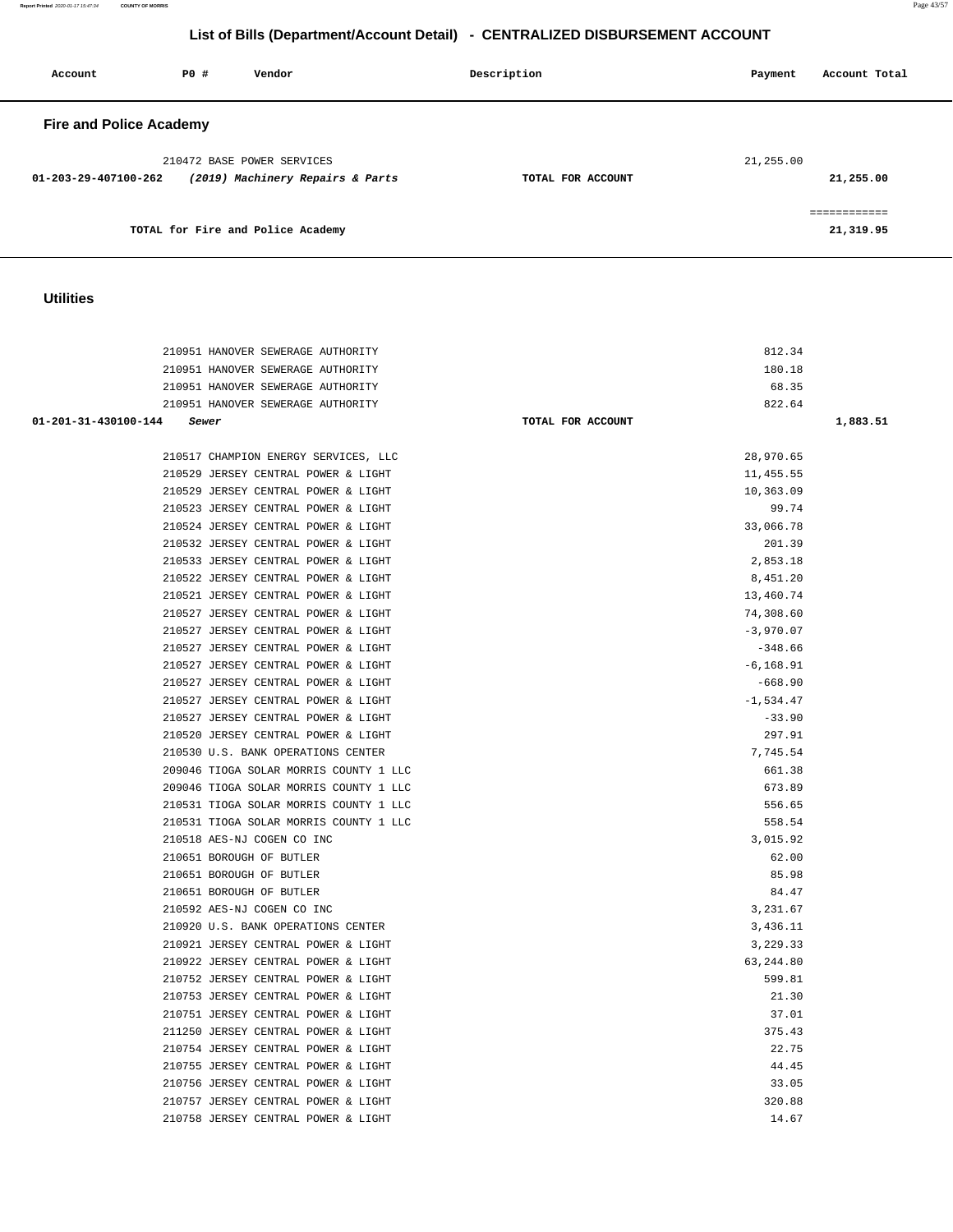| Account              | P0 #                                             | Vendor                                                                     | Description       | Payment               | Account Total |
|----------------------|--------------------------------------------------|----------------------------------------------------------------------------|-------------------|-----------------------|---------------|
| <b>Utilities</b>     |                                                  |                                                                            |                   |                       |               |
|                      |                                                  |                                                                            |                   |                       |               |
|                      |                                                  | 210760 JERSEY CENTRAL POWER & LIGHT<br>210749 JERSEY CENTRAL POWER & LIGHT |                   | 62.57<br>591.33       |               |
|                      |                                                  | 210750 JERSEY CENTRAL POWER & LIGHT                                        |                   | 111.04                |               |
|                      |                                                  | 210750 JERSEY CENTRAL POWER & LIGHT                                        |                   | 134.08                |               |
|                      |                                                  | 211313 CHAMPION ENERGY SERVICES, LLC                                       |                   | 29,460.03             |               |
|                      |                                                  | 211139 JERSEY CENTRAL POWER & LIGHT                                        |                   | 654.97                |               |
| 01-203-31-430100-137 | (2019) Electricity                               |                                                                            | TOTAL FOR ACCOUNT |                       | 289,934.35    |
|                      |                                                  | 210574 DIRECT ENERGY BUSINESS MARKETING                                    |                   | 23, 212.40            |               |
|                      |                                                  | 210575 DIRECT ENERGY BUSINESS MARKETING                                    |                   | 87.68                 |               |
|                      |                                                  | 210575 DIRECT ENERGY BUSINESS MARKETING                                    |                   | 577.35                |               |
|                      |                                                  | 210575 DIRECT ENERGY BUSINESS MARKETING                                    |                   | 298.76                |               |
|                      |                                                  | 210575 DIRECT ENERGY BUSINESS MARKETING                                    |                   | 108.70                |               |
|                      |                                                  | 210576 DIRECT ENERGY BUSINESS MARKETING                                    |                   | 477.99                |               |
|                      |                                                  | 210576 DIRECT ENERGY BUSINESS MARKETING                                    |                   | 1,177.61              |               |
|                      |                                                  | 210576 DIRECT ENERGY BUSINESS MARKETING                                    |                   | 313.33                |               |
|                      |                                                  | 210577 DIRECT ENERGY BUSINESS MARKETING                                    |                   | 646.56                |               |
|                      | 210579 WOODRUFF ENERGY<br>210579 WOODRUFF ENERGY |                                                                            |                   | 18,602.87<br>3,063.70 |               |
|                      |                                                  | 210572 N.J. NATURAL GAS COMPANY                                            |                   | 256.16                |               |
|                      |                                                  | 210571 N.J. NATURAL GAS COMPANY                                            |                   | 982.39                |               |
|                      |                                                  | 210570 N.J. NATURAL GAS COMPANY                                            |                   | 130.65                |               |
|                      |                                                  | 210569 N.J. NATURAL GAS COMPANY                                            |                   | 781.34                |               |
|                      |                                                  | 210566 N.J. NATURAL GAS COMPANY                                            |                   | 25.48                 |               |
|                      |                                                  | 210568 N.J. NATURAL GAS COMPANY                                            |                   | 443.72                |               |
|                      |                                                  | 210567 N.J. NATURAL GAS COMPANY                                            |                   | 160.04                |               |
|                      | 210565 PSE&G CO                                  |                                                                            |                   | 1,598.46              |               |
|                      | 210564 PSE&G CO                                  |                                                                            |                   | 30, 415.09            |               |
|                      |                                                  | 210981 DIRECT ENERGY BUSINESS MARKETING                                    |                   | 41, 464. 48           |               |
|                      |                                                  | 210985 N.J. NATURAL GAS COMPANY                                            |                   | 230.19                |               |
|                      |                                                  | 210987 N.J. NATURAL GAS COMPANY                                            |                   | 941.07                |               |
|                      |                                                  | 210988 N.J. NATURAL GAS COMPANY<br>210986 N.J. NATURAL GAS COMPANY         |                   | 1,633.26<br>242.08    |               |
|                      |                                                  | 210984 N.J. NATURAL GAS COMPANY                                            |                   | 41.43                 |               |
|                      |                                                  | 210983 N.J. NATURAL GAS COMPANY                                            |                   | 533.93                |               |
|                      |                                                  | 211178 DIRECT ENERGY BUSINESS MARKETING                                    |                   | 1,151.35              |               |
|                      |                                                  | 211178 DIRECT ENERGY BUSINESS MARKETING                                    |                   | 2,047.16              |               |
|                      |                                                  | 211178 DIRECT ENERGY BUSINESS MARKETING                                    |                   | 94.32                 |               |
|                      |                                                  | 211273 ELIZABETHTOWN GAS COMPANY                                           |                   | 683.89                |               |
|                      |                                                  | 210573 ELIZABETHTOWN GAS COMPANY                                           |                   | 559.93                |               |
|                      |                                                  | 211251 DIRECT ENERGY BUSINESS MARKETING                                    |                   | 148.15                |               |
|                      |                                                  | 211251 DIRECT ENERGY BUSINESS MARKETING                                    |                   | 1,277.88              |               |
|                      |                                                  | 211251 DIRECT ENERGY BUSINESS MARKETING                                    |                   | 687.80                |               |
|                      |                                                  | 211251 DIRECT ENERGY BUSINESS MARKETING                                    |                   | 162.76                |               |
|                      | 01-203-31-430100-141 (2019) Natural Gas          |                                                                            | TOTAL FOR ACCOUNT |                       | 135,259.96    |
|                      |                                                  | 210596 MORRIS COUNTY MUNICIPAL                                             |                   | 1,760.00              |               |
|                      |                                                  | 210596 MORRIS COUNTY MUNICIPAL                                             |                   | 3,028.46              |               |
|                      |                                                  | 01-203-31-430100-143 (2019) Rubbish & Trash Removal                        | TOTAL FOR ACCOUNT |                       | 4,788.46      |
|                      |                                                  | 211274 WASHINGTON TOWNSHIP M.U.A.                                          |                   | 306.18                |               |
|                      | 01-203-31-430100-144 (2019) Sewer                |                                                                            | TOTAL FOR ACCOUNT |                       | 306.18        |
|                      |                                                  | 210519 DOVER WATER COMMISSIONERS                                           |                   | 80.09                 |               |
|                      |                                                  | 210519 DOVER WATER COMMISSIONERS                                           |                   | 133.02                |               |
|                      |                                                  | 210588 SOUTHEAST MORRIS COUNTY                                             |                   | 6,098.62              |               |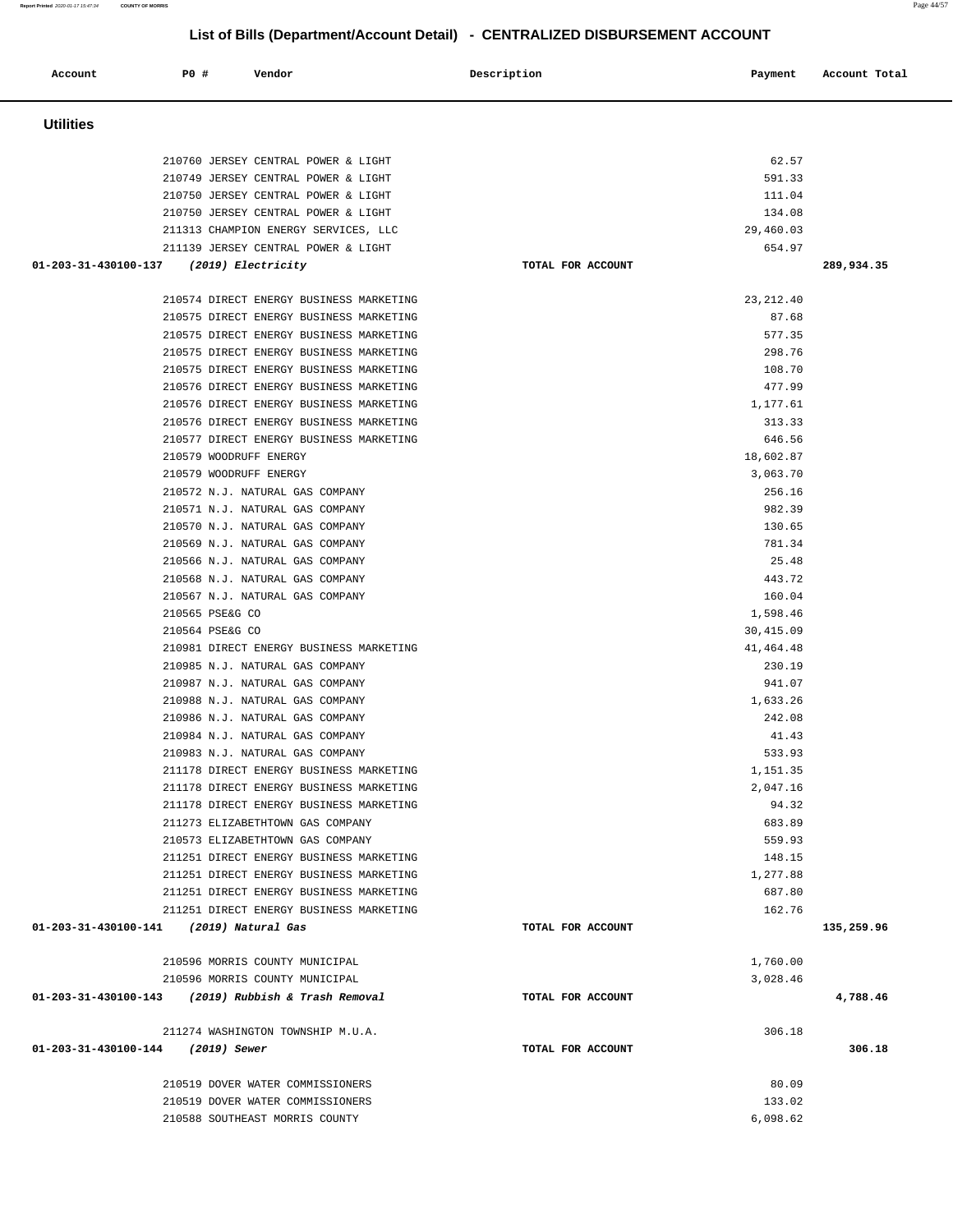| Account          | PO#<br>Vendor                  | Description | Account Total<br>Payment |
|------------------|--------------------------------|-------------|--------------------------|
| <b>Utilities</b> |                                |             |                          |
|                  | 210583 SOUTHEAST MORRIS COUNTY |             | 402.80                   |
|                  | 210583 SOUTHEAST MORRIS COUNTY |             | 257.91                   |
|                  | 210583 SOUTHEAST MORRIS COUNTY |             | 432.31                   |

| TOTAL for Utilities               |                                                                  |  |                   |                  | 475,246.36   |
|-----------------------------------|------------------------------------------------------------------|--|-------------------|------------------|--------------|
|                                   |                                                                  |  |                   |                  | ============ |
| 01-203-31-430100-147 (2019) Water |                                                                  |  | TOTAL FOR ACCOUNT |                  | 43,073.90    |
|                                   | 211274 WASHINGTON TOWNSHIP M.U.A.                                |  |                   | 105.37           |              |
|                                   | 210585 SOUTHEAST MORRIS COUNTY                                   |  |                   | 432.31           |              |
|                                   | 210585 SOUTHEAST MORRIS COUNTY                                   |  |                   | 257.91           |              |
|                                   |                                                                  |  |                   |                  |              |
|                                   | 210585 SOUTHEAST MORRIS COUNTY                                   |  |                   | 257.91           |              |
|                                   | 210585 SOUTHEAST MORRIS COUNTY<br>210585 SOUTHEAST MORRIS COUNTY |  |                   | 432.31           |              |
|                                   |                                                                  |  |                   | 257.91           |              |
|                                   | 210585 SOUTHEAST MORRIS COUNTY<br>210585 SOUTHEAST MORRIS COUNTY |  |                   | 432.31<br>432.31 |              |
|                                   |                                                                  |  |                   | 432.31           |              |
|                                   | 210585 SOUTHEAST MORRIS COUNTY<br>210585 SOUTHEAST MORRIS COUNTY |  |                   | 257.91           |              |
|                                   | 210585 SOUTHEAST MORRIS COUNTY                                   |  |                   | 432.31           |              |
|                                   | 210585 SOUTHEAST MORRIS COUNTY                                   |  |                   | 155.98           |              |
|                                   | 210585 SOUTHEAST MORRIS COUNTY                                   |  |                   | 155.98           |              |
|                                   | 210585 SOUTHEAST MORRIS COUNTY                                   |  |                   | 432.31           |              |
|                                   | 210585 SOUTHEAST MORRIS COUNTY                                   |  |                   | 155.98           |              |
|                                   | 210585 SOUTHEAST MORRIS COUNTY                                   |  |                   | 155.98           |              |
|                                   | 210585 SOUTHEAST MORRIS COUNTY                                   |  |                   | 257.91           |              |
|                                   | 210585 SOUTHEAST MORRIS COUNTY                                   |  |                   | 1,007.00         |              |
|                                   | 210585 SOUTHEAST MORRIS COUNTY                                   |  |                   | 100.70           |              |
|                                   | 210585 SOUTHEAST MORRIS COUNTY                                   |  |                   | 100.70           |              |
|                                   | 210585 SOUTHEAST MORRIS COUNTY                                   |  |                   | 201.40           |              |
|                                   | 210585 SOUTHEAST MORRIS COUNTY                                   |  |                   | 100.70           |              |
|                                   | 210585 SOUTHEAST MORRIS COUNTY                                   |  |                   | 100.70           |              |
|                                   | 210585 SOUTHEAST MORRIS COUNTY                                   |  |                   | 100.70           |              |
|                                   | 210585 SOUTHEAST MORRIS COUNTY                                   |  |                   | 402.80           |              |
|                                   | 210591 SOUTHEAST MORRIS COUNTY                                   |  |                   | 56.88            |              |
|                                   | 210591 SOUTHEAST MORRIS COUNTY                                   |  |                   | 407.31           |              |
|                                   | 210591 SOUTHEAST MORRIS COUNTY                                   |  |                   | 311.69           |              |
|                                   | 210590 SOUTHEAST MORRIS COUNTY                                   |  |                   | 830.11           |              |
|                                   | 210590 SOUTHEAST MORRIS COUNTY                                   |  |                   | 634.22           |              |
|                                   | 210590 SOUTHEAST MORRIS COUNTY                                   |  |                   | 843.66           |              |
|                                   | 210590 SOUTHEAST MORRIS COUNTY                                   |  |                   | 4,741.83         |              |
|                                   | 210590 SOUTHEAST MORRIS COUNTY                                   |  |                   | 3,180.15         |              |
|                                   | 210590 SOUTHEAST MORRIS COUNTY                                   |  |                   | 415.68           |              |
|                                   | 210589 SOUTHEAST MORRIS COUNTY                                   |  |                   | 2,400.86         |              |
|                                   | 210584 SOUTHEAST MORRIS COUNTY                                   |  |                   | 709.67           |              |
|                                   | 210584 SOUTHEAST MORRIS COUNTY                                   |  |                   | 607.64           |              |
|                                   | 210584 SOUTHEAST MORRIS COUNTY                                   |  |                   | 584.87           |              |
|                                   | 210584 SOUTHEAST MORRIS COUNTY                                   |  |                   | 739.68           |              |
|                                   | 210584 SOUTHEAST MORRIS COUNTY                                   |  |                   | 375.44           |              |
|                                   | 210584 SOUTHEAST MORRIS COUNTY                                   |  |                   | 188.76           |              |
|                                   | 210584 SOUTHEAST MORRIS COUNTY                                   |  |                   | 534.16           |              |
|                                   | 210584 SOUTHEAST MORRIS COUNTY                                   |  |                   | 452.10           |              |
|                                   | 210584 SOUTHEAST MORRIS COUNTY                                   |  |                   | 306.40           |              |
|                                   | 210584 SOUTHEAST MORRIS COUNTY                                   |  |                   | 3,767.49         |              |
|                                   | 210584 SOUTHEAST MORRIS COUNTY                                   |  |                   | 2,529.07         |              |
|                                   | 210584 SOUTHEAST MORRIS COUNTY                                   |  |                   | 511.29           |              |
|                                   | 210583 SOUTHEAST MORRIS COUNTY                                   |  |                   | 432.31           |              |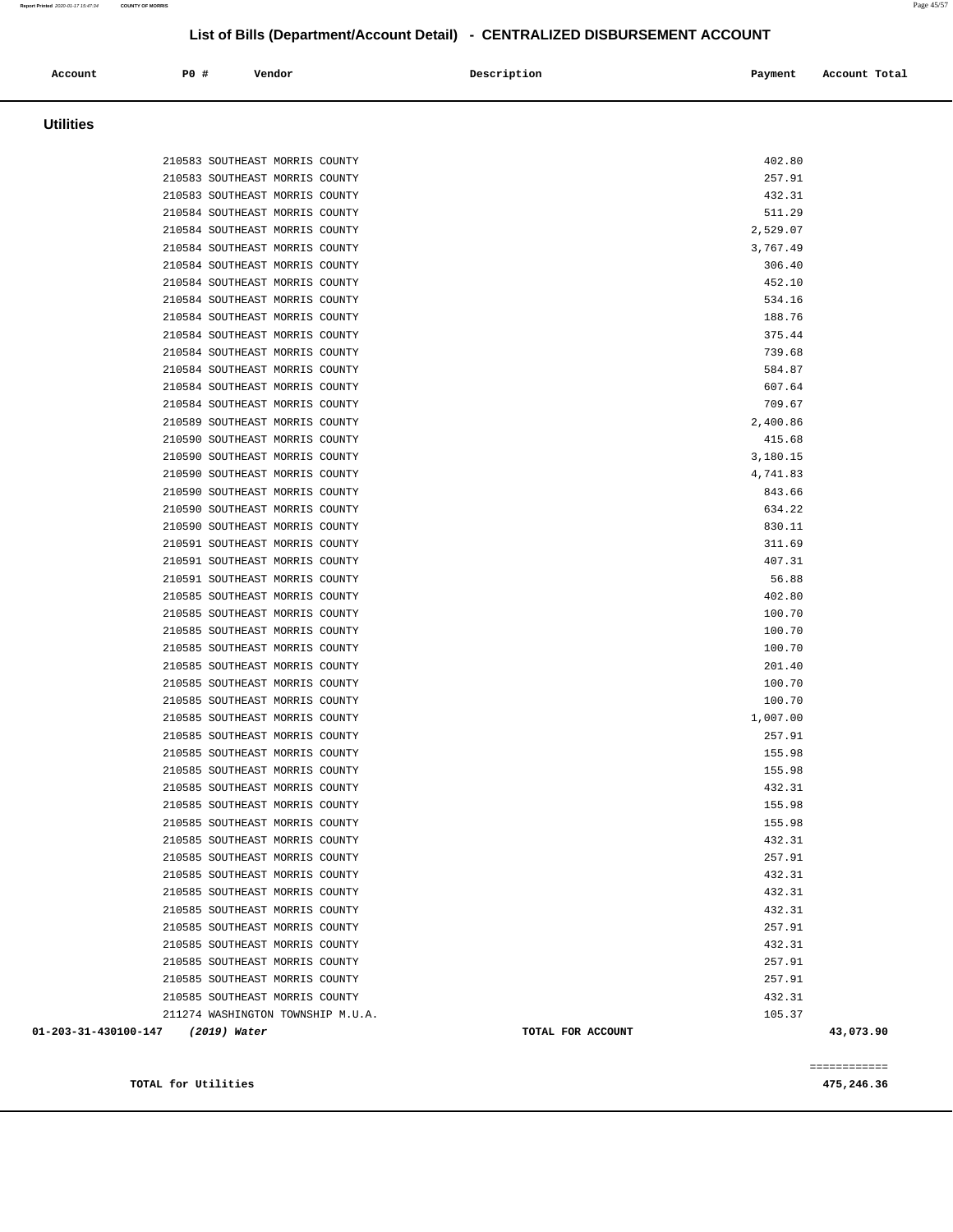| Account                               | PO #                   | Vendor                                             | Description       | Payment | Account Total |
|---------------------------------------|------------------------|----------------------------------------------------|-------------------|---------|---------------|
|                                       |                        |                                                    |                   |         |               |
|                                       | 211012 CENTURYLINK     |                                                    |                   | 47.80   |               |
| 01-201-41-716100-146                  | Telephone              |                                                    | TOTAL FOR ACCOUNT |         | 47.80         |
|                                       |                        |                                                    |                   |         |               |
|                                       |                        | 211017 RICOH AMERICAS CORPORATION                  |                   | 147.77  |               |
| 01-201-41-716100-164                  |                        | Office Machines - Rental                           | TOTAL FOR ACCOUNT |         | 147.77        |
|                                       |                        | 211022 OFFICE CONCEPTS GROUP, INC.                 |                   | 11.69   |               |
|                                       |                        | 211022 OFFICE CONCEPTS GROUP, INC.                 |                   | 4.02    |               |
|                                       |                        | 211022 OFFICE CONCEPTS GROUP, INC.                 |                   | 47.88   |               |
| 01-203-41-716100-058                  |                        | (2019) Office Supplies & Stationery                | TOTAL FOR ACCOUNT |         | 63.59         |
|                                       |                        | 211017 RICOH AMERICAS CORPORATION                  |                   | 73.89   |               |
|                                       | 211002 PETER LIMONE JR |                                                    |                   | 100.00  |               |
|                                       | 211003 PETER LIMONE JR |                                                    |                   | 100.00  |               |
|                                       | 211005 PETER LIMONE JR |                                                    |                   | 100.00  |               |
|                                       | 211006 PETER LIMONE JR |                                                    |                   | 100.00  |               |
|                                       |                        | 211024 OFFICE CONCEPTS GROUP, INC.                 |                   | 78.44   |               |
|                                       | 211011 TANYA LEHNERT   |                                                    |                   | 24.28   |               |
| 01-203-41-716100-059                  |                        | (2019) Other General Expenses                      | TOTAL FOR ACCOUNT |         | 576.61        |
|                                       |                        | 211008 PATRICIA W. GIBBONS                         |                   | 399.00  |               |
|                                       |                        | 211008 PATRICIA W. GIBBONS                         |                   | 52.29   |               |
|                                       |                        | 01-203-41-716100-084 (2019) Other Outside Services | TOTAL FOR ACCOUNT |         | 451.29        |
|                                       | 211015 VERIZON         |                                                    |                   | 817.71  |               |
|                                       | 210942 MCI COM         |                                                    |                   | 34.71   |               |
|                                       | 210943 MCI COM         |                                                    |                   | 34.81   |               |
|                                       | 210945 MCI COM         |                                                    |                   | 34.81   |               |
|                                       | 210999 MCI COM         |                                                    |                   | 34.81   |               |
|                                       | 211000 MCI COM         |                                                    |                   | 36.97   |               |
|                                       | 211001 MCI COM         |                                                    |                   | 37.02   |               |
|                                       | 210944 MCI COM         |                                                    |                   | 33.79   |               |
| 01-203-41-716100-146 (2019) Telephone |                        |                                                    | TOTAL FOR ACCOUNT |         | 1,064.63      |
|                                       |                        |                                                    |                   |         | ============  |
|                                       | TOTAL for Nutrition    |                                                    |                   |         | 2,351.69      |

#### **Area Plan Grant**

| 210940 CFCS - HOPE HOUSE                    |                   | 466.00 |
|---------------------------------------------|-------------------|--------|
| (2019) Expenditures<br>01-203-41-716110-090 | TOTAL FOR ACCOUNT | 466.00 |
|                                             |                   |        |
|                                             |                   |        |
| TOTAL for Area Plan Grant                   |                   | 466.00 |
|                                             |                   |        |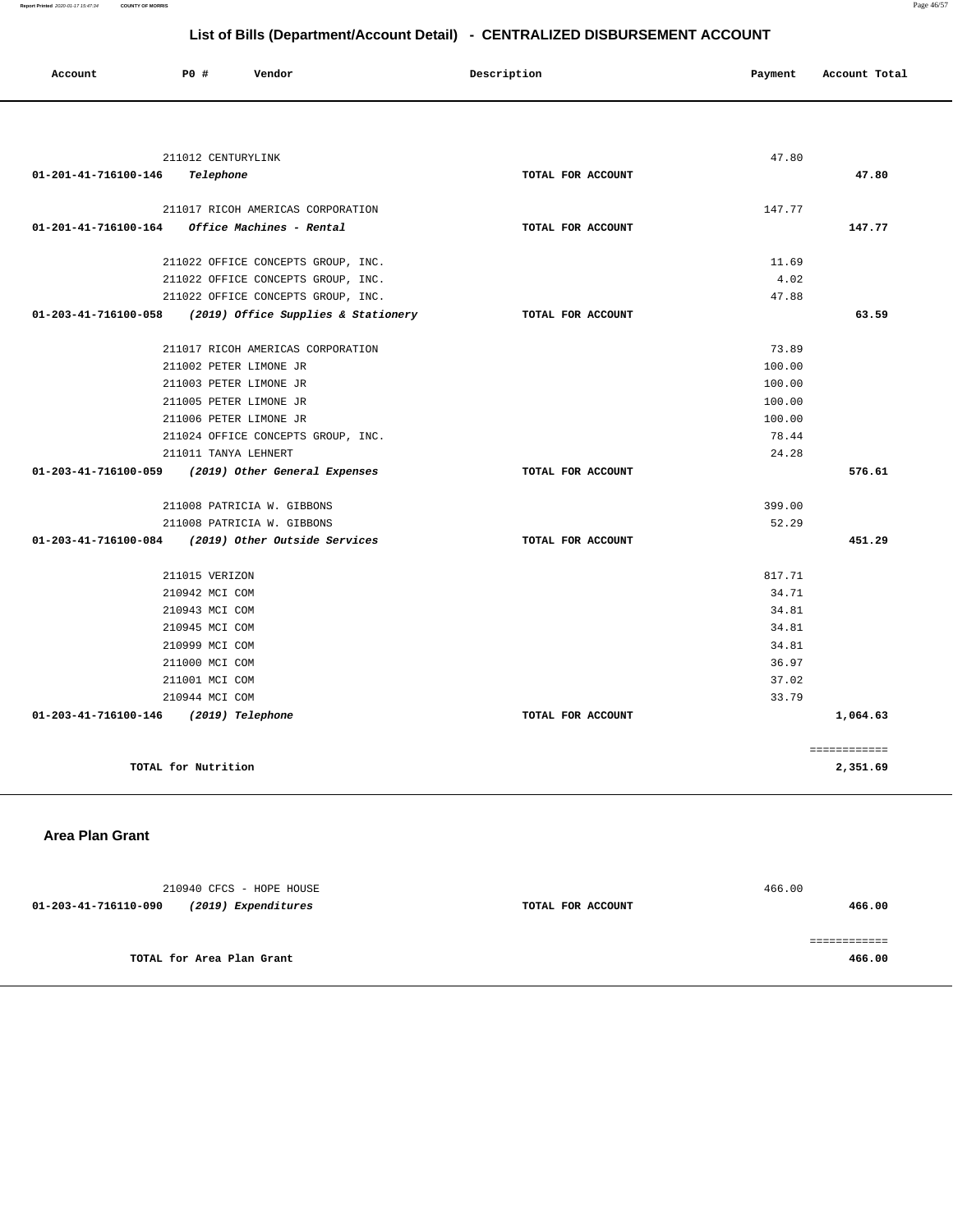| Report Printed 2020-01-17 15:47:34 COUNTY OF MORRIS | Page 47/57 |  |
|-----------------------------------------------------|------------|--|
|                                                     |            |  |

| Account                    | PO# | Vendor                              |                                             | Description       | Payment | Account Total |
|----------------------------|-----|-------------------------------------|---------------------------------------------|-------------------|---------|---------------|
| <b>Bio Terrorism Grant</b> |     |                                     | <b>Grant Fund</b>                           |                   |         |               |
|                            |     |                                     |                                             |                   |         |               |
|                            |     | 209775 OFFICE CONCEPTS GROUP, INC.  |                                             |                   | 404.48  |               |
|                            |     | 209775 OFFICE CONCEPTS GROUP, INC.  |                                             |                   | 33.15   |               |
|                            |     | 209777 HALO BRANDED SOLUTIONS, INC. |                                             |                   | 598.13  |               |
|                            |     | 211417 COUNTY OF MORRIS             |                                             |                   | 71.95   |               |
| 02-213-41-718005-391       |     |                                     | Public Health Emer Grant $(7/1/19-6/30/20)$ | TOTAL FOR ACCOUNT |         | 1,107.71      |
|                            |     |                                     |                                             |                   |         | ============  |
|                            |     | TOTAL for Bio Terrorism Grant       |                                             |                   |         | 1,107.71      |

#### **WIA: Incentive Grant**

| 211098 RUTGERS, THE STATE UNIVERSITY<br>211417 COUNTY OF MORRIS   |                   | 800.00<br>130.30 |
|-------------------------------------------------------------------|-------------------|------------------|
| WIOA Dislocated Worker $(7/1/18-6/30/20)$<br>02-213-41-742030-391 | TOTAL FOR ACCOUNT | 930.30           |
| TOTAL for WIA: Incentive Grant                                    |                   | 930.30           |

#### **DEPARTMENT 742040**

| TOTAL for DEPARTMENT 742040                         |                   | 3,720.00     |
|-----------------------------------------------------|-------------------|--------------|
|                                                     |                   | ============ |
| 02-213-41-742040-391<br>WIOA Youth (7/1/18-6/30/20) | TOTAL FOR ACCOUNT | 3,720.00     |
| 211105 NEWBRIDGE SERVICES INC                       |                   | 465.00       |
| 211105 NEWBRIDGE SERVICES INC                       |                   | 465.00       |
| 211105 NEWBRIDGE SERVICES INC                       |                   | 465.00       |
| 211105 NEWBRIDGE SERVICES INC                       |                   | 465.00       |
| 211105 NEWBRIDGE SERVICES INC                       |                   | 465.00       |
| 211104 NEWBRIDGE SERVICES INC                       |                   | 232.50       |
| 211104 NEWBRIDGE SERVICES INC                       |                   | 232.50       |
| 211104 NEWBRIDGE SERVICES INC                       |                   | 232.50       |
| 211104 NEWBRIDGE SERVICES INC                       |                   | 465.00       |
| 211104 NEWBRIDGE SERVICES INC                       |                   | 232.50       |

#### **DEPARTMENT 742105**

| WIOA Adult (7/1/19-6/30/21)<br>02-213-41-742105-391 | TOTAL FOR ACCOUNT | 8,606.65 |
|-----------------------------------------------------|-------------------|----------|
| 211115 EZ WHEELS DRIVING SCHOOL                     |                   | 2,079.48 |
| 211113 EZ WHEELS DRIVING SCHOOL                     |                   | 1,599.60 |
| 211111 EZ WHEELS DRIVING SCHOOL                     |                   | 1,079.73 |
| 211109 EZ WHEELS DRIVING SCHOOL                     |                   | 2,194.92 |
| 211106 EZ WHEELS DRIVING SCHOOL                     |                   | 1,652.92 |
|                                                     |                   |          |

**TOTAL for DEPARTMENT 742105** 

**8,606.65**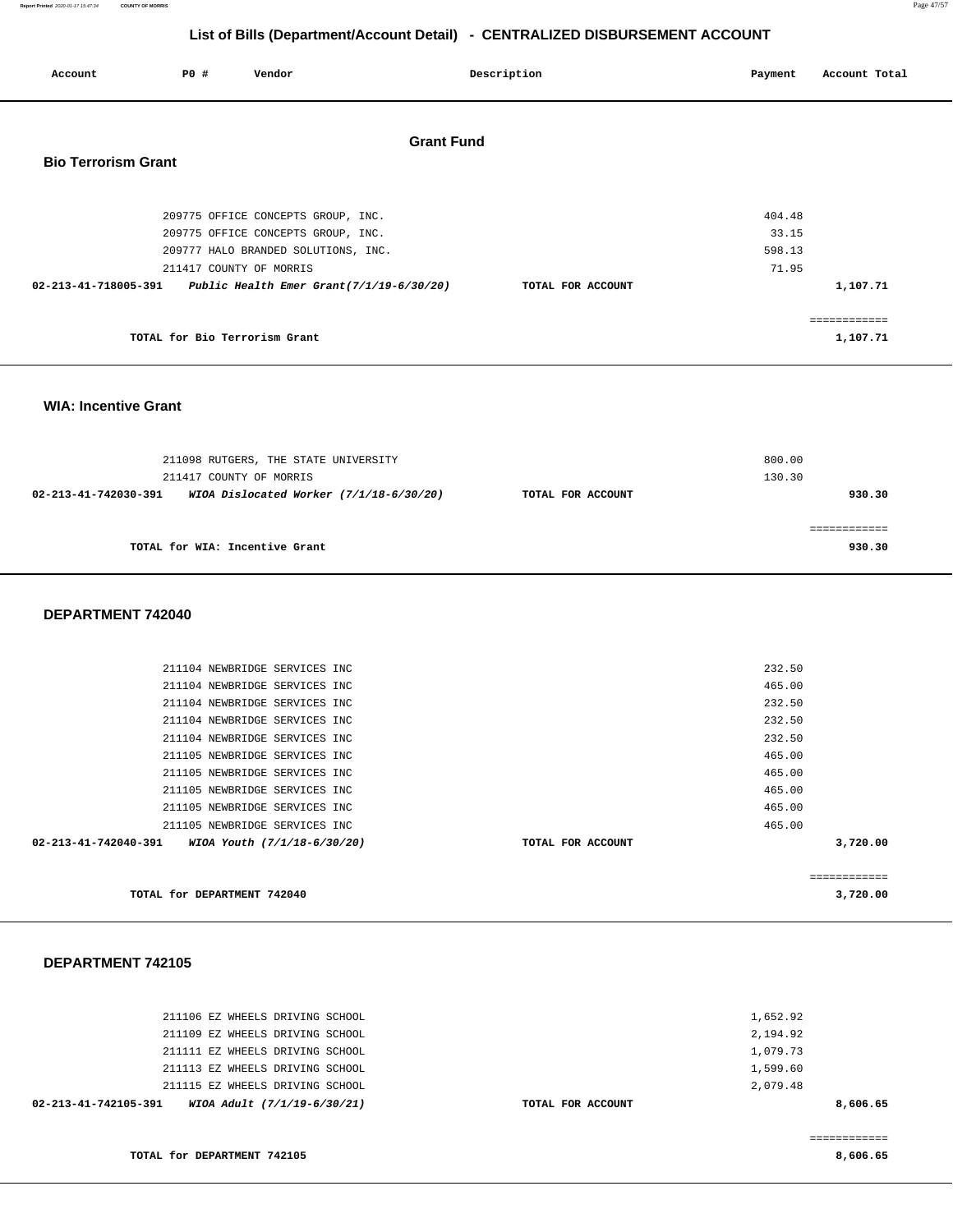**Report Printed** 2020-01-17 15:47:34 **COUNTY OF MORRIS** Page 48/57

# **List of Bills (Department/Account Detail) - CENTRALIZED DISBURSEMENT ACCOUNT**

| Account | <b>PO #</b> | Vendor | Description | Payment | Account Total<br>. |
|---------|-------------|--------|-------------|---------|--------------------|
|         |             |        |             |         |                    |

### **DEPARTMENT 742110**

| TOTAL for DEPARTMENT 742110                                     |                   | .<br>8,584.52 |
|-----------------------------------------------------------------|-------------------|---------------|
| 02-213-41-742110-391<br>WIOA Dislocated Worker (7/1/19-6/30/21) | TOTAL FOR ACCOUNT | 8,584.52      |
| 211157 EZ WHEELS DRIVING SCHOOL                                 |                   | 1,066.40      |
| 211114 EZ WHEELS DRIVING SCHOOL                                 |                   | 1,226.36      |
| 211112 EZ WHEELS DRIVING SCHOOL                                 |                   | 1,599.60      |
| 211110 EZ WHEELS DRIVING SCHOOL                                 |                   | 2,079.48      |
| 211107 EZ WHEELS DRIVING SCHOOL                                 |                   | 1,066.40      |
| 211108 EZ WHEELS DRIVING SCHOOL                                 |                   | 1,546.28      |
|                                                                 |                   |               |

#### **DEPARTMENT 784020**

| 208739 V.E. RALPH & SON INC.<br>208739 V.E. RALPH & SON INC. |                   | 511.61<br>2,481.72 |
|--------------------------------------------------------------|-------------------|--------------------|
| 209396 V.E. RALPH & SON INC.                                 |                   | 2,301.00           |
| 209281 V.E. RALPH & SON INC.                                 |                   | 3,237.10           |
| 209280 V.E. RALPH & SON INC.                                 |                   | 1,149.53           |
| 02-213-41-784020-391<br>FY17 UASI (10/10/17-8/31/20)         | TOTAL FOR ACCOUNT | 9,680.96           |
| TOTAL for DEPARTMENT 784020                                  |                   | 9,680.96           |

#### **DEPARTMENT 784140**

|                      | 211308 TETRA TECH INC                    |                   | 32,576.01 |
|----------------------|------------------------------------------|-------------------|-----------|
| 02-213-41-784140-391 | Pre-Disaster Mitigation(8/14/17-3/22/21) | TOTAL FOR ACCOUNT | 32,576.01 |
|                      |                                          |                   |           |
|                      | TOTAL for DEPARTMENT 784140              |                   | 32,576.01 |

| 211007 LONGFELLOWS SANDWICH DELI               |                   | 333.39     |
|------------------------------------------------|-------------------|------------|
| 211014 FIVE TOWN REGIONAL DIAL-A-RIDE          |                   | 24, 414.49 |
| 211022 OFFICE CONCEPTS GROUP, INC.             |                   | 20.22      |
| 211022 OFFICE CONCEPTS GROUP, INC.             |                   | 9.92       |
| 211241 CHRISTINE HELLYER                       |                   | 47.43      |
| 02-213-41-786925-394<br>MAPS (1/1/19-12/31/19) | TOTAL FOR ACCOUNT | 24,825.45  |
|                                                |                   |            |
|                                                |                   |            |
| TOTAL for DEPARTMENT 786925                    |                   | 24,825.45  |
|                                                |                   |            |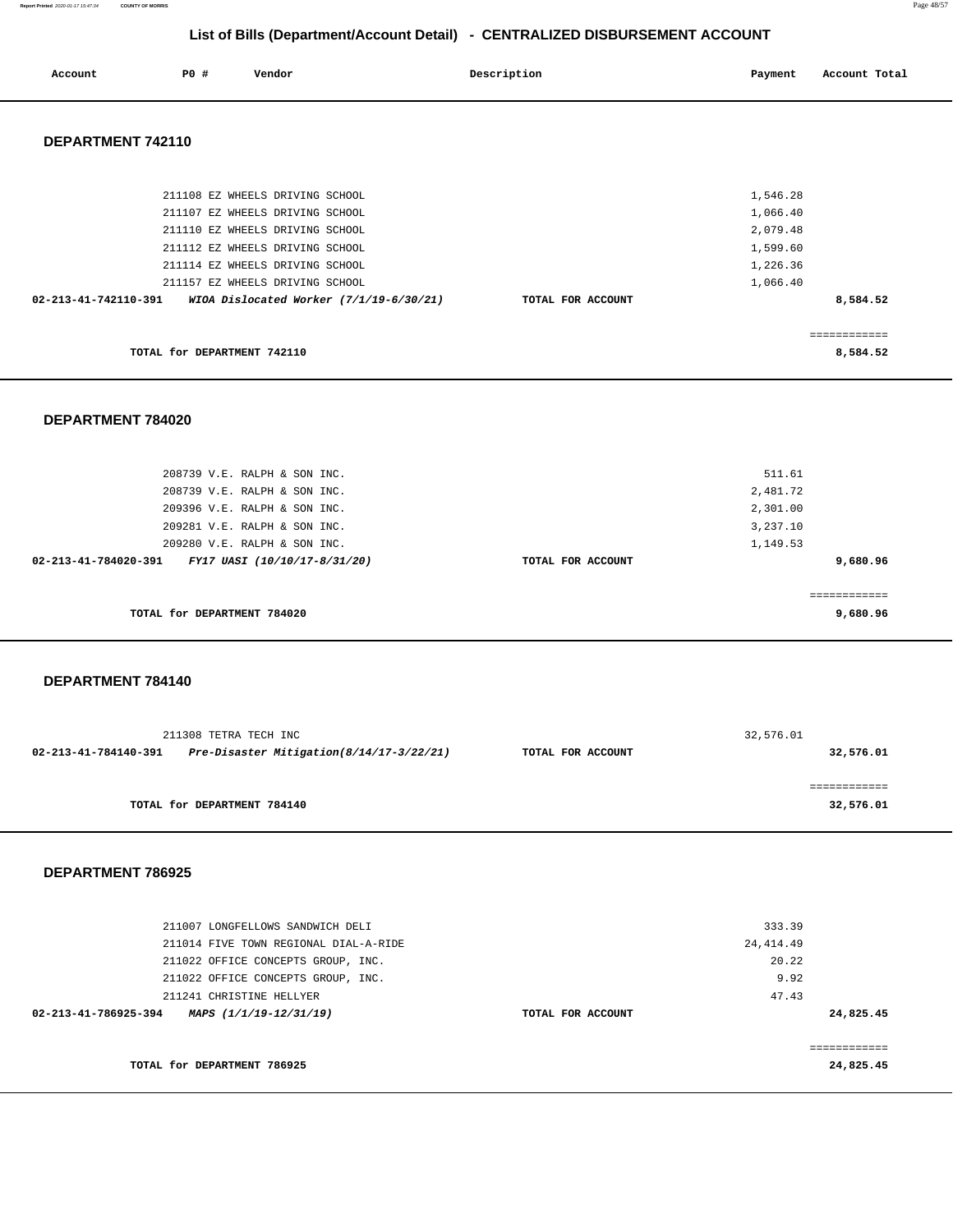| Account              | PO# | Vendor                      |                                                                                     | Description       | Payment            | Account Total |
|----------------------|-----|-----------------------------|-------------------------------------------------------------------------------------|-------------------|--------------------|---------------|
|                      |     |                             |                                                                                     |                   |                    |               |
|                      |     |                             | 210678 WATERS, MCPHERSON, MCNEILL, P.C.                                             |                   | 1,864.00           |               |
|                      |     |                             | 210668 WATERS, MCPHERSON, MCNEILL, P.C.<br>210679 WATERS, MCPHERSON, MCNEILL, P.C.  |                   | 1,110.00<br>244.12 |               |
|                      |     |                             | 210680 WATERS, MCPHERSON, MCNEILL, P.C.<br>210681 WATERS, MCPHERSON, MCNEILL, P.C.  |                   | 1,680.00<br>330.00 |               |
|                      |     |                             | 210682 WATERS, MCPHERSON, MCNEILL, P.C.<br>210683 WATERS, MCPHERSON, MCNEILL, P.C.  |                   | 1,483.08<br>905.89 |               |
|                      |     |                             | 210684 WATERS, MCPHERSON, MCNEILL, P.C.<br>210685 WATERS, MCPHERSON, MCNEILL, P.C.  |                   | 150.00<br>135.00   |               |
|                      |     |                             | 210686 WATERS, MCPHERSON, MCNEILL, P.C.<br>210687 WATERS, MCPHERSON, MCNEILL, P.C.  |                   | 810.00<br>1,680.00 |               |
| 02-213-41-790215-391 |     |                             | 210688 WATERS, MCPHERSON, MCNEILL, P.C.<br>NYS&W Bicycle/Ped Path (6/29/18-6/29/22) | TOTAL FOR ACCOUNT | 619.12             | 11,011.21     |
|                      |     |                             |                                                                                     |                   |                    | ============  |
|                      |     | TOTAL for DEPARTMENT 790215 |                                                                                     |                   |                    | 11,011.21     |

#### **DEPARTMENT 860350**

| 210029 ELECTION SYSTEMS & SOFTWARE, LLC |                                         |                   | 24,750.00 |           |
|-----------------------------------------|-----------------------------------------|-------------------|-----------|-----------|
| 210029 ELECTION SYSTEMS & SOFTWARE, LLC |                                         |                   | 750.00    |           |
| 210029 ELECTION SYSTEMS & SOFTWARE, LLC |                                         |                   | 460.00    |           |
| 210029 ELECTION SYSTEMS & SOFTWARE, LLC |                                         |                   | 285.00    |           |
| 210029 ELECTION SYSTEMS & SOFTWARE, LLC |                                         |                   | 6,600.00  |           |
| 210029 ELECTION SYSTEMS & SOFTWARE, LLC |                                         |                   | 4,525.00  |           |
| 210029 ELECTION SYSTEMS & SOFTWARE, LLC |                                         |                   | 1,769.50  |           |
| 210029 ELECTION SYSTEMS & SOFTWARE, LLC |                                         |                   | 600.00    |           |
| 210029 ELECTION SYSTEMS & SOFTWARE, LLC |                                         |                   | 1,050.00  |           |
| 02-213-41-860350-391                    | 2018 HAVA-VVPAT Grant (3/23/18-3/22/23) | TOTAL FOR ACCOUNT |           | 40,789.50 |
|                                         |                                         |                   |           |           |
|                                         |                                         |                   |           |           |
| TOTAL for DEPARTMENT 860350             |                                         |                   |           | 40,789.50 |
|                                         |                                         |                   |           |           |

# **General Operating Support**

| 209380 DOVER AREA HISTORICAL SOCIETY<br>209388 ROXBURY TOWNSHIP<br>209385 BOROUGH OF MOUNTAIN LAKES | 858.00<br>640.00<br>440.00 |          |
|-----------------------------------------------------------------------------------------------------|----------------------------|----------|
| History P'ship Program $(1/1/19-12/31/19)$<br>$02 - 213 - 41 - 860905 - 392$                        | TOTAL FOR ACCOUNT          | 1,938.00 |
| TOTAL for General Operating Support                                                                 |                            | 1,938.00 |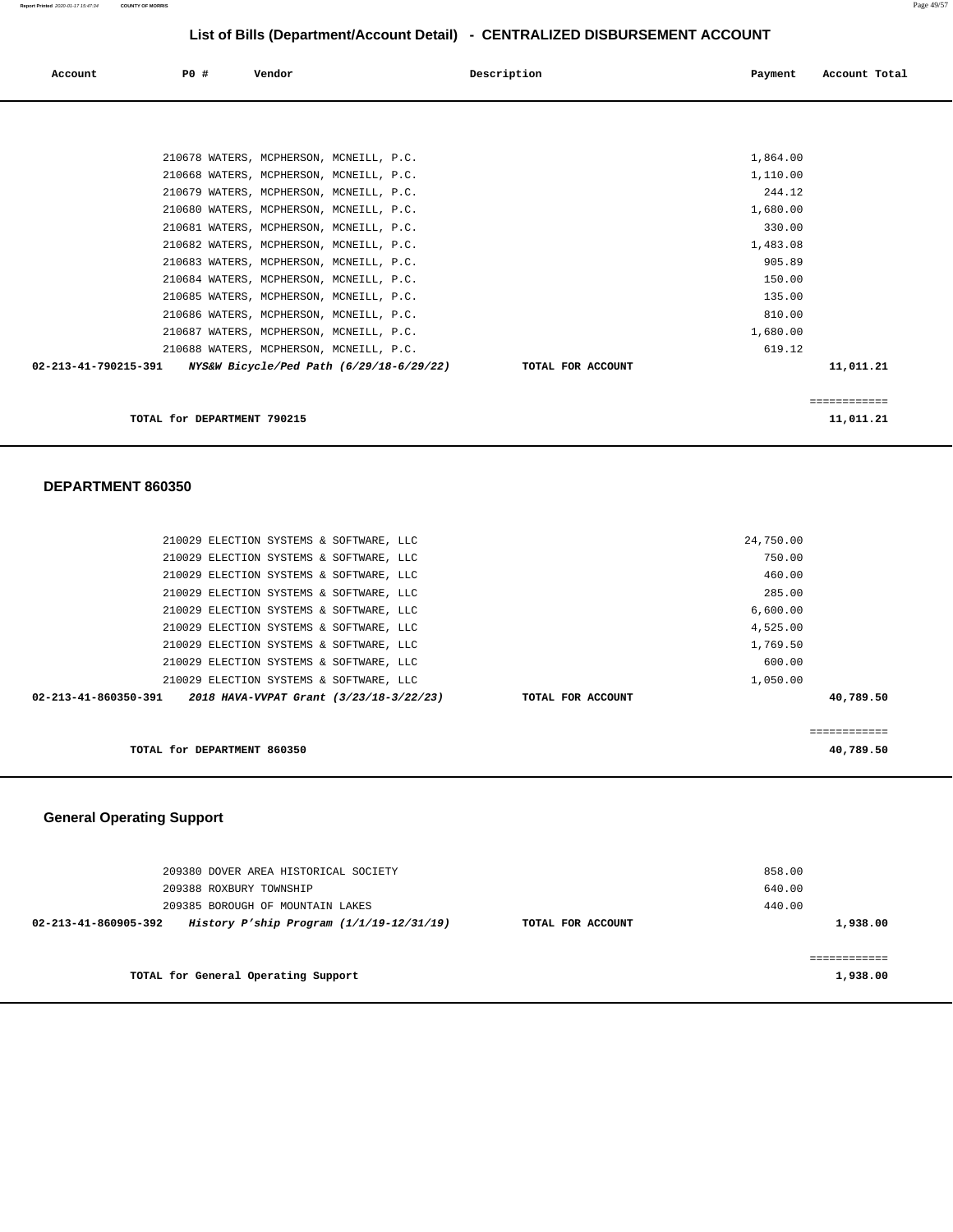**3,017.85** 

# **List of Bills (Department/Account Detail) - CENTRALIZED DISBURSEMENT ACCOUNT**

| Account                                                | P0 #                        | Vendor                                                                                                                 |  | Description       | Payment            | Account Total            |
|--------------------------------------------------------|-----------------------------|------------------------------------------------------------------------------------------------------------------------|--|-------------------|--------------------|--------------------------|
| <b>County Capital</b><br>Rpl Wood StructureVar Cty Fac |                             |                                                                                                                        |  |                   |                    |                          |
| 04-216-55-953138-951                                   |                             | 210923 WHITE IRON LLC<br>Building & Improvements                                                                       |  | TOTAL FOR ACCOUNT | 3,750.00           | 3,750.00<br>============ |
|                                                        |                             | TOTAL for Rpl Wood StructureVar Cty Fac                                                                                |  |                   |                    | 3,750.00                 |
| DEPARTMENT 953235                                      |                             |                                                                                                                        |  |                   |                    |                          |
| 04-216-55-953235-956                                   |                             | 210343 RED HAWK FIRE & SECURITY LLC<br>210343 RED HAWK FIRE & SECURITY LLC<br>Upgrades to Fire/Sprinkler Sys-var Facil |  | TOTAL FOR ACCOUNT | 655.00<br>1,395.00 | 2,050.00                 |
|                                                        | TOTAL for DEPARTMENT 953235 |                                                                                                                        |  |                   |                    | ============<br>2,050.00 |
| DEPARTMENT 953269                                      |                             |                                                                                                                        |  |                   |                    |                          |
| 04-216-55-953269-909                                   |                             | 210548 JOHNSON MIRMIRAN &<br>Bridge Design/Constr - var locations                                                      |  | TOTAL FOR ACCOUNT | 9,920.00           | 9,920.00                 |
|                                                        | TOTAL for DEPARTMENT 953269 |                                                                                                                        |  |                   |                    | ============<br>9,920.00 |
| DEPARTMENT 953291                                      |                             |                                                                                                                        |  |                   |                    |                          |
| 04-216-55-953291-951                                   |                             | 210996 SALMON BROS. INC.<br>Var Roadway Drainage Proj - Public Works                                                   |  | TOTAL FOR ACCOUNT | 9,129.68           | 9,129.68<br>============ |
|                                                        | TOTAL for DEPARTMENT 953291 |                                                                                                                        |  |                   |                    | 9,129.68                 |
| DEPARTMENT 953358                                      |                             |                                                                                                                        |  |                   |                    |                          |
| 04-216-55-953358-909                                   |                             | 169124 CHERRY WEBER & ASSOC. PC<br>Replace & Upgrade Various Culverts                                                  |  | TOTAL FOR ACCOUNT | 3,017.85           | 3,017.85<br>============ |

**TOTAL for DEPARTMENT 953358**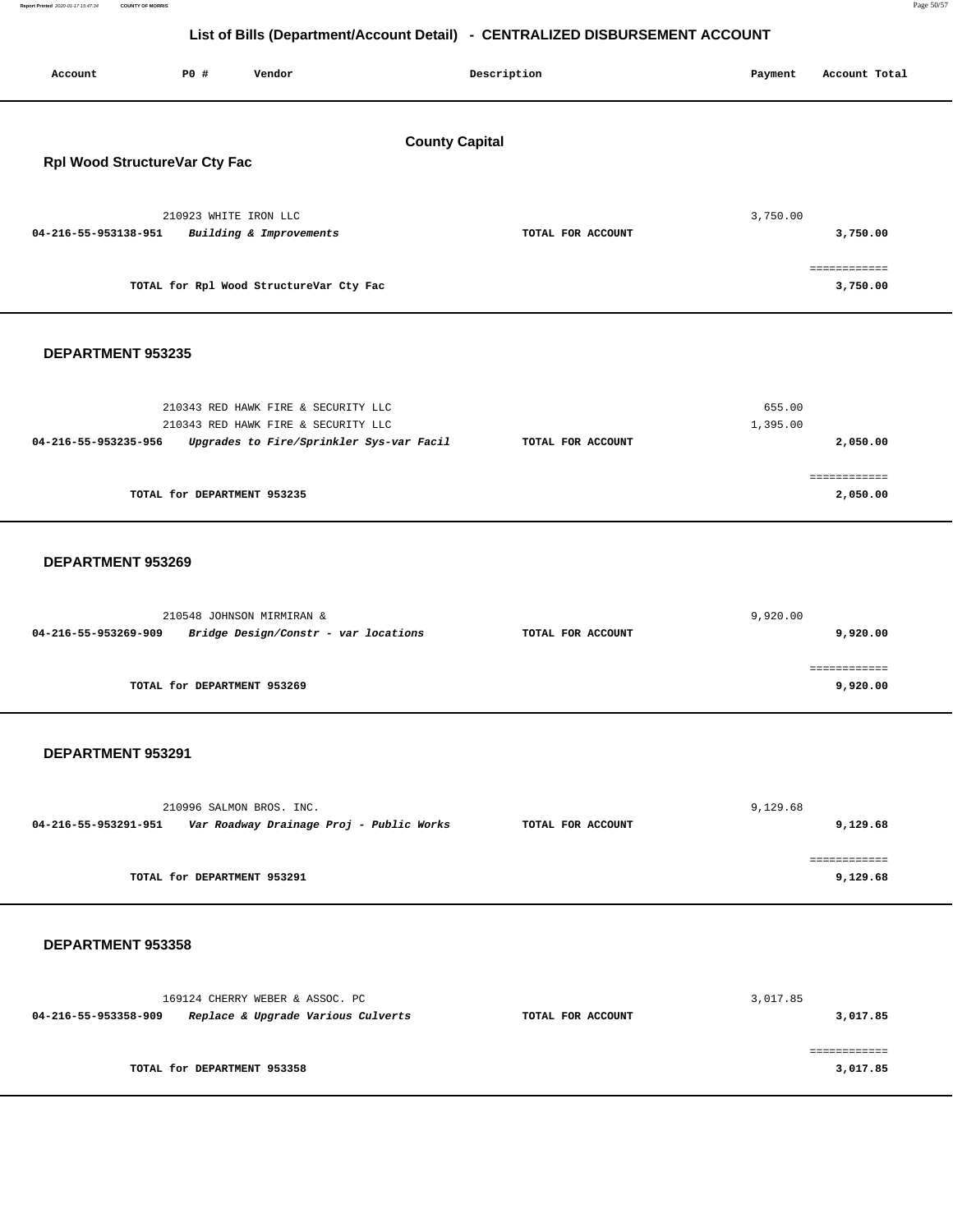| Account              | <b>PO #</b>                 | Vendor                                 | Description       | Account Total<br>Payment |
|----------------------|-----------------------------|----------------------------------------|-------------------|--------------------------|
|                      |                             |                                        |                   |                          |
|                      |                             | 206507 NATIONAL OFFICE FURNITURE, INC. |                   | 2,362.00                 |
| 04-216-55-953383-940 | 206283 BFI                  | B&G Interior Building Improvements     | TOTAL FOR ACCOUNT | 798.12<br>3,160.12       |
|                      | TOTAL for DEPARTMENT 953383 |                                        |                   | eeeeeeeeeee<br>3,160.12  |

#### **DEPARTMENT 953387**

| TOTAL for DEPARTMENT 953387                        |                   | 13,738.59 |
|----------------------------------------------------|-------------------|-----------|
|                                                    |                   |           |
| Various Bridge Replacement<br>04-216-55-953387-909 | TOTAL FOR ACCOUNT | 13,738.59 |
| 210992 VAN CLEEF ENGINEERING ASSOC                 |                   | 4,036.70  |
| 210547 KELLER & KIRKPATRICK                        |                   | 1,310.08  |
| 210696 CHERRY WEBER & ASSOC. PC                    |                   | 1,003.80  |
| 210695 CHERRY WEBER & ASSOC. PC                    |                   | 7,388.01  |
|                                                    |                   |           |

#### **DEPARTMENT 953418**

| 3,957.31  |
|-----------|
| 250.00    |
| 11,980.00 |
| 1,140.00  |
| 17,327.31 |
|           |
|           |
| 17,327.31 |
|           |

#### **DEPARTMENT 953419**

|                      | 211319 TOMCO CONSTRUCTION               |                   | 18,995.69 |
|----------------------|-----------------------------------------|-------------------|-----------|
| 04-216-55-953419-951 | PublicWorks-Railroad&Road Constr/Resurf | TOTAL FOR ACCOUNT | 18,995.69 |
|                      |                                         |                   |           |
|                      |                                         |                   |           |
|                      | TOTAL for DEPARTMENT 953419             |                   | 18,995.69 |
|                      |                                         |                   |           |

| 210179 COMMERCIAL FURNITURE RESOURCE INC.                    |                   | 995.00 |
|--------------------------------------------------------------|-------------------|--------|
| B&G - Interior Building Improvements<br>04-216-55-953420-951 | TOTAL FOR ACCOUNT | 995.00 |
|                                                              |                   |        |
|                                                              |                   |        |
| TOTAL for DEPARTMENT 953420                                  |                   | 995.00 |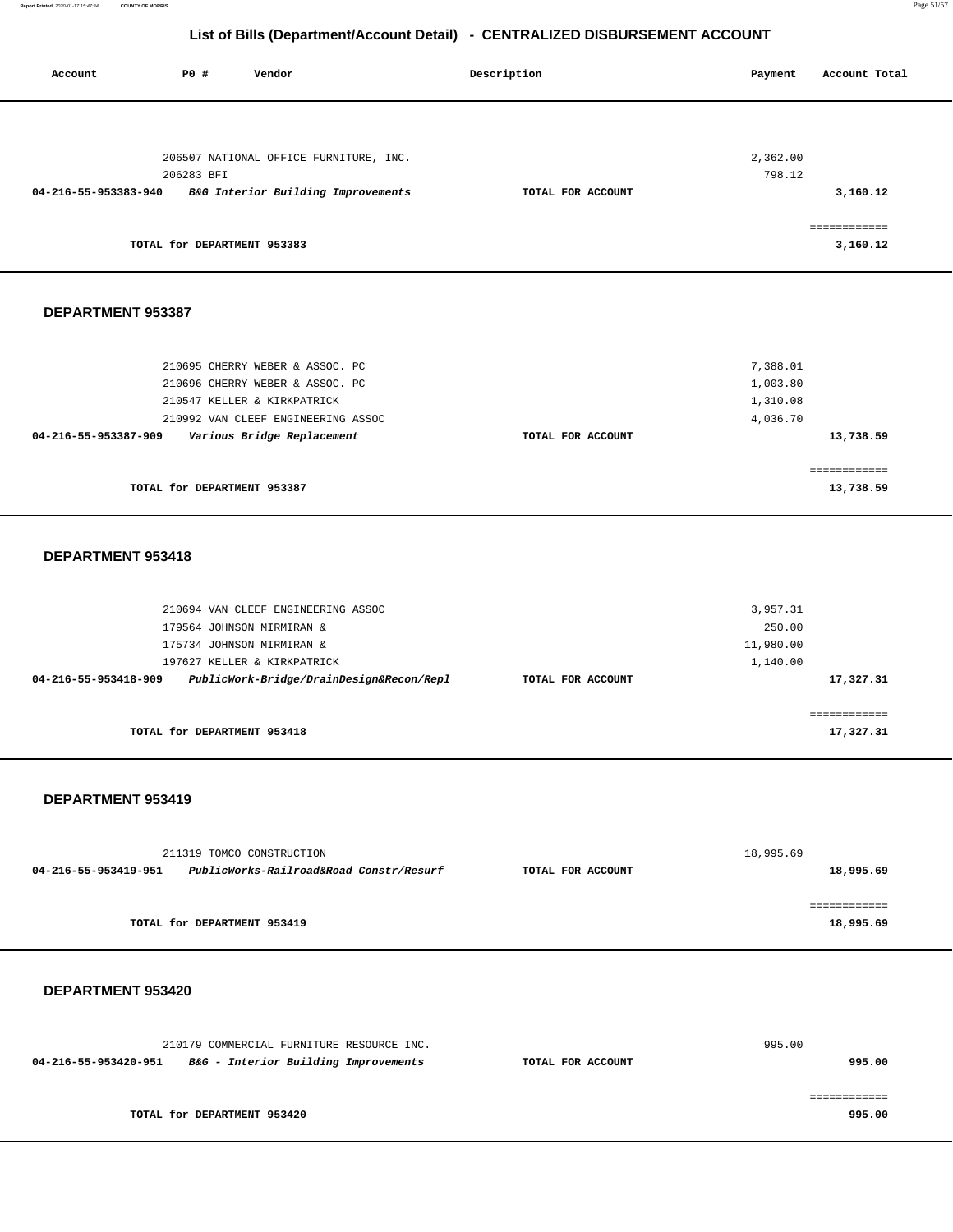| Account              | <b>PO #</b>                 | Vendor                                 | Description       | Payment    | Account Total |
|----------------------|-----------------------------|----------------------------------------|-------------------|------------|---------------|
|                      |                             |                                        |                   |            |               |
|                      |                             |                                        |                   |            |               |
|                      | 192531 BFI                  |                                        |                   | 6,433.56   |               |
|                      |                             | 192817 SAFCO PRODUCTS COMP             |                   | 9,507.96   |               |
|                      |                             | 192529 NATIONAL OFFICE FURNITURE, INC. |                   | 16,427.40  |               |
|                      | 194388 OFS                  |                                        |                   | 62,732.34  |               |
|                      | 192532 BFI                  |                                        |                   | 24, 319.44 |               |
|                      | 192533 BFI                  |                                        |                   | 11,286.00  |               |
| 04-216-55-953421-951 |                             | B&G-Constrc,Upgrd&Equip CrimnlJustRef  | TOTAL FOR ACCOUNT |            | 130,706.70    |
|                      |                             |                                        |                   |            |               |
|                      | TOTAL for DEPARTMENT 953421 |                                        |                   |            | 130,706.70    |

#### **DEPARTMENT 953455**

|                      | 210693 WATERS, MCPHERSON, MCNEILL, P.C.  |                   | 1,538.61    |  |
|----------------------|------------------------------------------|-------------------|-------------|--|
|                      | 210812 VAN CLEEF ENGINEERING ASSOC       |                   | 10,716.00   |  |
|                      | 210689 WATERS, MCPHERSON, MCNEILL, P.C.  |                   | 165.00      |  |
|                      | 210690 WATERS, MCPHERSON, MCNEILL, P.C.  |                   | 429.10      |  |
|                      | 210691 WATERS, MCPHERSON, MCNEILL, P.C.  |                   | 45.00       |  |
|                      | 210692 WATERS, MCPHERSON, MCNEILL, P.C.  |                   | 538.65      |  |
|                      | 210545 M-TEC CONSTRUCTION SERVICE LLC    |                   | 6,030.00    |  |
|                      | 203456 KELLER & KIRKPATRICK              |                   | 455.00      |  |
| 04-216-55-953455-909 | Bridge Design & Replacement-Public Works | TOTAL FOR ACCOUNT | 19,917.36   |  |
|                      | 203256 OLDCASTLE PRECAST, INC.           |                   | 16,240.00   |  |
| 04-216-55-953455-940 | Bridge Design & Replacement-Public Works | TOTAL FOR ACCOUNT | 16,240.00   |  |
|                      |                                          |                   |             |  |
|                      |                                          |                   | =========== |  |
|                      | TOTAL for DEPARTMENT 953455              |                   | 36,157.36   |  |
|                      |                                          |                   |             |  |

#### **DEPARTMENT 953463**

|                      | 201365 BEYER FORD                       |                   | 35,817.71 |
|----------------------|-----------------------------------------|-------------------|-----------|
| 04-216-55-953463-957 | Equip&VehicleRplc/Upgrade-ShadeTree/MSC | TOTAL FOR ACCOUNT | 35,817.71 |
|                      |                                         |                   |           |
|                      |                                         |                   |           |
|                      | TOTAL for DEPARTMENT 953463             |                   | 35,817.71 |
|                      |                                         |                   |           |

|                      | 208845 BFI                               |                   | 1,176.12 |
|----------------------|------------------------------------------|-------------------|----------|
| 04-216-55-953464-951 | Interior Bldg Upgrades - Bldgs & Grounds | TOTAL FOR ACCOUNT | 1,176.12 |
|                      |                                          |                   |          |
|                      |                                          |                   |          |
|                      | TOTAL for DEPARTMENT 953464              |                   | 1,176.12 |
|                      |                                          |                   |          |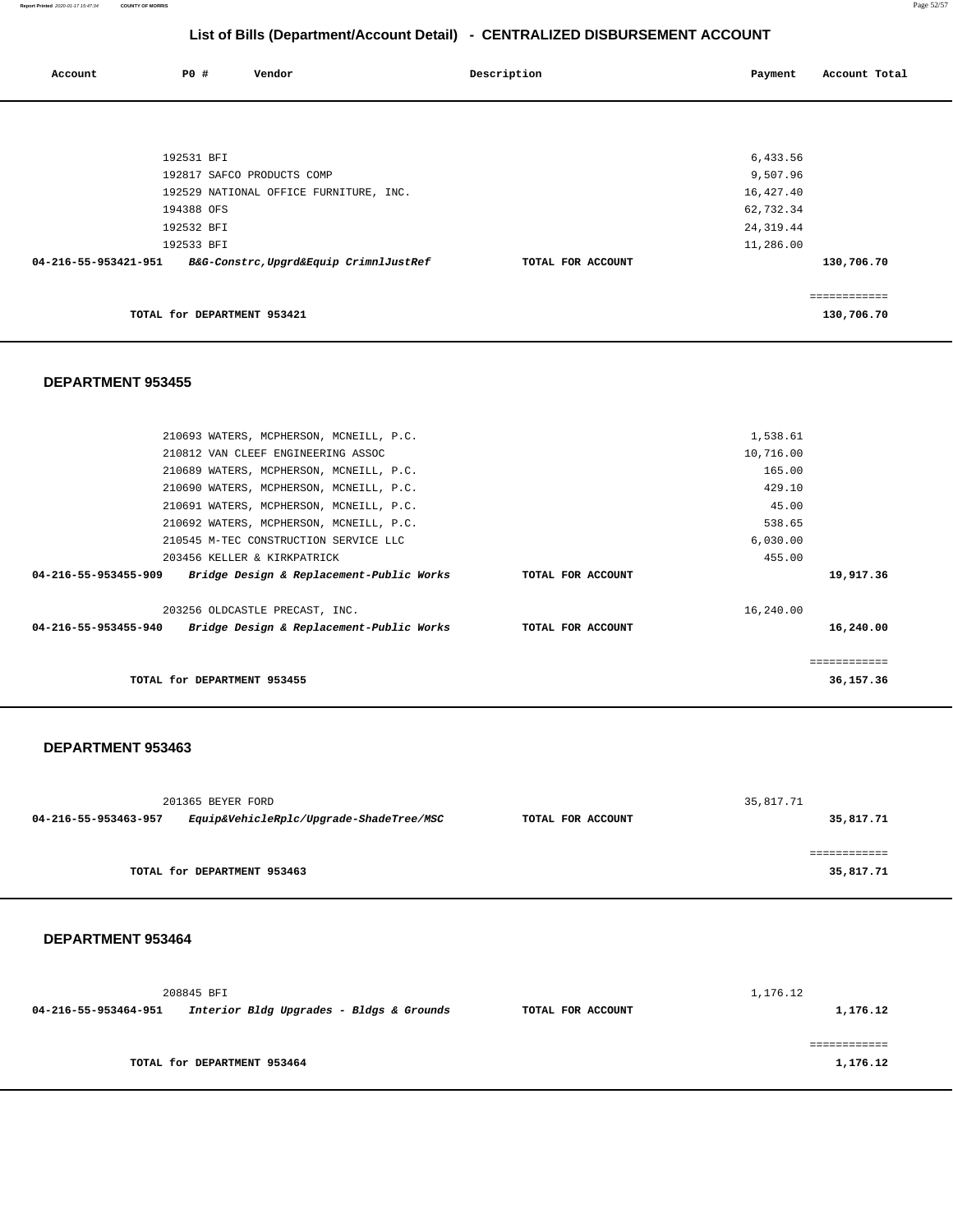| Account              | <b>PO #</b>                 | Vendor                                 | Description       | Payment  | Account Total |
|----------------------|-----------------------------|----------------------------------------|-------------------|----------|---------------|
|                      |                             |                                        |                   |          |               |
|                      |                             | 210513 PANCIELLO CONSTRUCTION LLC      |                   | 4,480.00 |               |
| 04-216-55-953466-940 |                             | ExterBldgUpgrVehcl/EquipRplcmnt-BldGrd | TOTAL FOR ACCOUNT |          | 4,480.00      |
|                      |                             |                                        |                   |          | ============  |
|                      | TOTAL for DEPARTMENT 953466 |                                        |                   |          | 4,480.00      |
|                      |                             |                                        |                   |          |               |
|                      |                             |                                        |                   |          |               |
|                      |                             |                                        |                   |          |               |

### **DEPARTMENT 953488**

| 204332 BFI                                                   | 5,687.50                       |
|--------------------------------------------------------------|--------------------------------|
| 204334 OFS                                                   | 7,763.40                       |
| 204335 OFS                                                   | 21,443.40                      |
| 204333 BFI                                                   | 26,077.94                      |
| Sheriff Div Upgrades - Bldgs & Grnds<br>04-216-55-953488-951 | 60,972.24<br>TOTAL FOR ACCOUNT |
|                                                              |                                |
|                                                              |                                |
| TOTAL for DEPARTMENT 953488                                  | 60,972.24                      |
|                                                              |                                |

#### **DEPARTMENT 953527**

| 201359 CLIFFSIDE BODY CORP<br>201360 NORTHEAST COMMUNICATIONS, INC. |                   | 59,358.72<br>14,723.70 |
|---------------------------------------------------------------------|-------------------|------------------------|
| Vehicle & Equip Replacement-MotorSrvcCtr<br>04-216-55-953527-957    | TOTAL FOR ACCOUNT | 74,082.42              |
| TOTAL for DEPARTMENT 953527                                         |                   | 74,082.42              |

# **Various Public Works Project**

| 196577 FRENCH & PARRELLO ASSOCIATES<br>194909 STONEFIELD ENGINEERING |                   | 2,026.25<br>1,300.00 |
|----------------------------------------------------------------------|-------------------|----------------------|
| 04-216-55-953793-909<br>Miscellaneous - Other                        | TOTAL FOR ACCOUNT | 3,326.25             |
|                                                                      |                   |                      |
| TOTAL for Various Public Works Project                               |                   | 3,326.25             |

# **Cty Bridge Design&Construction**

| 210695 CHERRY WEBER & ASSOC. PC               |                   | 1,031.20 |
|-----------------------------------------------|-------------------|----------|
| 04-216-55-953908-909<br>Miscellaneous - Other | TOTAL FOR ACCOUNT | 1,031.20 |
|                                               |                   |          |
|                                               |                   |          |
| TOTAL for Cty Bridge Design&Construction      |                   | 1,031.20 |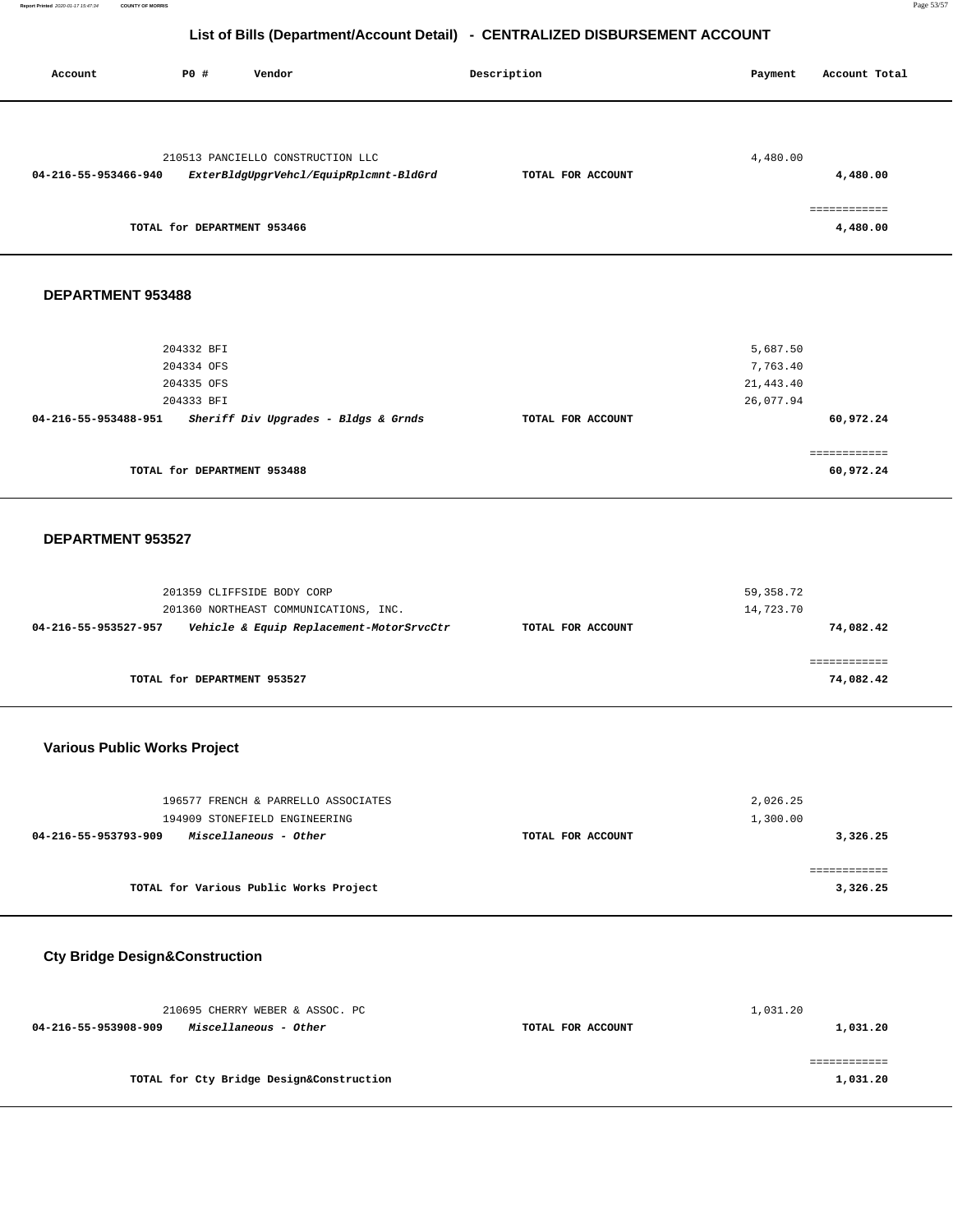| Account                                                      | P0 # | Vendor                                                        |                                          | Description       | Payment    | Account Total                              |
|--------------------------------------------------------------|------|---------------------------------------------------------------|------------------------------------------|-------------------|------------|--------------------------------------------|
| 04-216-55-954450-956                                         |      | 210043 IDEAL PRODUCTS INC.<br>TOTAL for DEPARTMENT 954450     | Various Upgrades & Equip-Sheriffs Office | TOTAL FOR ACCOUNT | 2,000.00   | 2,000.00<br><b>EEEEEEEEEEE</b><br>2,000.00 |
| DEPARTMENT 955321                                            |      |                                                               |                                          |                   |            |                                            |
| 04-216-55-955321-951                                         |      | 210528 WALLKILL GROUP INC<br>Var Cap Proj at Morris View - MV |                                          | TOTAL FOR ACCOUNT | 65,635.60  | 65,635.60                                  |
|                                                              |      | TOTAL for DEPARTMENT 955321                                   |                                          |                   |            | ============<br>65,635.60                  |
| DEPARTMENT 955345                                            |      |                                                               |                                          |                   |            |                                            |
| 04-216-55-955345-940 Various Projects - Morris View          |      | 210528 WALLKILL GROUP INC                                     |                                          | TOTAL FOR ACCOUNT | 15,654.51  | 15,654.51                                  |
|                                                              |      | TOTAL for DEPARTMENT 955345                                   |                                          |                   |            | 15,654.51                                  |
| DEPARTMENT 955403                                            |      |                                                               |                                          |                   |            |                                            |
| 04-216-55-955403-951                                         |      | 210528 WALLKILL GROUP INC                                     | MV-Long Term Health Center Improvements  | TOTAL FOR ACCOUNT | 111,247.22 | 111,247.22                                 |
|                                                              |      | TOTAL for DEPARTMENT 955403                                   |                                          |                   |            | ============<br>111,247.22                 |
| <b>DEPARTMENT 955443</b>                                     |      |                                                               |                                          |                   |            |                                            |
| 04-216-55-955443-940 Morris View - Various Imprvmnts & Equip |      | 210528 WALLKILL GROUP INC                                     |                                          | TOTAL FOR ACCOUNT | 94,823.42  | 94,823.42                                  |
|                                                              |      | TOTAL for DEPARTMENT 955443                                   |                                          |                   |            | ============<br>94,823.42                  |
| DEPARTMENT 963535                                            |      |                                                               |                                          |                   |            |                                            |
|                                                              |      | 209080 MOTOROLA SOLUTIONS INC                                 |                                          |                   | 1,526.40   |                                            |
| 04-216-55-963535-952                                         |      |                                                               | Replace System Equip & Radios - CommCtr  | TOTAL FOR ACCOUNT |            | 1,526.40                                   |

============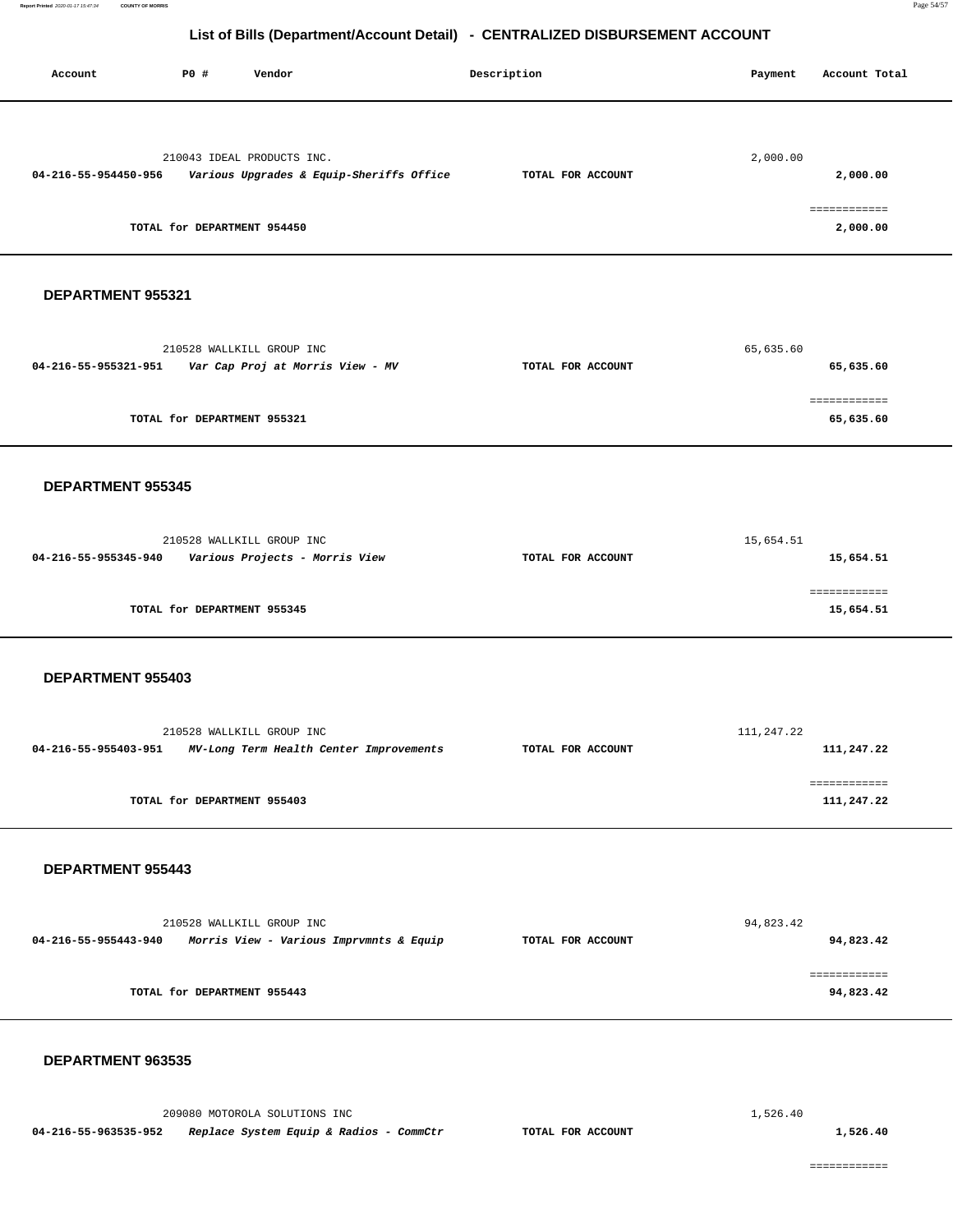| Account                  | P0 #                        | Vendor | Description | Payment | Account Total |
|--------------------------|-----------------------------|--------|-------------|---------|---------------|
| <b>DEPARTMENT 963535</b> |                             |        |             |         |               |
|                          | TOTAL for DEPARTMENT 963535 |        |             |         | 1,526.40      |

#### **DEPARTMENT 964479**

| 210342 FIRE AND SECURITY TECHNOLOGIES                          |                   | 1,395.00 |
|----------------------------------------------------------------|-------------------|----------|
| Upgrade Fire Alarm Sys Equip-Risk Mgmt<br>04-216-55-964479-956 | TOTAL FOR ACCOUNT | 1,395.00 |
|                                                                |                   |          |
|                                                                |                   |          |
| TOTAL for DEPARTMENT 964479                                    |                   | 1,395.00 |

#### **DEPARTMENT 964504**

| 1,900.00 |
|----------|
| 1,900.00 |
| 1,900.00 |
|          |

#### **DEPARTMENT 964542**

| 208268 BFI                                                   | 39,906.00         |           |
|--------------------------------------------------------------|-------------------|-----------|
| Replace 100 Task Chairs - Prosecutor<br>04-216-55-964542-953 | TOTAL FOR ACCOUNT | 39,906.00 |
|                                                              |                   |           |
|                                                              |                   |           |
| TOTAL for DEPARTMENT 964542                                  |                   | 39,906.00 |

|                      | 211220 COUNTY COLLEGE OF MORRIS<br>211220 COUNTY COLLEGE OF MORRIS |                                          |                   | 550.00<br>1,869.08 |          |
|----------------------|--------------------------------------------------------------------|------------------------------------------|-------------------|--------------------|----------|
|                      | 211220 COUNTY COLLEGE OF MORRIS<br>211220 COUNTY COLLEGE OF MORRIS |                                          |                   | 1,444.08<br>758.00 |          |
| 04-216-55-969501-909 |                                                                    | Bldg Modifications/HVAC Improvements-CCM | TOTAL FOR ACCOUNT |                    | 4,621.16 |
|                      | TOTAL for DEPARTMENT 969501                                        |                                          |                   |                    | 4,621.16 |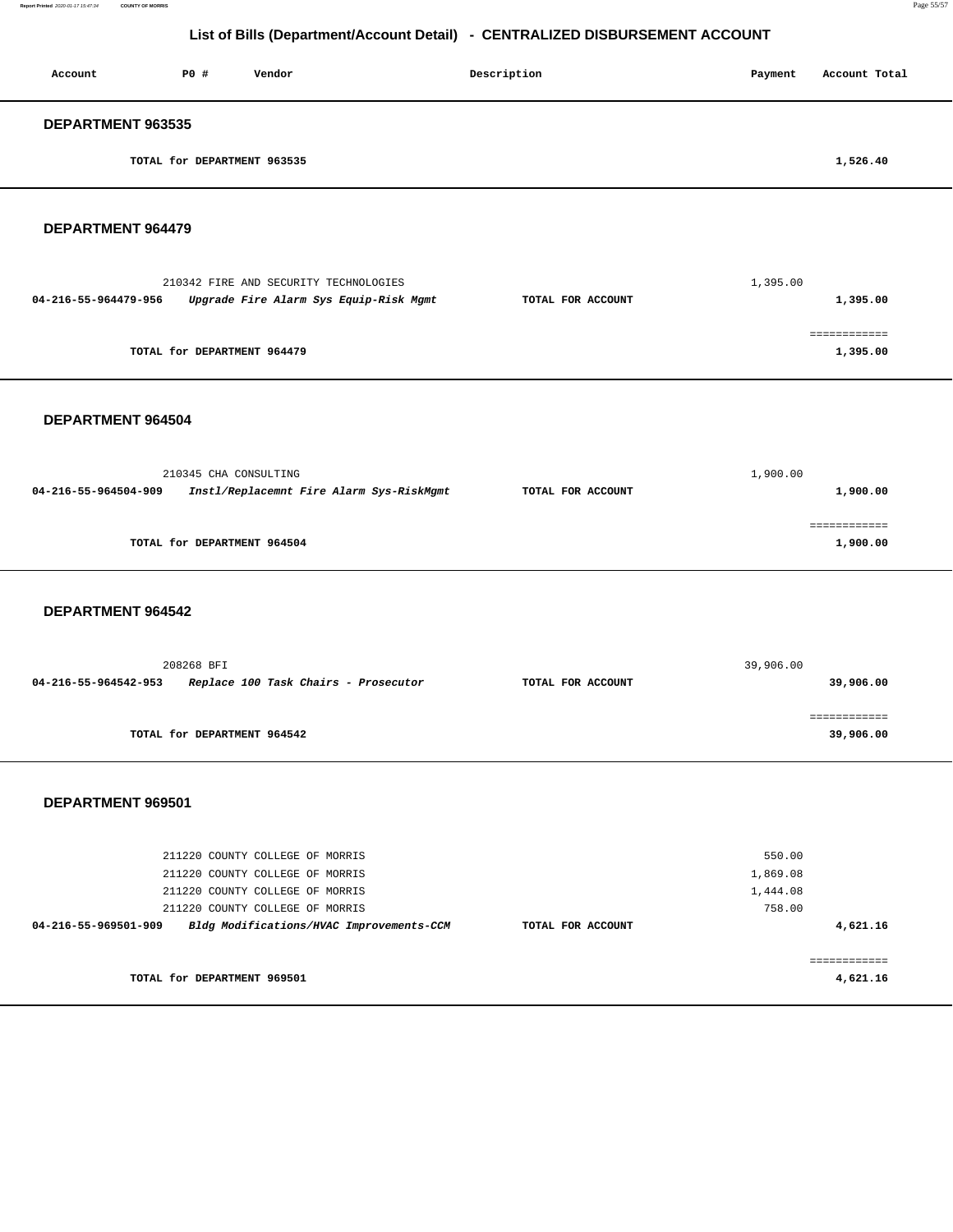| Account                       | PO#                          | Vendor                                        | Description            | Payment    | Account Total             |
|-------------------------------|------------------------------|-----------------------------------------------|------------------------|------------|---------------------------|
| <b>Weights &amp; Measures</b> |                              |                                               | <b>Dedicated Trust</b> |            |                           |
| 13-290-56-575801-888          |                              | 211543 COUNTY OF MORRIS<br>Weights & Measures | TOTAL FOR ACCOUNT      | 100,297.51 | 100,297.51                |
|                               | TOTAL for Weights & Measures |                                               |                        |            | eeeeeeeeeee<br>100,297.51 |

### **Tax Board**

| 210543 BERNARD TYSON              | 95.90             |              |
|-----------------------------------|-------------------|--------------|
| 210543 BERNARD TYSON              | 7.50              |              |
| 210543 BERNARD TYSON              | 24.00             |              |
| 210543 BERNARD TYSON              | 530.60            |              |
| 210543 BERNARD TYSON              | 200.00            |              |
| 210543 BERNARD TYSON              | 30.51             |              |
| 210543 BERNARD TYSON              | 14.39             |              |
| 210543 BERNARD TYSON              | 35.45             |              |
| 210543 BERNARD TYSON              | 32.35             |              |
| 210543 BERNARD TYSON              | 36.29             |              |
| 210543 BERNARD TYSON              | 24.07             |              |
| 210544 BERNARD TYSON              | 126.00            |              |
| 210544 BERNARD TYSON              | 15.00             |              |
| 13-290-56-577101-888<br>Tax Board | TOTAL FOR ACCOUNT | 1,172.06     |
|                                   |                   |              |
|                                   |                   | ------------ |
| TOTAL for Tax Board               |                   | 1,172.06     |
|                                   |                   |              |

| 210470 CONTINENTAL HARDWARE, INC. | 1,160.00  |
|-----------------------------------|-----------|
| 210470 CONTINENTAL HARDWARE, INC. | 1,160.00  |
| 210470 CONTINENTAL HARDWARE, INC. | 1,160.00  |
| 210470 CONTINENTAL HARDWARE, INC. | 1,740.00  |
| 210470 CONTINENTAL HARDWARE, INC. | 2,320.00  |
| 210470 CONTINENTAL HARDWARE, INC. | 2,900.00  |
| 210510 JJS SERVICES, INC.         | 4,680.00  |
| 210510 JJS SERVICES, INC.         | 2,340.00  |
| 210510 JJS SERVICES, INC.         | 1,755.00  |
| 210510 JJS SERVICES, INC.         | 1,462.50  |
| 210510 JJS SERVICES, INC.         | 10,453.00 |
| 210510 JJS SERVICES, INC.         | 33,040.00 |
| 210510 JJS SERVICES, INC.         | 2,500.00  |
| 210510 JJS SERVICES, INC.         | 15,439.00 |
| 210510 JJS SERVICES, INC.         | 15,365.00 |
| 210511 JJS SERVICES, INC.         | 300.00    |
| 210511 JJS SERVICES, INC.         | 1,300.00  |
| 210511 JJS SERVICES, INC.         | 3,250.00  |
| 210511 JJS SERVICES, INC.         | 5.625.00  |